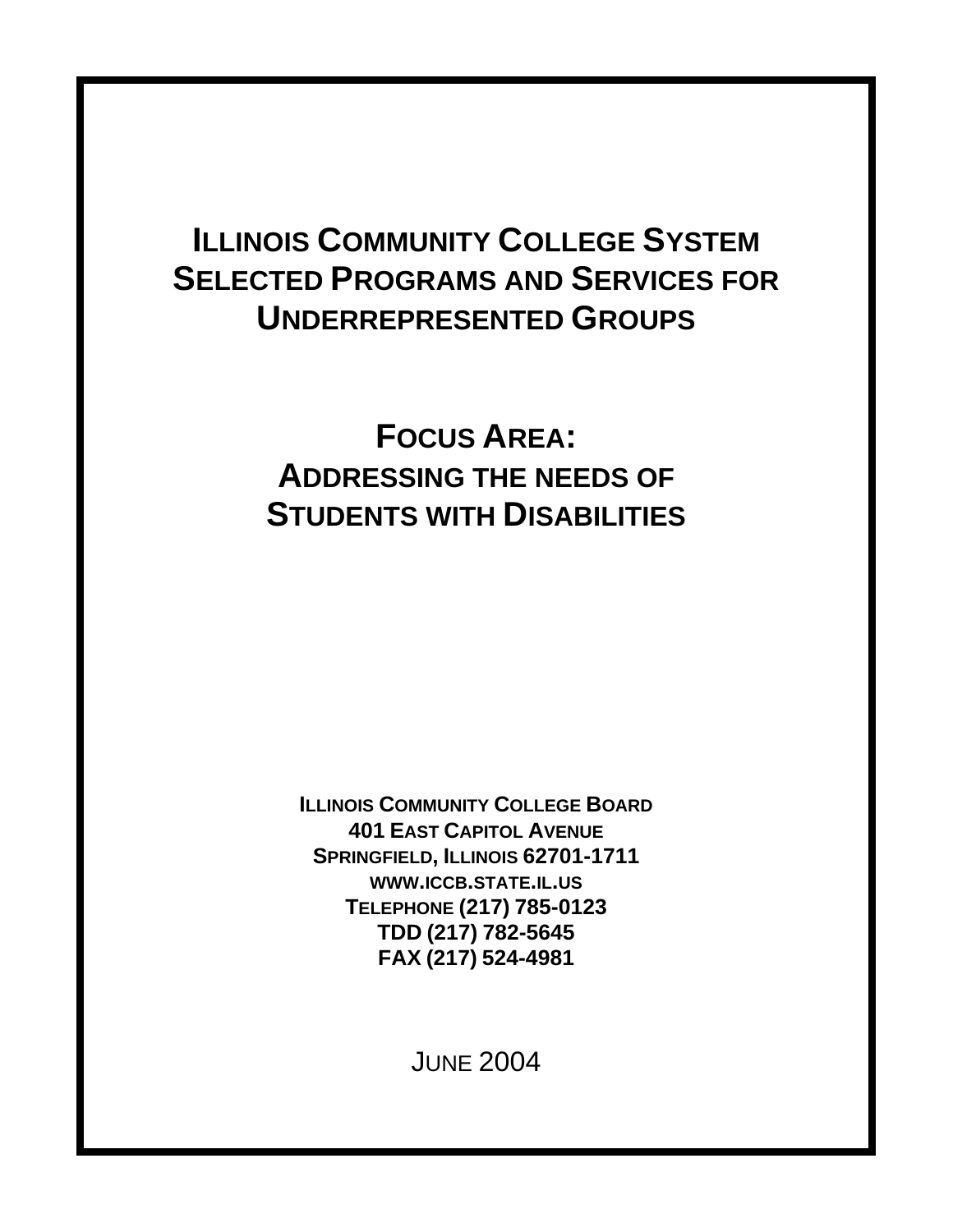### **Acknowledgments**

Efforts by Illinois Community College System officials to furnish information for this report are recognized and appreciated. Community College System Coordinators of Student Support/Special Needs Services, Underrepresented Groups Report Coordinators, and MIS Coordinators were particularly helpful in report production.

The contributions by officials from the Public Policy Institute at Southern Illinois University Carbondale are fully acknowledged. Work product by Center officials is incorporated as an integral part of the report.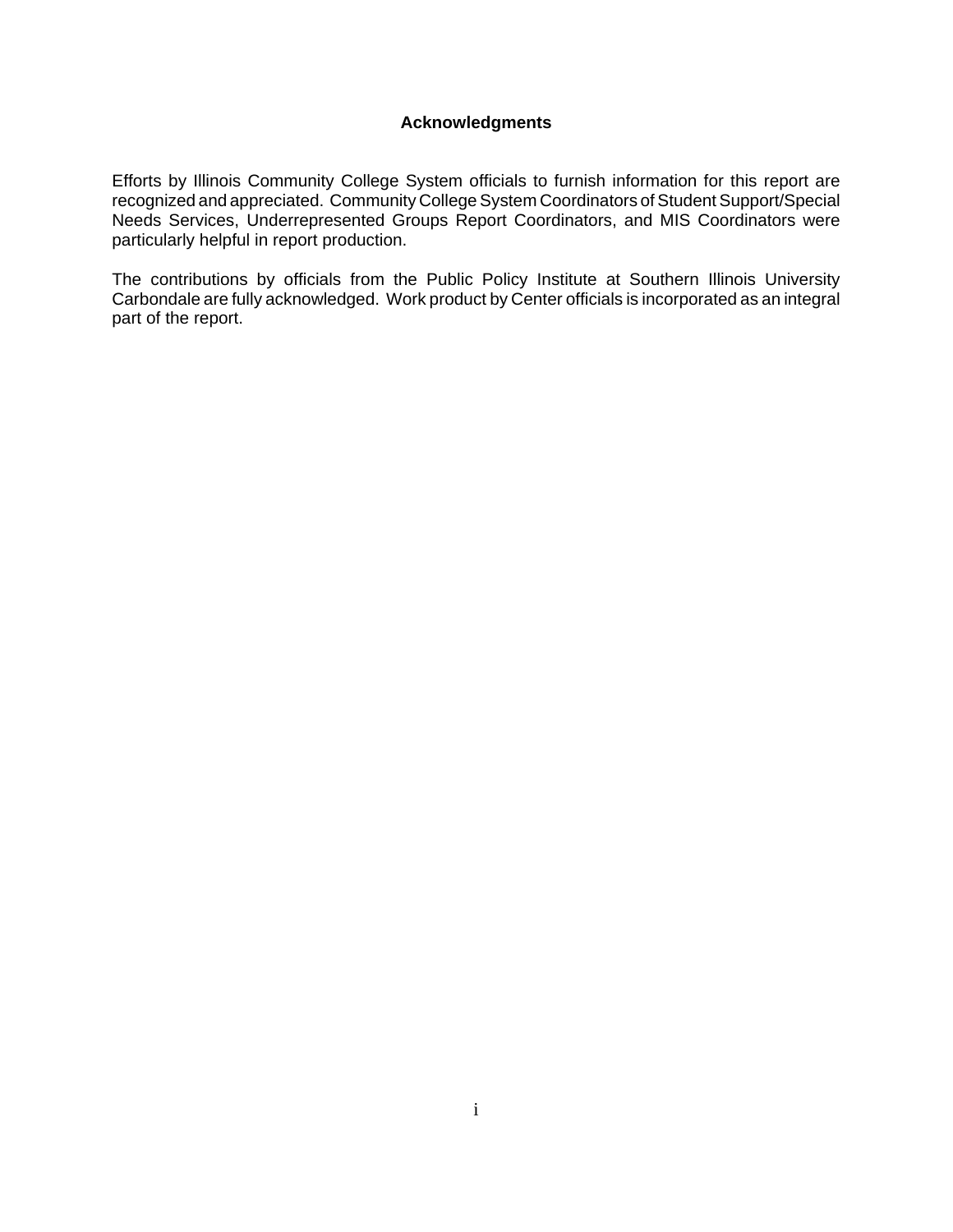## **TABLE OF CONTENTS**

|                                                                 | Page           |
|-----------------------------------------------------------------|----------------|
|                                                                 | 1              |
|                                                                 | 1              |
| Focus Topic: Addressing the Needs of Students with Disabilities | 5              |
|                                                                 | $\overline{7}$ |
|                                                                 | $\overline{7}$ |
|                                                                 | 10             |
|                                                                 | 13             |
| Providing Resources to Promote Student Success                  | 15             |
| Partnerships with the Office of Rehabilitative Services         | 18             |
|                                                                 | 19             |
|                                                                 | 19             |
|                                                                 | 20             |
|                                                                 | 21             |
| Appendices                                                      | 23<br>38<br>41 |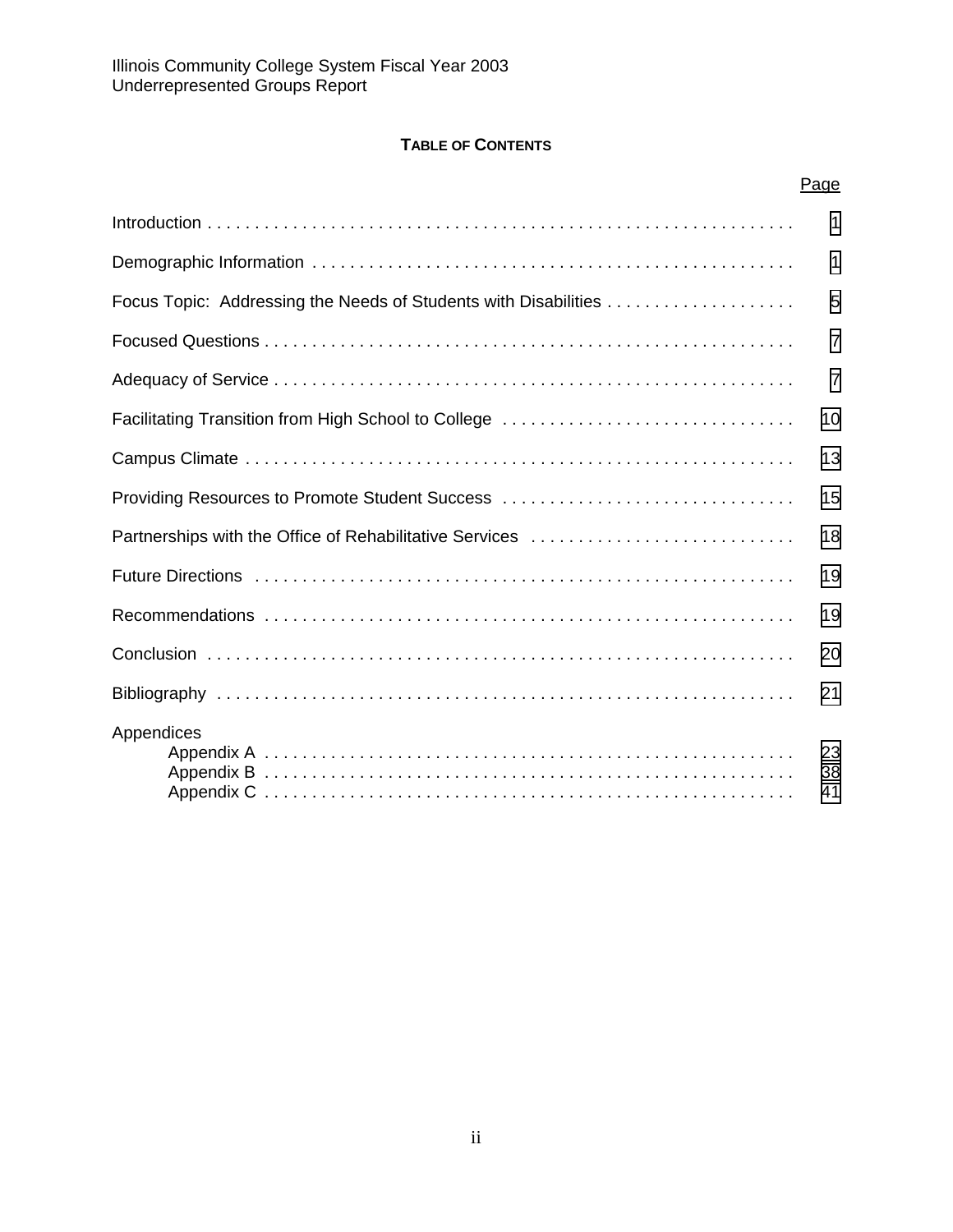### **INTRODUCTION**

<span id="page-3-0"></span>The Underrepresented Groups Report provides community colleges with the opportunity to report on initiatives and strategies to increase participation and achievement among individuals with disabilities, minorities, and women. Underrepresented Groups Report production is an important annual statutory responsibility (Public Act 85-283). Each community college provides a report detailing current activities and programs aimed at strengthening participation and progress among traditionally underrepresented student populations. Illinois Community College Board (ICCB) staff summarizes the information provided by the individual colleges and forward it to officials from the Illinois Board of Higher Education (IBHE) who combine it with responses from the public universities and forwarded to the Governor and General Assembly.

This report begins with an overview of the demographic characteristics of community college students and faculty. External comparative information is referenced where available. The focus topic for the current Underrepresented Groups Report explores the extent to which higher education is meeting the needs of individuals with disabilities.

### **DEMOGRAPHIC INFORMATION**

Illinois Community College System demographic data on credit students are gathered through the Annual Enrollment and Completion (A1) submission. These data illustrate that Illinois community colleges serve a broad cross section of the general population. Census data are provided where possible to offer an external reference point for reviewing the enrollment, completion, and staffing data. Additional analyses are included about the racial/ethnic distribution of community college credit students for selected broad program areas (PCS).

**Disability Status** – During fiscal year 2003, Illinois community colleges served approximately 10,683 students with disabilities (1.5 percent of all credit students). This figure represents the number of individuals (unduplicated) who self-identified their disability status through the Underrepresented Groups reporting process. This year was the second year that colleges were asked to report the type of disability individuals attending community colleges possessed through the Underrepresented Groups reporting process.

Based on the duplicated count, specific disabilities included learning (43.0 percent of reported disabilities); medical (7.5 percent); auditory (6.6 percent); mobility (8.7 percent); mental (8.3 percent); visual (3.9 percent) and other (22.0 percent). In the 2000 census data, 17 percent (1.2 million) of all Illinoisans between the ages of 21 and 64 years of age reported having a disability. Fifty-seven percent of these individuals who reported a disability indicated that they were employed. Census figures show a substantial Illinois population of individuals with disabilities ([http://www.illinoisbiz.biz/2000census/04017.pd](http://www.illinoisbiz.biz/2000census/04017.pdf)f).

**Gender** – The overall male/female distribution of students in the Illinois Community College System typically fluctuates little from year to year. Females comprised 56.0 percent of the student population in fiscal year 2003. The percentage of male students has averaged 44.4 percent over the past five years. Census data show a slight reduction in the proportion of females in Illinois with 51.0 percent in 2000 versus 51.4 percent in 1990. Over the past five years, the number of female students completing degree programs has increased 28.2 percent, while the number of female students enrolled in Illinois community college courses has increased an average of 7.0 percent. These are large increases over the previous five-year trends (from 1998 to 2002) when completions increased 7.7 percent and enrollment rose 1.4 percent.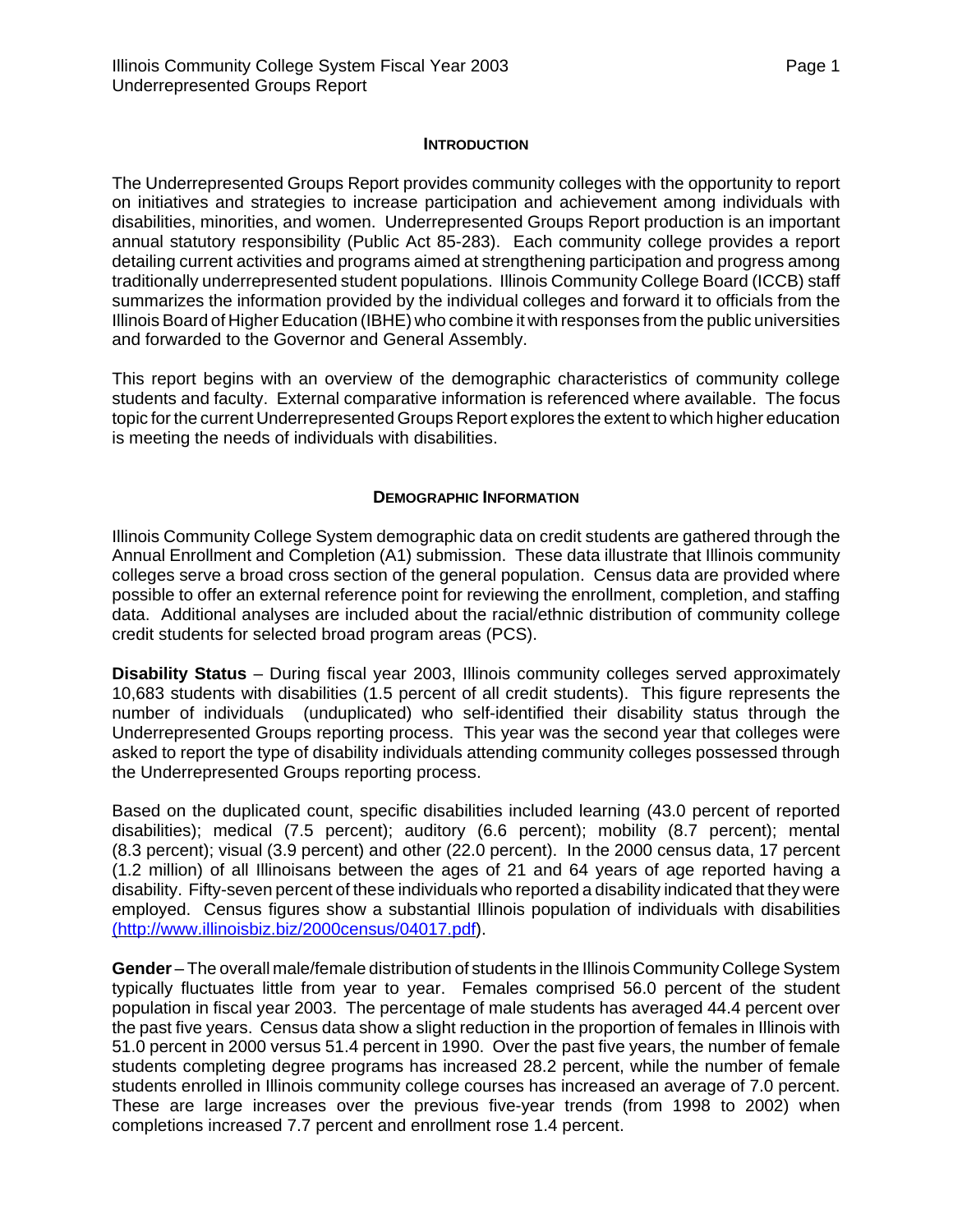**Age** – The average age of Illinois community college credit students was 31.0 in fiscal year 2003 showing little change from fiscal year 2002 (31.1). The median age was 26.5, just slightly younger than in fiscal year 2002 (26.7). According to the 2000 census, the median age of all Illinoisans was 34.7 years. The latest census data also showed that nearly three-quarters (9.2 million) of all Illinoisans were 18 years of age or above (<http://www.illinoisbiz.biz/>2000census/04017.pdf).

**Racial/Ethnic Distribution** – According to the state census website, Illinois' population grew to nearly 12.42 million in 2000 compared to 11.43 million in 1990 (<http://www.state.il.us/2000> census/1990\_2000\_IL\_Profile.xls). Detailed Illinois census data indicate that the state's population grew 8.6 percent over the decade between 1990 and 2000. Illinois' 2000 census data in Table 1 show that Caucasians remained the largest racial/ethnic group. However, minorities have been responsible for Illinois' population growth over the last ten years, as the percent of Caucasians decreased from 78.3 percent to 73.5 percent of the population.

The racial/ethnic data collection methodology changed for the 2000 census. In 2000, approximately two percent of all Illinoisans indicated two or more races on their census forms and this percentage is included in the "Some Other Race\*" column in the table. Selecting more than a single race was not permitted in the 1990 census. The question on Hispanic ethnicity was asked independently from an individual's race in 2000. The 1990 census data were adjusted to allow for comparisons. The Hispanic\*\* figure is a duplicated count for both years. These duplicated Hispanic population counts show substantial growth, from 904,446 in 1990 to 1,530,262 in 2000. Growth definitely occurred in Illinois' Hispanic population between 1990 and 2000. At the same time, a portion of this growth may be attributable to the changes in the reporting structure.

| Table 1<br>State of Illinois Racial/Ethnic Distribution Based on the Census |                  |                                   |                                 |                                  |                            |                                   |  |  |  |  |
|-----------------------------------------------------------------------------|------------------|-----------------------------------|---------------------------------|----------------------------------|----------------------------|-----------------------------------|--|--|--|--|
|                                                                             | <b>Caucasian</b> | <b>African</b><br><b>American</b> | <b>Asian</b><br><b>American</b> | <b>Native</b><br><b>American</b> | <b>Some Other</b><br>Race* | <b>Hispanic**</b><br>(Duplicated) |  |  |  |  |
| 1990                                                                        | 78.3%            | 14.8%                             | 2.5%                            | 0.2%                             | 4.2%                       | 7.9%                              |  |  |  |  |
| 2000                                                                        | 73.5%            | $15.1\%$                          | 3.4%                            | 0.2%                             | 7.8%                       | 12.3%                             |  |  |  |  |

SOURCE OF DATA: U. S. Census Bureau , 1990, 2000.

Overall in fiscal year 2003, minorities accounted for just over one-third (35.9 percent) of the individuals enrolled in credit coursework in the Illinois Community College System whose ethnicity was known. Current data show that minority representation remained the same as last year (35.9 percent). During the past five years, minorities have comprised an average of more than one-third (35.1 percent) of the student population. Students identifying themselves as Hispanic (currently 110,245) became the largest minority group in 2000, followed by African American students (currently 99,350). In fiscal year 2003, proportionate representation by Hispanic students decreased slightly to 16.0 percent from 16.2 percent in fiscal year 2002, and African American students increased to 14.4 percent from 14.1 percent in fiscal year 2002. Over the past five years, the Illinois Community College System Hispanic student population has grown by 25.6 percent, the largest increase of any racial/ethnic group.

Student racial/ethnic representation varies across broad program levels. For example, Table 2 contains information about the racial/ethnic distribution of Adult Education and English-as-a-Second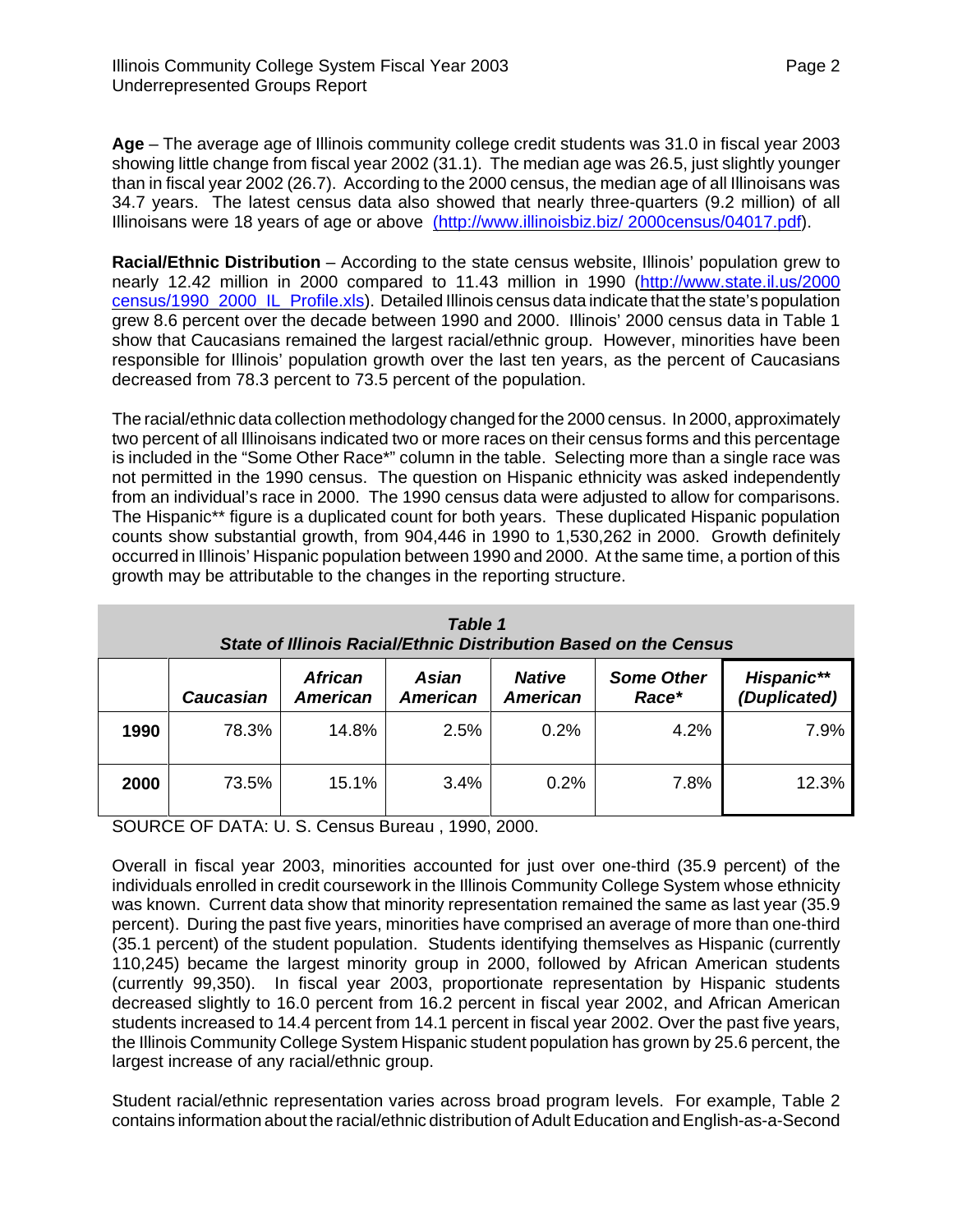Language (ESL) enrollments. Minority students accounted for nearly two-thirds (64.1 percent) of the individuals enrolled in community college Adult Education coursework whose ethnicity was known in fiscal year 2003. African American students accounted for just over one-third (36.5 percent) of the adult education enrollments. Hispanic students accounted for just under one-quarter (24.1 percent) of the individuals enrolled in Adult Education coursework. Minority students accounted for over three-quarters (80.2 percent) of the individuals enrolled in community college ESL coursework in fiscal year 2003. Hispanic students accounted for over two-thirds (69.2 percent) of the students enrolled in community college ESL coursework.

| Table 2<br><b>Fiscal Year 2003 Minority Students Enrolled in</b><br>Adult Education (ABE/ASE) and English-as-a-Second Language (ESL) |                                   |                 |              |              |                                  |                                    |  |  |  |  |
|--------------------------------------------------------------------------------------------------------------------------------------|-----------------------------------|-----------------|--------------|--------------|----------------------------------|------------------------------------|--|--|--|--|
| <b>Program</b>                                                                                                                       | <b>African</b><br><b>American</b> | <b>Hispanic</b> | <b>Asian</b> | <b>Alien</b> | <b>Native</b><br><b>American</b> | <b>Minority</b><br><b>Subtotal</b> |  |  |  |  |
| <b>ABE/ASE %</b>                                                                                                                     | 36.5%                             | 24.1%           | 2.0%         | 0.6%         | 0.6%                             | 64.1%                              |  |  |  |  |
| <b>Number</b>                                                                                                                        | 19,877                            | 13,140          | 1,078        | 315          | 348                              | 34,758                             |  |  |  |  |
| ESL %                                                                                                                                | 1.5%                              | 69.2%           | 6.9%         | 2.2%         | 0.1%                             | 80.2%                              |  |  |  |  |
| <b>Number</b>                                                                                                                        | 1,174                             | 53,570          | 5,336        | 1,723        | 95                               | 61,898                             |  |  |  |  |

SOURCE OF DATA: Annual Enrollment and Completion (A1)

Table 3 illustrates the distribution of minorities in baccalaureate/transfer and occupational programs. During fiscal year 2003, over one-quarter (27.8 percent) of baccalaureate/transfer enrollees whose ethnicity was known were minority students. An examination of each minority racial/ethnic group's representation across the baccalaureate/transfer program area indicates that African-American students (14.3 percent) accounted for the largest minority group enrollments, followed by Hispanic (7.6 percent), Asian (4.8 percent), Nonresident Alien (0.5 percent), and Native American (0.3 percent) students. Table 3 also shows that over one-fourth (28.1 percent) of students enrolled in occupational programs were members of a minority group. African-American students had the highest representation among minorities in occupational programs and accounted for 15.3 percent of the population. Hispanic students had the second largest enrollment in occupational programs (7.6 percent), followed by Asian (4.1 percent), Nonresident Alien (0.5 percent), and Native American (0.4 percent) students.

| Table 3<br><b>Fiscal Year 2003 Minority Students Enrolled in</b><br><b>Baccalaureate Transfer and Occupational Programs</b> |                                   |                   |                |               |                                  |                                    |  |  |
|-----------------------------------------------------------------------------------------------------------------------------|-----------------------------------|-------------------|----------------|---------------|----------------------------------|------------------------------------|--|--|
| <b>Program</b>                                                                                                              | <b>African</b><br><b>American</b> | <b>Hispanic</b>   | <b>Asian</b>   | <b>Alien</b>  | <b>Native</b><br><b>American</b> | <b>Minority</b><br><b>Subtotal</b> |  |  |
| <b>Baccalaureate</b><br>Transfer %<br>Number                                                                                | 14.3%<br>37,035                   | $7.6\%$<br>19,684 | 4.8%<br>12,462 | 0.5%<br>1,337 | 0.3%<br>826                      | 27.8%<br>71,344                    |  |  |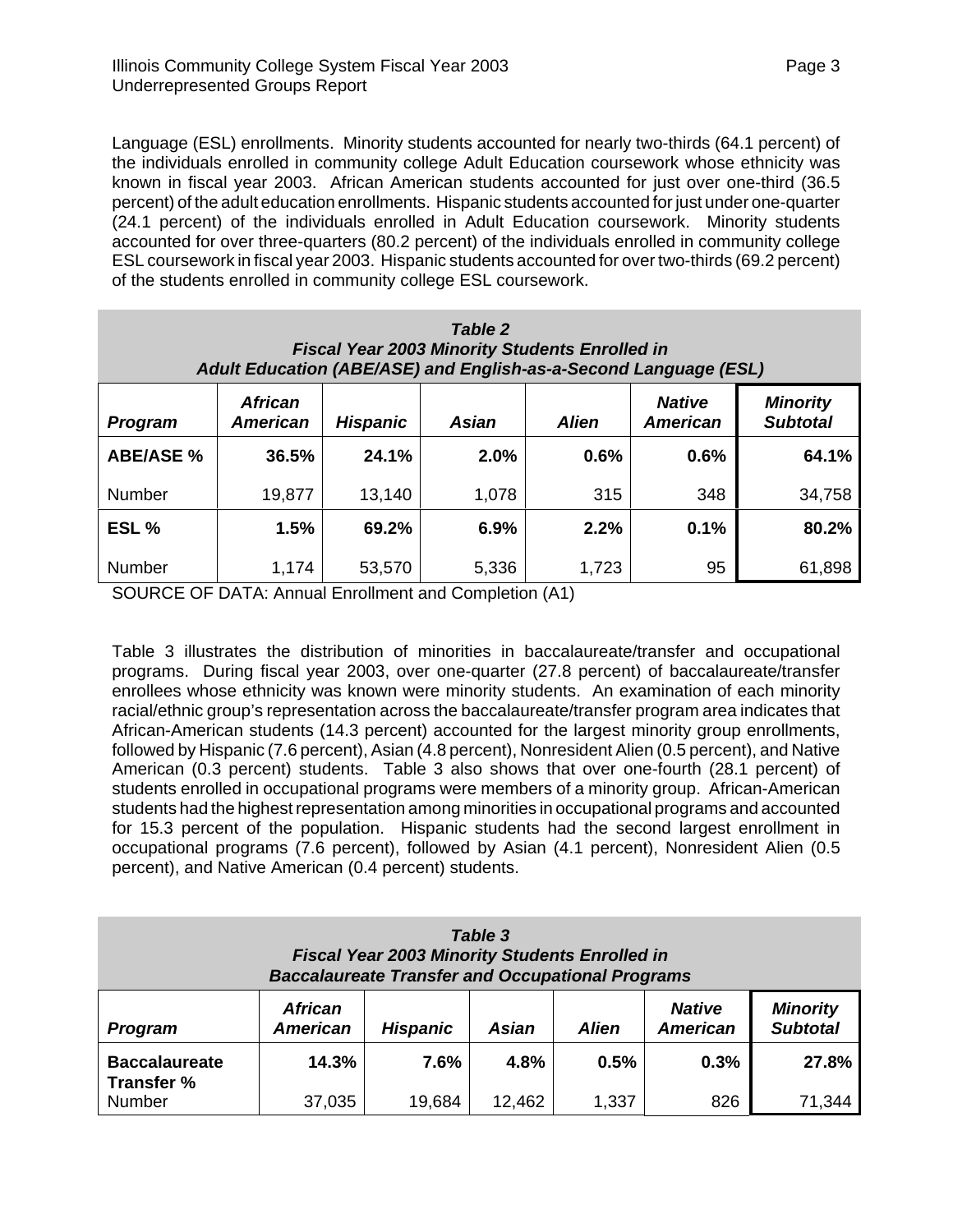| Table 3<br><b>Fiscal Year 2003 Minority Students Enrolled in</b><br><b>Baccalaureate Transfer and Occupational Programs</b> |                                   |                 |              |              |                                  |                                    |  |  |
|-----------------------------------------------------------------------------------------------------------------------------|-----------------------------------|-----------------|--------------|--------------|----------------------------------|------------------------------------|--|--|
| <b>Program</b>                                                                                                              | <b>African</b><br><b>American</b> | <b>Hispanic</b> | <b>Asian</b> | <b>Alien</b> | <b>Native</b><br><b>American</b> | <b>Minority</b><br><b>Subtotal</b> |  |  |
| <b>Occupational %</b>                                                                                                       | 15.3%                             | $7.6\%$         | 4.1%         | 0.5%         | 0.4%                             | 28.1%                              |  |  |
| Number                                                                                                                      | 28,634                            | 14,260          | 7,675        | 1,017        | 719                              | 52,305                             |  |  |

SOURCE OF DATA: Annual Enrollment and Completion (A1)

Across all minority groups, in 2003 there were more than four times as many occupational completers as baccalaureate/transfer graduates. Table 4 shows that during fiscal year 2003, four times as many minorities completed occupational programs (10,166) than baccalaureate/ transfer programs (2,507). Minority students accounted for 33.1 percent of occupational graduates, compared to 18.5 percent of baccalaureate/transfer graduates. Slightly less than one out of five occupational program completers was African-American (17.4 percent). The distribution for the remaining minority occupational completers was Hispanic (8.8 percent), Asian (5.8 percent), Native-American (0.5 percent), and Nonresident Alien (0.4 percent). African-American students represented a much smaller proportion of the baccalaureate/transfer graduates at 8.3 percent than the occupational program completers. Hispanic students (6.4 percent) accounted for the second largest group of baccalaureate/transfer minority graduates followed by Asian (3.2 percent), Nonresident Alien (0.4 percent), and Native American (0.2 percent) students.

| Table 4<br><b>Fiscal Year 2003 Minority Student Completers in</b><br><b>Baccalaureate Transfer and Occupational Programs</b> |                                   |                 |       |              |                                  |                                    |  |  |
|------------------------------------------------------------------------------------------------------------------------------|-----------------------------------|-----------------|-------|--------------|----------------------------------|------------------------------------|--|--|
| <b>Program</b>                                                                                                               | <b>African</b><br><b>American</b> | <b>Hispanic</b> | Asian | <b>Alien</b> | <b>Native</b><br><b>American</b> | <b>Minority</b><br><b>Subtotal</b> |  |  |
| <b>Baccalaureate</b><br>Transfer %                                                                                           | 8.3%                              | 6.4%            | 3.2%  | 0.4%         | 0.2%                             | 18.5%                              |  |  |
| <b>Number</b>                                                                                                                | 1,126                             | 867             | 429   | 57           | 28                               | 2,507                              |  |  |
| <b>Occupational %</b>                                                                                                        | 17.4%                             | 8.8%            | 5.8%  | 0.4%         | 0.5%                             | 33.1%                              |  |  |
| Number                                                                                                                       | 5,379                             | 2,723           | 1,788 | 131          | 145                              | 10,166                             |  |  |

SOURCE OF DATA: Annual Enrollment and Completion (A1)

Analyses by Humphreys (1999) and the American Council on Education/American Association of University Professors (2000) found that a diverse faculty promotes a positive learning environment for both minorities and Caucasians. Table 5 shows that in fiscal year 2003 minority faculty accounted for 13.5 percent of the full-time and 14.2 percent of the part-time Illinois community college faculty whose ethnicity was known. Minority representation among full-time faculty is up slightly (0.1%), while among part-time faculty it is up nearly a whole percent (0.8%) compared to last year.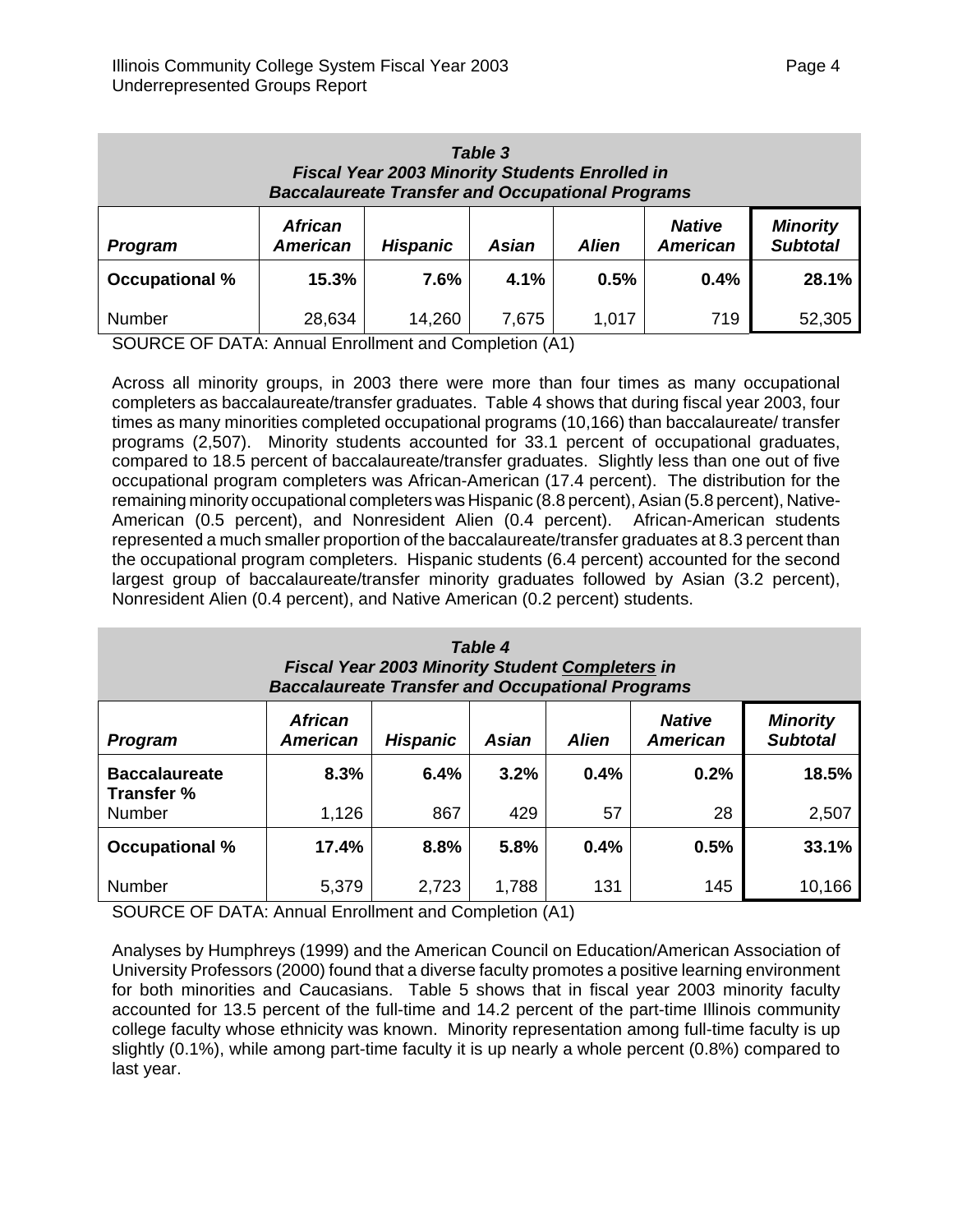<span id="page-7-0"></span>

| Table 5<br><b>Fiscal Year 2003 Minority Faculty in</b><br><b>Illinois Community Colleges</b>                                                                              |      |      |      |      |      |       |  |  |  |
|---------------------------------------------------------------------------------------------------------------------------------------------------------------------------|------|------|------|------|------|-------|--|--|--|
| <b>Minority</b><br><b>African</b><br><b>Native</b><br><b>Subtotal</b><br><b>American</b><br><b>Alien</b><br><b>American</b><br><b>Hispanic</b><br>Asian<br><b>Program</b> |      |      |      |      |      |       |  |  |  |
| <b>Full-time</b><br>%                                                                                                                                                     | 7.6% | 1.7% | 3.7% | 0.2% | 0.2% | 13.5% |  |  |  |
| <b>Number</b>                                                                                                                                                             | 338  | 75   | 166  | 11   | 6    | 596   |  |  |  |
| Part-time %                                                                                                                                                               | 7.9% | 3.2% | 2.6% | 0.3% | 0.1% | 14.2% |  |  |  |
| <b>Number</b>                                                                                                                                                             | 925  | 377  | 308  | 40   | 14   | 1,664 |  |  |  |

SOURCE OF DATA: Faculty, Staff and Salary (C1)

Each community college accepts the responsibility of meeting the needs and demands of area communities and constituents. To thrive in the competitive higher education marketplace, community colleges adopt a strong customer and community focus. Hence, the colleges tend to reflect the communities in which they are located. Interest in creating a diverse environment is common to all colleges across the system. Strengths and opportunities for improvement may differ by locality.

## **FOCUS TOPIC**: **ADDRESSING THE NEEDS OF STUDENTS WITH DISABILITIES**

Community colleges value diversity and constitute an important avenue of access for traditionally underrepresented groups. A diverse and inclusive college community provides an enriching atmosphere for learning and growth among all students, faculty, and staff.

Section 504 (of the Rehabilitation Act of 1973) and the Americans with Disabilities Act (1990) should be welcomed for the opportunities they offer to postsecondary education for rewarding self-examination. No other set of laws so entreats academia to take its own temperature, examine its traditions, and thoughtfully deliberate about which of its standards are essential and which are merely unexamined habits.

Whether from the insights achieved from integration or from self-reflection, the unconventional, nontraditional, innovative ways in which individuals with disabilities accomplish tasks can place institutions on new paths that benefit everyone. The term "universal design" signifies inclusive planning, structures, tools, and methods of teaching that take into account the range of physical and mental characteristics that spans human diversity. Because flexibility and provision of alternative approaches to the same objective are an inherent element of universal design, it gives all individuals, disabled or not, the freedom to choose the paths that best serve them without marginalizing them through "special" or segregated treatment. (Grossman, 2001).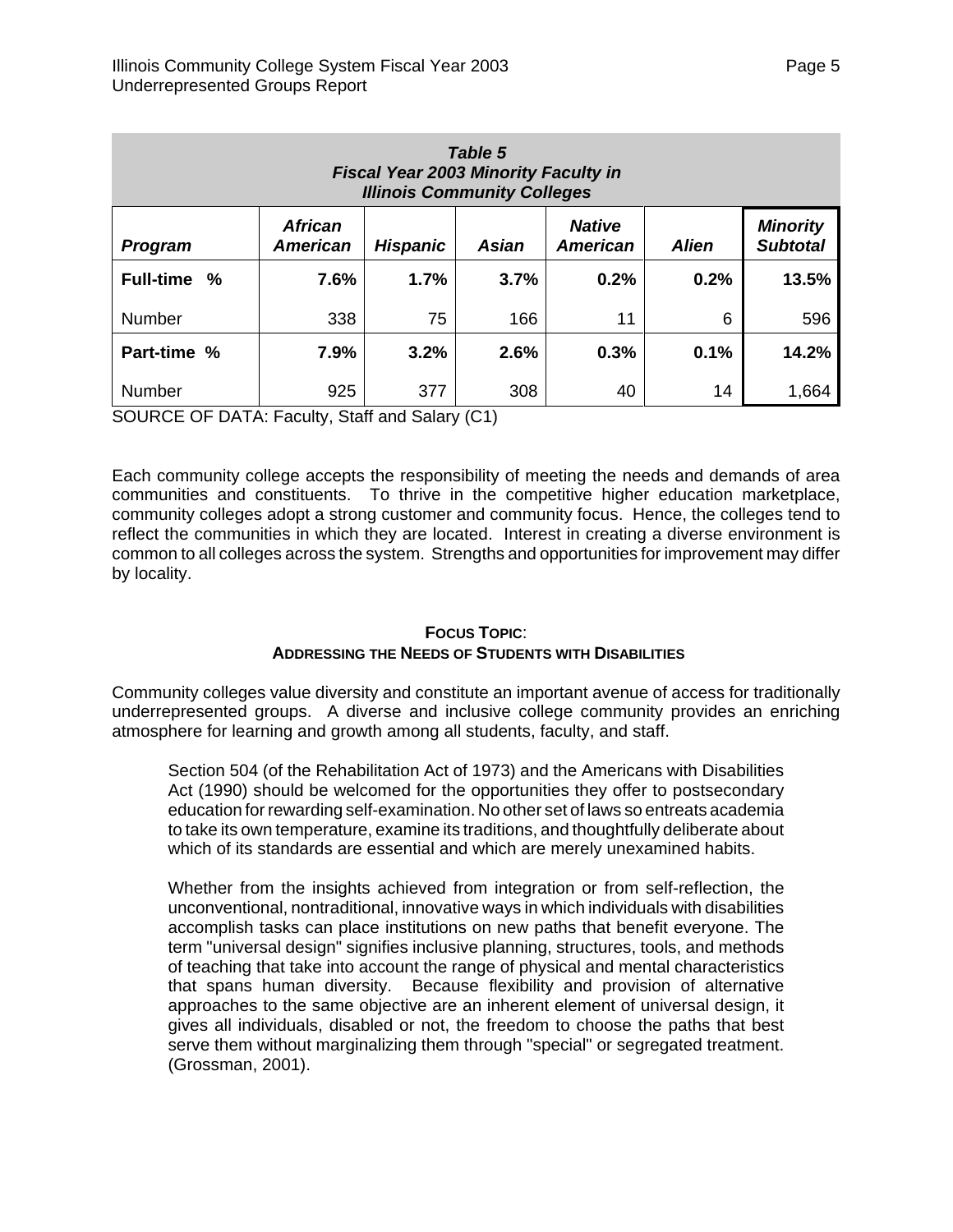<span id="page-8-0"></span>Accommodations made for individuals with disabilities can produce benefits for the entire campus community as institutional self-examination occurs, physical barriers are eliminated, and ways of delivering course content are expanded.

Federal legislation has expanded educational opportunities for students with disabilities including: the Rehabilitation Act of 1973, the Individuals with Disabilities Education Act of 1975, and the Americans with Disabilities Act of 1990. The 1973 Rehabilitation Act opened up educational opportunities to disabled persons at all levels. The Individuals with Disabilities Education Act went further by requiring main streaming of disabled students into classrooms, as appropriate, and establishing of individualized educational programs for students with disabilities. The passage of the Americans with Disabilities Act of 1990 reinforced the common goals of full participation in American society for people with disabilities

(<http://www.usdoj.gov/crt/ada/adahom1.htm>). In 1999, the Olmstead Supreme Court decision challenged restrictions by federal, state, and local governments and furthered the ultimate goal of promoting equality of opportunity to individuals with disabilities. State funded postsecondary institutions must provide the most integrated setting appropriate to meet the needs of individuals with disabilities [\(http://www.cms.hhs.gov/](http://www.cms.hhs.gov/) olmstead). Yet, Pierangelo and Crane (1997) contend that enrollment of people with disabilities in postsecondary institutions is 50 percent lower than enrollment among the general population.

Community colleges in Illinois offer individuals with the ability to benefit affordable access to education and training very close to home. Additionally, Illinois community colleges are a major provider of on-line instruction that has been developed within the state which brings opportunity into the individual's internet equipped home. Yet, nationally additional gains are needed in providing internet access to individuals with disabilities. "Among the non-elderly (aged 15–64), the gaps in access to these technologies are still pronounced as 32.6 percent of those with disabilities have computers and 15.1 percent use the Internet, compared to 55.6 percent and 42.3 percent, respectively, of counterparts without disabilities." (Kaye, July 2000)

The Illinois Community College System is committed to serving students with disabilities who can benefit by providing services and reasonable accommodations appropriate to the individual's documented disability. In higher education appropriate services are provided once the individual self-identifies and presents necessary documentation to verify the existence of a disability.

At the postsecondary level, students are deemed eligible for services if they submit documentation from the appropriate licensed clinical examiner (physician, psychologist, etc.) which shows they meet the ADA-504 definition of disability: a physical or mental impairment that substantially limits one or more major life activities (such as walking, standing, seeing, speaking, hearing sitting, breathing, Reading, learning, thinking, performing manual tasks, taking care of oneself); has a record of such impairment; is regarded as having such an impairment . . . Eligibility for disability-related services at the postsecondary level extends to those students with disabilities who are otherwise qualified. Students who are deemed to be otherwise qualified are those who are able, with or without accommodations, to meet the entrance requirements of the college or university. In other words, students with disabilities must be able to compete academically with their able-bodied peers. This does not mean that students with disabilities must do everything in the same way as their able-bodied peers--accommodations such as extended time on exams, scribes to write down answers dictated by students, use of computers for exams, and many other academic adjustments are allowed so long as the nature of the program is not substantially altered. (Kincaid, 2001)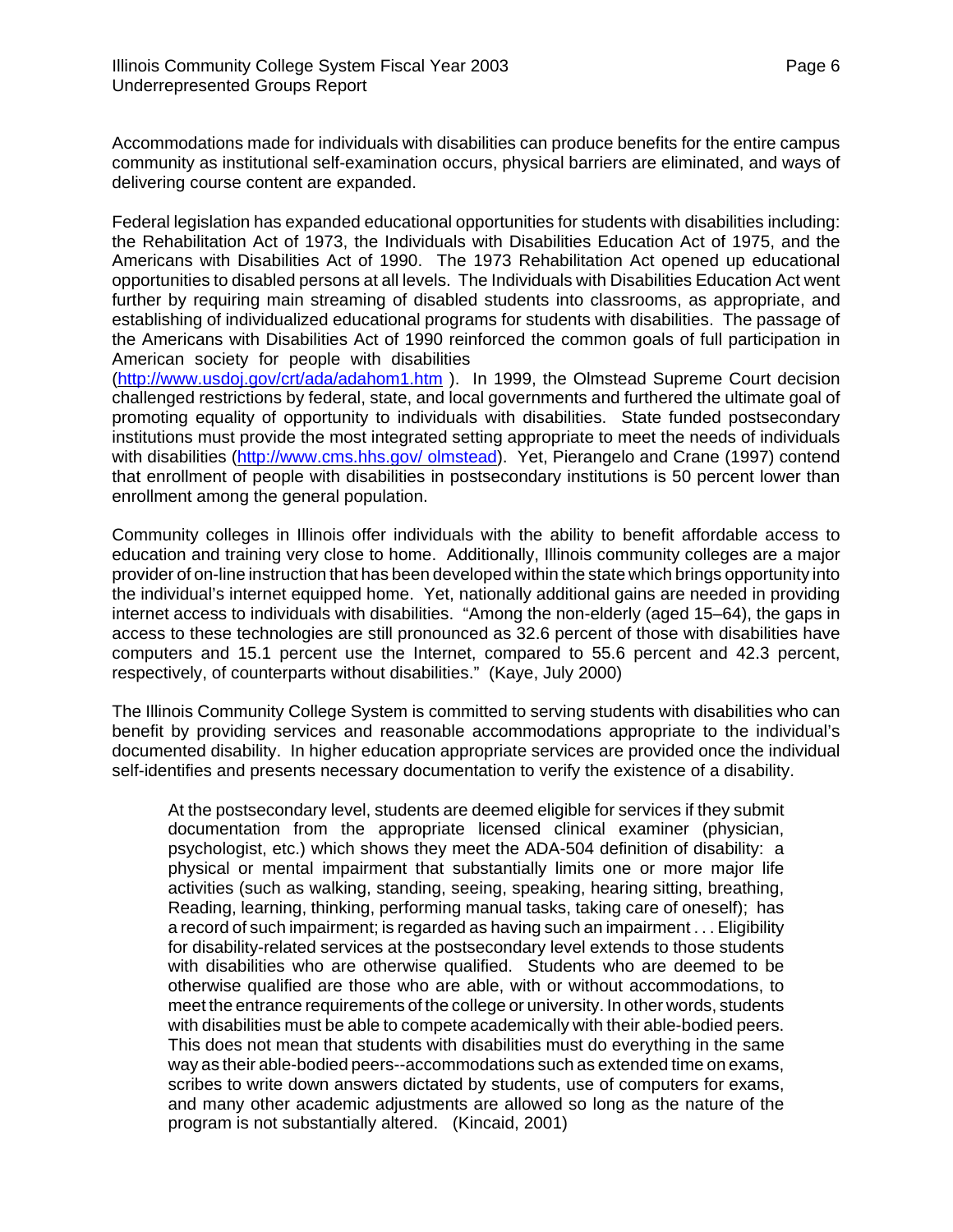<span id="page-9-0"></span>During fiscal year 2003, approximately 10,683 students with disabilities were served by Illinois community colleges. According to Barnett and Li (1997), nationally about 53 percent of public higher education students are enrolled in community colleges and the proportion of students with disabilities served by the community colleges is about 71 percent. More recent statewide comparative information available from the Illinois Board of Higher Education (IBHE) for fall 2002 (fiscal year 2003) show community colleges enrolled 63.9 percent of the students in public higher education. IBHE fiscal year 2003 data show that community colleges served about the same proportion (63.8 percent) of the individuals with disabilities enrolled in public higher education.

## **FOCUSED QUESTIONS**

A series of overarching questions was formulated to assess the extent to which Illinois higher education is providing needed services to all eligible students with disabilities. Community colleges and universities all responded to the underlying concepts contained in three questions which address: **adequacy of services**, **transitioning students** from high school to postsecondary education, and examining the **campus climate** for individuals with disabilities. Since providing needed services to individuals with disabilities requires resources related **funding** issues are also reviewed in the report.

Staffs from the Illinois Community College Board and the Public Policy Institute at Southern Illinois University Carbondale developed, administered, and are collaborating to analyze a survey on Postsecondary Transition Planning and Services for Students with Disabilities (Transition Services Survey). The survey is another step in the Illinois Community College Board's ongoing efforts to gain a more complete understanding of available programs and services that work for students with disabilities and to help share promising practices across the system.

The Transition Services Survey builds upon work currently underway as part of the Interagency Coordinating Council (ICC). The ICC was created by state legislation (1990 Interagency Coordinating Council Act, 20 ILCS 3970) to facilitate transition services for students with disabilities entering into Postsecondary education and improve outcomes for youth with disabilities. The Council is charged with: gathering and coordinating data on services for transition-age youth with disabilities; providing information, consultation, and technical assistance to state and local stakeholders; assisting state and local stakeholders in establishing interagency transition agreements; conducting an annual statewide evaluation of student transition outcomes and needs; and providing in-service training to consumers in developing and improving awareness of transition services.

An ICC subcommittee focuses its attention on higher education service issues for persons with disabilities. Membership on this subcommittee includes representatives from the Illinois Community College Board (ICCB), Illinois Board of Higher Education (IBHE), Department of Human Services (DHS), and the Illinois State Board of Education (ISBE). The subcommittee was apprised of the project and had the opportunity to review and comment on the direction of the Transition Services Survey as well as the content of specific items throughout the survey development process. Further analysis of Transition Services Survey outcomes will be provided in a separate forthcoming report. The following paragraphs address the focus questions agreed to by partners preparing Underrepresented Groups Reports across all sectors of higher education along with related funding issues.

## **ADEQUACY OF SERVICE**

Colleges and universities were asked to respond to the following questions which address adequacy of services to individuals with disabilities. To what extent is the college providing a range of services to students with disabilities that is appropriate and adequate? How does the college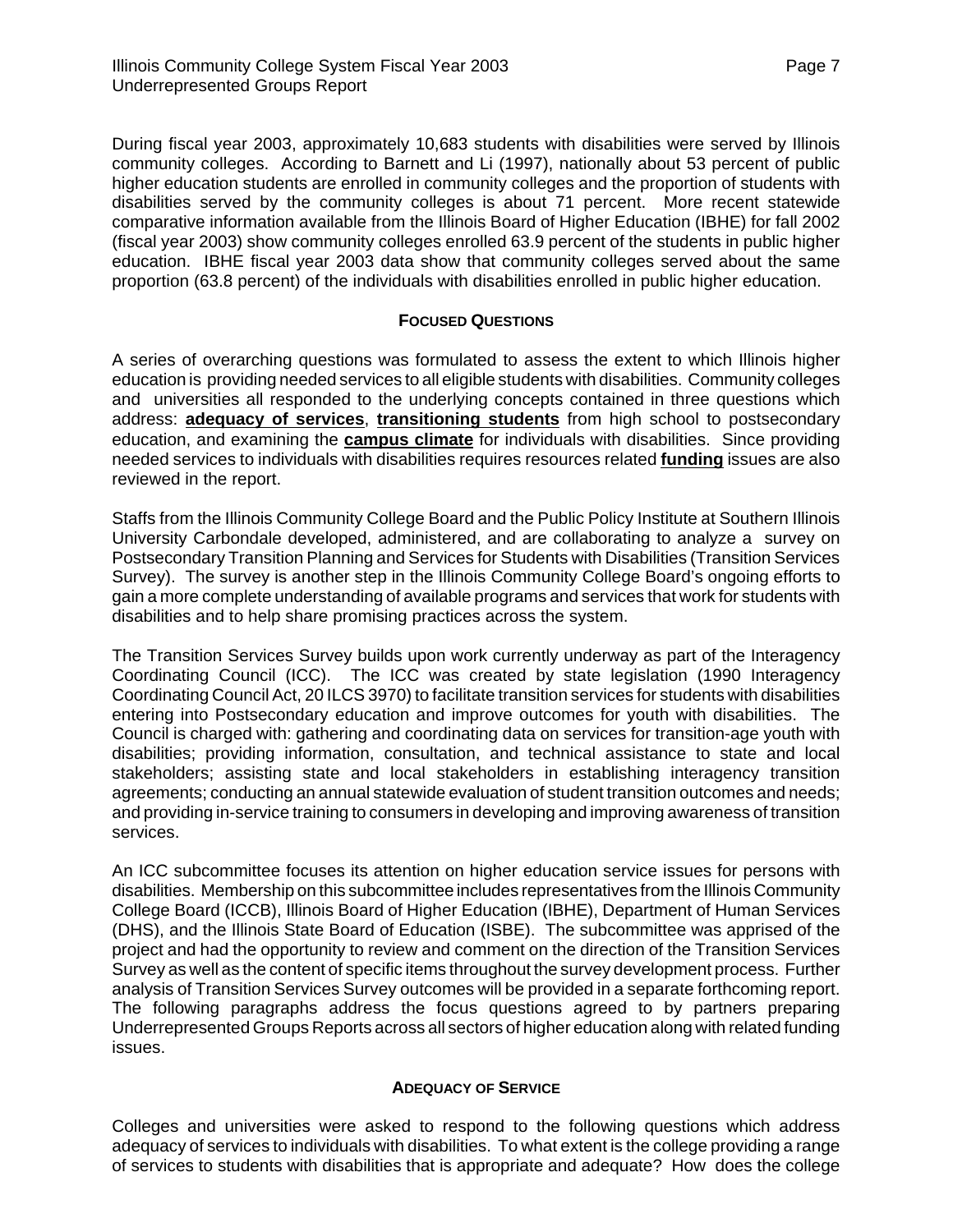<span id="page-10-0"></span>know that the existing range and level of services are appropriate and adequate?

Community colleges are required to provide services to students with disabilities under Section 504 of the federal Rehabilitation Act of 1973 and the Americans with Disabilities Act of 1990. ([http://www.ed.gov/policy/rights/reg/ocr/edlite-34cfr104.html#E\)](http://www.ed.gov/policy/rights/reg/ocr/edlite-34cfr104.html#E) College officials take this responsibility seriously and have made substantial modifications to buildings and campus grounds, purchased assistive technology and established special programs and services to provide opportunities to individuals with disabilities.

The first part of the question "to what extent Is the institution providing a full range of services to students with disabilities and offering the services this population needs" was addressed through a series of inquiries in the Transition Survey. The Transition Services Survey asks community colleges to identify the services available to students with disabilities and then asks for information about services that were requested that could not be or were not provided. To penetrate this issue more deeply, the survey examines whether the requested services were outside the scope of the college, available from a community partner, or unavailable for another reason. Taken together, the questions in this portion of the survey approach the issues surrounding wether a full range of services is provided as well as if needs are being met.

Virtually all colleges indicated that they made the following services available to students with disabilities as per their Individual Education Programs:

modifications in policy or procedures such as extended time to take exams; interpreters;

access to alternative media such as Braille, large print and audio equipment; and note taking or taping of lectures.

Twenty-three community colleges had students with disabilities request services that could not be provided. In all but one instance where a textbook on tape was unavailable from the publisher and a reader was supplied, the requested service was outside the scope/responsibility of the community college under federal laws. The most frequently requested services that were not provided at the request of students with disabilities were personal aides and personal attendants. Several community colleges had been asked to provide wheelchairs, motorized scooters and other mobility aides. Other instances involved requests for accommodations that were deemed inappropriate such as waiving essential course requirements or eliminating vital components of the learning or evaluation methods. Examples included requests for unlimited time for assignments and tests, the ability to do all tests at home and waiving all attendance requirements.

Community college officials sought support from partners to meet non-academic needs. Requested services were located from another community partner 52 percent of the time. For example, the Home Services Program provided personal attendants to persons with disabilities who meet eligibility criteria. Some assistive software for home use was acquired through the Department of Human Services (DHS) local rehabilitation offices. Some personalized services such as an individual tutors or a personal assistant to help with wheelchair mobility so the student can attend class, are available through other local social service agencies. In three cases, the community college indicated that the services were unavailable for another reason.

The second part of the question focuses on how the institution knows if the existing ranges and levels of services are adequate. The Student Transition Survey puts the question into a declarative statement and provides several activities that might serve the purpose of determining the adequacy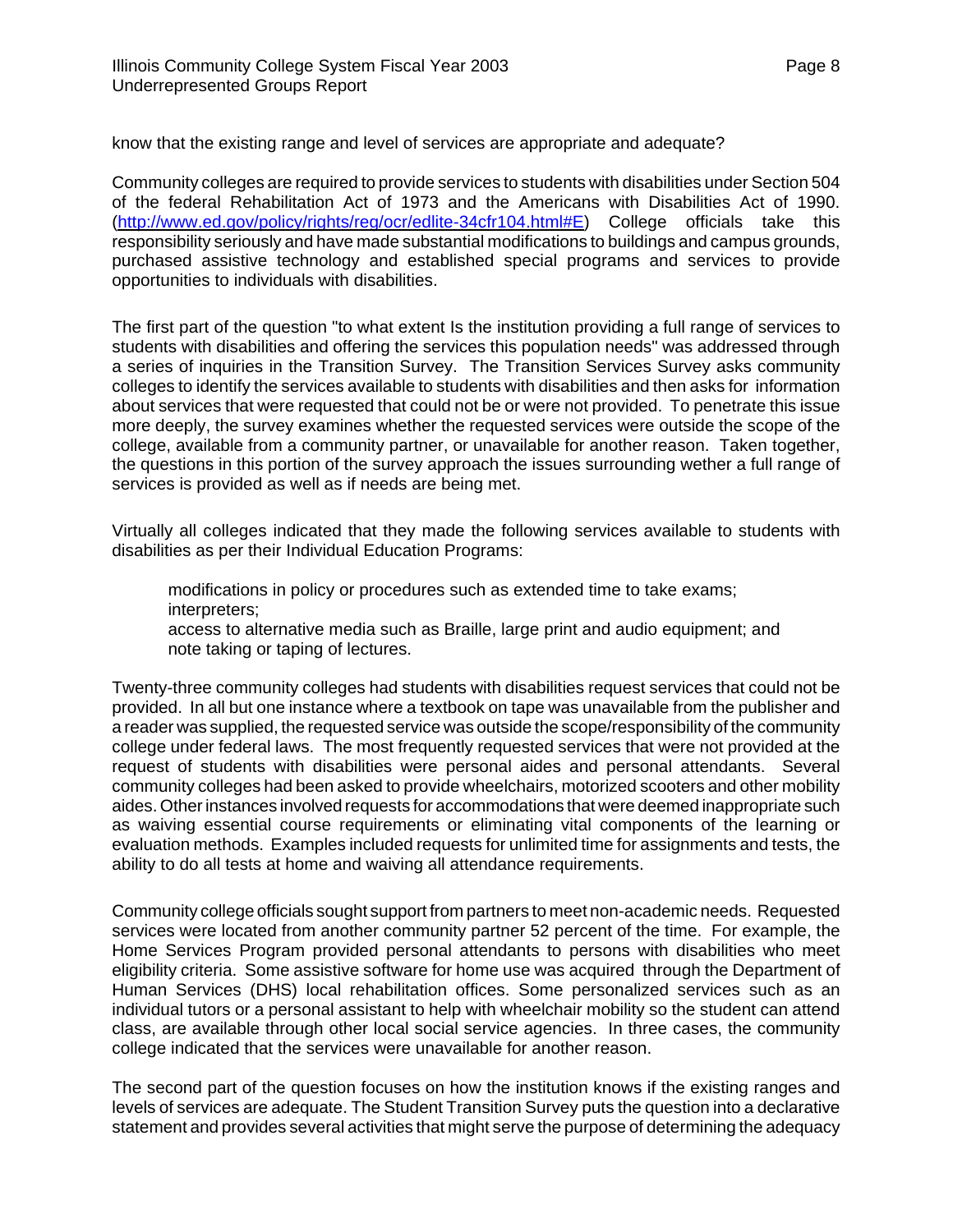of existing ranges and levels of services, as follows.

Informal conversations with students with disabilities (100 percent) Administering customer satisfaction surveys (64.4 percent) Using an advisory council for students with disabilities (43.2 percent) Convening focus groups of students with disabilities (27.3 percent)

Percentages cited are of those responding to each inquiry.

**Steps to Assure Adequacy of Services What Works** – Community colleges identified an array of practices, procedures and approaches that work locally to assure the availability of appropriate accommodations and services to individuals with documented disabilities. **John A. Logan College** officials commented that they surveyed all students in all service areas, not just students with disabilities. **Waubonsee Community College** noted that the Access Center for Students with Disabilities surveyed students with disabilities "per accommodation, per class, each semester" to determine service adequacy and any additional needs that had arisen. **Olney Central College** sought feedback from instructors and tracked completion rates for students with disabilities compared with the general population to gather information about the adequacy and appropriateness of its service mix. As another example, **College of DuPage** officials were pleased to report a climate where students felt comfortable coming forward with their needs and would talk to college officials if additional assistance or accommodation were required.

 Making sure that internal and external constituencies are aware of available resources and how to access them is an important first step. **Highland Community College** and **Spoon River College** highlighted updated **Manuals/Transitional Services Guides** which are widely distributed to better assure that college staff, area high school staff, service partners and students with disabilities are aware of available services.

**Highland Community College** and **Spoon River College** both detailed recent revisions to their manuals of procedure guidelines for ADA compliance and equal access developed independently by their respective ADA compliance officers. These manual pulls together in one place important ADA definitions, rights and responsibilities of the college, rights and responsibilities of individuals with disabilities, procedures for seeking accommodations, and an appeal process. It is an important resource for students, faculty and administration in that it gives everyone a common vocabulary and set of procedures to follow in order to provide reasonable accommodations to students with disabilities in a timely and appropriate fashion. Community colleges will typically each produce similar documents.

Having access to the technology to help students is critical to helping them meet their goals. John A. Logan College described the range of adaptive technology available to students in its submission. Wilbur Wright College officials emphasized expanded low vision services. **John A. Logan College** maintains an updated adaptive technology workspace for student use. The purpose of this room is twofold: first to allow students with disabilities the opportunity to have access to assistive software and hardware for doing their work most effectively, and second to make the most efficient use of staff resources. During the summer of 2003, the College purchased additional adaptive software and hardware designed to assist students with disabilities. Kurzweil 3000 software was purchased, which allows a student's test to be scanned into the computer, edited as necessary, and then read to the student by the computer, with the words being highlighted as the computer reads them. Overall students have responded well to the technology. Kurzweil 1000 software was also purchased, which performs a similar function as the Kurzweil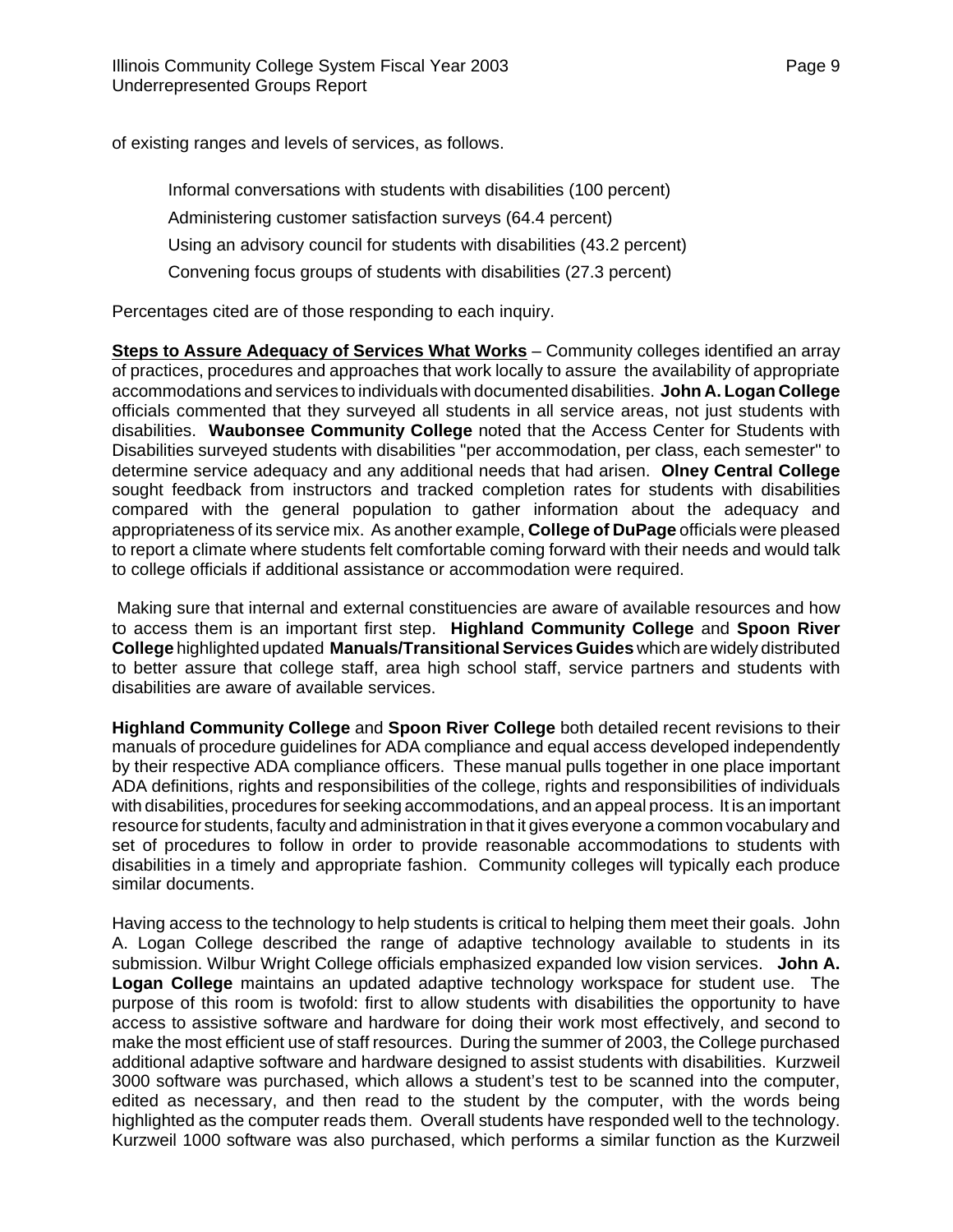<span id="page-12-0"></span>3000, except that it is made for a person who is blind and reads the entire screen to the student. Dragon Naturally Speaking was also purchased and is a program that allows the student to speak into a microphone and have the computer type the information that is spoken. In addition to the software purchased for the adaptive technology room, a new color closed caption television was also purchased to replace the outdated one. This equipment allows those with low vision to view a textbook, an article, or to even do their homework by enlarging the words on a screen. Backgrounds and printed text colors can be changed to accommodate the vision requirements of each individual student.

**City Colleges of Chicago Wilbur Wright College's** Special Needs Office purchased a "Clarity Mobilemate" system to provide mobile access for our visually impaired students. The system is a very important addition to our adaptive equipment collection. The Mobilemate system consists of a mobile cart, a 17" LCD display, "Clarity" Classmate Video Magnifier with desktop and distance viewing, a battery and charger. It can be wheeled wherever the student needs it. This mobile video magnifier attached to a movable desktop provides low vision students with distance viewing. The equipment allows the low vision student to view the blackboard, lecturer, artwork, etc. It is ideal for use in our classrooms, lecture halls, and other areas requiring mobile access. Visually impaired students have successfully used this system and are pleased with the improved access to education it has allowed an array of adaptive technology is available at community colleges on demand to meet documented needs.

In the Elgin Community College and Parkland College submission the importance of dedicated staff is reiterated. **Elgin Community College's** provides a specific TRIO grant funded advisor for students with disabilities who works with local disability service providers to help coordinate services. Implemented in May 2003, this program provides students with tutoring support and free admission to academic workshops. Students receiving services are not singled out for these services, but their progress is facilitated and monitored. All colleges have someone who oversees ADA compliance.

**Parkland College**'s Learning Resource Services Office coaches students throughout their time at the college. Coaching sessions are ½ hour sessions scheduled on a weekly or bi weekly basis with the Learning Disability Specialist. These coaching services can include assessing the student's needs, assessing learning strengths and weaknesses, connecting students to services on campus, and assisting students to make the connections. Coaching can include direct instruction in strategies created for the individual strengths. Time management is another area where direct assistance can create an environment where a student can be successful. Study skills, test taking skills, and career planning may also be a part of a coaching session. Sometimes referrals are made to off campus agencies or facilities by writing referral letters or completing forms and sharing contact information with the student. The staff may assist students with scheduling and planning both short- and long- term as the student requests.

## **FACILITATING TRANSITION FROM HIGH SCHOOL TO COLLEGE**

To what extent is the college providing outreach services to students with disabilities in high school? How will students with disabilities who are transitioning directly from high school know that if they go to college the needed services will be available? How does the community college work with high schools to facilitate the transition to college for students with disabilities?

Nearly 95 percent of the community colleges reported that they were specifically reaching out to high school students with disabilities in their districts to help them transition into higher education. A range of outreach methods is used. Some colleges conduct site visits at area high schools and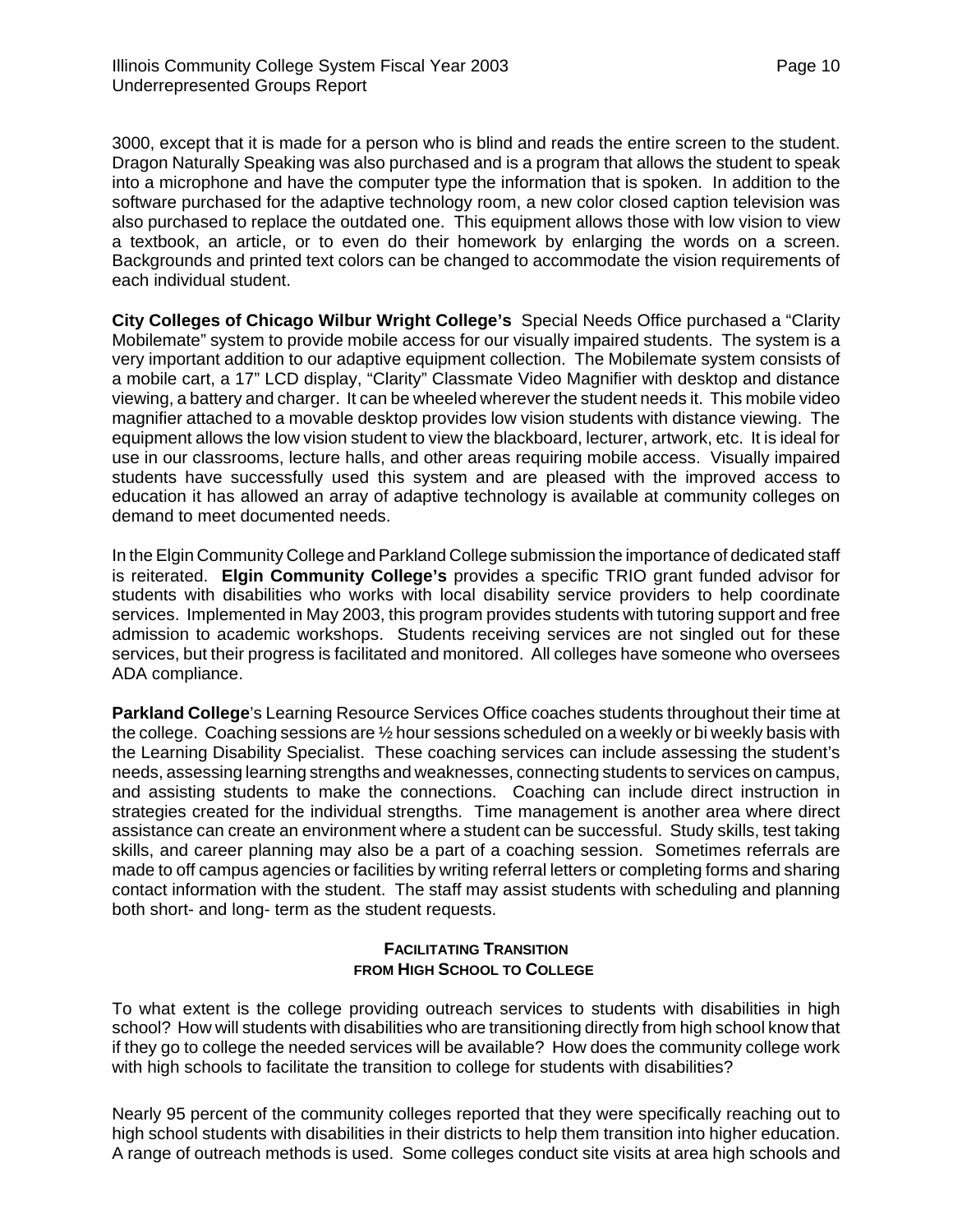<span id="page-13-0"></span>participate in activities upon request while others appear to be more proactive in their outreach. College staff regularly goes to the high schools for special programs like "college recruitment nights" or to talk with specific classes. One college commented that it 'piggy-backed' on existing activities to share information about special needs services with a broader audience. It was also noted that community colleges host high school students, teachers and guidance counselors at special events and tours on campus. Several colleges also explained that they target activities to both students with disabilities and their parents. In almost all cases, community colleges provide both service and contact information to high school students with disabilities. This can take the form of written materials like personal letters, brochures, manuals or verbal communication at informational meetings, workshops and orientations.

Twenty-one community colleges reported that they were members of the local team that developed Individual Education Programs for area high school students. Over three-quarters of them  $(N = 16)$ were brought in when the students reached the ages of 17 and 18. Some thought this timing was appropriate, while others thought it was late in the transition planning process and would prefer earlier involvement.

To determine whether the community colleges are providing the right outreach services so that students with disabilities in high school know needed services are available if they choose to go to a community college, the survey focused questions in two areas: Outreach services are provided to students with disabilities in high schools so they are made aware of the services available from the college to meet their needs; and, outreach services are provided to these individuals while still in high school so they are made aware of the academic expectations and rigor of college programs. Forty-four of the 48 colleges agreed with both of these rationales for providing enhanced outreach services.

**Facilitating Transitions What Works** – Several community colleges reported they were doing some creative activities to ease the transition for secondary students with disabilities. One example was a community college that used dual enrollment to help academically qualified students with disabilities make a smooth transition from high school to Postsecondary education. Another community college prepared and distributed public service announcements (PSAs) about programs and support services available to students with disabilities. These PSAs are aired on local radio stations. A third community college reported that a representative participated in the exit interviews of all seniors with disabilities from area high schools to inform them of what the college has to offer. **South Suburban College** specifically mentioned offering special scholarships for secondary students with disabilities to facilitate their college enrollment.

One example of a program that works to ease the transition into higher education is Open House and Orientation sessions held on the college campus to get students acquainted with the campus and available services. Several colleges including **Lincoln Land Community College, Lake Land College, Action Community College, and Southwestern Illinois College** detailed what worked best locally. Open Houses tend to be information sharing and recruitment opportunities. Generally, orientations help students who commit to pursuing college level work develop a more complete understanding of expectations and available assistance.

**Lincoln Land Community College** includes a component called "Mission Impossible" which has become so popular that high school counselors and special education teachers request it by name. The program incorporates a virtual tour of the college campus and features key personnel important to a successful transition for entering students. The students' task is to locate and investigate the presented areas, then return with valuable information they will need to enroll in classes. This participatory approach has stimulated interaction, both placed more responsibility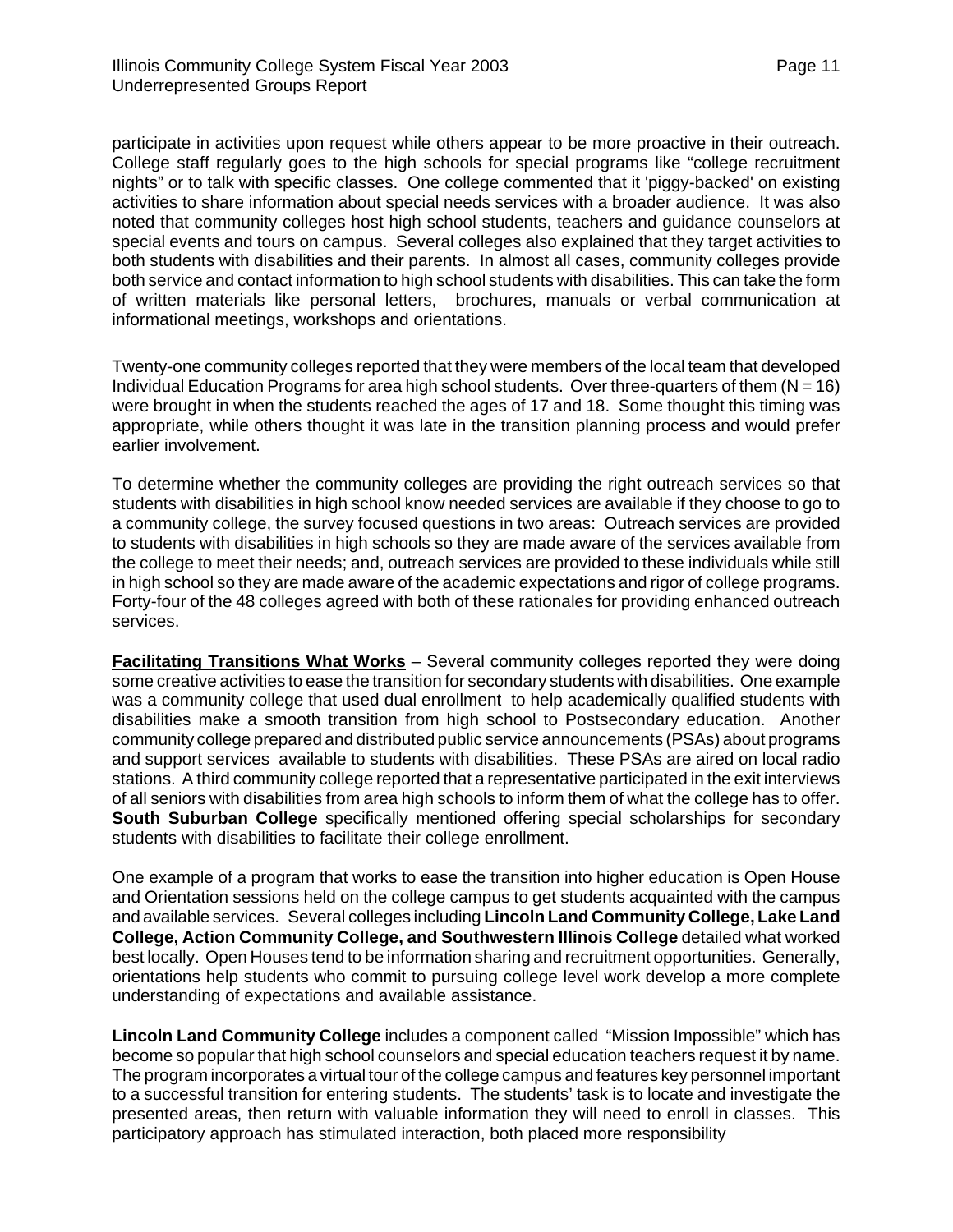on the student and empowered them to take additional steps toward independence, and made their first on-site visit to the college more comfortable.

**Lake Land College's Special Needs Open House** is especially well received since as many partners as possible join together in the same location to take the necessary steps to begin addressing multiple needs that may exist for potential entering students with disabilities. The fiscal year 2003 Special Needs Open House attracted 46 students, parents and counselors. During the Special Needs Open House, attendees have the opportunity to visit with representatives from both Lake Land College and outside agencies to obtain information about college programs, resources and disability support services as well as the opportunity to tour the Lake Land College campus. Lake Land College offices participating in the Open House include the following: Special Needs, Perkins Grant, Tutoring, Assessment, Counseling, Financial Aid, and Student Life. The Office of Rehabilitation Services and Dislocated Workers also participates in this event.

**Southwestern Illinois College** officials also noted the importance of bringing partners together to facilitate making as many services as possible available to new students with disabilities and how making the entire day a campus wide event benefitted the participants and the larger campus community. Twelve community agencies attended the Southwestern Illinois College's Disabilities Awareness Student Orientation Program. These organizations provided disability awareness information and handouts. A networking luncheon was held and campus tours were given to increase disability awareness. Additionally, in order to elevate awareness and attendance, a nationally known motivational speaker was featured as the highlight of the "Disabilities Awareness Day" that corresponded with the orientation program. Mr. Foppe gave a presentation on overcoming barriers as a person with a disability who was born without arms. Mr. Foppe explained his jury from dependence on others to independence. He talked about how to stay motivated and focused , deal with negative people, and do more with less. He intertwined his presentation with heartwarming and humorous stories, which captivated and inspired both the high school audience and others in attendance.

**Oakton Community College's Expanded Orientation for Individuals with Disabilities** was expanded to two days to clarify expectations and better prepare individuals for the rigor of college level coursework. The sessions include strategies for reading a textbook, taking notes, studying, managing time and self-advocacy.

**Joliet Junior College's** students with disabilities New Student Orientation is offered every semester to every student who will be using accommodations and services for their time at the college. The group orientation is held the week before the beginning of each new semester and has the following goals to:

Teach new students the procedure to access accommodations such as extended test time, scribing, test read, note takers and specialized software and equipment.

Teach new students how to schedule services such as tutoring, time management, and study skills.

Introduce students to assistive technology and software.

Help students learn college survival skills such as how to read the class schedule, add or drop a class, find parking, find their classrooms and other tutoring programs on campus.

Learn how to discuss their disability and request ADA/504 accommodations from their instructors using the Instruction Notification Letter.

During orientation the students become acquainted with the staff and will know where to get assistance when questions or concerns arise during the semester.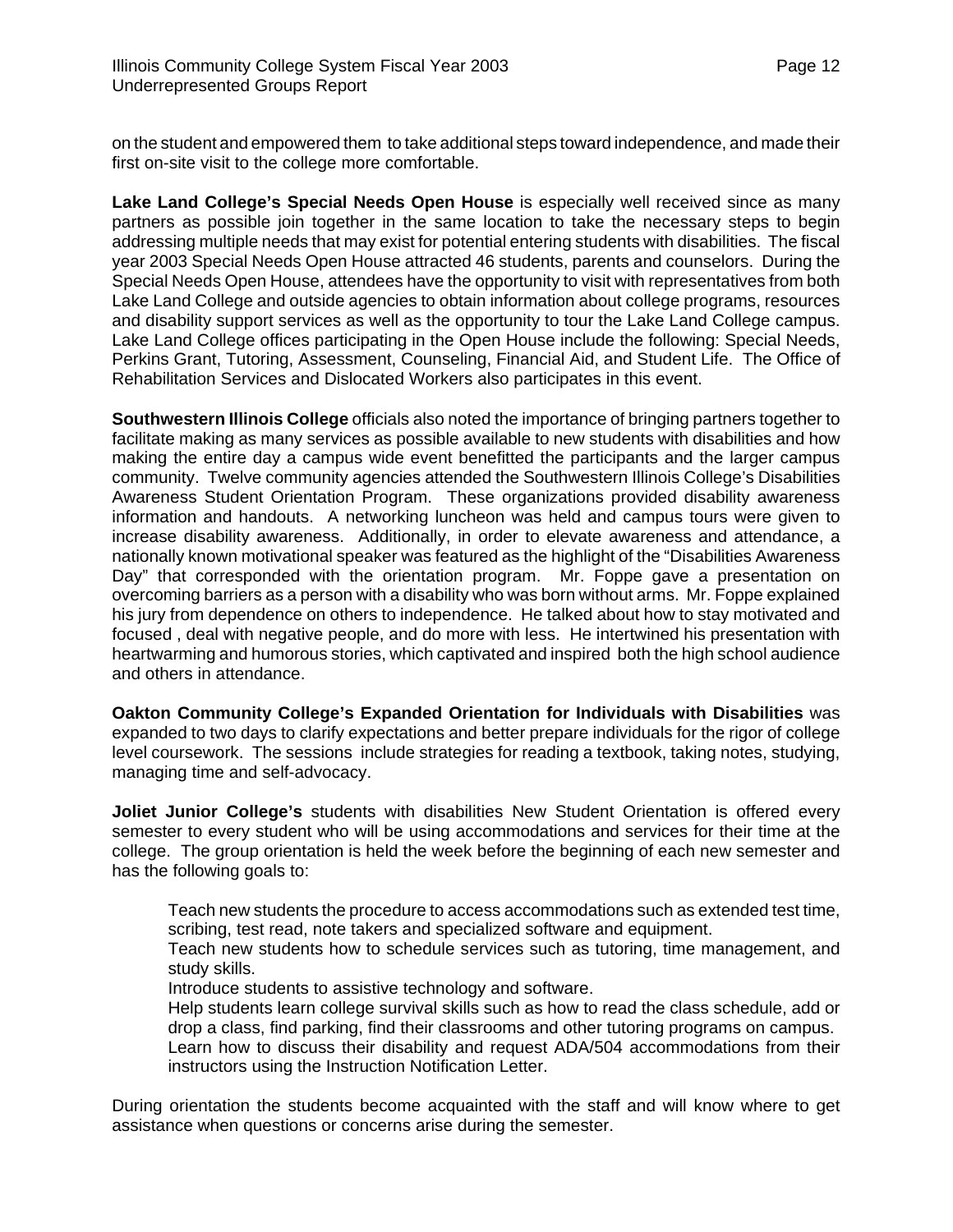<span id="page-15-0"></span>**Moraine Valley Community College's Center for Disability Services** (CDS) transition process works because of the close working relationship with area high school counselors, special education instructors, students with disabilities, and their parents. Generally, community colleges strive to maintain close relationships with their partners. CDS staff visit potential incoming students with disabilities in their own high schools to begin the application process for admission to the college and to discuss the steps students must complete to be eligible for services and accommodations while attending Moraine Valley Community College. Individual meetings occur with each student to complete an intake, discuss documentation requirements, and talk about available services. Small-group orientations are held throughout the summer for new students, and a "Get Acquainted Day" is held a week or two prior to the fall semester to familiarize new students to the college environment. Because the application process is begun **prior** to high school graduation and students are encouraged to complete all the necessary steps by a specified deadline date, services are very likely to be in place when classes begin in the fall. Once the application process is begun, CDS will follow up with those students who have not completed all procedures by sending out reminders and guiding students through the final steps. The following table shows the increase in the number of students registered with the CDS office at Moraine Valley Community College over the past six

| Table 6<br><b>Moraine Valley Community College</b><br><b>Documented Students with Disabilities Served</b><br><b>Fiscal Year 1998 - 2003</b> |      |      |      |      |      |      |  |  |  |
|---------------------------------------------------------------------------------------------------------------------------------------------|------|------|------|------|------|------|--|--|--|
| <b>Fiscal Year</b>                                                                                                                          | 1998 | 1999 | 2000 | 2001 | 2002 | 2003 |  |  |  |
| Learning<br><b>Disabilities</b><br><b>ADD</b>                                                                                               | 160  | 169  | 167  | 174  | 205  | 226  |  |  |  |
| All Other<br><b>Disabilities</b><br>(Vision, Hearing,<br>Motor,<br>Developmental,<br>Emotional, etc.)                                       | 130  | 140  | 149  | 149  | 175  | 168  |  |  |  |
| <b>TOTAL</b><br>$\sim$ $\sim$ $\sim$<br><b></b>                                                                                             | 290  | 309  | 316  | 323  | 380  | 394  |  |  |  |

years. This number includes students of all ages.

SOURCE OF DATA: College Database

## **CAMPUS CLIMATE**

To what extent is the college providing an appropriate climate or context so that students with disabilities know that they will be supported and their needs responded to in a prompt and timely manner, if they seek services? How does the college provide an appropriate environment?

Community colleges described activities they sponsored to make the campus climate welcoming for persons with disabilities. They were also asked to identify the steps college officials take to ensure that the needs of students with disabilities are addressed in a proper and timely manner.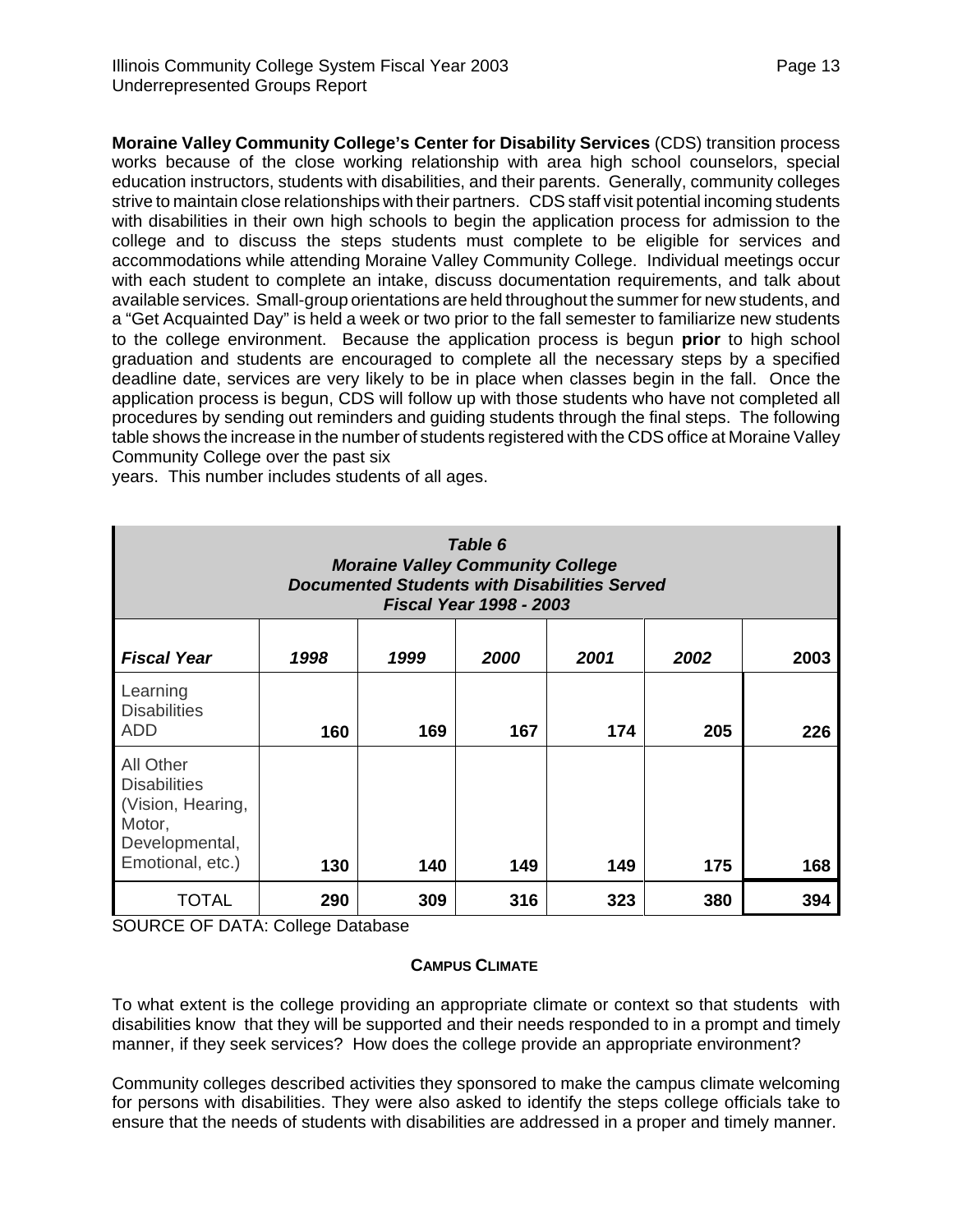<span id="page-16-0"></span>**Campus Climate What Works** – Community college efforts to make the campus welcoming were described as beginning at orientation. One college refers students with disabilities to a specific college advisor for assistance as needed. Another college offers disability test dates for students who need accommodations for their entrance exam as well as priority registration. A third college described its Independent Student Organization, an advocacy and support group that assists in maintaining a barrier-free campus. One of the community colleges stated that "The Special Needs department sponsors many workshops to increase awareness and acceptance. The student club SNAP holds mixers and does community service work, which also contributes to a welcoming climate." Another aspect of a welcoming climate was ensuring that faculty and administrative staff have training in screening students with disabilities and the appropriate strategies to use with students with disabilities in the classroom and around campus.

A variety of information was also given about ensuring that students know how their needs will be responded to in a proper and timely manner when they seek assistance. Most community colleges consider the employment of a full time Special Needs Professional or the existence of a Disability Services Unit or Special Needs Office to be evidence that they are serious about meeting the needs of students in a proper and timely manner. Several respondents said that they arrange accommodations and services at the time of registration and before classes begin as one strategy to meet student needs in a timely manner. One college commented that it periodically convenes an advisory group of students with disabilities to examine being responsive to student needs. Another community college sets aside time for twice weekly staff meetings to review individual cases for progress. Two colleges noted that they had policy statements available related to issues of accommodation and discrimination and other institutional guidelines to ensure services are timely and proper.

It appears that whatever special arrangements are made by community colleges to ensure that the needs of students with disabilities are met in a timely and proper manner, they enjoy strong campus support. These were a few of the comments :

"The department has enjoyed solid institutional financial support for 30 years. Disability Services is an integral part of College operations...

The Dean of Student Affairs attends weekly meetings of special support staff to discuss needs and assure their timely address.

...the Special Needs Office Coordinator directly reports to the Vice President of Student Services and also is a member of the Executive Council."

**Frontier College** stressed in its submission that addressing the needs of students with disabilities is built on the development of an environment filled with caring staff and instructors. Administrators seek to schedule classes at times and places that best meet the students' needs. Staff takes the time to develop trusting relationships with students and seek to meet those students' needs in a timely manner. Instructors willingly make accommodations that enhance the class for all students. Frontier College also provides assistive devices to students who need them. Frontier purchased several voice-activated tape recorders which are loaned out to students who can benefit from recording lectures. A Chording Keyboard was purchased specifically for one student who has limited use of only one hand. A portable let and a right-hand keyboard was purchased so that regardless of what lab a class is scheduled to be in, the board moves with the student who needs it at the time. Focusing on the individual and making a concerted effort to meet their needs is a key to helping the student achieve success.

**Olney Central College** echos the importance of creating an enriching environment and welcoming climate. Olney Central College's Special Learning Needs Unit has sought to establish a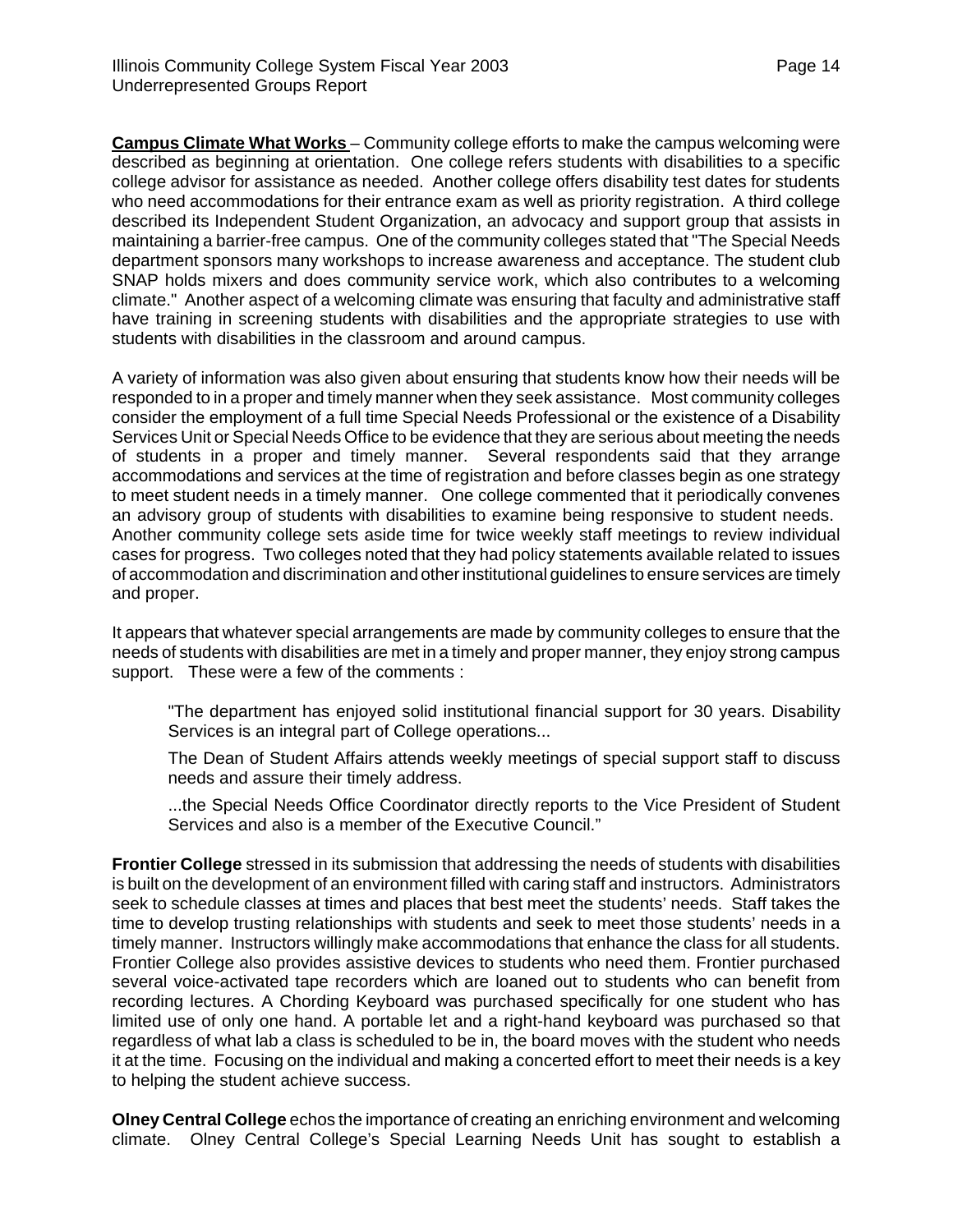<span id="page-17-0"></span>comprehensive program for all disabled students at the college and to effect system-wide change in faculty and staff training levels and attitudes about disabilities. The program was started by sending all Learning Skills Center personnel for Special Learning Needs training as Resource Specialists at the ABE/GED and Developmental levels. The next step was to educate faculty and staff about disabilities and how to recognize students who need to be referred for disability services. A comprehensive training program was systematically presented addressing issues relevant to addressing the needs of students with disabilities. Staff, faculty, and administrators participated in a training program entitled "Change Your Brain, Change Your Life." Once the faculty and staff had been trained, the final step was to begin referring students for assessment. Advisors screen students through school records, testing results, agency referrals and self-disclosure for referral to the LSC for assessment. ABE/GED and Developmental instructors conduct ten-minute interviews with all students in their classes and refer students for assessment who self-disclose. All Olney Central College instructors refer students who exhibit special learning needs in the classroom to the Learning Skills Center for assessment. Once students are referred, they are assessed with the Payne Learning Need Inventory. Multiple levels of assessment are done on an as-needed basis, including the SATA, WRAT, Peabody Picture Vocabulary Test, and the Woodcock- Johnson III. What makes this program unique are the reports, with their emphasis on what the student can do as well as their problem areas, that are shared with students and sent to teachers as appropriate. These test results, the students' previous testing school records and individual education plans are used to design specific strategies and accommodations to enhance success in the classroom. Assistive technology is built into these individualized plans when needed.

All community colleges strive to create a welcoming climate for individuals with disabilities.

## **PROVIDING RESOURCES TO PROMOTE STUDENT SUCCESS**

A recent state level funding losses and impending change in federal ADA regulations can be expected to further impact community college efforts to serve individuals with disabilities and other underrepresented groups. Resources are needed to provide students with disabilities and other underrepresented groups with the support systems to succeed. Community colleges have a proud tradition of providing access to higher education to all individuals who can benefit and are challenged by the current fiscal climate which makes it increasingly difficult to meet the need for service.

The cost to providing appropriate services to students with disabilities ranges from modest to substantial based on the needs of the particular student. Historically, the Illinois Community College System's Special Populations Grant was one important source of funding to furnish needed services. However, due to fiscal constraints, dedicated funding for the community college system's Special Population Grant was discontinued in fiscal year 2003. The Special Populations Grant was restricted funding that provided special support services to assist special population students to initiate, continue, or resume their education. It supported services to individuals in need of academic skill enrichment to remedy educational deficiencies. For other students, these funds were used to provide accommodations for their special needs and provide educational opportunity. The Special Populations Grant was nearly \$13 million in the fiscal year 2002, was eliminated in the fiscal year 2003 budget and has not been restored. The impact of these cuts and their responses can be summarized as follows: Many colleges noted that the elimination of the Special Populations Grant has been detrimental to students who were provided services with grant funding. Colleges reported that mandated services to students with disabilities that had been funded through the Special Populations Grant are now being paid for out of operating budgets, which further reduces service capabilities to students in other areas. Colleges reported that the loss of the Special Populations Grant impeded their ability to provide other non mandated education services.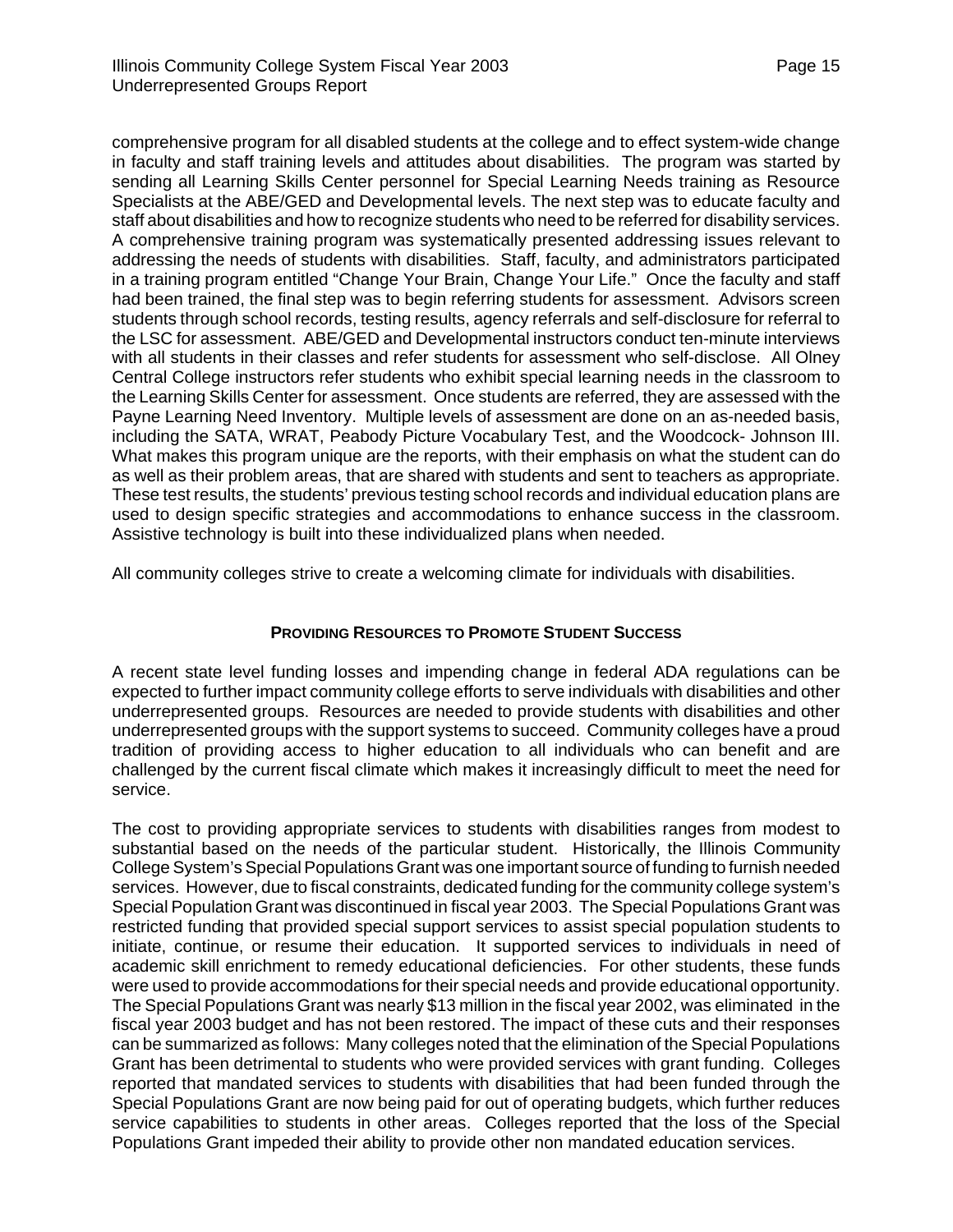<span id="page-18-0"></span>

| <b>Table 7</b>                                                                                                  |                     |  |  |  |  |  |  |
|-----------------------------------------------------------------------------------------------------------------|---------------------|--|--|--|--|--|--|
| <b>Illinois Community College</b><br><b>Special Populations Grant Funding</b><br><b>Fiscal Year 1995 - 2003</b> |                     |  |  |  |  |  |  |
| <b>Fiscal Year</b>                                                                                              | <b>Grant Amount</b> |  |  |  |  |  |  |
| 2004                                                                                                            | \$0                 |  |  |  |  |  |  |
| 2003                                                                                                            | \$0                 |  |  |  |  |  |  |
| 2002                                                                                                            | \$12,982,200        |  |  |  |  |  |  |
| 2001                                                                                                            | \$13,000,000        |  |  |  |  |  |  |
| 2000                                                                                                            | \$12,711,800        |  |  |  |  |  |  |
| 1999                                                                                                            | \$12,300,000        |  |  |  |  |  |  |
| 1998                                                                                                            | \$12,300,000        |  |  |  |  |  |  |
| 1997                                                                                                            | \$11,700,000        |  |  |  |  |  |  |
| 1996                                                                                                            | \$11,700,000        |  |  |  |  |  |  |
| 1995                                                                                                            | \$10,100,000        |  |  |  |  |  |  |

SOURCE OF DATA: ICCB Financial Records

Community colleges continue to serve individuals with disabilities but the challenges are much greater without Special Populations Grant funds. With additional resources more individuals with disabilities and under prepared students could be served and their needs more fully accommodated. Efforts to restore funding to better serve special populations should continue.

**Running Out of Budgeted Dollars to Serve Individuals with Disabilities** – The Student Transitions Survey asked colleges to comment on the point at which the budget dedicated to provide services for students with disabilities were exhausted last year. During fiscal year 2003, 44 percent of all Illinois Community Colleges reported running out of resources to provide services to students with disabilities before the end of the fiscal year. Providing interpreters for hearing impaired students was a major expense that contributed to the problem at several colleges. Since continuation of services is mandatory for students with documented disabilities other funding sources had to be located.

Most of these schools' exhausted their resources budgeted for serving individuals with disabilities before the end of the Spring semester. For example, **Joliet Junior College** indicated that its resources for these services are usually exhausted by April or May. **McHenry County College** noted that its resources were exhausted by late March. **Lincoln Land Community College** and **Rock Valley College** indicated budgeted funds were exhausted by February. Other colleges exhausted their resources before the end of the Fall semester. For example, **Heartland Community College** and **Prairie State College** indicated their resources ran out in December and three months into the fiscal year respectively. **Morton College** reported that its resources were exhausted by December due to the elimination of Special Populations Grant funds, and they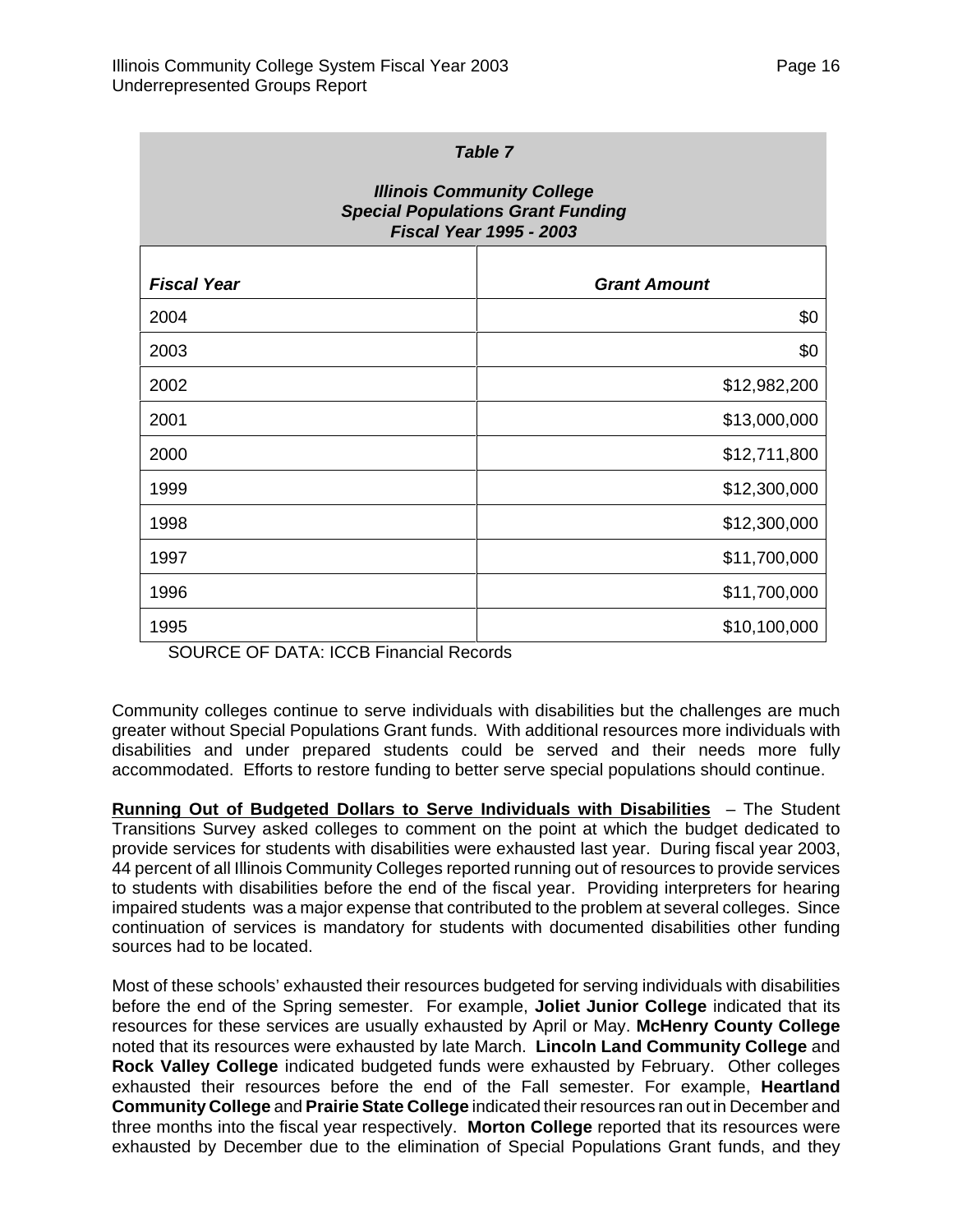implemented emergency procedures to ensure that adequate services were available to students during the Spring semester. **Olney Central College** reported that it recognized at the beginning of the fiscal year that they would not have enough money to provide needed disability services. Each year, they must look for alternative sources of funding such as external grants to provide services to students already attending and there are no resources readily available for new transfer students with disabilities.

Many of the colleges that did not exhaust the resources available to provide services to students with disabilities reported that their funding came from multiple sources. Ninety percent of those who encountered budgetary difficulties indicated that the college increased the special needs budget either through an infusion of general institutional funds, re-allocation of funds from other departments or tapping into federal Perkins or Adult Education dollars. Perkins dollars are used to provide services for appropriate occupational populations. Others noted that adequate resources to provide services to students with disabilities were identified in the college's overall budget, or they had eliminated some nonmandated services in order to maintain ADA-mandated services. The Special Services Office at **Southwestern Illinois College** maintains operating budgets from Perkins and College funds. **Highland Community College** reported that its resources were not exhausted, however, no resources were officially allocated for disability services and needed to be acquired based on demand. **Harold Washington College** officials indicated that while they were able to maintain funding for ADA-mandated services, they had to eliminate non mandated services, but still widely needed services such as cutting staff, supplies, travel and/or printing, reducing hours and/or pay, and increasing tuition and fees.

Colleges are partnering to assure that mandatory services continue and selected equipment purchases can be made. Advanced Technology Grant cuts at the state level also have a negative impact on equipment purchases. Nearly two-thirds of those responding said that they participate in partnerships to fund mandated services for students with disabilities, including about half of the colleges who exhausted funds prior to the end of the year. Slightly more than 50 percent of those responding stated that they participated in partnerships to purchase equipment for students with disabilities. Four colleges experiencing budget shortfalls reported involvement in partnerships to purchase equipment.

Actions at the federal level are also expected to have an impact on the need for additional dollars to meet the needs of individuals with disabilities. The Access Board is a federal agency which establishes accessibility standards and expects to release revised guidelines soon governing campus accessibility under the ADA. The upcoming changes will be the first comprehensive revision since standards were enacted in 1991. According to Frazier (2004), universal design will lie at the center of the update of the ADA Accessibility Guidelines (ADAAG). While the new requirements will not specifically apply to educational facilities, it will contain detailed provisions for various generic elements of public buildings such as ramps, elevators, restrooms, walkways, parking, signage and campus classrooms. The impact of these guidelines upon postsecondary institutions is expected to be substantial. The new guidelines are expected to be formally released in the near future. For more details and to monitor developments please see www.accessboard.gov.

Hence, current state budgetary constraints are impacting operational funds for services to individuals with disabilities and have a ripple effect on other groups on campus. Approaching changes in accessibility standards at the federal level are expected to impact capital funding needs. Maintaining mandatory and other needed services for individuals with disabilities must remain a priority. Adequately funding programs designed to serve individuals with disabilities is the right thing to do.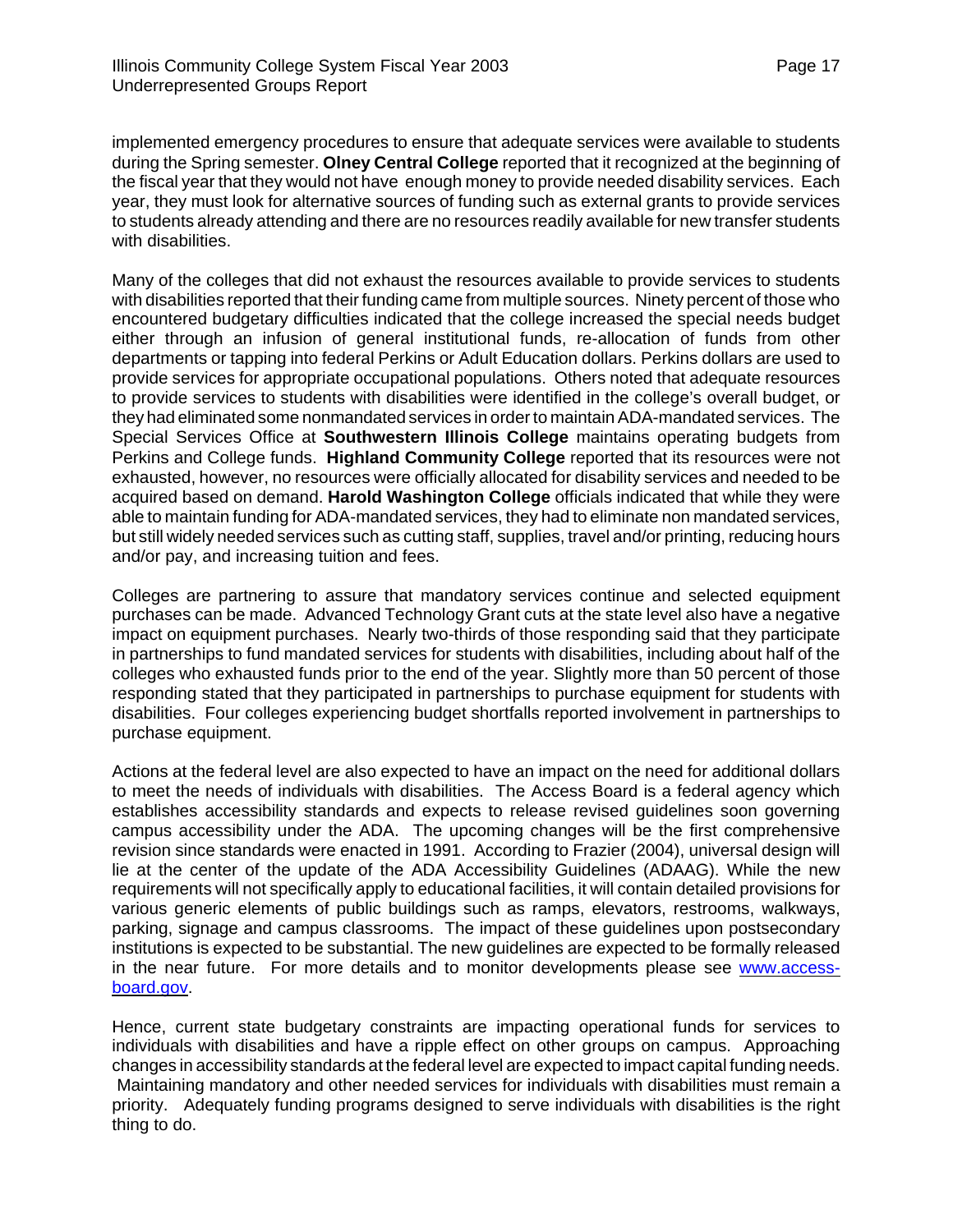### **PARTNERSHIPS WITH THE OFFICE OF REHABILITATIVE SERVICES**

<span id="page-20-0"></span>The Department of Human Services (DHS) Office of Rehabilitative Services (ORS) and community college system are actively partnering in order to better serve students with disabilities. The last edition of the Illinois Interagency Coordinating Council (ICC) highlighted the progress being made.

> In an effort to enhance relationships with local ORS offices, community colleges have negotiated agreements that identify shared payment arrangements for ORS clients, joint training sessions between colleges and local ORS offices, and an exchange of information about the ORS students and the services they received. During these discussions, colleges and ORS offices were guided and supported by a statewide committee composed of representatives from ICCB, ORS, IBHE, and colleges and universities. To help institutions in negotiating with their local ORS offices, the committee developed a statewide model agreement that colleges and universities could use to guide their discussions and conducted three workshops to review agency policies and practices. (Illinois Interagency Coordinating Council. April 2003).

Since the ICC report was issued, ICCB, college, and ORS state and local staffs have met throughout fiscal years 2003 and 2004 mainly to discuss cooperative agreement matters that are impacting the availability of student support services. Three regional workshops were offered in March 2004 to interested community college and ORS staff to make further progress. The goal of the workshops was to refine the universal agreement for services that is being used as a model throughout the state. Funding cuts such as the Special Populations Grant for community colleges and general funding cuts for ORS have negatively affected payment for student services by both partners. Regional workshops for fall, 2004 are in the planning stage to strengthen communication, coordination, and testing.

Forthcoming initiatives are expected to include a pilot implementation date of July 1, 2004 for a uniform cooperative agreement in Zone A of ORS which includes the City Colleges of Chicago and parts of the collar colleges. Usage is expected to expand to other regions if the partners see it as beneficial. A transition meeting is planned with ISBE, IBHE, ICCB, and ORS before the end of FY2004 to further improve transition methods and coordination among the agencies. The goal is to establish make movement for students from high school to higher education more seamless. A list serve of the community college coordinators for students with disabilities is being developed to make it easier to share information among colleagues and forward the latest information from ORS to appropriate college officials. A one day Transition Planning Workshop sponsored by the ICC is scheduled for May 11 and involves training for personnel from member agencies. Nine community college representatives are scheduled to participate in the workshop. An enhanced transition plan is expected to emerge from the workshop and then integrated into the agenda for the upcoming ICCB/ORS regional workshops in fall, 2004.

In the Transition Services Survey, 91.7 percent of the colleges indicated that they established and signed agreements with local Department of Human Services (DHS) Office of Rehabilitative Services (ORS). Nearly two-thirds of the agreements had been implemented ( $N = 27$ ). Transition Services Survey results show working relationships between colleges and ORS staffs are generally positive and improving to the benefit of all parties – particularly the students. Opportunities exist in some parts of the state for further enhancements in communications. Locating adequate funding to meet existing needs in the current fiscal environment and reimbursement levels and delays were among the challenges cited.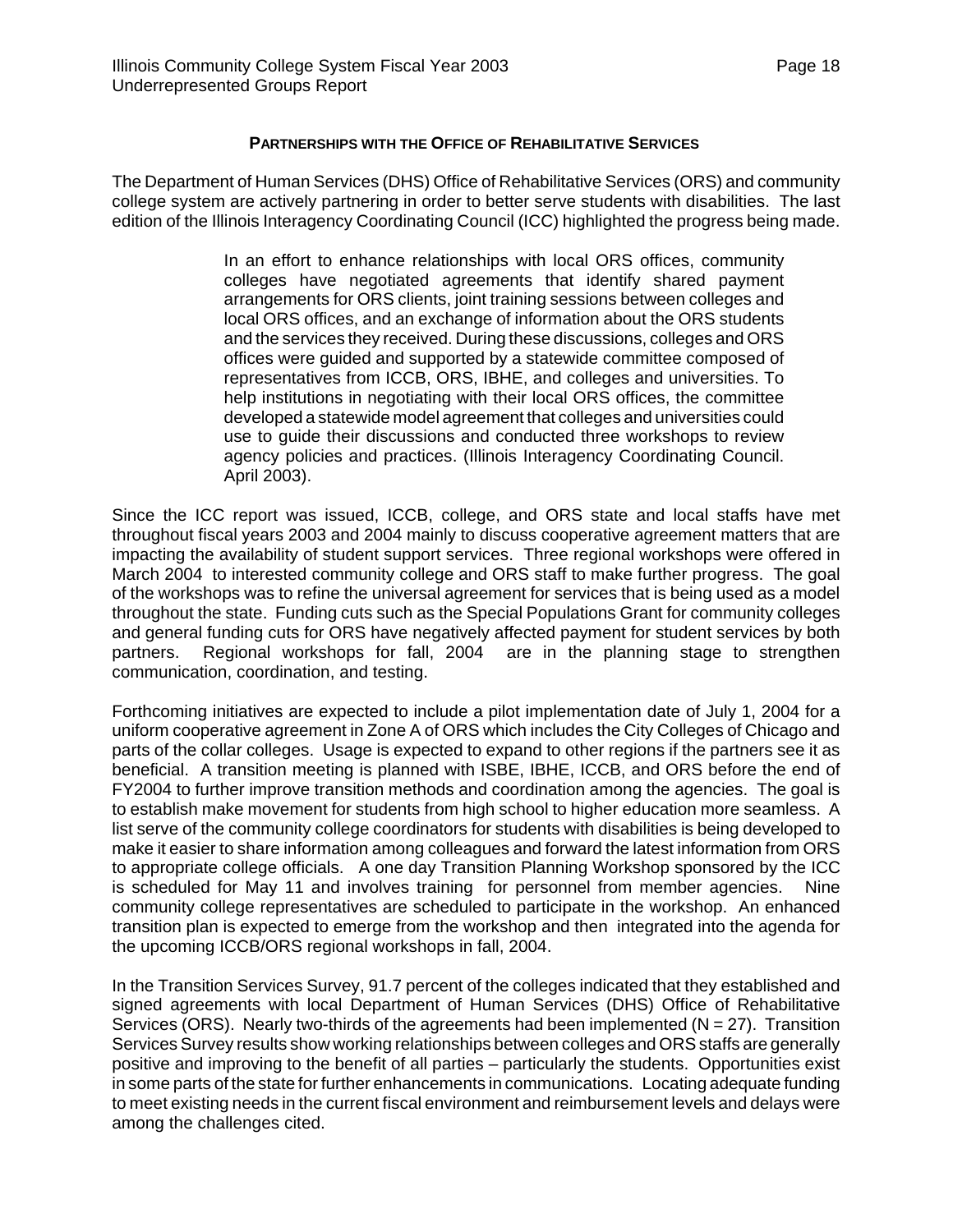### **FUTURE DIRECTIONS**

<span id="page-21-0"></span>The structure of the Underrepresented Groups Report is evolving in an effort to focus activities and resources on high impact initiatives. A series of focused topics has been identified structured around a three-year repeating cycle. Topics scheduled to be addressed to increase participation of minorities, women, and persons with disabilities include:

Fall 2004: Academic Achievement – Initiatives related to college success and transition to the workplace are scheduled for examination (i.e., persistence, completion, time to degree, programmatic diversity, etc.).

Fall 2005: Campus Climate - Programs and initiatives associated with diversifying campus academic and social environments have been identified for emphasis.

Fall 2006: Recruitment and Preparation – Programs and initiatives related to the recruitment and retention of diverse student, faculty and staff; as well as activities related to the student transition (high school to college, adult education to college, developmental education to college, etc.), and public-private partnerships are scheduled to be addressed.

A set of review questions will be furnished each year. As was the case this year. An additional topic may be added periodically to address other priority issues or concerns as they arise.

### **RECOMMENDATIONS**

The Illinois Community College Board and partners in the delivery of education and training programs should make the pursuit of additional funding to provide services and support to students with disabilities and other underrepresented groups a priority. Although the current fiscal climate is challenging the need for programs and services to serve these individuals continues to be strong.

College officials should continue actively engaging in the implementation of cooperative agreements between Office of Rehabilitation Services to promote student achievement and employability for individuals with disabilities.

The Illinois Community College Board and partners should collaboratively pursue additional funding to provide the assistive technology and auxiliary services necessary for individuals with disabilities to more fully participate in higher education opportunities. Research suggests that individuals with disabilities lag behind the general population in having computer and internet access (Kaye, July 2000).

College officials should fully cooperate with additional information requests about the types of disabilities which individuals possess who are enrolled in community colleges and work with colleagues on campus to assure that these more detailed data are input into college administrative data systems.

College officials should address those areas identified in local analysis that provide the greatest opportunity to improve services to students with disabilities.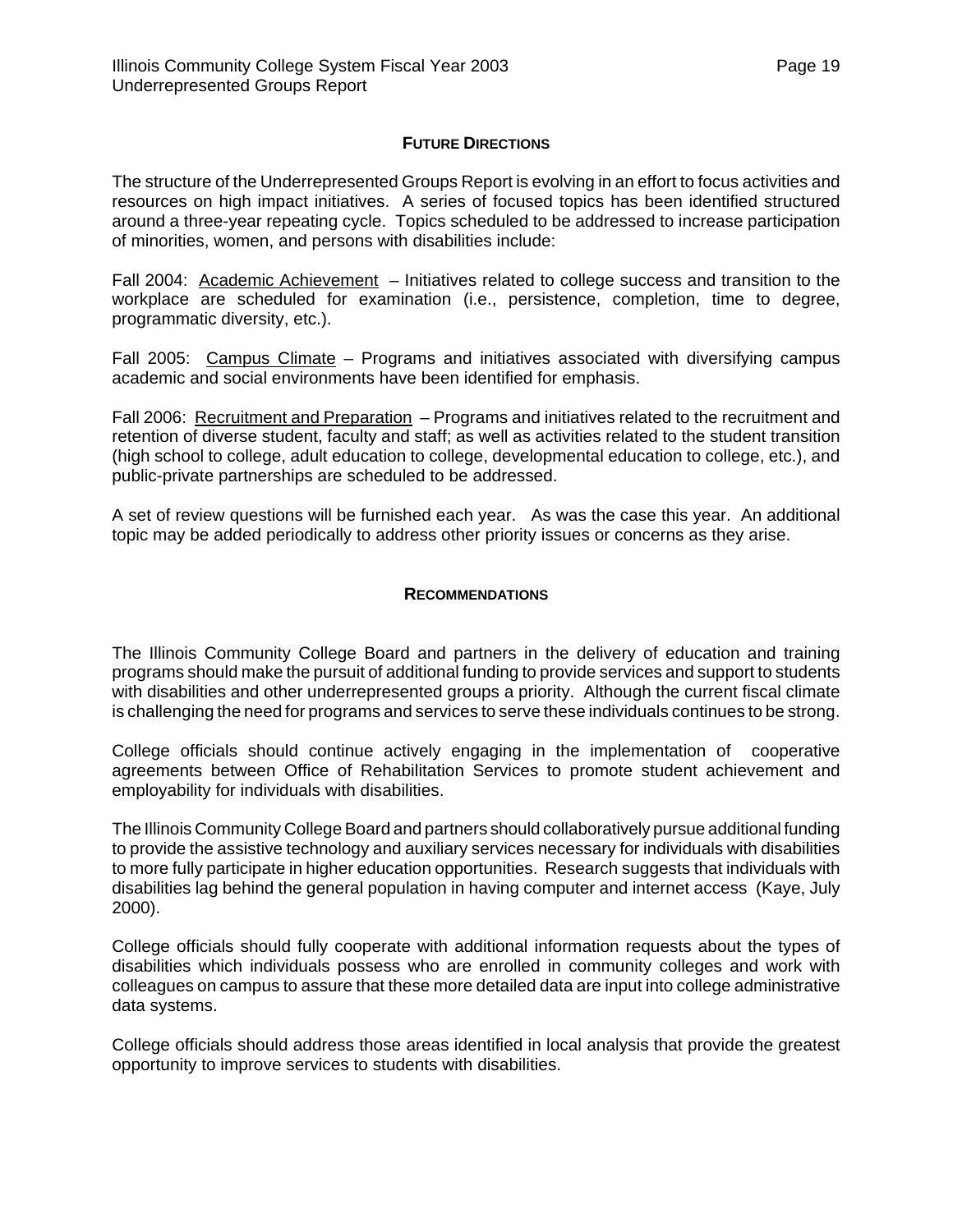## **CONCLUSION**

<span id="page-22-0"></span>According to the US Department of Labor (2004), education is an essential element in qualifying for a high-paying job. In fact, for all but one of the 50 highest paying occupations (2002), a college degree or higher is the most significant source of education or training. Among the 20 fastest growing occupations (2002 - 2012), a bachelor's or associate degree is the most significant source of education or training for 10 of them. Furthermore, Chairman of the Federal Reserve, Alan Greenspan recently acknowledged the role of community colleges in allowing individuals to develop new job skills and help workers earn rising incomes.

Generic capabilities in mathematics, writing, and verbal skills are key to the ability to learn and to apply new skills and thus to earn higher real wages over time. The avenues to acquiring those skills are many, and one effective tool that we have developed to facilitate the transition to a new job or profession has been our community colleges. . . The impressive expansion of these learning centers attests to their success in imparting both general and practical job-related learning. A rising proportion of the population is also taking advantage of both general adult education and work-related instruction. (Alan Greenspan, Omaha Chamber of Commerce February 20, 2004)

Higher education is an important pathway to higher earnings and positions that pay strong selfsufficient wages with fringe benefits and offer the opportunity for rising real incomes. Providing individuals with disabilities who have the ability to benefit with access to higher education should be a priority. Community colleges have traditionally played an important role in providing access and with sufficient funding can help more individuals with disabilities achieve their goals.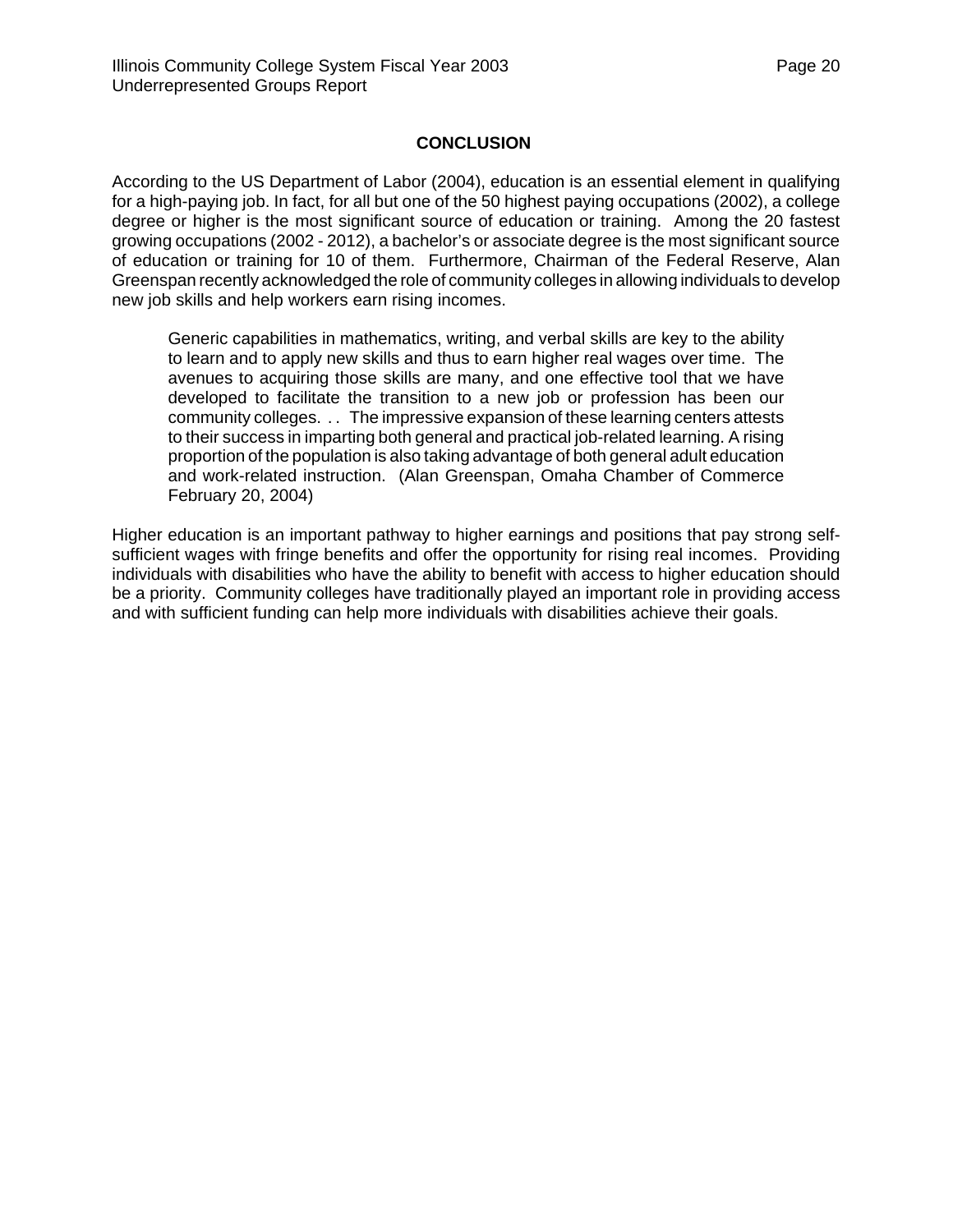### **Bibliography**

- <span id="page-23-0"></span>Barnett, L., & Li, Y. (1997). *Disability Support Services in Community Colleges*. Washington, DC: American Association of Community Colleges.
- Bureau of Labor Statistics. (2002). *The 2002-03 Career Guide to Industries*. Washington, D.C.: U.S. Department of Labor.
- Campbell, P. R. (1996). *Population Projections for States by Age, Sex, Race, and Hispanic Origin: 1995 to 2025*, U.S. Bureau of the Census, Population Division, PPL-47. <http://www.census.gov/> population/www/projections/ppl47.html and <http://www.census.gov/population/projections/state/> 9525rank/ilprsrel.txt
- Centers for Medicare and Medicaid Services. (2000). *Americans with Disabilities Act/Olmstead Decision*. Baltimore, Maryland: Author.<http://www.cms.hhs.gov/olmstead/>
- Day, J. C. (1996). *Population Projections of the United States by Age, Sex, Race, and Hispanic Origin: 1995 to 2050.* U.S. Bureau of the Census, Current Population Reports, P25-1130. Washington, D.C.: U.S. government Printing Office. Available at <http://www.census.gov/prod/1/pop/p25-1130/p251130.pdf>
- Flick-Hruska, C., & Gretchen, B. (1992)*. Disability Accommodation Handbook*. Kansas City, MO: Metropolitan Community Colleges.
- Frazier, D. (2004, January 20). Campuses Brace for New Accessibility. *The Forum: To Serve Students with Disabilities in Higher Education*, 1(2). Boulder, CO: Author. Available at: <http://www.thedisabilitiesforum.com/TheForum012004.pdf>
- Greenspan, A. (February 20, 2004). Remarks by Chairman Alan Greenspan on The critical role of education in the nation's economy. At the Greater Omaha Chamber of Commerce 2004 Annual Meeting, Omaha, Nebraska. Washington, D.C.: The Federal Reserve <http://www.federalreserve.gov/> boarddocs/speeches/2004/200402202/
- Grossman, P.D. (November-December 2001). Making Accommodations: The Legal World with Disabilities, 87 Academe. *Bulletin of the American Association of University Professors*, 41-46. Available at: <http://www.ahead.org/inform/making.php>
- Humphreys, D. (1999). Faculty Recruitment in Higher Education: Research Findings on Diversity and Affirmative Action. *Diversity Digest*. Washington, D.C.: Association of American Colleges and Universities. [http://www.diversityweb.org/Leadersguide/fsi/faculty\\_briefing.html](http://www.diversityweb.org/Leadersguide/fsi/faculty_briefing.html)
- Gurin, P. (Spring, 1999) New Research on The Benefits of Diversity in College and Beyond: An Empirical Analysis. *Diversity Digest.* Washington, D.C.: Author: <http://www.diversityweb.org/Digest/> Sp99/benefits.html
- Illinois Community College Board. (January, 2001) *Promise for Illinois: Illinois Community College System Strategic Plan*. Springfield, Illinois: Author. <http://www.iccb.state.il.us>
- Illinois Board of Higher Education (November, 2002). Preliminary Fall 2002 Enrollments in Illinois Higher Education . Springfield, IL: Author.
- Illinois Board of Higher Education (December, 2003). Preliminary Fall 2003 Enrollments in Illinois Higher Education . Springfield, IL: Author. <http://www.ibhe.state.il.us/Board/Agendas/2003/December/> Item%20II-1.pdf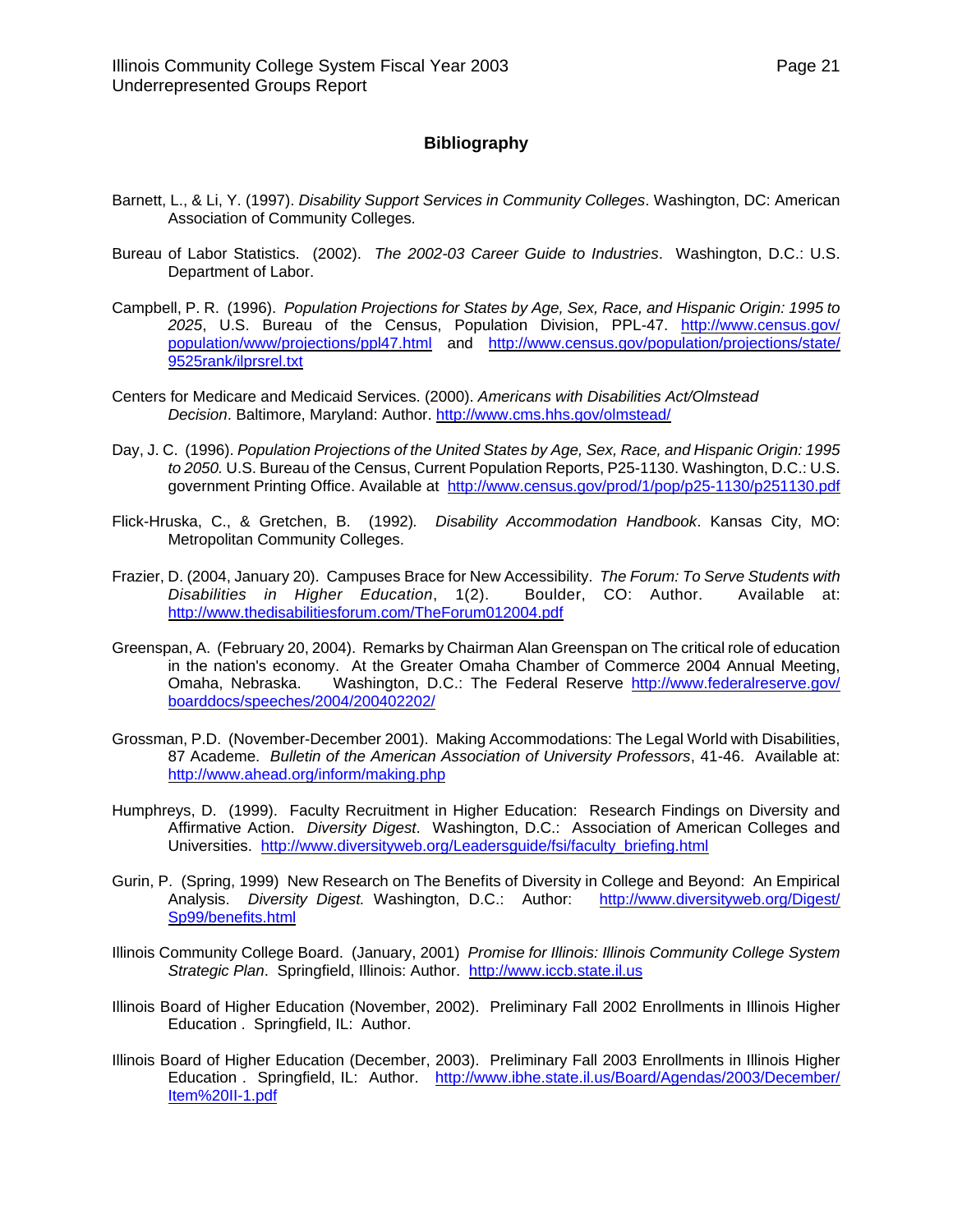### **BIBLIOGRAPHY (CONTINUED)**

- <span id="page-24-0"></span>Illinois Board of Higher Education (June, 2004). Report to the Governor and General Assembly on Underrepresented Groups in Illinois Higher Education. Springfield, IL: Author. <http://www.ibhe.state.il.us/Board/Agendas/2004/June/UnderrepGroups2004.pdf>
- Illinois Department of Commerce and Economic Opportunity. (2001) Illinois Census 2000 Homepage. Springfield: State of Illinois. <http://www.state.il.us/2000census> /1990\_2000\_IL\_Profile.xls and <http://www.illinoisbiz.biz/2000census/04017.pdf>
- Illinois Interagency Coordinating Council. (April 2003). The Status of Transition Services for Secondary Students with Disabilities in Illinois: Illinois Interagency Coordinating Council 2002 Annual Report to the Governor and General Assembly of Illinois. Springfield, IL. Available at: <http://www.isbe.state.il.us/spec-ed/PDF/iccAnnualReport2002.pdf>
- Kaye, H.S. (July 2000). Disability and the Digital Divide. *Disability Statistics Abstract # 22*. Washington, DC: National Institute on Disability and Rehabilitation Research. Available at: <http://www.dsc.ucsf.edu/pdf/abstract22.pdf>
- Kaye, H.S. (May 2003). Improved Employment Opportunities for People with Disabilities. *Disability Statistics Report (17)*. Washington, DC: U.S. Department of Education, National Institute on Disability and Rehabilitation Research.
- Kaye, H.S. (March 2000). Computer and Internet Use Among People with Disabilities. *Disability Statistics Report (13)*. Washington, DC: U.S. Department of Education, National Institute on Disability and Rehabilitation Research. Available at: <http://www.akmhcweb.org/docs/computerREPORT13.pdf>
- Kincaid, J. (2001). Disability Support Services: How Do They Differ Across the Educational System? Urbana-Champaign, IL: Division of Rehabilitation-Education Services, College of Applied Life Studies, the University of Illinois at Urbana-Champaign. Available at: <http://www.rehab.uiuc.edu/campuslife/guide2000/support.html>
- LaPlante, M.P., Kennedy, J., Kaye, H.S., & Wenger, B.L. ( January 1996). Disability and Employment. *Disability Statistics Abstract # 11*. Washington, DC: National Institute on Disability and Rehabilitation Research. Available at: <http://www.dsc.ucsf.edu/pdf/abstract11.pdf>
- Office for Civil Rights. (2002). *Disability Discrimination: Overview of the Laws*. Washington, D.C.: U.S. Department of Education. <http://www.ed.gov/offices/OCR/disabilityoverview.html>
- Office of Special Education and Rehabilitative Services. (2002). *Individuals with Disabilities Act of 1997. Overview*. Washington, D.C.: U.S. Department of Education. Author: <http://www.ed.gov/offices/OSERS/Policy/IDEA/overview.html>
- Pierangelo, R. & Crane, R. (1997). Complete Guide to Special Education Transition Services. West Nyak, NY: The Center for Applied Research in Education.
- US Department of Labor Bureau of Labor Statistics. (2004). Tomorrow's Jobs. Occupational Outlook Handbook, 2004-05 Edition. Washington, D.C.: US Department of Labor Bureau of Labor Statistics. <http://stats.bls.gov/oco/print/oco2003.htm>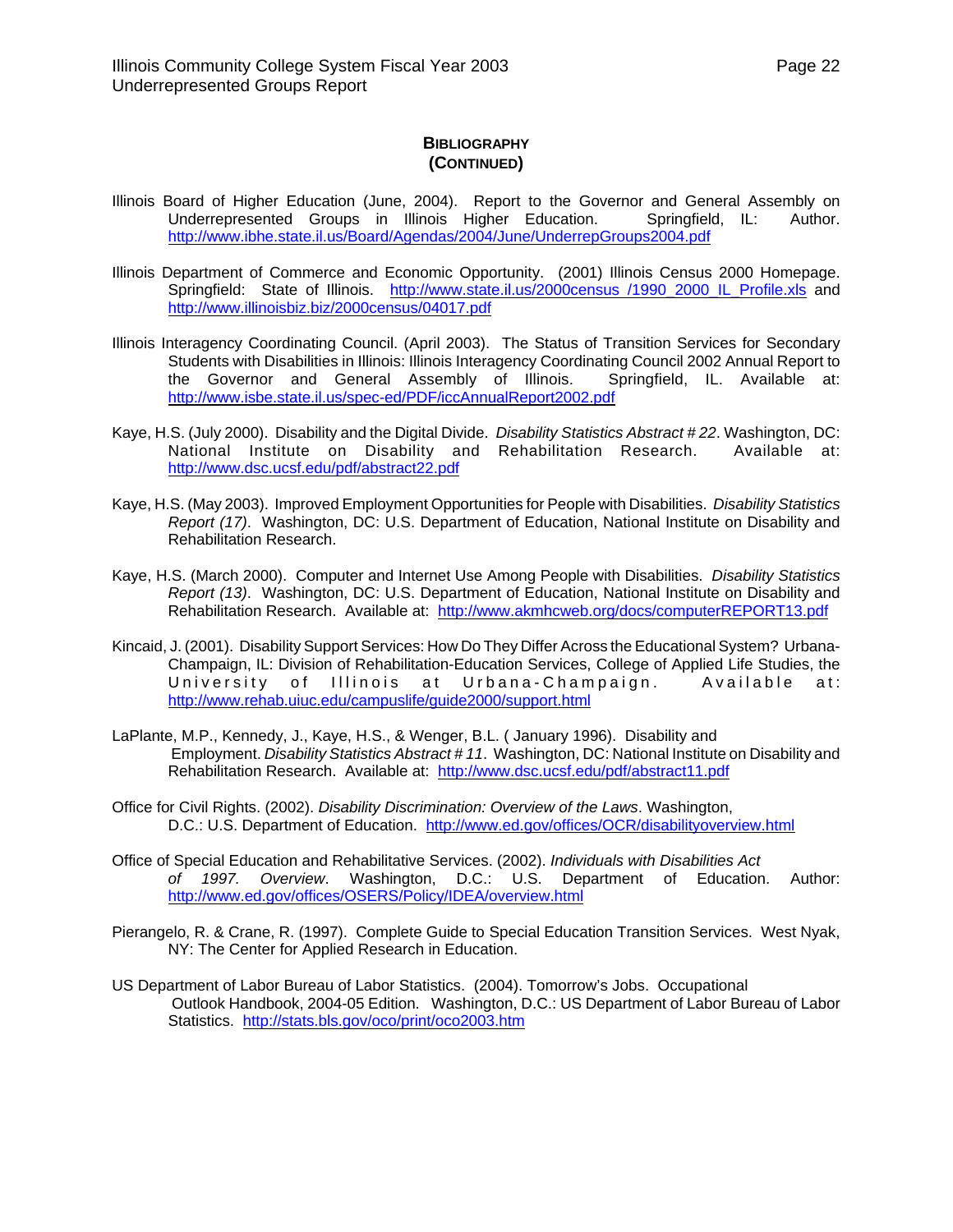<span id="page-25-0"></span>APPENDIX A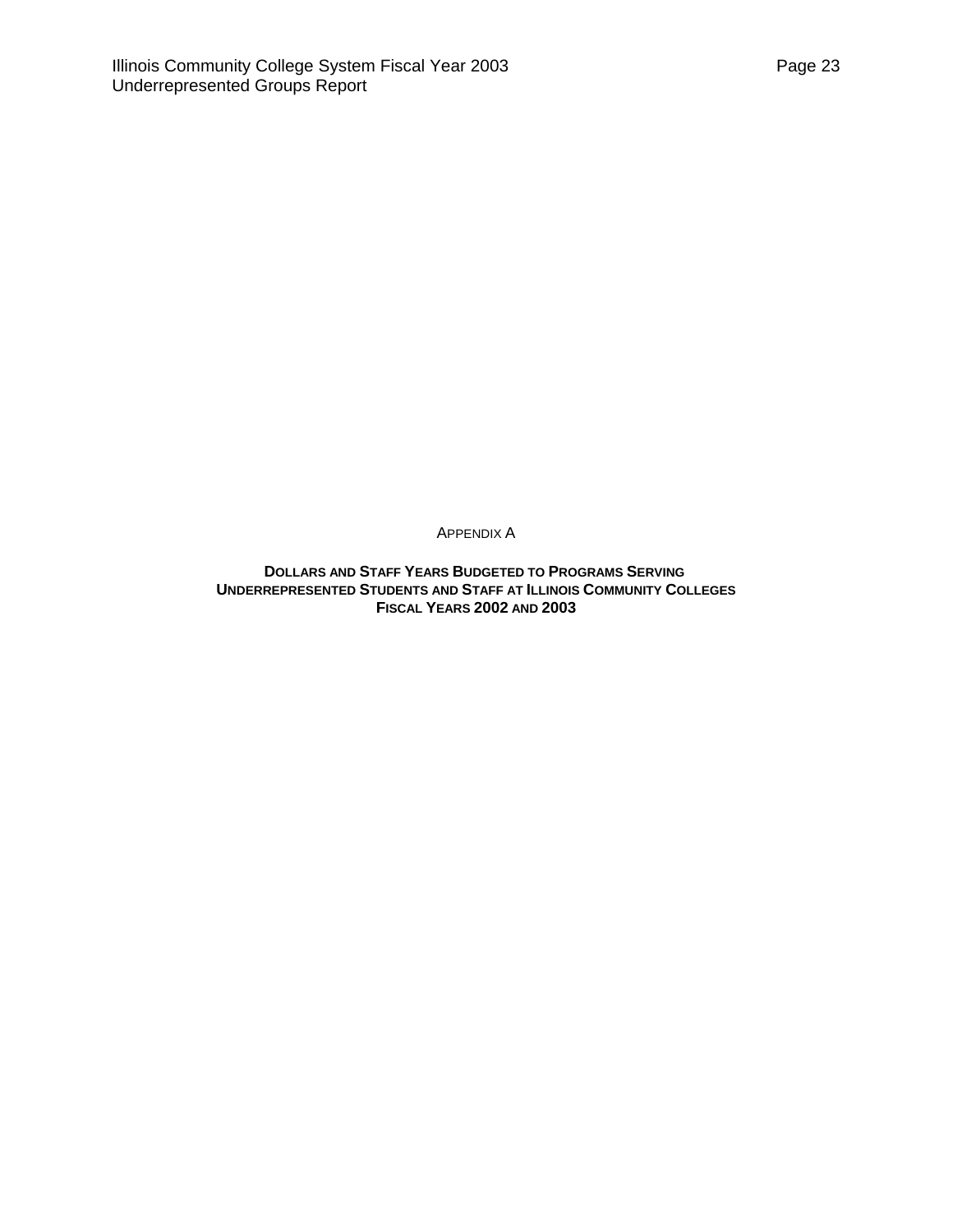#### **Appendix A**

<span id="page-26-0"></span>

| Program                                                            |   | <b>Staff Years Budgeted</b><br><b>FY02</b> | <b>FY03</b>             | <b>Total Dollars Budgeted</b><br><b>FY02</b> | <b>FY03</b>                    | <b>Change In</b><br><b>Total</b><br><b>Dollars</b><br><b>Budgeted</b> | FY03 Breakout for<br><b>Total Dollars Budgeted</b><br><b>State (Restricted)</b><br>Appropriation | Other<br><b>Sources</b> |
|--------------------------------------------------------------------|---|--------------------------------------------|-------------------------|----------------------------------------------|--------------------------------|-----------------------------------------------------------------------|--------------------------------------------------------------------------------------------------|-------------------------|
| SOUTHWESTERN ILLINOIS COLLEGE                                      |   |                                            |                         |                                              |                                |                                                                       |                                                                                                  |                         |
| Minority Transfer Center                                           |   | 2.50                                       | 2.25                    | 77,975                                       | 102.262                        | 24.287                                                                | 37,700                                                                                           | 64,562                  |
| Special Services Center                                            |   | 8.00                                       | $\overline{7}$          | 264,242                                      | 285,270                        | 21,028                                                                | 225,270                                                                                          | 60,000                  |
| Career Center                                                      |   | 5.40                                       | 7.5                     | 269,873                                      | 351,537                        | 81,664                                                                | 296,537                                                                                          | 55,000                  |
| Personal Advocate Program                                          |   | 3.00                                       | 3.5                     | 105,621                                      | 137,247                        | 31,626                                                                | $\overline{0}$                                                                                   | $\Omega$                |
| Minority Science Program                                           |   | 0.25                                       | $\mathbf{0}$            | 6,650                                        | $\overline{0}$                 | (6,650)                                                               | $\mathbf{0}$                                                                                     | $\Omega$                |
| <b>Adult Basic Education</b>                                       |   | N/A                                        | 53                      | $\mathbf{0}$                                 | 1,530,117                      | 1,530,117                                                             | 793,272                                                                                          | 736,845                 |
| East St. Louis Success Center                                      |   | N/A                                        | 1.38                    | $\boldsymbol{0}$                             | 39,410                         | 39,410                                                                | $\overline{0}$                                                                                   | $\mathbf{0}$            |
| East St. Louis One-Stop                                            |   | N/A                                        | 0.25                    | $\mathbf{0}$                                 | 11,875                         | 11,875                                                                | 11,875                                                                                           | $\boldsymbol{0}$        |
| <b>BLACK HAWK COLLEGE</b>                                          |   |                                            |                         |                                              |                                |                                                                       |                                                                                                  |                         |
| Programs                                                           |   |                                            |                         |                                              |                                |                                                                       |                                                                                                  |                         |
| <b>Special Populations Grants</b>                                  |   | 7.51                                       | $\overline{\mathbf{3}}$ | 300,693                                      | 108,523                        | (192, 170)                                                            | $\mathbf{0}$                                                                                     | 108,523                 |
| Access to Education & Employment                                   |   | 5.00                                       | 2                       | 70,000                                       | 59.462                         | (10, 538)                                                             | $\mathbf{0}$                                                                                     | 59,462                  |
| English as a Second Language                                       |   | 2.50                                       | 2.5                     | 115,162                                      | 140,215                        | 25,053                                                                | $\mathbf{0}$                                                                                     | 140,215                 |
| Workforce Diversity Program                                        |   |                                            |                         | $\overline{0}$                               | $\overline{0}$                 | $\overline{0}$                                                        | $\Omega$                                                                                         | $\Omega$                |
| <b>Bridges Program</b>                                             |   |                                            |                         | $\overline{0}$                               | $\Omega$                       | $\overline{0}$                                                        | $\Omega$                                                                                         | $\Omega$                |
| Gender Equity Coordinator                                          |   |                                            | $\mathbf{1}$            | 31,000                                       | 30,511                         | (489)                                                                 | $\mathbf{0}$                                                                                     | $\Omega$                |
| Minority Faculty Open House                                        |   |                                            |                         | 2,000                                        | $\overline{0}$                 | (2,000)                                                               | $\mathbf{0}$                                                                                     | $\mathbf{0}$            |
| <b>Minority Transfer Center</b>                                    |   |                                            |                         | 107,000                                      | 107,000                        | $\overline{0}$                                                        | $\mathbf{0}$                                                                                     | $\Omega$                |
| <b>Disability Service</b>                                          |   |                                            |                         | 77,891                                       | 92,437                         | 14,546                                                                | $\mathbf{0}$                                                                                     | 92,437                  |
| Office of Intercultural & Community Affairs                        |   |                                            |                         | 170,000                                      | 170,000                        | $\overline{0}$                                                        | $\mathbf{0}$                                                                                     | 170,000                 |
| Scholarships                                                       |   |                                            |                         |                                              |                                |                                                                       |                                                                                                  |                         |
| (2) High Potential Students                                        |   |                                            |                         | $\boldsymbol{0}$                             | $\mathbf{0}$                   | $\mathbf{0}$                                                          | $\mathbf{0}$                                                                                     | $\mathbf{0}$            |
| (2) Academic Achiever                                              |   |                                            |                         | $\overline{0}$                               | $\mathbf{0}$                   | $\overline{0}$                                                        | $\mathbf{0}$                                                                                     | $\Omega$                |
| (1) Commitment to Diversity (MLK)                                  |   |                                            |                         | $\boldsymbol{0}$                             | $\mathbf{0}$                   | $\boldsymbol{0}$                                                      | $\mathbf{0}$                                                                                     | $\Omega$                |
| (2) ALCOA Mills Products                                           |   |                                            |                         | $\mathbf{0}$                                 | $\mathbf{0}$                   | $\mathbf{0}$                                                          | $\mathbf{0}$                                                                                     | $\Omega$                |
| African American & Hispanic                                        |   |                                            |                         |                                              |                                |                                                                       | $\Omega$                                                                                         | $\Omega$                |
| (2) Workforce Diversity                                            |   |                                            |                         | $\overline{0}$                               | $\Omega$                       | $\overline{0}$                                                        | $\Omega$                                                                                         | $\Omega$                |
| (1) Bridges Scholarship                                            |   |                                            |                         | $\theta$                                     | $\overline{0}$                 | $\mathbf{0}$                                                          | $\mathbf{0}$                                                                                     | $\Omega$                |
| (65) Bridges Summer Orientation                                    |   |                                            |                         | 21,450                                       | 18,425                         | (3,025)                                                               | $\mathbf{0}$                                                                                     | 18,425                  |
| Workforce Diversity Program                                        |   |                                            |                         | $\Omega$                                     | $\overline{0}$                 | $\overline{0}$                                                        | $\mathbf{0}$                                                                                     | $\Omega$                |
| (1) Commitment to Diversity at East Campus                         |   |                                            |                         | 42,636                                       | 42,636                         | $\mathbf{0}$                                                          | $\mathbf{0}$                                                                                     | $\Omega$                |
| Clubs & Organizations                                              |   |                                            |                         |                                              |                                |                                                                       |                                                                                                  |                         |
| <b>ALANAA Student Organization</b>                                 |   |                                            |                         | $\mathbf{0}$                                 | $\overline{0}$                 | $\mathbf{0}$<br>$\Omega$                                              | $\mathbf{0}$                                                                                     | $\Omega$                |
| Brotherhood on Campus (BOC)                                        |   |                                            |                         | $\mathbf{0}$                                 | $\mathbf{0}$                   |                                                                       | $\mathbf{0}$                                                                                     | $\Omega$                |
| Association of Latin American Students (ALAS)                      |   |                                            |                         | $\mathbf{0}$<br>$\overline{0}$               | $\mathbf{0}$<br>$\overline{0}$ | $\mathbf{0}$<br>$\Omega$                                              | $\mathbf{0}$<br>$\mathbf{0}$                                                                     |                         |
| Sisterhood on Campus (SOC)                                         |   |                                            |                         | $\mathbf{0}$                                 | $\mathbf{0}$                   | $\theta$                                                              | $\mathbf{0}$                                                                                     |                         |
| African-American Student Union                                     |   |                                            |                         | $\mathbf{0}$                                 | $\Omega$                       | $\Omega$                                                              | $\Omega$                                                                                         |                         |
| Black Hawk College Soccer Club                                     |   |                                            |                         | $\overline{0}$                               |                                | $\Omega$                                                              | $\mathbf{0}$                                                                                     |                         |
| <b>Buddy Mentoring Club</b>                                        |   |                                            |                         |                                              | $\mathbf{0}$<br>$\mathbf{0}$   |                                                                       |                                                                                                  | $\Omega$                |
| Voices on Campus<br><b>Black Hawk College Bridges Club</b>         |   |                                            |                         | $\mathbf{0}$<br>$\Omega$                     | $\mathbf{0}$                   | $\mathbf{0}$<br>$\mathbf{0}$                                          | $\mathbf{0}$<br>$\mathbf{0}$                                                                     | $\Omega$                |
| DALEY COLLEGE, RICHARD J.                                          |   |                                            |                         |                                              |                                |                                                                       |                                                                                                  |                         |
| Implementation of a new advising model and changes in FY03 funding |   |                                            |                         |                                              |                                |                                                                       |                                                                                                  |                         |
| required the reorganization of some programs and services.         |   |                                            |                         |                                              |                                |                                                                       |                                                                                                  |                         |
| Adult Education Counseling (formerly ALSP Counseling)              |   | 1.00                                       | 2.00                    | 45,381                                       | 85,673                         | 40,292                                                                |                                                                                                  |                         |
| Adult Education Tutoring (formerly ALSP Tutoring)                  |   | 5.38                                       |                         | 82,608                                       | $\overline{0}$                 | (82, 608)                                                             | $- - - - -$                                                                                      |                         |
| CBO Program                                                        |   | 0.75                                       | 2.00                    | 23,760                                       | 73,957                         | 50,197                                                                | -----                                                                                            |                         |
| <b>Continuing Education</b>                                        |   | 1.00                                       |                         | 35,993                                       | $\overline{0}$                 | (35,993)                                                              | -----                                                                                            |                         |
| <b>Faculty Advising</b>                                            |   | 3.00                                       | 4.58                    | 104,977                                      | 174,537                        | 69,560                                                                | -----                                                                                            |                         |
| National Youth Sports                                              | # | 2.72                                       | 2.65                    | 68,370                                       | 56,957                         | (11, 413)                                                             | -----                                                                                            |                         |
| <b>NovaNET</b>                                                     |   | 1.00                                       | 0.83                    | 51,756                                       | 21,489                         | (30, 267)                                                             |                                                                                                  |                         |
| Placement & Transfer Services (reported on separate lines in FY02) |   |                                            | 2.21                    | $\mathbf{0}$                                 | 79,554                         | 79,554                                                                | -----                                                                                            |                         |
| Placement Services (see "Placement & Transfer Services" above)     |   | 1.12                                       |                         | 30,773                                       | $\overline{0}$                 | (30,773)                                                              | -----                                                                                            |                         |
| Special Needs Services                                             |   | 2.60                                       | 1.58                    | 59,443                                       | 45,818                         | (13, 625)                                                             |                                                                                                  |                         |
| <b>Student Facilitators</b>                                        |   | 5.63                                       | 3.72                    | 86,311                                       | 57,353                         | (28,958)                                                              | $- - - - -$                                                                                      | $\cdots$                |
| Transfer Center (see "Placement & Transfer Services" above)        |   | 1.48                                       |                         | 39.407                                       | $\Omega$                       | (39, 407)                                                             |                                                                                                  |                         |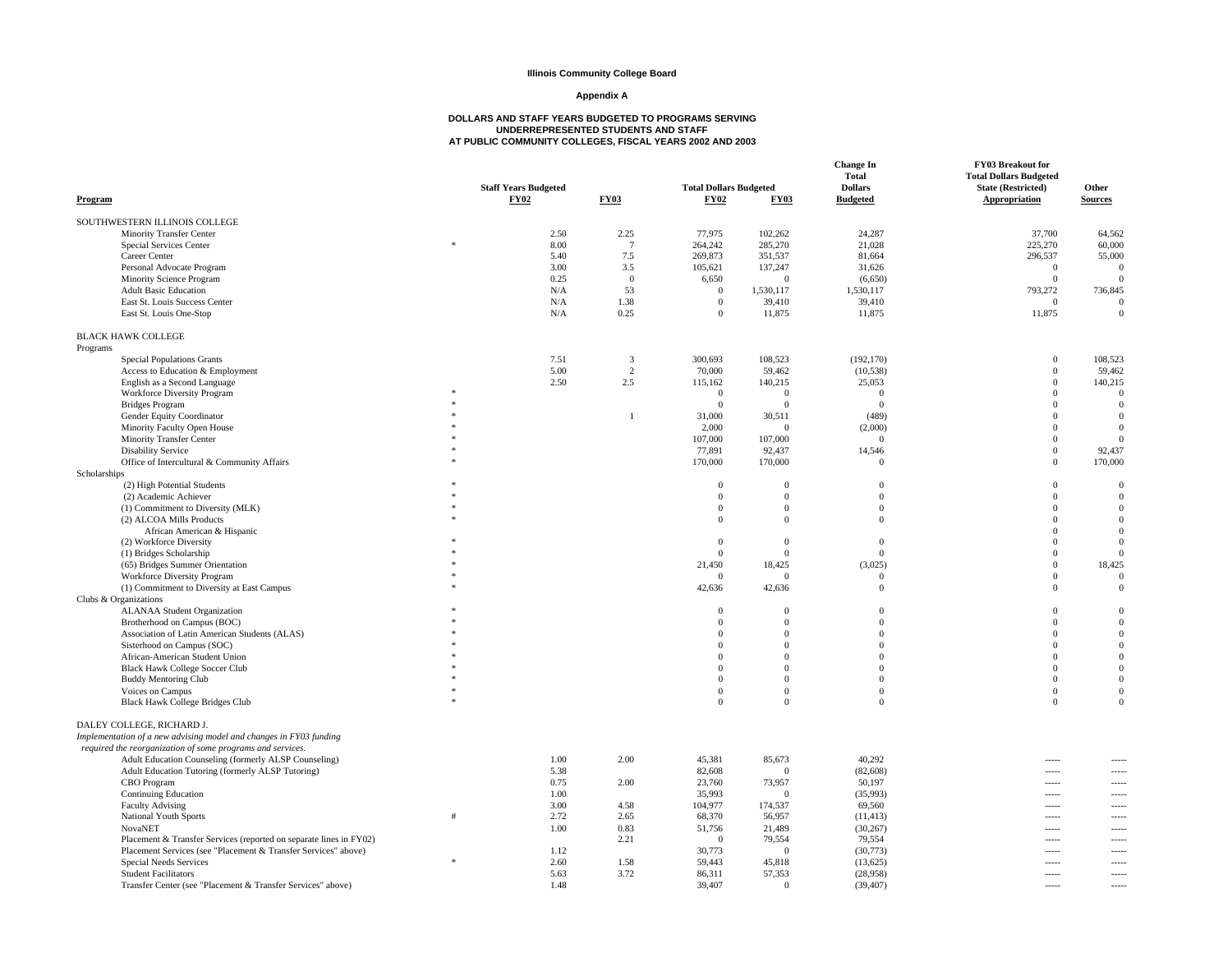#### **Appendix A**

| Program                                                                                               |    | <b>Staff Years Budgeted</b><br><b>FY02</b> | <b>FY03</b>                    | <b>Total Dollars Budgeted</b><br><b>FY02</b> | <b>FY03</b>             | <b>Change In</b><br><b>Total</b><br><b>Dollars</b><br><b>Budgeted</b> | FY03 Breakout for<br><b>Total Dollars Budgeted</b><br><b>State (Restricted)</b><br>Appropriation | Other<br><b>Sources</b>          |
|-------------------------------------------------------------------------------------------------------|----|--------------------------------------------|--------------------------------|----------------------------------------------|-------------------------|-----------------------------------------------------------------------|--------------------------------------------------------------------------------------------------|----------------------------------|
| <b>Upward Bound</b>                                                                                   |    | 4.39                                       | 5.64                           | 125,478                                      | 146,530                 | 21,052                                                                | $---$                                                                                            |                                  |
| KENNEDY-KING COLLEGE                                                                                  |    |                                            |                                |                                              |                         |                                                                       |                                                                                                  |                                  |
| Benjamin E. Mays Academy                                                                              |    | 9.25                                       | $\overline{0}$                 | 655,669                                      | $\mathbf{0}$            | (655, 669)                                                            | $\mathbf{0}$                                                                                     | $\overline{0}$                   |
| Project Transfer                                                                                      |    | 1.75                                       | 1.75                           | 75,714                                       | 48,500                  | (27, 214)                                                             | 48,500                                                                                           | $\overline{0}$                   |
| Special Populations Grant<br><b>Talents Search</b>                                                    |    | 24.00<br>4.00                              | $\mathbf{0}$<br>$\overline{4}$ | 436,395<br>262,275                           | $\mathbf{0}$<br>285,615 | 23,340                                                                | $\mathbf{0}$<br>$\mathbf{0}$                                                                     | $\overline{0}$<br>$\overline{0}$ |
|                                                                                                       |    |                                            |                                |                                              |                         |                                                                       |                                                                                                  |                                  |
| MALCOLM X COLLEGE                                                                                     |    |                                            |                                |                                              |                         |                                                                       |                                                                                                  |                                  |
| AAWCC<br>Academic Support Center                                                                      |    | 0.10<br>38.68                              | 0.10<br>13.50                  | 1,225<br>730,116                             | 1,225<br>278,087        | $\mathbf{0}$<br>(452, 029)                                            | $\mathbf{0}$<br>278,087                                                                          | 1,225<br>$\overline{0}$          |
| CBO Program                                                                                           |    | 0.18                                       | 0.55                           | 11,035                                       | 12,000                  | 965                                                                   | 12,000                                                                                           | $\overline{0}$                   |
| <b>Future Teachers</b>                                                                                |    | 0.10                                       | 0.00                           | $\mathbf{0}$                                 | $\Omega$                | $\overline{0}$                                                        | $\Omega$                                                                                         | $\Omega$                         |
| Latino Center                                                                                         |    | 0.00                                       | 0.00                           | 2,960                                        | $\mathbf{0}$            | (2,960)                                                               | $\bf{0}$                                                                                         | $\sqrt{ }$                       |
| <b>NYSP</b>                                                                                           |    | 2.71                                       | 3.50                           | 117,500                                      | 92,500                  | (25,000)                                                              | $\mathbf{0}$                                                                                     | 92,500                           |
| Opportunities Program                                                                                 |    | 0.00                                       | 0.00                           | $\Omega$                                     | $\Omega$                | $\overline{0}$                                                        | $\mathbf{0}$                                                                                     | $\Omega$                         |
| Placement Center                                                                                      |    | 5.35                                       | 3.30                           | 174,000                                      | 112,000                 | (62,000)                                                              | 55,000                                                                                           | 57,000                           |
| Special Needs<br><b>Transfer Center</b>                                                               |    | 6.45<br>6.64                               | 5.00<br>7.50                   | 177,760<br>231,881                           | 140,278<br>360,673      | (37, 483)<br>128,792                                                  | 86,278<br>170,982                                                                                | 54,000<br>189,691                |
| TRIO Educational Opportunity Centers (EOC) Program                                                    |    |                                            | 4.00                           | $\mathbf{0}$                                 | 200,000                 | 200,000                                                               | $\boldsymbol{0}$                                                                                 | 200,000                          |
| TRIO Talent Search (TS) Program                                                                       |    |                                            | 4.00                           | $\Omega$                                     | 200,000                 | 200,000                                                               | $\mathbf{0}$                                                                                     | 200,000                          |
| Title V Hispanic Serving Institution Development Program                                              |    |                                            | 2.50                           | $\Omega$                                     | 441,000                 | 441,000                                                               | $\mathbf{0}$                                                                                     | 441,000                          |
| OLIVE-HARVEY COLLEGE                                                                                  |    |                                            |                                |                                              |                         |                                                                       |                                                                                                  |                                  |
| Academic Computing Center                                                                             |    | 2.03                                       | 1.4                            | 39,290                                       | 17,216                  | (22,074)                                                              | $\mathbf{0}$                                                                                     | 17,216                           |
| CBO Program                                                                                           |    | 1.00                                       | 0.44                           | 14,714                                       | 5,000                   | (9,714)                                                               | $\mathbf{0}$                                                                                     | 5,000                            |
| College Academy (formerly Bridge Program)                                                             |    | 1.75                                       | 0.56                           | 73,000                                       | 7,000                   | (66,000)                                                              | $\mathbf{0}$                                                                                     | 7,000                            |
| <b>Future Teachers</b>                                                                                |    | 0.25                                       | 0.25                           | 2,000                                        | $\Omega$                | (2,000)                                                               | $\mathbf{0}$                                                                                     | $\overline{0}$                   |
| <b>Job Placement Center</b>                                                                           |    | 1.50                                       | 1.5                            | 66,506                                       | 70,000                  | 3,494                                                                 | $\mathbf{0}$                                                                                     | 70,000                           |
| Middle College                                                                                        |    | 17.25                                      | 18.09                          | 1,028,000                                    | 1,295,000               | 267,000                                                               | $\mathbf{0}$<br>$\mathbf{0}$                                                                     | 1,295,000                        |
| <b>NovaNET</b><br>Science Resource Center/Champs                                                      |    | 1.75<br>0.30                               | 1.1<br>0.3                     | 45,323<br>8,000                              | 17,513<br>6,000         | (27, 810)<br>(2,000)                                                  | $\mathbf{0}$                                                                                     | 17,513<br>6,000                  |
| Special Needs                                                                                         | ż. | 4.00                                       | 1.4                            | 227,046                                      | 46,874                  | (180, 172)                                                            | $\bf{0}$                                                                                         | 46,874                           |
| <b>Transfer Center</b>                                                                                |    | 1.75                                       | 1.75                           | 98,334                                       | 96,000                  | (2, 334)                                                              | $\mathbf{0}$                                                                                     | 96,000                           |
| <b>Tutoring Services</b>                                                                              |    | 33.10                                      | 6.5                            | 496,352                                      | 234,918                 | (261, 434)                                                            | $\Omega$                                                                                         | 234,918                          |
| TRUMAN COLLEGE, HARRY S                                                                               |    |                                            |                                |                                              |                         |                                                                       |                                                                                                  |                                  |
| Admissions & Advising Center                                                                          |    | 5.00                                       | 8                              | 216.351                                      | 406,645                 | 190,294                                                               | -----                                                                                            |                                  |
| <b>Institute for Native American Development</b>                                                      |    | 2.50                                       | $\overline{c}$                 | 88,780                                       | 70,712                  | (18,068)                                                              | -----                                                                                            | $\cdots$                         |
| Refugee Assistance Center                                                                             |    | 3.50                                       | $\mathbf{1}$                   | 84,137                                       | 57,666                  | (26, 471)                                                             | -----                                                                                            | -----                            |
| <b>Teen Parent Services</b>                                                                           |    | 2.00                                       | $\mathbf{0}$                   | 165,847                                      | $\Omega$                | (165, 847)                                                            | -----                                                                                            | $\cdots$                         |
| <b>Testing Center</b>                                                                                 |    | 5.00                                       | 5                              | 150,000                                      | 130,495                 | (19,505)                                                              | -----                                                                                            | $1 - 1 - 1$                      |
| Special Services for Disabled Students/Touch Club<br><b>Adult Education Counseling</b>                |    | 3.00<br>2.00                               | $\overline{c}$<br>$\mathbf{0}$ | 100,000<br>124,403                           | 63,049<br>$\mathbf{0}$  | (36,951)<br>(124, 403)                                                | -----<br>-----                                                                                   | $1 - 1 - 1 = 1$<br>$\sim$        |
| Career Planning and Placement                                                                         |    | 4.00                                       | $\overline{3}$                 | 120,000                                      | 60,734                  | (59,266)                                                              | -----                                                                                            | $\overline{\phantom{a}}$         |
| <b>College Level Tutoring Services</b>                                                                |    | 12.00                                      | $\bf 8$                        | 300,781                                      | 231,992                 | (68, 789)                                                             | -----                                                                                            | $\sim$                           |
| Computerized Tutoring Center                                                                          |    | 5.00                                       | $\overline{3}$                 | 196,064                                      | 155,068                 | (40,996)                                                              | -----                                                                                            | $1 - 1 - 1 = 1$                  |
| Lakeview Learning Center                                                                              |    | 12.00                                      | 20                             | 379,468                                      | 394,468                 | 15,000                                                                | -----                                                                                            | $\cdots$                         |
| Technical Center - Counseling & Tutorial Services                                                     |    | 2.00                                       | $\mathbf{0}$                   | 55,929                                       | $\mathbf{0}$            | (55, 929)                                                             |                                                                                                  | $\sim$                           |
| Truman Middle College Alternative High School<br>Workforce Development Business and Industry Services |    | 18.00<br>2.00                              | 25<br>$3(2FT+2PT)$             | 370,405<br>58,381                            | 746,488<br>168,690      | 376,083<br>110,309                                                    | $\frac{1}{2}$<br>-----                                                                           | $1 - 1 - 1 = 1$<br>              |
| WASHINGTON COLLEGE, HAROLD                                                                            |    |                                            |                                |                                              |                         |                                                                       |                                                                                                  |                                  |
| AAWCC*                                                                                                |    | 0.00                                       | 0.00                           | 9,353                                        | $\Omega$                | (9, 353)                                                              | $\mathbf{0}$                                                                                     | $\overline{0}$                   |
| African Student Association                                                                           |    | 0.50                                       | 0.50                           | 1,000                                        | 1,000                   | $\Omega$                                                              | 1,000                                                                                            | $\overline{0}$                   |
| <b>Black Student Union</b><br>Black Women's Caucus ^                                                  |    | 0.50<br>0.00                               | 0.50<br>0.00                   | 500<br>3.500                                 | 500<br>$\Omega$         | $\overline{0}$<br>(3.500)                                             | 500<br>$\Omega$                                                                                  | $\overline{0}$<br>$\Omega$       |
|                                                                                                       |    |                                            |                                |                                              |                         |                                                                       |                                                                                                  |                                  |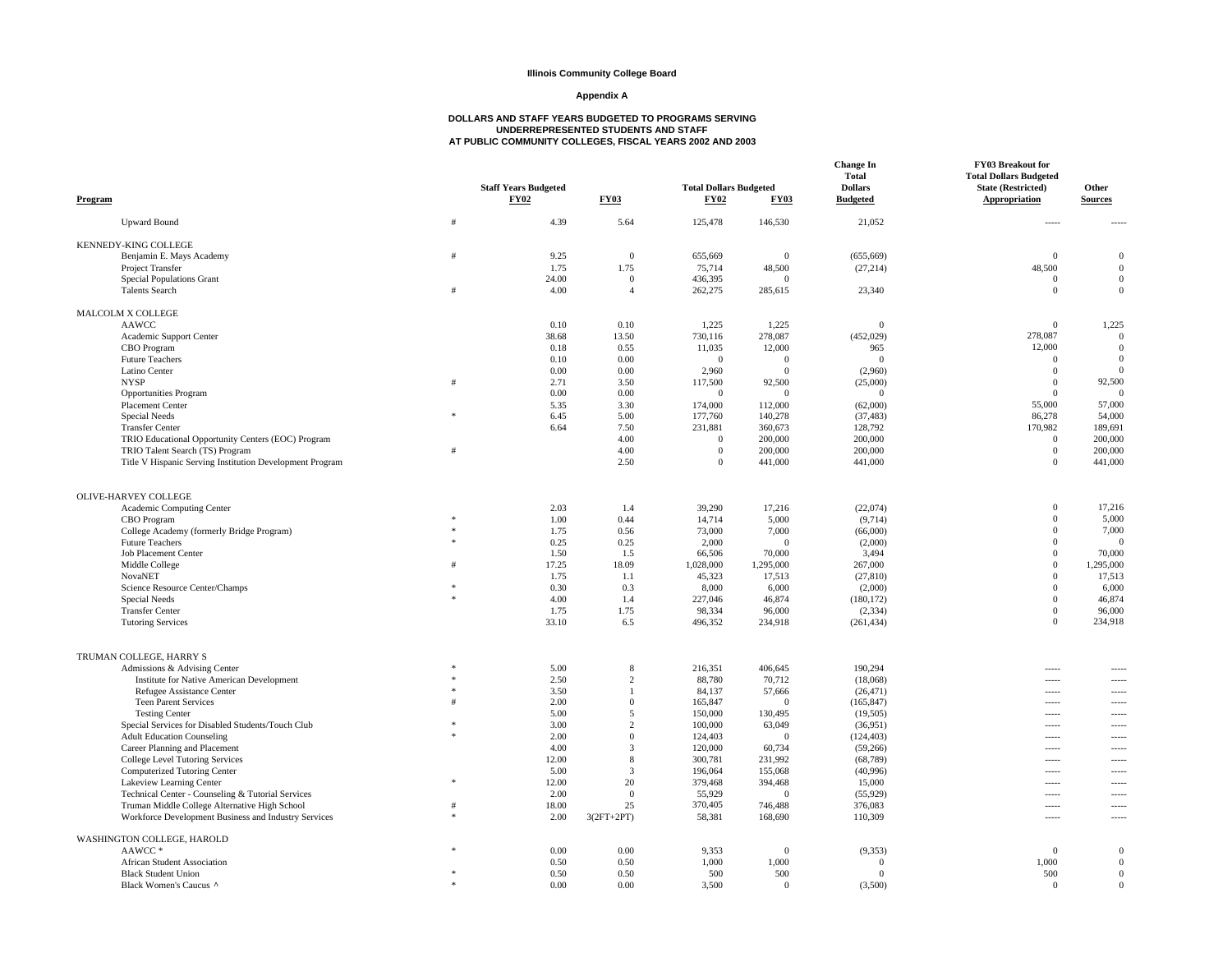#### **Appendix A**

| Program                                                                                                                                                                          |               | <b>Staff Years Budgeted</b><br><b>FY02</b> | <b>FY03</b>    | <b>Total Dollars Budgeted</b><br><b>FY02</b> | <b>FY03</b>    | <b>Change In</b><br><b>Total</b><br><b>Dollars</b><br><b>Budgeted</b> | <b>FY03 Breakout for</b><br><b>Total Dollars Budgeted</b><br><b>State (Restricted)</b><br><b>Appropriation</b> | Other<br><b>Sources</b> |
|----------------------------------------------------------------------------------------------------------------------------------------------------------------------------------|---------------|--------------------------------------------|----------------|----------------------------------------------|----------------|-----------------------------------------------------------------------|----------------------------------------------------------------------------------------------------------------|-------------------------|
| Career Planning & Placement                                                                                                                                                      |               | 2.50                                       | 2.50           | 97,479                                       | 98,883         | 1,404                                                                 | $\mathbf{0}$                                                                                                   | $\overline{0}$          |
| CBO Program                                                                                                                                                                      |               | 1.0                                        | 1.0            | 14,714                                       | 14,000         | (714)                                                                 | $\overline{0}$                                                                                                 | 14,000                  |
| CLIMB x                                                                                                                                                                          | $\ast$        | 0.50                                       | 0.50           | 10,000                                       | $\Omega$       | (10,000)                                                              | $\overline{0}$                                                                                                 | $\Omega$                |
| Common Ground Project (Pluralism) ^                                                                                                                                              |               | 0.00                                       | 0.00           | $\Omega$                                     | $\Omega$       | $\mathbf{0}$                                                          | $\overline{0}$                                                                                                 | $\mathbf{0}$            |
| Computer-Assisted Instruction                                                                                                                                                    |               | 8.24                                       | 7.55           | 116,611                                      | 96,000         | (20,611)                                                              | $\overline{0}$                                                                                                 | $\mathbf{0}$            |
| Individual Needs (IN) Program ^                                                                                                                                                  |               | 0.00                                       | 0.00           | $\Omega$                                     | $\Omega$       | $\overline{0}$                                                        | $\overline{0}$                                                                                                 | $\Omega$                |
| Opportunities Program ^                                                                                                                                                          |               | 0.00                                       | 0.00           | $\theta$                                     | $\Omega$       | $\mathbf{0}$                                                          | $\overline{0}$                                                                                                 | $\Omega$                |
| Organization of Latin American Students                                                                                                                                          |               | 0.50                                       | 0.50           | 1,500                                        | 1,500          | $\mathbf{0}$                                                          | $\overline{0}$                                                                                                 | $\Omega$                |
| Pre-Collegiate Program                                                                                                                                                           |               | 3.00                                       | 1.00           | 106,500                                      | 100,000        | (6,500)                                                               | $\Omega$                                                                                                       | $\Omega$                |
| Supported Employment (IL Dept. of Human Services)                                                                                                                                | $\mathcal{R}$ | 6.30                                       | 6.30           | 271,590                                      | 268,195        | (3,395)                                                               | 268,195                                                                                                        | $\mathbf{0}$            |
| Special Needs Center                                                                                                                                                             |               | 3.42                                       | 2.98           | 155,959                                      | 118,000        | (37,959)                                                              | $\mathbf{0}$                                                                                                   | $\mathbf{0}$            |
| <b>Transfer Center</b>                                                                                                                                                           |               | 2.00                                       | 1.00           | 75,714                                       | 49,300         | (26, 414)                                                             | $\Omega$                                                                                                       | 49,300                  |
| <b>Tutoring Services</b>                                                                                                                                                         |               | 10.00                                      | 13.00          | 131,037                                      | 105,000        | (26,037)                                                              | $\overline{0}$                                                                                                 | $\mathbf{0}$            |
| Vocational Development Program, IDHS<br>** funded through fundraisers, banquets, membership dues and donations<br>*** funded through a partnership with Chicago State University |               | 3.90                                       | 3.90           | 226,769                                      | 223,934        | (2,835)                                                               | 223,934                                                                                                        | $\mathbf{0}$            |
| WRIGHT COLLEGE, WILBUR                                                                                                                                                           |               |                                            |                |                                              |                |                                                                       |                                                                                                                |                         |
| A. Specific Race/Ethnic Groups, etc.                                                                                                                                             |               |                                            |                |                                              |                |                                                                       |                                                                                                                |                         |
| African American History Month                                                                                                                                                   |               | 0.20                                       | 0.2            | 1,912                                        | 500            | (1, 412)                                                              | $\mathbf{0}$                                                                                                   | 500                     |
| Annual African Am Student Awards Luncheon                                                                                                                                        |               | 0.10                                       | 0.1            | 1,911                                        | 500            | (1, 411)                                                              | $\mathbf{0}$                                                                                                   | 500                     |
| Future Teachers of Chicago/Illinois Bilingual Education of Chicago                                                                                                               |               | 0.05                                       | 0.05           | 2,375                                        | 2,000          | (375)                                                                 | $\mathbf{0}$                                                                                                   | 2,000                   |
| Hispanic Heritage Month Activities                                                                                                                                               |               | 1.00                                       | $\overline{1}$ | 3,823                                        | 1,000          | (2,823)                                                               | $\mathbf{0}$                                                                                                   | 1,000                   |
| Minority Health Programs                                                                                                                                                         |               | 0.02                                       | 0.02           | 3,600                                        | 3,000          | (600)                                                                 | $\theta$                                                                                                       | 3,000                   |
| National Women's History Month Activities                                                                                                                                        |               | 0.02                                       | 0.02           | 3,823                                        | 1,000          | (2,823)                                                               | $\mathbf{0}$                                                                                                   | 1,000                   |
| <b>Resurrection Minority Scholarship</b>                                                                                                                                         |               | 0.01                                       | 0.01           | 25,000                                       | 25,000         | $\overline{0}$                                                        | $\mathbf{0}$                                                                                                   | 25,000                  |
| Special Needs Office                                                                                                                                                             |               | 2.50                                       | 2.5            | 90,000                                       | 45,000         | (45,000)                                                              | $\overline{0}$                                                                                                 | 45,000                  |
| Teaching Certificate Program                                                                                                                                                     |               | 2.00                                       | 2              | 95,000                                       | 95,000         | $\mathbf{0}$                                                          | $\overline{0}$                                                                                                 | 95,000                  |
| <b>B.</b> Geographic Circumstances                                                                                                                                               |               |                                            |                |                                              |                |                                                                       |                                                                                                                |                         |
| <b>Adult Education Support Services</b>                                                                                                                                          |               | 3.00                                       | 3              | 120,000                                      | 117,100        | (2,900)                                                               | 117,100                                                                                                        | $\overline{0}$          |
| Annual Ethnic Food Festival                                                                                                                                                      |               | 0.00                                       | $\overline{0}$ | $\Omega$                                     | $\Omega$       | $\mathbf{0}$                                                          | $\mathbf{0}$                                                                                                   | $\Omega$                |
| Clerical Excellence Awards                                                                                                                                                       |               | 0.05                                       | 0.05           | 1,200                                        | 1,000          | (200)                                                                 | $\overline{0}$                                                                                                 | 1,000                   |
| College Bridge Program                                                                                                                                                           |               | 3.00                                       | $\overline{3}$ | 60,000                                       | 60,000         | $\overline{0}$                                                        | $\overline{0}$                                                                                                 | 60,000                  |
| Displaced Homemaker Program                                                                                                                                                      |               | 4.50                                       | 4.5            | 60,000                                       | 50,000         | (10,000)                                                              | $\Omega$                                                                                                       | 50,000                  |
| Job Training - Bank Teller                                                                                                                                                       |               | 0.50                                       | 0.5            | 25,000                                       | 20,000         | (5,000)                                                               | $\mathbf{0}$                                                                                                   | 20,000                  |
| Job Training - Computer Certificates                                                                                                                                             |               | 0.50                                       | 0.5            | 30,000                                       | 30,000         | $\overline{0}$                                                        | $\Omega$                                                                                                       | 30,000                  |
| Multi Cultural Community Events                                                                                                                                                  |               | 0.15                                       | 0.15           | 16,822                                       | 8,400          | (8, 422)                                                              | $\overline{0}$                                                                                                 | 8,400                   |
| <b>NovaNET</b>                                                                                                                                                                   |               | 8.00                                       | 8              | 40,000                                       | 39,030         | (970)                                                                 | 39,030                                                                                                         | $\Omega$                |
| Project Excel                                                                                                                                                                    |               | 3.50                                       | 3.5            | 19,000                                       | 15,000         | (4,000)                                                               | $\overline{0}$                                                                                                 | 15,000                  |
| Recruitment, Marketing, & Partnering                                                                                                                                             |               | 2.00                                       | $\overline{c}$ | 285,000                                      | 225,367        | (59, 633)                                                             | $\mathbf{0}$                                                                                                   | 225,367                 |
| <b>Sitter Service</b>                                                                                                                                                            |               | 1.00                                       | -1             | 19,429                                       | 15,610         | (3,819)                                                               | $\overline{0}$                                                                                                 | 15,610                  |
| <b>Student Awards</b>                                                                                                                                                            |               | 0.05                                       | 0.05           | 1,200<br>43,045                              | 1,000          | (200)                                                                 | $\overline{0}$<br>$\mathbf{0}$                                                                                 | 1,000                   |
| Student Clubs & Assoc. (SGA)<br><b>Untenured Faculty Dinner</b>                                                                                                                  |               | 0.40<br>0.04                               | 0.4<br>0.04    | 700                                          | 38,000<br>400  | (5,045)<br>(300)                                                      | $\overline{0}$                                                                                                 | 38,000<br>400           |
| DANVILLE AREA COMMUNITY COLLEGE                                                                                                                                                  |               |                                            |                |                                              |                |                                                                       |                                                                                                                |                         |
| Career Directions/Gender Equity                                                                                                                                                  |               | 0.00                                       | $\mathbf{0}$   | $\overline{0}$                               | $\overline{0}$ | $\mathbf{0}$                                                          | $\sim$ $\sim$ $\sim$                                                                                           |                         |
| Diversity Team                                                                                                                                                                   |               | 0.00                                       | $\overline{0}$ | 6,435                                        | 5.375          | (1,060)                                                               | $\cdots$                                                                                                       | $\sim$                  |
| Minority Scholarship/Foundation                                                                                                                                                  |               | 0.00                                       | $\overline{0}$ | 12,022                                       | 15,000         | 2,978                                                                 | 1.1.1.1                                                                                                        | -----                   |
| <b>Opportunities Program</b>                                                                                                                                                     |               | 0.00                                       | $\mathbf{0}$   | 2,960                                        | $\Omega$       | (2,960)                                                               | -----                                                                                                          |                         |
| Perkins III / Special Populations                                                                                                                                                |               | 1.50                                       | 1.75           | 205,911                                      | 254,624        | 48,713                                                                | $---$                                                                                                          |                         |
| Project Excel                                                                                                                                                                    |               | 0.50                                       | 1.5            | 17,000                                       | 35,000         | 18,000                                                                | $\cdots$                                                                                                       | -----                   |
| Special Populations / Disabled Students                                                                                                                                          |               | 1.00                                       | 0.5            | 71,398                                       | 56,054         | (15, 344)                                                             | $1 - 1 - 1 = 1$                                                                                                | $\sim$                  |
| Teen Parent Services / IDHS                                                                                                                                                      |               | 1.75                                       | $\overline{1}$ | 51,000                                       | 46,000         | (5,000)                                                               | $- - - - -$                                                                                                    | -----                   |
| The Learning Community / TRIO                                                                                                                                                    |               | 4.50                                       | $\overline{4}$ | 249,208                                      | 260,079        | 10,871                                                                | -----                                                                                                          |                         |
| Welfare-to-Work / ICCB                                                                                                                                                           |               | 1.00                                       | 1.4            | 65,448                                       | 66,144         | 696                                                                   | -----                                                                                                          | -----                   |
| Youth Employment & Education Program / JTP-WIA                                                                                                                                   | $\mathcal{R}$ | 0.00                                       | 0.25           | 27.242                                       | 15,000         | (12, 242)                                                             | $- - - -$                                                                                                      | $---$                   |
|                                                                                                                                                                                  |               |                                            |                |                                              |                |                                                                       |                                                                                                                |                         |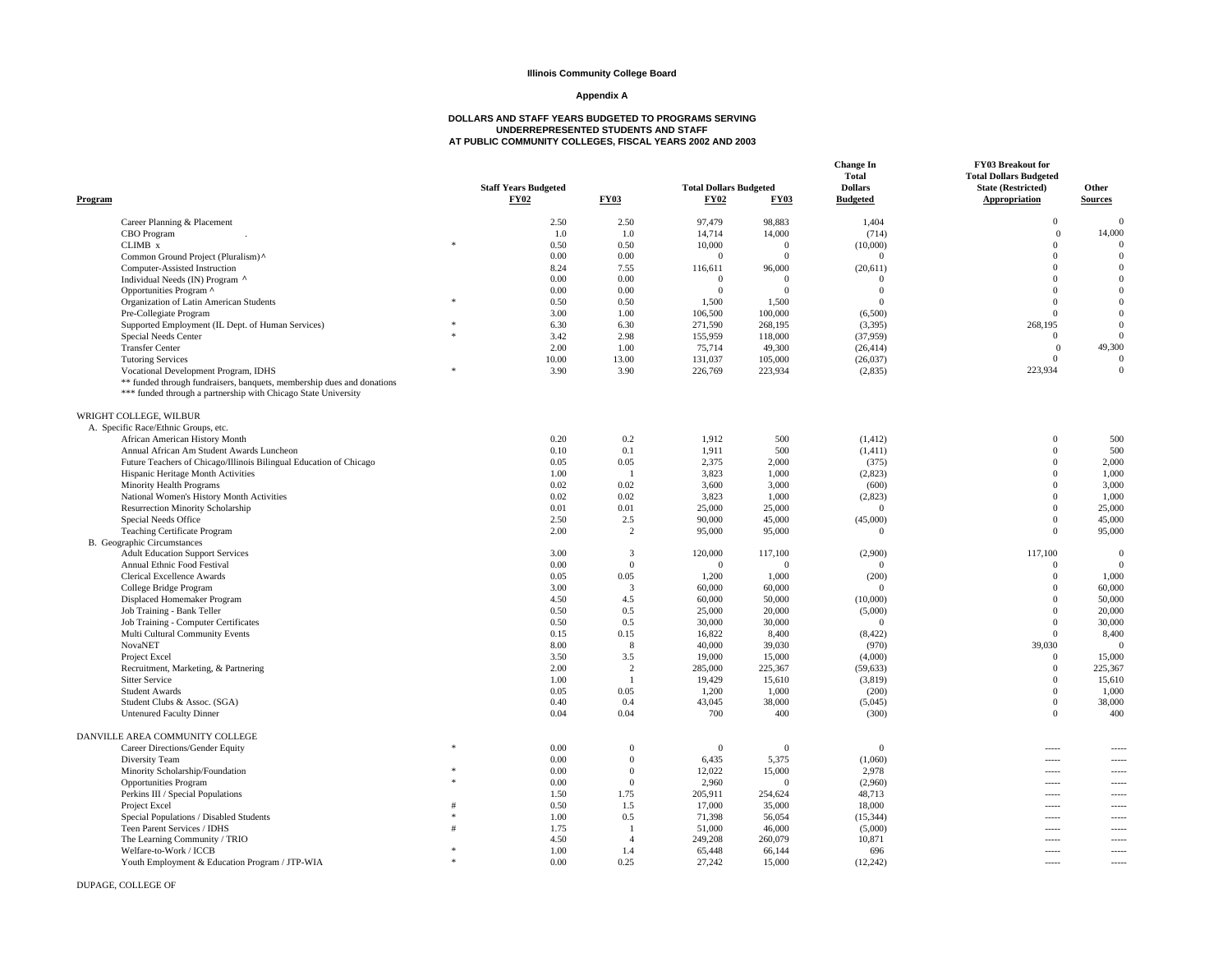#### **Appendix A**

| Program                                                    |                | <b>Staff Years Budgeted</b><br><b>FY02</b> | <b>FY03</b>                    | <b>Total Dollars Budgeted</b><br><b>FY02</b> | <b>FY03</b>      | <b>Change In</b><br><b>Total</b><br><b>Dollars</b><br><b>Budgeted</b> | FY03 Breakout for<br><b>Total Dollars Budgeted</b><br><b>State (Restricted)</b><br><b>Appropriation</b> | Other<br><b>Sources</b>  |
|------------------------------------------------------------|----------------|--------------------------------------------|--------------------------------|----------------------------------------------|------------------|-----------------------------------------------------------------------|---------------------------------------------------------------------------------------------------------|--------------------------|
| Health & Special Services                                  | $\frac{1}{20}$ | 3.00                                       | 3.00                           | 272,400                                      | 287,681          | 15,281                                                                | 150,231                                                                                                 | 137,450                  |
| <b>International Student Advising</b>                      |                | 2.50                                       | 2.50                           | 58,212                                       | 89,972           | 31,760                                                                | $\mathbf{0}$                                                                                            | 89,972                   |
| Minority Transfer Program (includes Minority Articulation) |                | 2.00                                       | 2.00                           | 152,564                                      | 116,696          | (35,868)                                                              | 37,000                                                                                                  | 79,696                   |
| Project SELF                                               |                | 2.00                                       | 0.00                           | 142,148                                      | $\Omega$         | (142, 148)                                                            | $\Omega$                                                                                                | $\Omega$                 |
| ABE/ASE/ESL including ESL Development                      |                | 17.00                                      | 17.00                          | 2,620,000                                    | 2,300,000        | (320,000)                                                             | 1,400,000                                                                                               | 900,000                  |
| <b>CREATE</b>                                              |                | 1.00                                       | 0.00                           | 87,868                                       | $\Omega$         | (87, 868)                                                             | $\Omega$                                                                                                | $\Omega$                 |
| Multcultural Center                                        |                | 0.00                                       | 3.00                           | $\Omega$                                     | 166,196          | 166,196                                                               | $\mathbf{0}$                                                                                            | 166,196                  |
| Developmental Edu. Advising & NSO                          |                | $\overline{0}$                             | 3.50                           | $\Omega$                                     | 217,141          | 217,141                                                               | $\mathbf{0}$                                                                                            | 217,141                  |
| ELGIN COMMUNITY COLLEGE                                    |                |                                            |                                |                                              |                  |                                                                       |                                                                                                         |                          |
| <b>Existing Programs</b>                                   |                |                                            |                                |                                              |                  |                                                                       |                                                                                                         | $\Omega$                 |
| ABE/ESL<br><b>ADAPT</b> (Disabled Student Organization)    |                | 7.00<br>0.00                               | $\overline{7}$<br>$\mathbf{0}$ | 1,593,969<br>65                              | 1,325,364<br>350 | (268, 605)<br>285                                                     | 448,841<br>$\mathbf{0}$                                                                                 | $\overline{0}$           |
| <b>Advancing Opportunities</b>                             |                | 0.00                                       | $\mathbf{0}$                   | 1,735                                        | $\Omega$         | (1,735)                                                               | $\frac{1}{2}$                                                                                           |                          |
| Affirmative Action                                         |                | 0.10                                       | 0.1                            | 47,410                                       | 49,795           | 2,385                                                                 | $\sim$ $\sim$ $\sim$                                                                                    | 1.111                    |
| <b>BSA</b> (Black Student Association)                     |                | 0.25                                       | 0.25                           | 2,550                                        | 2,625            | 75                                                                    | $---$                                                                                                   | $- - - - -$              |
| <b>Displaced Homemakers</b>                                |                | 1.25                                       | 1.25                           | 68,000                                       | 63,335           | (4,665)                                                               | $\frac{1}{2}$                                                                                           | -----                    |
| Foundation Minority Scholarships                           |                | 0.00                                       | 0.1                            | $\Omega$                                     | 15,750           | 15,750                                                                | $\sim$ $\sim$ $\sim$                                                                                    | 1.111                    |
| Learning Skills Center                                     |                | 4.00                                       | $\overline{4}$                 | 318,920                                      | 122,955          | (195, 965)                                                            | $---$                                                                                                   | $- - - - -$              |
| <b>Minority Transfer Center</b>                            |                | 1.50                                       | $\overline{1}$                 | 64,000                                       | 41,600           | (22, 400)                                                             | $1 - 1 - 1$                                                                                             | -----                    |
| Multi-Cultural Exchange Presentations & Training           |                | 0.00                                       | $\mathbf{0}$                   | $\Omega$                                     | $\overline{0}$   | $\Omega$                                                              | $\sim$ $\sim$ $\sim$ $\sim$                                                                             | 1.111                    |
| Muslim Student Association                                 |                | 0.00                                       | $\mathbf{0}$                   | 550                                          | 800              | 250                                                                   | $---$                                                                                                   | $- - - - -$              |
| Office of Multi cultural Admissions                        |                | 2.00                                       | 5                              | 103,287                                      | 178,567          | 75,280                                                                | $1 - 1 - 1$                                                                                             | -----                    |
| OLAS (Organization of Latin American Students)             |                | 0.25                                       | 0.25                           | 5,700                                        | 5,800            | 100                                                                   | $\sim$ $\sim$ $\sim$ $\sim$                                                                             | 1.111                    |
| Pakistani Students Association                             |                | 0.00                                       | $\Omega$                       | $\Omega$                                     | $\Omega$         | $\mathbf{0}$                                                          | $---$                                                                                                   | $- - - - -$              |
| Parents and Kids                                           |                | 0.00                                       | $\mathbf{0}$                   | $\Omega$                                     | $\Omega$         | $\mathbf{0}$                                                          | $\frac{1}{2}$                                                                                           | -----                    |
| Project STEP                                               |                | 2.00                                       | 3                              | 250,000                                      | 321,372          | 71,372                                                                | $\sim$                                                                                                  | $\sim$                   |
| Special Populations Assistance                             |                | 1.00                                       | $\mathbf{0}$                   | 251,242                                      | $\Omega$         | (251, 242)                                                            | $\frac{1}{2}$                                                                                           | -----                    |
| <b>Student Services Support</b>                            |                | 4.50                                       | 4.5                            | 375,584                                      | 386,851          | 11,267                                                                | $\frac{1}{2}$                                                                                           | -----                    |
| United Students of All Cultures                            |                | 0.00                                       | $\overline{0}$                 | 3,620                                        | 3,675            | 55                                                                    | $\sim$                                                                                                  | $\overline{a}$           |
| Welfare-to-Work                                            |                | 1.50                                       | 1.5                            | 98,786                                       | 86,991           | (11,795)                                                              | $1 - 1 - 1$                                                                                             | -----                    |
| 2000 Intensive English Program                             |                | 1.00                                       | $\overline{1}$                 | 92,165                                       | 186,722          | 94,557                                                                | $\frac{1}{2}$                                                                                           | -----                    |
| Perkins                                                    |                | 1.50                                       | 1.5                            | 191,406                                      | 205,420          | 14,014                                                                | $1 - 1 - 1 = 1$                                                                                         | $\cdots$                 |
| Youth Leadership Academy                                   |                | 0.00                                       | $\mathbf{0}$                   | 82,500                                       | 90,000           | 7,500                                                                 | $1 - 1 - 1 = 1$                                                                                         | -----                    |
| <b>Upward Bound</b>                                        |                | 5.00                                       | 5                              | 252,541                                      | 272,232          | 19,691                                                                | $1 - 1 - 1 = 1$                                                                                         | $\sim$                   |
| Upward Bound Science/Math                                  |                | 5.00                                       | 5                              | 212,180                                      | 218,545          | 6,365                                                                 | $1 - 1 - 1 = 1$                                                                                         | $---$                    |
| New Programs                                               |                |                                            |                                |                                              |                  |                                                                       |                                                                                                         |                          |
| WIA LWIB 5 In School                                       |                | 1.00                                       | $\overline{1}$                 | 213,417                                      | 131,352          | (82,065)                                                              | $\sim$                                                                                                  |                          |
| WIA LWIB 5 Out of School                                   |                | 1.00                                       | $\overline{1}$<br>-1           | 162,260                                      | 155,110          | (7,150)                                                               | $1 - 1 - 1 = 1$                                                                                         | $\cdots$                 |
| WIA LWIB 8 Out of School                                   |                | 1.00                                       |                                | 80,000                                       | 102,998          | 22,998                                                                | $\frac{1}{2}$<br>$---$                                                                                  | -----                    |
| <b>Building Healthy Families</b>                           |                | 0.00                                       |                                | 4,500                                        |                  |                                                                       |                                                                                                         | $\overline{\phantom{a}}$ |
| HARPER COLLEGE, WILLIAM RAINEY<br>Center for Disabilities  |                | 24.00                                      | 23                             | 767,948                                      | 758,111          | (9,837)                                                               | 326,806                                                                                                 | 431,305                  |
| Minority Student Transfer Center                           |                | 1.00                                       | $\overline{1}$                 | 70,000                                       | 45,500           | (24,500)                                                              | 45,500                                                                                                  | $\Omega$                 |
| Women's Program                                            | $\ast$         | 6.00                                       | 5                              | 256,009                                      | 249,911          | (26,989)                                                              | 169,107                                                                                                 | 80,804                   |
| Center for Multicultural Affairs and Counseling            |                | 9.00                                       | $\overline{9}$                 | 381,801                                      | 353,795          | (28,006)                                                              | $\Omega$                                                                                                | 353,795                  |
| <b>Admissions Outreach</b>                                 |                | 0.50                                       | 0.5                            | $\Omega$                                     | 20,809           | 20,809                                                                | $\Omega$                                                                                                | 20,809                   |
| Diversity and Organization Development (Human Resources)   |                | 1.50                                       | $\overline{c}$                 | 283,466                                      | 239,407          | (44,059)                                                              | $\Omega$                                                                                                | 239,407                  |
| <b>Adult Educational Development</b>                       |                |                                            | 15                             | $1 - 1 - 1 = 1$                              | 1,155,012        | 20,244                                                                | 446,460                                                                                                 | 708,552                  |
| <b>ESL</b>                                                 |                |                                            | 17                             | $\overline{\phantom{a}}$                     | 1,322,665        | (28, 464)                                                             | 1,322,665                                                                                               | $\Omega$                 |
| Special Populations (Additional Designated Grant)          | $\pm$          |                                            |                                | $1 - 1 - 1 = 1$                              | 210,099          | (139, 376)                                                            | 210,099                                                                                                 | $\Omega$                 |
| HEARTLAND COMMUNITY COLLEGE                                |                |                                            |                                |                                              |                  |                                                                       |                                                                                                         |                          |
| Special Populations (including Disabilty Services)         | 滚              | 0.5                                        | 0.5                            | 100,936                                      | 100,936          | $\Omega$                                                              | $\Omega$                                                                                                | 100,936                  |
| <b>Disability Services</b>                                 |                | $\overline{1}$                             | $\overline{1}$                 | 39,662                                       | 55,423           | 15,761                                                                | $\mathbf{0}$                                                                                            | 55,423                   |
| <b>Workforce Prep</b>                                      |                | $\overline{0}$                             |                                | $\Omega$                                     | $\Omega$         | $\Omega$                                                              | $\Omega$                                                                                                | $\overline{0}$           |
| <b>Current Workforce Training</b>                          |                | 1.5                                        |                                | $\Omega$                                     | $\Omega$         | $\Omega$                                                              | $\Omega$                                                                                                | $\Omega$                 |
| <b>Education</b> to Careers                                | ×.             | $\mathcal{D}$                              | $\mathcal{D}$                  | 95,465                                       | 89,270           | (6, 195)                                                              | 89.270                                                                                                  | $\Omega$                 |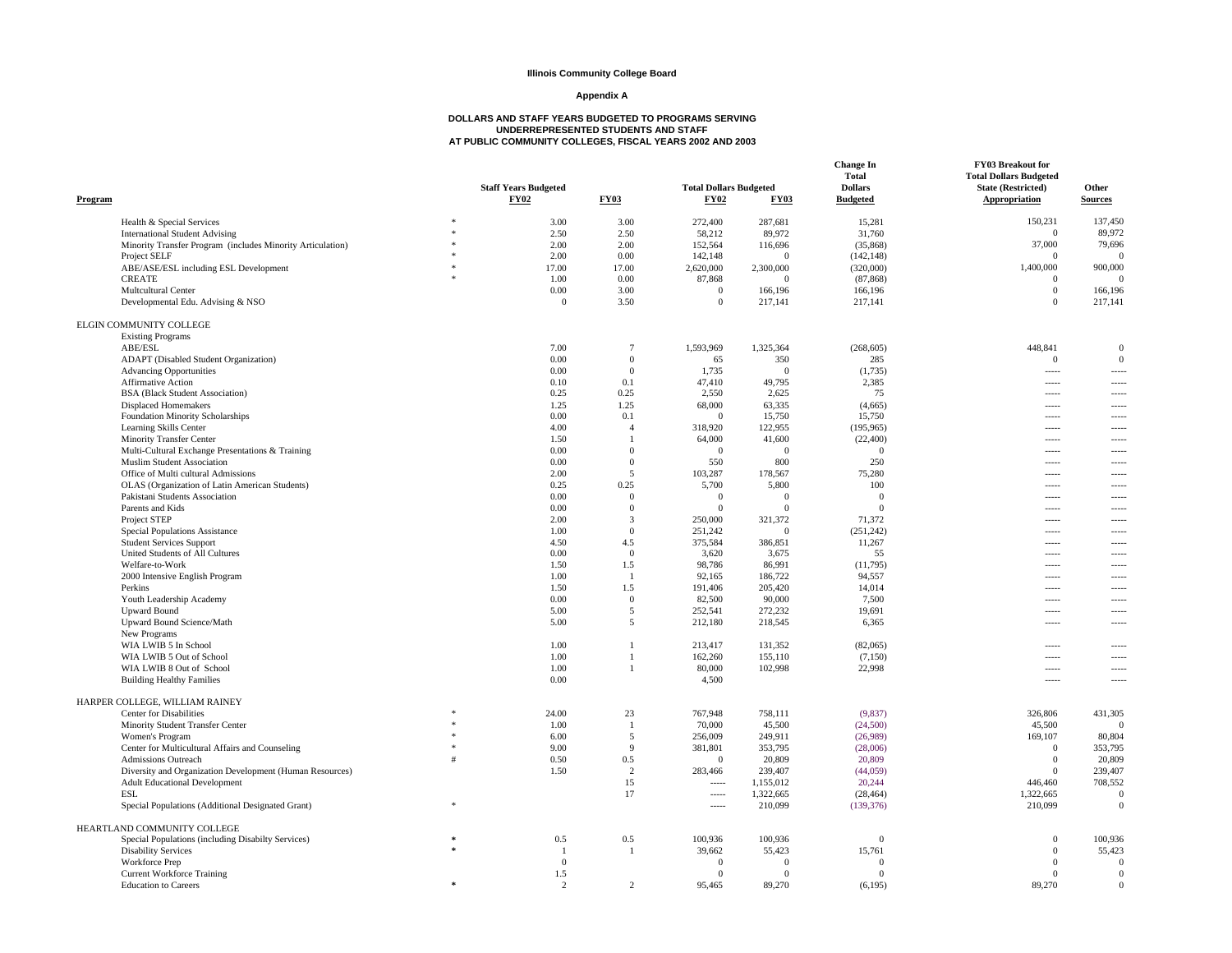#### **Appendix A**

| Program |                                                                                       |               | <b>Staff Years Budgeted</b><br><b>FY02</b> | <b>FY03</b>  | <b>Total Dollars Budgeted</b><br><b>FY02</b> | <b>FY03</b>              | <b>Change In</b><br><b>Total</b><br><b>Dollars</b><br><b>Budgeted</b> | FY03 Breakout for<br><b>Total Dollars Budgeted</b><br><b>State (Restricted)</b><br>Appropriation | Other<br><b>Sources</b>  |
|---------|---------------------------------------------------------------------------------------|---------------|--------------------------------------------|--------------|----------------------------------------------|--------------------------|-----------------------------------------------------------------------|--------------------------------------------------------------------------------------------------|--------------------------|
|         | Welfare to Work                                                                       | $\ast$        | $\mathbf{1}$                               | $\mathbf{1}$ | 61,504                                       | 61,886                   | 382                                                                   | 61,886                                                                                           | $\Omega$                 |
|         | Accelerated College Enrollment                                                        | #             | $\overline{0}$                             | $\mathbf{0}$ | 21,318                                       | 31,569                   | 10,251                                                                | 17,813                                                                                           | 13,756                   |
|         | <b>Technology Support Grant</b>                                                       |               | $\overline{0}$                             |              | $\Omega$                                     | $\mathbf{0}$             | $\overline{0}$                                                        | $\mathbf{0}$                                                                                     | $\Omega$                 |
|         | Illinois CC Online Grant                                                              |               | 0.0731                                     |              | $\Omega$                                     | $\Omega$                 | $\mathbf{0}$                                                          | $\overline{0}$                                                                                   | $\mathbf{0}$             |
|         | TRIO (SSS Grant) - Project Rise                                                       | s.            | 3                                          | 3.5          | 195,000                                      | 195,700                  | 700                                                                   | 195,700                                                                                          | $\Omega$                 |
|         | Carl D. Perkins Grant                                                                 |               | 0.75                                       | 0.75         | 60,000                                       | 64,500                   | 4,500                                                                 | 64,500                                                                                           | $\mathbf{0}$             |
|         | HIGHLAND COMMUNITY COLLEGE                                                            |               |                                            |              |                                              |                          |                                                                       |                                                                                                  |                          |
|         | <b>ICCB</b> Special Populations Grant                                                 |               | 4.00                                       | 1.00         | 84,148                                       | 40,000                   | (44, 148)                                                             | 40,000                                                                                           | $\Omega$                 |
|         |                                                                                       |               | 4.00                                       | 4.50         | 125,000                                      | 133,934                  | 8,934                                                                 | 133,934                                                                                          | $\overline{0}$           |
|         | Title IV, Student Support Services<br>Title IV, Upward Bound                          | #             | 2.00                                       | 4.00         | 69,000                                       | 121,468                  |                                                                       | 121,468                                                                                          | $\mathbf{0}$             |
|         |                                                                                       |               |                                            | 1.30         |                                              |                          | 52,468                                                                |                                                                                                  | $\overline{0}$           |
|         | <b>ISBE Carl Perkins Grant</b>                                                        |               | 1.50                                       |              | 42,000                                       | 61,752                   | 19,752                                                                | 61,752                                                                                           |                          |
|         | Illinois On-Line Grant                                                                |               | 1.50                                       | 0.45         | 23,317                                       | 11,455                   | (11, 862)                                                             | 11,455                                                                                           | $\overline{0}$           |
|         | <b>ICCB</b> Welfare to Work Grant                                                     |               | 1.50                                       | 1.00         | 48,331                                       | 49,341                   | 1,010                                                                 | 49,341                                                                                           | $\overline{0}$           |
|         | $P-16$                                                                                |               | 0.00                                       | 0.00         | 15,000                                       | 15,000                   | $\mathbf{0}$                                                          | 15,000                                                                                           | $\overline{0}$           |
|         | Dual Credit                                                                           |               | 0.00                                       | 0.10         | $\Omega$                                     | 6,000                    | 6,000                                                                 | $\mathbf{0}$                                                                                     | 6,000                    |
|         | Afirmative Action/Diversity                                                           |               | 0.20                                       | 0.20         | 12,000                                       | 12,000                   | $\Omega$                                                              | $\Omega$                                                                                         | 12,000                   |
|         | Scholarships                                                                          |               |                                            |              | $\Omega$                                     | $\mathbf{0}$             | $\Omega$                                                              | $\overline{0}$                                                                                   | $\Omega$                 |
|         | African-American                                                                      |               |                                            | 0.00         | 12,000                                       | 13,000                   | 1,000                                                                 | $\overline{0}$                                                                                   | 13,000                   |
|         | Physically Challenged                                                                 |               |                                            | 0.00         | 300                                          | 300                      | $\mathbf{0}$                                                          | $\Omega$                                                                                         | 300                      |
|         | ILLINOIS CENTRAL COLLEGE                                                              |               |                                            |              |                                              |                          |                                                                       |                                                                                                  |                          |
|         | <b>Disability Services</b>                                                            | $\frac{1}{2}$ | 1.00                                       | 4.00         | 92,856                                       | 143,522                  | 50,666                                                                | $\frac{1}{2}$                                                                                    | -----                    |
|         | <b>Minority Transfer Center</b>                                                       |               | 2.50                                       | 2.50         | 65,000                                       | 62,003                   | (2,997)                                                               | $\frac{1}{2}$                                                                                    | -----                    |
|         | <b>Opportunities Program</b>                                                          |               | 0.00                                       | 0.00         | $\overline{0}$                               | $\mathbf{0}$             | $\overline{0}$                                                        | $---$                                                                                            | $---$                    |
|         | Special Academic Services                                                             |               | 1.00                                       | 1.00         | 173,841                                      | 170,153                  | (3,688)                                                               |                                                                                                  | -----                    |
|         | <b>Student Support Services</b>                                                       |               | 5.00                                       | 5.00         | 274,495                                      | 283,476                  | 8,981                                                                 |                                                                                                  | -----                    |
|         |                                                                                       |               | 0.25                                       | 0.25         |                                              |                          |                                                                       | $\sim$                                                                                           |                          |
|         | Caterpillar Young Scholars                                                            | #             |                                            |              | 25,000                                       | 21,541                   | (3, 459)                                                              | $\frac{1}{2}$                                                                                    | $\overline{\phantom{a}}$ |
|         | AES/CILCO College Yes<br><b>Upward Bound</b>                                          |               | 0.50<br>3.00                               | 0.50<br>3.00 | 60,000<br>254,272                            | 60,000<br>267,381        | $\mathbf{0}$<br>13,109                                                | $\frac{1}{2}$<br>$\overline{\phantom{a}}$                                                        | -----                    |
|         |                                                                                       |               |                                            |              |                                              |                          |                                                                       |                                                                                                  |                          |
|         | ILLINOIS EASTERN - FRONTIER COMMUNITY COLLEGE                                         |               |                                            |              |                                              |                          |                                                                       |                                                                                                  |                          |
|         | ICCB Special Populations as Reported by IECC District Office                          |               | 6.14                                       |              | 138,917                                      | $\overline{\phantom{a}}$ | -----                                                                 | $\frac{1}{2}$                                                                                    | $\overline{a}$           |
|         | Adult Basic/Adult Secondary Ed                                                        |               | $- - - - -$                                | 3.5          | $\cdots$                                     | 125,977                  | $\overline{\phantom{a}}$                                              | 90,797                                                                                           | 35,180                   |
|         | <b>Education</b> to Careers                                                           |               | $\frac{1}{2}$                              |              | $1 - 1 - 1$                                  | $\overline{\phantom{a}}$ | -----                                                                 | $\frac{1}{2}$                                                                                    |                          |
|         | IL Employment Training Cntr (IETC)                                                    |               | $- - - -$                                  |              | $---$                                        | $\sim$                   | -----                                                                 | $\sim$                                                                                           | $\sim$                   |
|         | International/English as a Sec Lang                                                   |               | $\sim$                                     |              | 1.1111                                       | $\sim$ $\sim$ $\sim$     | -----                                                                 | $\sim$ $\sim$ $\sim$                                                                             | $---$                    |
|         | Job Location Development (JLD)                                                        |               |                                            |              |                                              |                          | -----                                                                 | -----                                                                                            |                          |
|         | Literacy                                                                              |               | $- - - -$                                  | 3.5          | $- - - -$                                    | 47,295                   | -----                                                                 | $\overline{0}$                                                                                   | 47,295                   |
|         | Perkins(Disadvantaged Students)                                                       |               | 1.1.1.1                                    | 2            | $\overline{\phantom{a}}$                     | 59,136                   | -----                                                                 | 30,247                                                                                           | 28,889                   |
|         | Single Parent/Displaced Homemaker                                                     |               |                                            |              | -----                                        | $\cdots$                 | -----                                                                 | $\frac{1}{2}$                                                                                    |                          |
|         | <b>Student Success Network</b>                                                        |               | $\cdots$                                   | $\mathbf{1}$ | $\sim$                                       | 20,000                   | -----                                                                 | 20,000                                                                                           | $\mathbf{0}$             |
|         | <b>Talent Search</b>                                                                  |               | 1.1.1.1                                    |              | -----                                        | $1 - 1 - 1$              | -----                                                                 | $\sim$                                                                                           | $\sim$                   |
|         | <b>Upward Bound Program</b>                                                           |               | $1 - 1 - 1$                                |              | -----                                        | $\overline{\phantom{a}}$ | -----                                                                 | $\frac{1}{2}$                                                                                    |                          |
|         | Welfare to Work                                                                       |               | $1 - 1 - 1$                                |              | -----                                        |                          |                                                                       | $\frac{1}{2}$                                                                                    | -----                    |
|         | <b>ICCB</b> Restricted Tech Support                                                   |               |                                            | $\mathbf{1}$ | $\cdots$                                     | 27,200                   | -----                                                                 | 27,200                                                                                           | $\overline{0}$           |
|         |                                                                                       |               |                                            |              |                                              |                          |                                                                       |                                                                                                  |                          |
|         | ILLINOIS EASTERN - LINCOLN TRAIL COMMUNITY COLLEGE<br><b>ICCB</b> Special Populations |               | 6.14                                       |              | 138,917                                      | $\sim$                   | -----                                                                 | $\sim$                                                                                           | -----                    |
|         |                                                                                       |               |                                            |              |                                              |                          |                                                                       |                                                                                                  |                          |
|         | Adult Basic/Adult Secondary Ed                                                        |               | $1 - 1 - 1$                                |              | -----<br>1.1111                              | $100 - 100 = 100$        | -----                                                                 | $\sim$                                                                                           | -----<br>$\sim$          |
|         | <b>Education</b> to Careers                                                           |               | $- - - - -$                                |              |                                              | $\overline{\phantom{a}}$ | -----                                                                 |                                                                                                  |                          |
|         | IL Employment Training Cntr (IETC)                                                    |               | $1 - 1 - 1$                                |              | $1 - 1 - 1 = 1$                              | $\sim$                   | -----                                                                 | $\sim$                                                                                           | $\sim$                   |
|         | International/English as a Sec Lang                                                   |               | $\frac{1}{2}$                              |              | $\frac{1}{2}$                                | $\frac{1}{2}$            | -----                                                                 | $\frac{1}{2}$                                                                                    | -----                    |
|         | Job Location Development (JLD)                                                        |               | 0.20                                       | 0.2          | 10,000                                       | 10,000                   | $\overline{0}$                                                        | 10,000                                                                                           | $\mathbf{0}$             |
|         | Literacy                                                                              |               | $\cdots$                                   |              | $---$                                        |                          | -----                                                                 | $\sim$                                                                                           | $\sim$                   |
|         | Perkins(Disadvantaged Students)                                                       |               | 1.30                                       | 1.2          | 54,439                                       | 63,084                   | 8,645                                                                 | 30,827                                                                                           | 32,257                   |
|         | Single Parent/Displaced Homemaker                                                     |               | $\frac{1}{2}$                              |              | $---$                                        | $\frac{1}{2}$            | -----                                                                 | $\sim$                                                                                           | $---$                    |
|         | <b>Student Success Network</b>                                                        |               | $- - - - -$                                |              | $1 - 1 - 1 = 1$                              | $\overline{\phantom{a}}$ | $\overline{\phantom{a}}$                                              | $\frac{1}{2}$                                                                                    | $\sim$                   |
|         | <b>Talent Search</b>                                                                  |               |                                            |              | $\overline{\phantom{a}}$                     |                          | -----                                                                 | $\overline{\phantom{a}}$                                                                         | -----                    |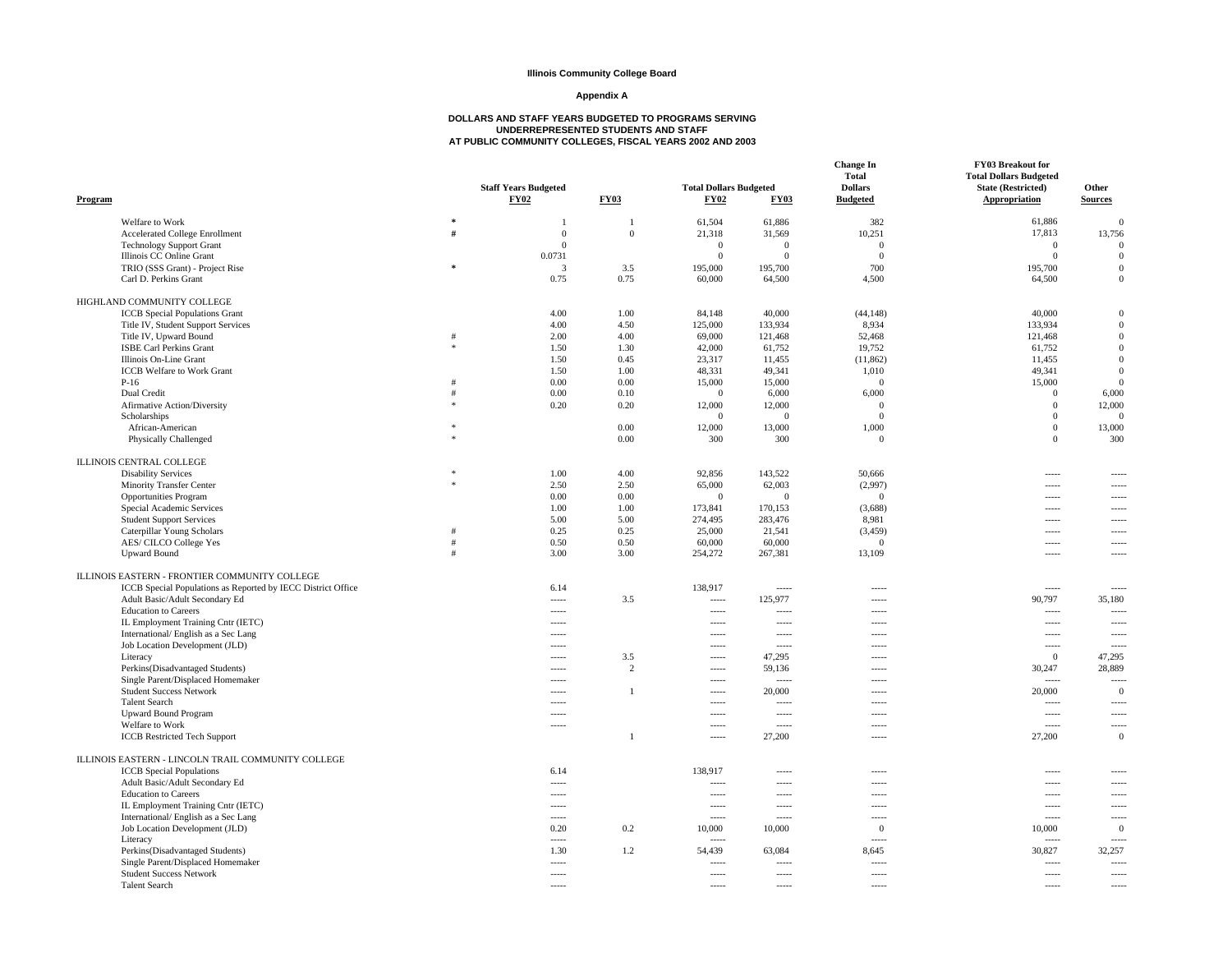#### **Appendix A**

| Program                                                                                                 | <b>Staff Years Budgeted</b><br><b>FY02</b> | <b>FY03</b>              | <b>Total Dollars Budgeted</b><br><b>FY02</b> | <b>FY03</b>                               | <b>Change In</b><br><b>Total</b><br><b>Dollars</b><br><b>Budgeted</b> | FY03 Breakout for<br><b>Total Dollars Budgeted</b><br><b>State (Restricted)</b><br>Appropriation | Other<br><b>Sources</b>  |
|---------------------------------------------------------------------------------------------------------|--------------------------------------------|--------------------------|----------------------------------------------|-------------------------------------------|-----------------------------------------------------------------------|--------------------------------------------------------------------------------------------------|--------------------------|
| <b>Upward Bound Program</b>                                                                             | $\cdots$                                   |                          | -----                                        | -----                                     | -----                                                                 |                                                                                                  |                          |
| Welfare to Work                                                                                         | $---$                                      |                          | -----                                        | $---$                                     | $---$                                                                 | $---$                                                                                            |                          |
| ILLINOIS EASTERN - OLNEY COMMUNITY COLLEGE                                                              |                                            |                          |                                              |                                           |                                                                       |                                                                                                  |                          |
| <b>ICCB</b> Special Populations                                                                         | 6.14                                       | $\sim$ $\sim$ $\sim$     | 41,080                                       | $\Omega$                                  | (41,080)                                                              | $\mathbf{0}$                                                                                     | $\Omega$                 |
| Adult Basic/Adult Secondary Ed<br><b>Advanced Technology</b>                                            | $\sim$                                     | 0.34<br>$\overline{1}$   | 17,575<br>97,155                             | 34,097                                    | 16,522<br>(8,064)                                                     | $\mathbf{0}$                                                                                     | 34,097<br>$\overline{0}$ |
| Deferred Maintenance                                                                                    |                                            | $\overline{0}$           | 21,443                                       | 89,091<br>17,500                          | (3,943)                                                               | 89,091<br>17,500                                                                                 | $\Omega$                 |
| <b>Education</b> to Careers                                                                             | $1 - 1 - 1 = 1$                            | $\overline{\phantom{a}}$ | $1 - 1 - 1 = 1$                              | $\overline{\phantom{a}}$                  | $\overline{\phantom{a}}$                                              | $\overline{\phantom{a}}$                                                                         | -----                    |
| IL Employment Training Cntr (IETC)                                                                      | $1 - 1 - 1 = 1$                            | $\overline{\phantom{a}}$ | $1 - 1 - 1 = 1$                              | $\overline{\phantom{a}}$                  | $1 - 1 - 1 - 1 = 1$                                                   | $\overline{\phantom{a}}$                                                                         | -----                    |
| International/English as a Sec Lang                                                                     | $\sim$                                     | $\sim$                   | 1.111                                        | $\sim$ $\sim$ $\sim$                      | $\sim$ $\sim$ $\sim$                                                  | $---$                                                                                            | $\overline{a}$           |
| Job Location Development (JLD)                                                                          | $1 - 1 - 1 = 1$                            | $\overline{\phantom{a}}$ | $- - - - -$                                  | $- - - - -$                               | $\overline{\phantom{a}}$                                              | $\sim$                                                                                           | -----                    |
| Literacy                                                                                                |                                            | -----                    | $\sim$                                       | $---$                                     | -----                                                                 | $1 - 1$                                                                                          | $\theta$                 |
| Perkins(Disadvantaged Students)<br>Single Parent/Displaced Homemaker                                    | $- - - - -$<br>$- - - -$                   | 1.66<br>-1               | 93,455<br>65,500                             | 91,793<br>60,960                          | 91,793<br>60,960                                                      | 91,793<br>60,960                                                                                 | $\overline{0}$           |
| <b>Student Success Network</b>                                                                          |                                            | -----                    | $1 - 1 - 1 = 1$                              | $\overline{\phantom{a}}$                  | $\frac{1}{2}$                                                         | $\frac{1}{2}$                                                                                    |                          |
| <b>Talent Search</b>                                                                                    | $\sim$                                     | $\sim$                   | $\sim$                                       | $\sim$                                    | $\sim$                                                                | $\sim$                                                                                           | $\sim$                   |
| <b>Upward Bound Program</b>                                                                             | $\overline{\phantom{a}}$                   | $\cdots$                 | $\frac{1}{2}$                                | $\frac{1}{2}$                             | $\overline{\phantom{a}}$                                              | $\frac{1}{2}$                                                                                    | -----                    |
| Welfare to Work                                                                                         | $\overline{\phantom{a}}$                   | -----                    | -----                                        |                                           | -----                                                                 | $\overline{\phantom{a}}$                                                                         | $---$                    |
| ILLINOIS EASTERN - WABASH COMMUNITY COLLEGE                                                             |                                            |                          |                                              |                                           |                                                                       |                                                                                                  |                          |
| <b>ICCB</b> Special Populations                                                                         | 6.14                                       |                          | 138,917                                      | $\frac{1}{2}$                             | -----                                                                 | $\frac{1}{2}$                                                                                    |                          |
| Adult Basic/Adult Secondary Ed                                                                          | 1.1111                                     |                          | $\cdots$                                     | $\overline{\phantom{a}}$                  | $\overline{\phantom{a}}$                                              | $\overline{\phantom{a}}$                                                                         | -----                    |
| <b>Education</b> to Careers                                                                             | $- - - -$                                  |                          | -----                                        | $1 - 1 - 1$                               | $\frac{1}{2}$                                                         | $1 - 1 - 1 - 1 = 0$                                                                              | -----                    |
| IL Employment Training Cntr (IETC)<br>International/English as a Sec Lang                               | $\sim$                                     |                          | <br>$\sim$                                   | $\frac{1}{2}$<br>$\overline{\phantom{a}}$ | -----<br>$\overline{\phantom{a}}$                                     | $\frac{1}{2}$<br>$\sim$                                                                          | -----<br>-----           |
| Job Location Development (JLD)                                                                          | $- - - -$                                  | -1                       | -----                                        | 10,952                                    | $1 - 1 - 1$                                                           | 7,017                                                                                            | 3,935                    |
| Literacy                                                                                                | $---$                                      |                          | -----                                        | $\sim$                                    | $\overline{\phantom{a}}$                                              | $\sim$                                                                                           | $\sim$                   |
| Perkins(Disadvantaged Students)                                                                         | $\sim$                                     | $\overline{c}$           | 1.111                                        | 58,059                                    | $\sim$ $\sim$ $\sim$                                                  | 36,524                                                                                           | 21,535                   |
| Single Parent/Displaced Homemaker                                                                       | $- - - - -$                                |                          | $\sim$                                       | $\sim$                                    | $\overline{\phantom{a}}$                                              | $\sim$                                                                                           | $\sim$                   |
| <b>Student Success Network</b>                                                                          | $---$                                      | $\overline{1}$           | -----                                        | 17,031                                    | $\overline{\phantom{a}}$                                              | 17,031                                                                                           | $\overline{0}$           |
| <b>Talent Search</b>                                                                                    | $\sim$                                     |                          | $---$                                        | $\sim$                                    | $\sim$ $\sim$ $\sim$                                                  | $\sim$                                                                                           | $\cdots$<br>-----        |
| <b>Upward Bound Program</b><br>Welfare to Work                                                          | $\sim$                                     |                          | -----<br>-----                               | $\overline{\phantom{a}}$<br>$\sim$        | -----<br>$\overline{\phantom{a}}$                                     | $\overline{\phantom{a}}$<br>$\overline{\phantom{a}}$                                             | $\frac{1}{2}$            |
| <b>ICCB</b> Restricted Tech Support                                                                     |                                            | $\overline{1}$           | $1 - 1 - 1 = 1$                              | 24,992                                    | $---$                                                                 | 24,992                                                                                           | $\Omega$                 |
| ILLINOIS VALLEY COMMUNITY COLLEGE                                                                       |                                            |                          |                                              |                                           |                                                                       |                                                                                                  |                          |
| Student Support Services (TRIO)                                                                         | 4.00                                       | $\overline{4}$           | 259,303                                      | 259,389                                   | 86                                                                    | $\mathbf{0}$                                                                                     | 259.389                  |
| Adult Education (ABE/GED/ESL)                                                                           | 3.25                                       | 3.25                     | 210,009                                      | 361,534                                   | 151,525                                                               | $\overline{\phantom{a}}$                                                                         |                          |
| Hola, Mendota                                                                                           | 0.25                                       | 0.25                     | 3,890                                        | 3,890                                     | $\mathbf{0}$                                                          | 1.111                                                                                            | $- - - - -$              |
| Alma Latina                                                                                             | 0.25                                       | 0.25                     | $\Omega$                                     | 500                                       | 500                                                                   | 1.1.1.1                                                                                          | $- - - - -$              |
| People of the World End Racism (POWER)                                                                  | 0.25                                       | 0.25                     | 1,600                                        | 1,600                                     | $\overline{0}$                                                        | $\frac{1}{2}$                                                                                    |                          |
| Carl Perkins                                                                                            | 1.75                                       | 1.75                     | 54,119                                       | 44,043                                    | (10,076)                                                              | $\overline{\phantom{a}}$<br>$\mathbf{0}$                                                         | $\frac{1}{2}$<br>76,000  |
| Academic Dev Center/Special Needs                                                                       | 7.26                                       | 7.26                     | 137,100                                      | 76,000                                    | (61,100)                                                              |                                                                                                  |                          |
| JOLIET JUNIOR COLLEGE                                                                                   |                                            |                          |                                              |                                           |                                                                       |                                                                                                  |                          |
| HECA<br>Multi-Cultural Transfer Center                                                                  | 1.75<br>1.75                               | 2.75<br>2.75             | 89,000                                       | 84,400                                    | (4,600)                                                               | 42,200                                                                                           | 42,200<br>42,200         |
| Joliet Area Math, Science and Computer Educational<br>FED/INST Project Achieve\Student Support Services | 6.00                                       | 7.00                     | 104,000<br>348,408                           | 118,200<br>363,835                        | 14,200<br>15,427                                                      | 76,000<br>347,835                                                                                | 16,000                   |
| Special Needs (Now StAR Program)                                                                        | 10.75                                      | 11.75                    | 145,567                                      | 248,624                                   | 103,057                                                               | 156,989                                                                                          | 91,635                   |
| Carl Perkins                                                                                            |                                            |                          | 155,119                                      | 80,949                                    | (74, 170)                                                             | 80,949                                                                                           | $\Omega$                 |
| Division of Adult and Family Services                                                                   | 21.75                                      | 22.75                    | 1,247,927                                    | 2,209,925                                 | 961,998                                                               | 1,176,726                                                                                        | 1,033,199                |
| <b>Opportunities Program</b>                                                                            |                                            |                          | 58,510                                       | 58,510                                    | $\Omega$                                                              | $\overline{0}$                                                                                   | 58,510                   |
| Adult Education Admin/Support/Staff                                                                     | 12.25                                      | 13.25                    | $\Omega$                                     | $\Omega$                                  | $\Omega$                                                              | $\overline{0}$                                                                                   | $\Omega$                 |
| Adult Case Managers, Outreach, and Education to Career staff                                            | $0.00\,$                                   |                          | $\Omega$                                     | $\Omega$                                  | $\Omega$                                                              | $\theta$                                                                                         | $\Omega$                 |
| SOS Volunteer Literacy Tutorials                                                                        |                                            | 2.00                     | 4,500                                        | 4,500<br>$\Omega$                         | $\Omega$<br>$\Omega$                                                  | 4,500<br>$\Omega$                                                                                | $\Omega$<br>$\Omega$     |
| Reading Achievement Program<br>Special Populations (Admin, Counseling, Support)                         | 1.00<br>13.85                              | 14.85                    | 262,050                                      | 50,000                                    | (212,050)                                                             | $\mathbf{0}$                                                                                     | 50,000                   |
| <b>Advancing Opportunities</b>                                                                          |                                            |                          | $\Omega$                                     | $\Omega$                                  |                                                                       | $\Omega$                                                                                         | $\Omega$                 |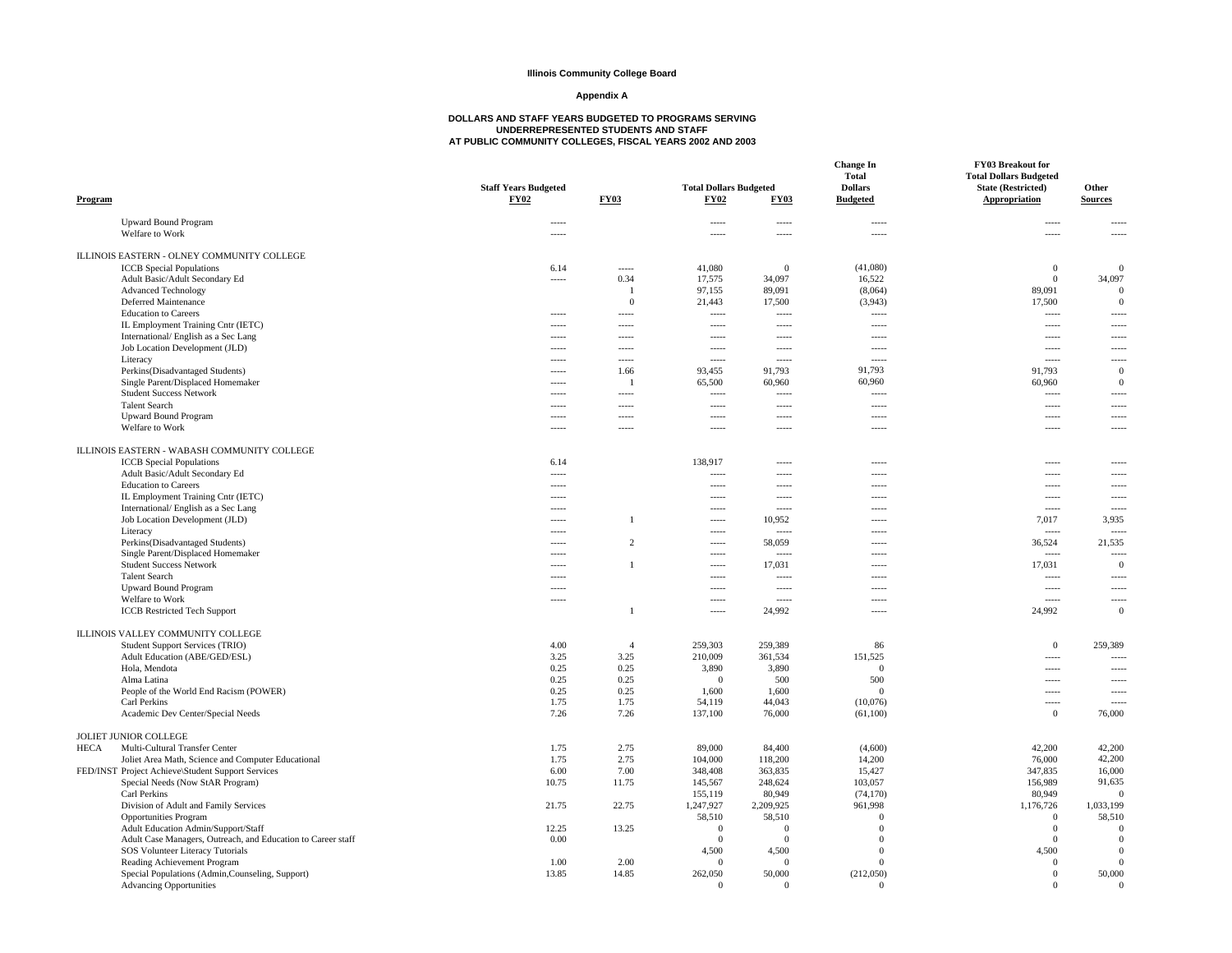#### **Appendix A**

| Program                                                                                                                             | <b>Staff Years Budgeted</b><br><b>FY02</b> | <b>FY03</b>            | <b>Total Dollars Budgeted</b><br><b>FY02</b> | <b>FY03</b>       | <b>Change In</b><br><b>Total</b><br><b>Dollars</b><br><b>Budgeted</b> | FY03 Breakout for<br><b>Total Dollars Budgeted</b><br><b>State (Restricted)</b><br>Appropriation | Other<br><b>Sources</b> |
|-------------------------------------------------------------------------------------------------------------------------------------|--------------------------------------------|------------------------|----------------------------------------------|-------------------|-----------------------------------------------------------------------|--------------------------------------------------------------------------------------------------|-------------------------|
| <b>Displaced Homemakers</b>                                                                                                         |                                            |                        | $\Omega$                                     | $\overline{0}$    | $\mathbf{0}$                                                          | $\mathbf{0}$                                                                                     | $\Omega$                |
| Welfare to Work                                                                                                                     | 0.50                                       | 1.50                   | 73,477                                       | 60,030            | (13, 447)                                                             | 60,030                                                                                           | $\Omega$                |
| Learning for Earning                                                                                                                | 0.50                                       | 1.50                   | $\overline{0}$                               | 80,000            | 80,000                                                                | $\Omega$                                                                                         | 80,000                  |
| Teen Reach                                                                                                                          |                                            |                        | $\Omega$                                     | $\overline{0}$    | $\mathbf{0}$                                                          | $\Omega$                                                                                         | $\Omega$                |
| Women's College                                                                                                                     | 1.00                                       | 2.00                   | $\overline{0}$                               | $\overline{0}$    | $\mathbf{0}$                                                          | $\Omega$                                                                                         | $\mathbf{0}$            |
| Career Planning & Placement - Carl Perkins                                                                                          | 0.73                                       | 1.73                   | 24,973                                       | 55,043            | 30,070                                                                | 37,927                                                                                           | 17,116                  |
| International/Inter-cultural Education (IIE)                                                                                        |                                            |                        | $\Omega$                                     | $\overline{0}$    | $\overline{0}$                                                        | $\Omega$                                                                                         | $\overline{0}$          |
| Tech Prep                                                                                                                           | 1.50                                       | 2.50                   | 246,807                                      | 267,737           | 20,930                                                                | 267,737                                                                                          | $\mathbf{0}$            |
| <b>Education</b> to Careers                                                                                                         |                                            |                        | 103,872                                      | 91,908            | 11,964                                                                | 91,908                                                                                           | $\overline{0}$          |
| ENLACE*** (Latinos)                                                                                                                 | 1.00                                       | 2                      | 41,133                                       | 46,448            | 5,315                                                                 | $\Omega$                                                                                         | 46,448                  |
| ** StAR & CPP partially funded w/Perkins Funds<br>*** Funded by Kellogg Foundation (27,457) & School (13,683 No state or fed money) |                                            |                        |                                              |                   |                                                                       |                                                                                                  |                         |
| KANKAKEE COMMUNITY COLLEGE                                                                                                          |                                            |                        |                                              |                   |                                                                       |                                                                                                  |                         |
| Affirmative Action                                                                                                                  | $\Omega$                                   | $\theta$               | 2,000                                        | 2,000             | $\Omega$                                                              | $\overline{\phantom{a}}$                                                                         |                         |
| Gender Equity                                                                                                                       | $\boldsymbol{0}$                           | $\mathbf{0}$           | $\Omega$                                     | $\overline{0}$    | $\mathbf{0}$                                                          |                                                                                                  | -----                   |
| Partners in Success                                                                                                                 | $\Omega$                                   | $\Omega$               | $\Omega$                                     | $\overline{0}$    | $\overline{0}$                                                        | $---$                                                                                            | -----                   |
| <b>Building Opportunities</b>                                                                                                       | $\Omega$                                   | $\Omega$               | $\Omega$                                     | $\overline{0}$    | $\overline{0}$                                                        |                                                                                                  |                         |
| ESL/Coop/Hispanic Community                                                                                                         | $\mathbf{0}$                               | $\Omega$               | $\Omega$                                     | $\overline{0}$    | $\mathbf{0}$                                                          | $\sim$ $\sim$ $\sim$ $\sim$                                                                      | -----                   |
| <b>Transfer Center</b>                                                                                                              | $\ast$<br>1.3                              | $\overline{1}$         | 43,000                                       | 27,300            | (15,700)                                                              | $- - - - -$                                                                                      | -----                   |
| Job Training Partnership                                                                                                            | $\mathbf{0}$                               | $\Omega$               | $\overline{0}$                               | $\overline{0}$    | $\overline{0}$                                                        | $\overline{\phantom{a}}$                                                                         |                         |
| <b>Literacy Programs</b>                                                                                                            | 3                                          | 3                      | 87,296                                       | 115,682           | 28,386                                                                | $\sim$                                                                                           | -----                   |
| Office of Special Populations                                                                                                       | 8                                          | 2                      | 333,460                                      | 64,894            | (268, 566)                                                            | 64,894                                                                                           | $\Omega$                |
| <b>Ounce of Prevention</b>                                                                                                          | $\overline{4}$                             | $\boldsymbol{\Delta}$  | 168,433                                      | 191,851           | 23,418                                                                | $\overline{\phantom{a}}$                                                                         |                         |
| Parent Support/DFI                                                                                                                  | 2                                          | 2                      | 41,527                                       | 40,830            | (697)                                                                 | $\sim$ $\sim$ $\sim$ $\sim$                                                                      | -----                   |
| <b>Parent Training Initiative</b>                                                                                                   | 2                                          | 2<br>$\Omega$          | 27,018                                       | 31,000            | 3,982                                                                 | $1 - 1 - 1 = 1$                                                                                  | -----                   |
| <b>Advancing Opportunities</b>                                                                                                      | $\mathbf{0}$                               | $\Omega$               | $\overline{0}$<br>$\Omega$                   | $\overline{0}$    | $\overline{0}$                                                        | $\mathbf{0}$                                                                                     | $\Omega$                |
| Beyond the GED                                                                                                                      | $\mathbf{0}$<br>1.5                        | $\mathbf{1}$           |                                              | $\overline{0}$    | $\overline{0}$                                                        | $\mathbf{0}$                                                                                     | $\Omega$                |
| Workforce Prep Liaison; WTW<br><b>Healthy Families</b>                                                                              | $\mathbf{0}$                               | 3                      | 67,758<br>118,889                            | 41,771<br>139,851 | (25,987)<br>20,962                                                    | $\cdots$<br>$\sim$                                                                               | -----<br>-----          |
| Public Aid Job Skills                                                                                                               | $\mathbf{0}$                               | $\Omega$               | $\mathbf{0}$                                 | $\overline{0}$    | $\bf{0}$                                                              | $\mathbf{0}$                                                                                     | $\Omega$                |
| KCTC - Adult Education                                                                                                              | $\mathbf{0}$                               | $\Omega$               | $\overline{0}$                               | $\overline{0}$    | $\overline{0}$                                                        | $\mathbf{0}$                                                                                     | $\mathbf{0}$            |
| Welfare to Work Grants                                                                                                              | $\Omega$                                   | $\Omega$               | $\theta$                                     | $\Omega$          | $\theta$                                                              | $\Omega$                                                                                         | $\Omega$                |
| <b>Upward Bound</b>                                                                                                                 | $\overline{A}$<br>#                        | $\boldsymbol{\Delta}$  | 354,055                                      | 372,875           | 18,820                                                                | $\sim$                                                                                           |                         |
| Minority Achievement Experience                                                                                                     | $\mathbf{0}$                               | $\mathbf{0}$           | $\mathbf{0}$                                 | $\overline{0}$    | $\mathbf{0}$                                                          | $\mathbf{0}$                                                                                     | $\mathbf{0}$            |
| <b>Educational Talent Search</b>                                                                                                    | $\overline{4}$                             | $\boldsymbol{\Lambda}$ | 222,428                                      | 245,354           | 22,926                                                                | $---$                                                                                            |                         |
| <b>CITE</b>                                                                                                                         | $\mathbf{0}$                               | $\overline{0}$         | $\overline{0}$                               | $\overline{0}$    | $\mathbf{0}$                                                          | $\mathbf{0}$                                                                                     | $\theta$                |
| Youth Program Services                                                                                                              | $\mathfrak{Z}$<br>#                        | $\mathfrak{Z}$         | 135,702                                      | 121,594           | (14, 108)                                                             | $\frac{1}{2}$                                                                                    | -----                   |
| Workforce Investment Act                                                                                                            | 21                                         | 23                     | 2,696,953                                    | 3,299,586         | 602,633                                                               | $\overline{\phantom{a}}$                                                                         | -----                   |
| Young Parents Program                                                                                                               | 5                                          | 6                      | 191,851                                      | 168,433           | (23, 418)                                                             | $\overline{\phantom{a}}$                                                                         | -----                   |
| <b>Bridge to Opportunitiy</b>                                                                                                       | 2.5<br>$\ast$                              | $\mathbf{0}$           | 75,000                                       | $\overline{0}$    | (75,000)                                                              | $\mathbf{0}$                                                                                     | $\mathbf{0}$            |
| <b>TRAIN</b>                                                                                                                        | -1                                         | $\overline{1}$         | 56,457                                       | 45,600            | (10, 857)                                                             | 45,600                                                                                           | $\mathbf{0}$            |
| KASKASKIA COLLEGE                                                                                                                   |                                            |                        |                                              |                   |                                                                       |                                                                                                  |                         |
| Affirmative Action                                                                                                                  | 0.35                                       | 0.35                   | 25,000                                       | 26,000            | 1,000                                                                 | $\mathbf{0}$                                                                                     | 26,000                  |
| <b>Black Student Assoc.</b>                                                                                                         | $\ast$<br>0.25                             | 0.5                    | 1,050                                        | 2,417             | 1,367                                                                 | $\mathbf{0}$                                                                                     | 2,417                   |
| TRIO/Student Success Program                                                                                                        | 4.67                                       | 4.67                   | 219,067                                      | 247,096           | 28,029                                                                | 247,096                                                                                          | $\overline{0}$          |
| Perkins Special Populations                                                                                                         | $\ast$<br>2.5                              | 2.25                   | 86,311                                       | 194,934           | 108,623                                                               | 194,934                                                                                          | $\overline{0}$          |
| Reading Link                                                                                                                        | 9                                          | 9                      | 150,000                                      | 160,560           | 10,560                                                                | 160,560                                                                                          | $\Omega$                |
| P-16 Initiative                                                                                                                     | 0.2                                        | 0.2                    | 30,000                                       | 20,000            | (10,000)                                                              | 15,546                                                                                           | 4,454                   |
| Dual credit/Dual enrollment                                                                                                         | 1.2<br>#                                   | 1.5                    | 68,000                                       | 87,000            | 19,000                                                                | 12,000                                                                                           | 75,000                  |
| KICK Program (Kids in College at Kaskaskia College)                                                                                 | 8.5<br>#                                   | 8.5                    | 10,350                                       | 11,277            | 927                                                                   | $\Omega$                                                                                         | 11,277                  |
| Students with Disabilities                                                                                                          | 0.35                                       | 0.35                   | 12,000                                       | 12,450            | 450                                                                   | $\Omega$                                                                                         | 12,450                  |
| <b>Job Skills</b>                                                                                                                   | 5.2                                        | 5.2                    | 21,414                                       | 21,654            | 240                                                                   | 21,654                                                                                           | $\mathbf{0}$            |
| KISHWAUKEE COLLEGE                                                                                                                  |                                            |                        |                                              |                   |                                                                       |                                                                                                  |                         |
| Spanish Gerneral Ed. Development Classes                                                                                            | $\ast$<br>0.35                             | 0.35                   | 5,467                                        | 5,694             | 227                                                                   | 5,694                                                                                            | $\Omega$                |
| Spanish Gerneral Ed. Development Testing                                                                                            | $\ast$<br>0.1                              | 0.1                    | 689                                          | 1,949             | 1,260                                                                 | 1,949                                                                                            | $\mathbf{0}$            |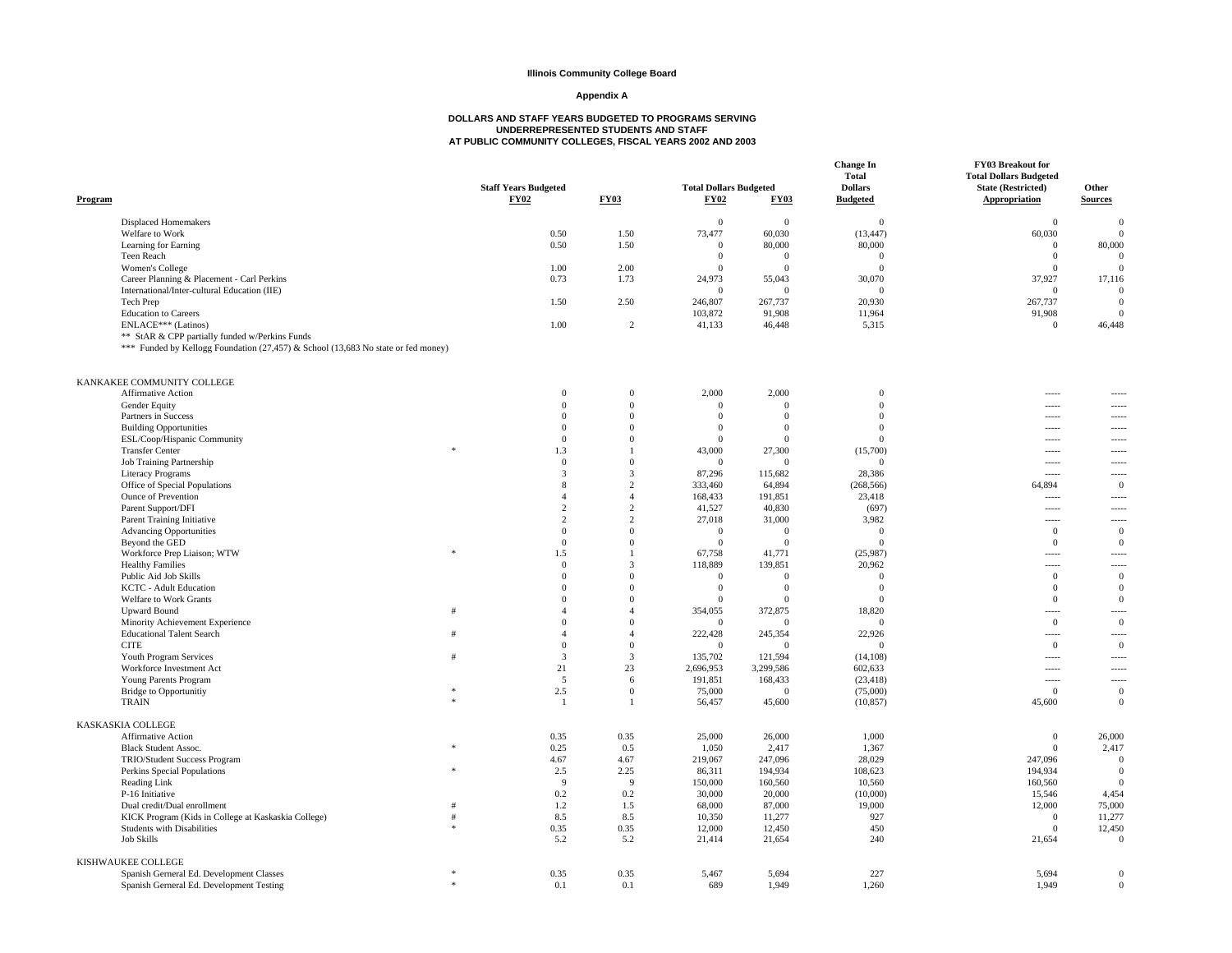#### **Appendix A**

| Program                                                         |        | <b>Staff Years Budgeted</b><br><b>FY02</b> | <b>FY03</b>  | <b>Total Dollars Budgeted</b><br>FY02 | <b>FY03</b>        | <b>Change In</b><br><b>Total</b><br><b>Dollars</b><br><b>Budgeted</b> | FY03 Breakout for<br><b>Total Dollars Budgeted</b><br><b>State (Restricted)</b><br><b>Appropriation</b> | Other<br><b>Sources</b>  |
|-----------------------------------------------------------------|--------|--------------------------------------------|--------------|---------------------------------------|--------------------|-----------------------------------------------------------------------|---------------------------------------------------------------------------------------------------------|--------------------------|
| Special Needs Counseling Services                               | $\ast$ | 0.4                                        | 0.4          | 23,022                                | 24,174             | 1,152                                                                 | $\mathbf{0}$                                                                                            | 24,174                   |
| Minority Transfer Center                                        | $\ast$ | 2.0                                        | 2.0          | 89,454                                | 82,560             | (6,894)                                                               | 38,300                                                                                                  | 44,260                   |
| Assistive Resources Center/Disability Services                  |        | 1.0                                        | 1.0          | 58,640                                | 58,240             | (400)                                                                 | 58,240                                                                                                  | $\Omega$                 |
| <b>Adult Basic Education Program</b>                            |        | 1.75                                       | 2.0          | 158,861                               | 93,590             | (65,271)                                                              | 93,590                                                                                                  | $\mathbf{0}$             |
| <b>Adult Student Connections</b>                                |        | 1.5                                        | 1.0          | 40,632                                | 44,470             | 3,838                                                                 | 44,470                                                                                                  | $\mathbf{0}$             |
| <b>Bilingual Counseling Program</b>                             |        | 0.75                                       | 0.75         | 29,247                                | 25,125             | (4, 122)                                                              | 25,125                                                                                                  | $\Omega$                 |
| English as a Second Language Program                            | $\ast$ | 0.4                                        | 3.0          | 77,368                                | 127,247            | 49,879                                                                | 127,247                                                                                                 | $\mathbf{0}$             |
| Family Literacy Program                                         | $*#$   | 1.8                                        | 2.0          | 131,500                               | 130,000            | (1,500)                                                               | 130,000                                                                                                 | $\mathbf{0}$             |
| <b>Literacy Program</b>                                         |        | 1.25                                       | 1.0          | 45,000                                | 45,000             | $\overline{0}$                                                        | 45,000                                                                                                  | $\Omega$                 |
| P-16 Initiative (ACE)                                           |        | 0.05                                       | 0.05         | 14,800                                | 14,250             | (550)                                                                 | 14,250                                                                                                  | $\Omega$                 |
| Public Assistance Program                                       |        | 0.80                                       | 1.0          | 63,243                                | 38,080             | (25, 163)                                                             | 38,080                                                                                                  | $\Omega$                 |
| Teen Parent Services Program                                    |        | 0.25                                       | 0.25         | 11,000                                | 10,000             | (1,000)                                                               | 10,000                                                                                                  | $\Omega$                 |
| Welfare to Work                                                 |        | 0.50                                       | 0.50         | 47,341                                | 60,916             | 13,575                                                                | 60,916                                                                                                  | $\overline{0}$           |
| Workforce Preparation for Youth Programs:                       |        |                                            |              |                                       |                    |                                                                       |                                                                                                         |                          |
| Dekalb County                                                   | #      | 0.50                                       | 0.625        | 56,093                                | 72,995             | 16,902                                                                | 72,995                                                                                                  | $\mathbf{0}$             |
| Ogle County                                                     | $\#$   | 0.25                                       | 0.625        | 27,900                                | 67,356             | 39,456                                                                | 67,356                                                                                                  | $\mathbf{0}$             |
|                                                                 |        |                                            |              |                                       |                    |                                                                       |                                                                                                         |                          |
| LAKE COUNTY, COLLEGE OF                                         |        |                                            |              |                                       |                    |                                                                       |                                                                                                         |                          |
| Allied Health                                                   |        | 1.00                                       | 1.40         | 221,000                               | 215,753            | (5,247)                                                               | -----                                                                                                   |                          |
| In School Youth                                                 |        | 1.25                                       | 0.00         | 50,000                                | $\Omega$           | (50,000)                                                              | 1.111                                                                                                   | $\sim$ $\sim$ $\sim$     |
| <b>ENLACE</b>                                                   |        | 1.00                                       | 1.00         | 40,052                                | 53,352             | 13,300                                                                | -----                                                                                                   | $- - - - -$              |
| <b>IETC</b> Services                                            |        | 0.50                                       | 0.50         | 30,000                                | 30,000             | $\overline{0}$                                                        | -----                                                                                                   |                          |
| Fifty Plus Job Fair                                             |        | 0.25                                       | 0.25         | 12,500                                | $\Omega$           | (12,500)                                                              | $\sim$ $\sim$ $\sim$                                                                                    | $\sim$ $\sim$ $\sim$     |
| Academic Support for Athletes                                   |        | 0.05                                       | 0.05         | 4,064                                 | 4.064              | $\theta$                                                              | $1 - 1 - 1 = 1$                                                                                         | $\sim$ $\sim$ $\sim$     |
| Welfare to Work                                                 |        | 1.00                                       | 2.00         | 73,449                                | 67,848             | (5,601)                                                               | $\frac{1}{2}$                                                                                           | -----                    |
| <b>Adult Education State Grant</b>                              |        | 6.00                                       | 15.00        | 205,243                               | 261,178            | 55,935                                                                | 1.111                                                                                                   | $---$                    |
| Public Assistance                                               |        | 2.00                                       | 5.00         | 215,241                               | 152,322            | (62, 919)                                                             | $1 - 1 - 1 = 1$                                                                                         | $\sim$ $\sim$ $\sim$     |
| <b>Advancing Opportunities</b>                                  |        | 1.00                                       | 0.00         | N/A                                   | N/A                | $\overline{0}$                                                        | $\sim$                                                                                                  | -----                    |
| <b>Adult Education Performance</b>                              |        | 15.00                                      | 8.00         | 378,140                               | 350,004            | (28, 136)                                                             | 1.111                                                                                                   | $\sim$ $\sim$ $\sim$     |
| <b>ABE/ESL Federal Grant</b>                                    |        | 37.00                                      | 22.00        | 300,000                               | 306,983            | 6,983                                                                 |                                                                                                         | $\sim$ $\sim$ $\sim$     |
| <b>ESL Vocational Support</b>                                   |        | 0.50                                       | 0.75         | $\Omega$                              | 17,500             | 17,500                                                                | $\sim$                                                                                                  | $---$                    |
| ELCIVICS (New)                                                  |        | N/A                                        | 0.50         | N/A                                   | 20,000             | 20,000                                                                | 1.111                                                                                                   | $---$                    |
| Learning Assistance Center                                      |        | 1.00                                       | 1.00         | 26,000                                | 26,000             | $\mathbf{0}$                                                          | $\frac{1}{2}$                                                                                           | -----                    |
| New Student Orientation                                         |        | 2.25                                       | 2.25         | 56,872                                | 56,872             | $\overline{0}$                                                        | $- - - -$                                                                                               | $---$                    |
| <b>Student Retention Program</b>                                |        | 3.00                                       | 2.00         | 103,600                               | 105,216            | 1,616                                                                 | $1 - 1 - 1 = 1$                                                                                         | $\sim$ $\sim$ $\sim$     |
| Gospel Choir                                                    |        | 0.25                                       | 0.25         | 25,569                                | 22,909             | (2,660)                                                               | -----                                                                                                   | -----                    |
| Salute to Gospel                                                |        | 0.25                                       | 0.25         | 17,728                                | 28,312             | 10,584                                                                | $- - - -$                                                                                               | $---$                    |
| <b>Future Teachers</b>                                          |        | 0.50                                       | 0.50         | 37,208                                | 5,273              | (31, 935)                                                             | $100 - 100$                                                                                             | $\overline{\phantom{a}}$ |
| Saturday Youth Institute                                        |        | 0.25                                       | 0.25         | 18,109                                | 24,098             | 5,989                                                                 | -----                                                                                                   | -----                    |
| Martin Luther King                                              |        | 0.05                                       | 0.05         | 4,627                                 | 4,585              | (42)                                                                  | $1 - 1 - 1 = 1$                                                                                         | $---$                    |
| US Hispanic Leadership Conference                               |        | 0.05                                       | 0.05         | 2,660                                 | $\Omega$           | (2,660)                                                               |                                                                                                         | $\overline{\phantom{a}}$ |
| Special Needs Disabled                                          |        | 7.50                                       | 7.50         | 208,611                               | 212,731            | 4,120                                                                 | $-----$<br>-----                                                                                        | -----                    |
| <b>Black Student Union</b>                                      |        | 0.20                                       | 0.20         | 6,400                                 | 4,115              | (2, 285)                                                              | $- - - - -$                                                                                             | $\sim$                   |
| Hispanic Club                                                   |        | 0.20                                       | 0.20         | 8,100                                 | 6,800              | (1,300)                                                               |                                                                                                         | $\overline{\phantom{a}}$ |
|                                                                 |        |                                            |              |                                       |                    | $\mathbf{0}$                                                          | $- - - - -$                                                                                             |                          |
| <b>Historically Black College Tour</b><br><b>Black Diamonds</b> |        | 0.10                                       | 0.10<br>0.10 | 2,616                                 | 2,616              | 1,899                                                                 | -----                                                                                                   | -----                    |
|                                                                 |        | 0.10                                       |              | 2,286                                 | 4,185              |                                                                       | $- - - - -$                                                                                             | $\sim$                   |
| Kwanzaa                                                         |        | 0.10                                       | 0.10         | 495                                   | 2,601              | 2,106                                                                 | $1 - 1 - 1 = 1$                                                                                         | $\overline{\phantom{a}}$ |
| Getting it Together / Summer Youth Institute 03                 |        | 0.25                                       | 0.50         | 6,255                                 | 24,098<br>$\Omega$ | 17,843                                                                | $\sim$                                                                                                  | $\sim$                   |
| Multicultural Mentorship                                        |        | 0.00                                       | 0.00         | $\Omega$                              |                    | $\mathbf{0}$                                                          | $- - - - -$                                                                                             | $\overline{\phantom{a}}$ |
| <b>Talent Search</b>                                            |        | 5.00                                       | 5.00         | 262,794                               | 287,147            | 24,353                                                                | $- - - - -$                                                                                             | $\overline{\phantom{a}}$ |
| Faculty and Staff Diversity Project                             |        | 1.50                                       | 1.50         | 76,000                                | 19,395             | (56, 605)                                                             | $\sim$                                                                                                  | $\sim$                   |
| Bridges (Combined with Project Win)                             |        | 0.65                                       | 1.05         | 22,762                                | 45,000             | 19,750                                                                | $- - - - -$                                                                                             | $\overline{\phantom{a}}$ |
| Perkins Grant                                                   |        | 2.50                                       | 2.50         | 280,764                               | 336,899            | 56,135                                                                | -----                                                                                                   |                          |
| Project Win (combined with Bridges)                             |        | 0.50                                       | 0.00         | 2,488                                 | $\Omega$           | (2, 488)                                                              | $\sim$                                                                                                  | $\sim$                   |
| Summer Tech Workshop-Talent Srch                                |        | 0.26                                       | 0.26         | 3,000                                 | 3,000              | $\overline{0}$                                                        | $-----$                                                                                                 | -----                    |
| Hispanic Horticulture Program                                   |        |                                            | 0.25         |                                       | 5,000              | 5,000                                                                 | 1.11                                                                                                    |                          |
| Afro-Fest                                                       |        |                                            | 0.10         | 500                                   | 790                | 290                                                                   | $\sim$ $\sim$ $\sim$                                                                                    | $\sim$ $\sim$ $\sim$     |
| <b>Back to School Rally</b>                                     |        |                                            | 0.10         | $\Omega$                              | 2,792              | 2,792                                                                 | -----                                                                                                   | $\sim$                   |
| <b>Black History Month</b>                                      |        | 0.25                                       | 0.10         | 84,700                                | 1,058              | (83, 642)                                                             | $- - - -$                                                                                               |                          |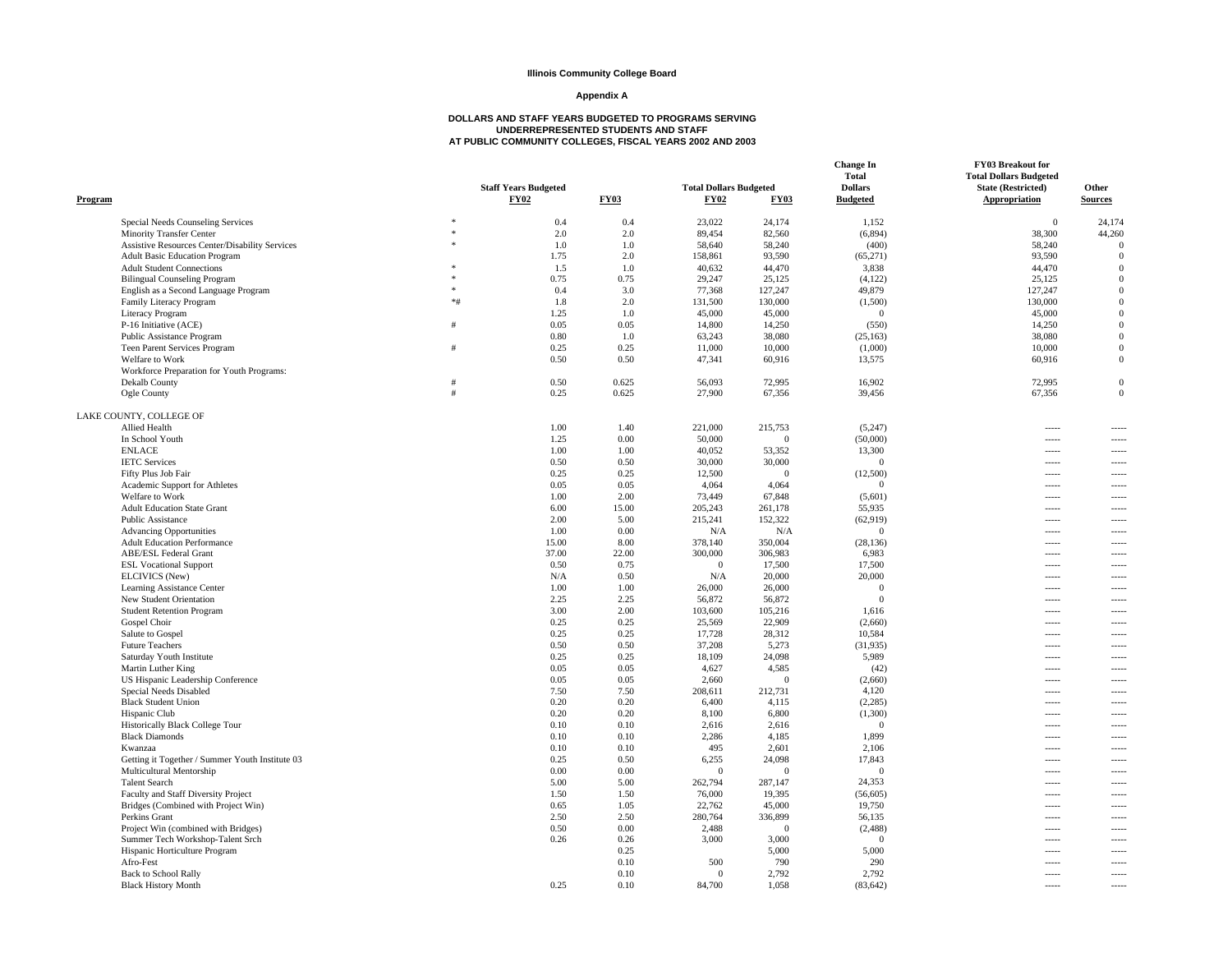#### **Appendix A**

| <b>Character Matters</b><br>0.10<br>11,860<br>8,996<br>(2,864)<br>$\sim$<br>-----<br>1,242<br><b>Common Break</b><br>0.10<br>0.10<br>2,061<br>(819)<br>-----<br>0.25<br>0.25<br>1,598<br>6,498<br>4,900<br>Conversation Café<br>$1 - 1 - 1 = 1$<br>-----<br>0.10<br>Drop-In Center<br>$\overline{0}$<br>631<br>631<br>$---$<br>$\cdots$<br>1,500<br>Grill Day on the Mall<br>0.10<br>938<br>(562)<br>-----<br>$- - - - -$<br>0.25<br>3,311<br>8,114<br>4,803<br>Harambee Bookshelf & Forum<br>0.10<br>-----<br>$\overline{\phantom{a}}$<br>Harambee Convocation<br>0.10<br>0.00<br>6,480<br>$\overline{0}$<br>(6,480)<br>$\sim$<br>$\frac{1}{2}$<br>0.10<br>3,548<br>3,082<br>Latino Day on the Mall<br>0.10<br>(466)<br>-----<br>2,024<br>2,024<br><b>Minority Teachers</b><br>0.10<br>$\overline{0}$<br>$\frac{1}{2}$<br>$\overline{\phantom{a}}$<br>Lakeshore Welcome Week<br>0.25<br>$\overline{0}$<br>1,544<br>$\overline{0}$<br>$\overline{\phantom{a}}$<br>$\frac{1}{2}$<br>(493)<br>0.10<br>0.00<br>493<br>Cinco De Mayo<br>$\overline{0}$<br><br>(4,226)<br>Literacy Café<br>0.25<br>0.00<br>4,226<br>$\theta$<br>$\frac{1}{2}$<br>-----<br>Red Black Green<br>1,250<br>(1,250)<br>0.10<br>$\Omega$<br>$---$<br>$- - - - -$<br>32,812<br>Youth Level Violence<br>0.25<br>$\overline{0}$<br>32,812<br>-----<br>$1 - 1 - 1 = 1$<br>LAKE LAND COLLEGE<br>$\overline{2}$<br>92.986<br>Special Needs Counselor & Services*<br>2.50<br>81,879<br>(11, 107)<br>$\mathbf{0}$<br>81,879<br>1.50<br>1.5<br>110,000<br>131,000<br>21,000<br>131,000<br>Perkins Services*<br>$\Omega$<br>1.00<br>1.75<br>15,500<br>2,289<br>English as a Second Language*<br>17,789<br>$\Omega$<br>17,789<br>International Studies*<br>1.00<br>58,897<br>74,807<br>15,910<br>74,807<br>-1<br>$\Omega$<br>1.75<br>28,000<br>28,390<br>390<br>28,390<br>Intensive English Language*<br>$\overline{1}$<br>$\Omega$<br>37,748<br>Academic Advisement for Athletes#<br>1.00<br>$\overline{1}$<br>39,989<br>2,241<br>$\Omega$<br>39,989<br>Accelerated College Enrollment#<br>1.00<br>57,748<br>(9,957)<br>26,075<br>47,791<br>21,716<br>$\overline{1}$<br>1.5<br>Tech Prep#<br>1.50<br>200,148<br>203,954<br>3,806<br>109,241<br>94,713<br>Welfare to Work#<br>1.00<br>$\overline{1}$<br>60,040<br>61,024<br>984<br>61,024<br>$\overline{0}$<br>Career Services (College/Career Day; 8th Grade Career Conference)<br>0.15<br>4,800<br>4,800<br>0.15<br>4,800<br>$\overline{0}$<br>$\bf{0}$<br>9,000<br>9,000<br>0.50<br>0.5<br>9,000<br>$\mathbf{0}$<br>College for Kids#<br>$\Omega$<br>12.00<br>13<br>300,855<br>311,193<br>10,338<br>311,193<br>Pathways#<br>$\Omega$<br>LEWIS & CLARK COMMUNITY COLLEGE<br>0.00<br>0.00<br>$\mathbf{0}$<br><b>Black Student Association</b><br>$\overline{0}$<br>$\Omega$<br>$\overline{0}$<br>$\Omega$<br>4.73<br>241,712<br>261,503<br>19,791<br>261,503<br><b>Student Support Services</b><br>4.73<br>$\Omega$<br>10.18<br>10.55<br>377,882<br>379,178<br>220,000<br>159,178<br>Supported School-to-Work Transition<br>1,296<br>0.00<br>S-JET<br>0.00<br>$\Omega$<br>$\theta$<br>$\Omega$<br>$\Omega$<br>$\Omega$<br><b>Talent Search</b><br>4.24<br>4.24<br>246,103<br>276,971<br>30,868<br>$\mathbf{0}$<br>276,971<br><b>Upward Bound</b><br>4.88<br>264,471<br>4.28<br>260,411<br>264,471<br>4,060<br>$\Omega$<br>Teen Parent<br>7.60<br>7.60<br>288,893<br>268,791<br>(20, 102)<br>268,791<br>$\Omega$<br>1.60<br>1.06<br>37,313<br>41,520<br>4,207<br>41,520<br><b>Minority Affairs</b><br>$\Omega$<br>149,078<br><b>Student Athletics</b><br>2.28<br>3.55<br>181,440<br>32,362<br>$\mathbf{0}$<br>181,440<br>0.23<br>0.20<br>9,885<br>8,009<br>(1,876)<br>8,009<br>Special Learning Needs<br>$\Omega$<br>4.40<br>4.75<br>168,465<br>161,848<br>$\mathbf{0}$<br>161,848<br>Perkins (Tutoring, Math Lab, Spec Pops)<br>(6,617)<br>0.25<br>10,374<br>$\mathbf{0}$<br>Online Writing Lab<br>0.50<br>2,167<br>2,167<br>(8,207)<br><b>Special Populations</b><br>0.00<br>96,659<br>$\Omega$<br>3.14<br>$\Omega$<br>(96, 659)<br>$\Omega$<br>LINCOLN LAND COMMUNITY COLLEGE<br>LLCC Summer College for Kids<br>0.51<br>0.51<br>6,000<br>8,325<br>2,325<br>$\sim$<br>----<br><b>LLCC Trustee Tuition Waivers</b><br>$\overline{0}$<br>$\overline{0}$<br>15,366<br>8.810<br>(6, 556)<br>$\overline{\phantom{a}}$<br>-----<br>42,000<br>42,200<br>42200*<br>$\,0\,$<br>Minority Transfer Center<br>200<br>-1<br>7.75<br>175,800<br>149,375<br>Special Needs Program<br>6<br>(26, 425)<br>83,503<br>$\mathbf{0}$<br>Springfield Learning Center<br>5<br>$\overline{4}$<br>300,000<br>300,000<br>$\mathbf{0}$<br>300,000.00*<br>$\mathbf{0}$<br>7,754<br>5,954<br>Women's Center<br>(1,800)<br>$\overline{1}$<br>$\frac{1}{2}$<br>-----<br>$\overline{0}$<br>38,095<br><b>Urban League Tuition Waivers</b><br>$\overline{0}$<br>41,098<br>3,003<br>$\sim$<br>$\sim$<br><b>LOGAN COLLEGE</b><br>700<br>550<br>(150)<br>$\mathbf{0}$<br>550<br><b>Black Student Association</b><br>1.00<br>117,978<br>134,063<br>16,085<br>134,063<br><b>Disabled Student Services</b><br>$\overline{0}$<br>$\mathbf{1}$<br>1.00<br>107,631<br>107,631<br>107,631<br>$\Omega$<br>Deaf and Hard of Hearing Services<br>$\overline{1}$<br>$\Omega$<br>300<br>300<br><b>International Club</b><br>300<br>$\Omega$<br>$\Omega$<br>2.00<br>50,000<br>32,500<br><b>Minority Transfer Center</b><br>$\mathcal{D}$<br>32,500<br>(17,500)<br>$\Omega$ | Program | <b>Staff Years Budgeted</b><br><b>FY02</b> | <b>FY03</b> | <b>Total Dollars Budgeted</b><br><b>FY02</b> | <b>FY03</b> | <b>Change In</b><br><b>Total</b><br><b>Dollars</b><br><b>Budgeted</b> | FY03 Breakout for<br><b>Total Dollars Budgeted</b><br><b>State (Restricted)</b><br>Appropriation | Other<br><b>Sources</b> |
|-------------------------------------------------------------------------------------------------------------------------------------------------------------------------------------------------------------------------------------------------------------------------------------------------------------------------------------------------------------------------------------------------------------------------------------------------------------------------------------------------------------------------------------------------------------------------------------------------------------------------------------------------------------------------------------------------------------------------------------------------------------------------------------------------------------------------------------------------------------------------------------------------------------------------------------------------------------------------------------------------------------------------------------------------------------------------------------------------------------------------------------------------------------------------------------------------------------------------------------------------------------------------------------------------------------------------------------------------------------------------------------------------------------------------------------------------------------------------------------------------------------------------------------------------------------------------------------------------------------------------------------------------------------------------------------------------------------------------------------------------------------------------------------------------------------------------------------------------------------------------------------------------------------------------------------------------------------------------------------------------------------------------------------------------------------------------------------------------------------------------------------------------------------------------------------------------------------------------------------------------------------------------------------------------------------------------------------------------------------------------------------------------------------------------------------------------------------------------------------------------------------------------------------------------------------------------------------------------------------------------------------------------------------------------------------------------------------------------------------------------------------------------------------------------------------------------------------------------------------------------------------------------------------------------------------------------------------------------------------------------------------------------------------------------------------------------------------------------------------------------------------------------------------------------------------------------------------------------------------------------------------------------------------------------------------------------------------------------------------------------------------------------------------------------------------------------------------------------------------------------------------------------------------------------------------------------------------------------------------------------------------------------------------------------------------------------------------------------------------------------------------------------------------------------------------------------------------------------------------------------------------------------------------------------------------------------------------------------------------------------------------------------------------------------------------------------------------------------------------------------------------------------------------------------------------------------------------------------------------------------------------------------------------------------------------------------------------------------------------------------------------------------------------------------------------------------------------------------------------------------------------------------------------------------------------------------------------------------------------------------------------------------------------------------------------------------------------------------------------------------------------------------------------------------------------------------------------------------------------------------------------------------------------------------------------------------------------------------------------------------------------------------------------------------------------------------------------------------------------------------------------------------------------------------------------------------------------------------------------------------------------------------------------------------------------------------------------------------------------------------------------------------------------------------------------|---------|--------------------------------------------|-------------|----------------------------------------------|-------------|-----------------------------------------------------------------------|--------------------------------------------------------------------------------------------------|-------------------------|
|                                                                                                                                                                                                                                                                                                                                                                                                                                                                                                                                                                                                                                                                                                                                                                                                                                                                                                                                                                                                                                                                                                                                                                                                                                                                                                                                                                                                                                                                                                                                                                                                                                                                                                                                                                                                                                                                                                                                                                                                                                                                                                                                                                                                                                                                                                                                                                                                                                                                                                                                                                                                                                                                                                                                                                                                                                                                                                                                                                                                                                                                                                                                                                                                                                                                                                                                                                                                                                                                                                                                                                                                                                                                                                                                                                                                                                                                                                                                                                                                                                                                                                                                                                                                                                                                                                                                                                                                                                                                                                                                                                                                                                                                                                                                                                                                                                                                                                                                                                                                                                                                                                                                                                                                                                                                                                                                                                                                                                     |         |                                            |             |                                              |             |                                                                       |                                                                                                  |                         |
|                                                                                                                                                                                                                                                                                                                                                                                                                                                                                                                                                                                                                                                                                                                                                                                                                                                                                                                                                                                                                                                                                                                                                                                                                                                                                                                                                                                                                                                                                                                                                                                                                                                                                                                                                                                                                                                                                                                                                                                                                                                                                                                                                                                                                                                                                                                                                                                                                                                                                                                                                                                                                                                                                                                                                                                                                                                                                                                                                                                                                                                                                                                                                                                                                                                                                                                                                                                                                                                                                                                                                                                                                                                                                                                                                                                                                                                                                                                                                                                                                                                                                                                                                                                                                                                                                                                                                                                                                                                                                                                                                                                                                                                                                                                                                                                                                                                                                                                                                                                                                                                                                                                                                                                                                                                                                                                                                                                                                                     |         |                                            |             |                                              |             |                                                                       |                                                                                                  |                         |
|                                                                                                                                                                                                                                                                                                                                                                                                                                                                                                                                                                                                                                                                                                                                                                                                                                                                                                                                                                                                                                                                                                                                                                                                                                                                                                                                                                                                                                                                                                                                                                                                                                                                                                                                                                                                                                                                                                                                                                                                                                                                                                                                                                                                                                                                                                                                                                                                                                                                                                                                                                                                                                                                                                                                                                                                                                                                                                                                                                                                                                                                                                                                                                                                                                                                                                                                                                                                                                                                                                                                                                                                                                                                                                                                                                                                                                                                                                                                                                                                                                                                                                                                                                                                                                                                                                                                                                                                                                                                                                                                                                                                                                                                                                                                                                                                                                                                                                                                                                                                                                                                                                                                                                                                                                                                                                                                                                                                                                     |         |                                            |             |                                              |             |                                                                       |                                                                                                  |                         |
|                                                                                                                                                                                                                                                                                                                                                                                                                                                                                                                                                                                                                                                                                                                                                                                                                                                                                                                                                                                                                                                                                                                                                                                                                                                                                                                                                                                                                                                                                                                                                                                                                                                                                                                                                                                                                                                                                                                                                                                                                                                                                                                                                                                                                                                                                                                                                                                                                                                                                                                                                                                                                                                                                                                                                                                                                                                                                                                                                                                                                                                                                                                                                                                                                                                                                                                                                                                                                                                                                                                                                                                                                                                                                                                                                                                                                                                                                                                                                                                                                                                                                                                                                                                                                                                                                                                                                                                                                                                                                                                                                                                                                                                                                                                                                                                                                                                                                                                                                                                                                                                                                                                                                                                                                                                                                                                                                                                                                                     |         |                                            |             |                                              |             |                                                                       |                                                                                                  |                         |
|                                                                                                                                                                                                                                                                                                                                                                                                                                                                                                                                                                                                                                                                                                                                                                                                                                                                                                                                                                                                                                                                                                                                                                                                                                                                                                                                                                                                                                                                                                                                                                                                                                                                                                                                                                                                                                                                                                                                                                                                                                                                                                                                                                                                                                                                                                                                                                                                                                                                                                                                                                                                                                                                                                                                                                                                                                                                                                                                                                                                                                                                                                                                                                                                                                                                                                                                                                                                                                                                                                                                                                                                                                                                                                                                                                                                                                                                                                                                                                                                                                                                                                                                                                                                                                                                                                                                                                                                                                                                                                                                                                                                                                                                                                                                                                                                                                                                                                                                                                                                                                                                                                                                                                                                                                                                                                                                                                                                                                     |         |                                            |             |                                              |             |                                                                       |                                                                                                  |                         |
|                                                                                                                                                                                                                                                                                                                                                                                                                                                                                                                                                                                                                                                                                                                                                                                                                                                                                                                                                                                                                                                                                                                                                                                                                                                                                                                                                                                                                                                                                                                                                                                                                                                                                                                                                                                                                                                                                                                                                                                                                                                                                                                                                                                                                                                                                                                                                                                                                                                                                                                                                                                                                                                                                                                                                                                                                                                                                                                                                                                                                                                                                                                                                                                                                                                                                                                                                                                                                                                                                                                                                                                                                                                                                                                                                                                                                                                                                                                                                                                                                                                                                                                                                                                                                                                                                                                                                                                                                                                                                                                                                                                                                                                                                                                                                                                                                                                                                                                                                                                                                                                                                                                                                                                                                                                                                                                                                                                                                                     |         |                                            |             |                                              |             |                                                                       |                                                                                                  |                         |
|                                                                                                                                                                                                                                                                                                                                                                                                                                                                                                                                                                                                                                                                                                                                                                                                                                                                                                                                                                                                                                                                                                                                                                                                                                                                                                                                                                                                                                                                                                                                                                                                                                                                                                                                                                                                                                                                                                                                                                                                                                                                                                                                                                                                                                                                                                                                                                                                                                                                                                                                                                                                                                                                                                                                                                                                                                                                                                                                                                                                                                                                                                                                                                                                                                                                                                                                                                                                                                                                                                                                                                                                                                                                                                                                                                                                                                                                                                                                                                                                                                                                                                                                                                                                                                                                                                                                                                                                                                                                                                                                                                                                                                                                                                                                                                                                                                                                                                                                                                                                                                                                                                                                                                                                                                                                                                                                                                                                                                     |         |                                            |             |                                              |             |                                                                       |                                                                                                  |                         |
|                                                                                                                                                                                                                                                                                                                                                                                                                                                                                                                                                                                                                                                                                                                                                                                                                                                                                                                                                                                                                                                                                                                                                                                                                                                                                                                                                                                                                                                                                                                                                                                                                                                                                                                                                                                                                                                                                                                                                                                                                                                                                                                                                                                                                                                                                                                                                                                                                                                                                                                                                                                                                                                                                                                                                                                                                                                                                                                                                                                                                                                                                                                                                                                                                                                                                                                                                                                                                                                                                                                                                                                                                                                                                                                                                                                                                                                                                                                                                                                                                                                                                                                                                                                                                                                                                                                                                                                                                                                                                                                                                                                                                                                                                                                                                                                                                                                                                                                                                                                                                                                                                                                                                                                                                                                                                                                                                                                                                                     |         |                                            |             |                                              |             |                                                                       |                                                                                                  |                         |
|                                                                                                                                                                                                                                                                                                                                                                                                                                                                                                                                                                                                                                                                                                                                                                                                                                                                                                                                                                                                                                                                                                                                                                                                                                                                                                                                                                                                                                                                                                                                                                                                                                                                                                                                                                                                                                                                                                                                                                                                                                                                                                                                                                                                                                                                                                                                                                                                                                                                                                                                                                                                                                                                                                                                                                                                                                                                                                                                                                                                                                                                                                                                                                                                                                                                                                                                                                                                                                                                                                                                                                                                                                                                                                                                                                                                                                                                                                                                                                                                                                                                                                                                                                                                                                                                                                                                                                                                                                                                                                                                                                                                                                                                                                                                                                                                                                                                                                                                                                                                                                                                                                                                                                                                                                                                                                                                                                                                                                     |         |                                            |             |                                              |             |                                                                       |                                                                                                  |                         |
|                                                                                                                                                                                                                                                                                                                                                                                                                                                                                                                                                                                                                                                                                                                                                                                                                                                                                                                                                                                                                                                                                                                                                                                                                                                                                                                                                                                                                                                                                                                                                                                                                                                                                                                                                                                                                                                                                                                                                                                                                                                                                                                                                                                                                                                                                                                                                                                                                                                                                                                                                                                                                                                                                                                                                                                                                                                                                                                                                                                                                                                                                                                                                                                                                                                                                                                                                                                                                                                                                                                                                                                                                                                                                                                                                                                                                                                                                                                                                                                                                                                                                                                                                                                                                                                                                                                                                                                                                                                                                                                                                                                                                                                                                                                                                                                                                                                                                                                                                                                                                                                                                                                                                                                                                                                                                                                                                                                                                                     |         |                                            |             |                                              |             |                                                                       |                                                                                                  |                         |
|                                                                                                                                                                                                                                                                                                                                                                                                                                                                                                                                                                                                                                                                                                                                                                                                                                                                                                                                                                                                                                                                                                                                                                                                                                                                                                                                                                                                                                                                                                                                                                                                                                                                                                                                                                                                                                                                                                                                                                                                                                                                                                                                                                                                                                                                                                                                                                                                                                                                                                                                                                                                                                                                                                                                                                                                                                                                                                                                                                                                                                                                                                                                                                                                                                                                                                                                                                                                                                                                                                                                                                                                                                                                                                                                                                                                                                                                                                                                                                                                                                                                                                                                                                                                                                                                                                                                                                                                                                                                                                                                                                                                                                                                                                                                                                                                                                                                                                                                                                                                                                                                                                                                                                                                                                                                                                                                                                                                                                     |         |                                            |             |                                              |             |                                                                       |                                                                                                  |                         |
|                                                                                                                                                                                                                                                                                                                                                                                                                                                                                                                                                                                                                                                                                                                                                                                                                                                                                                                                                                                                                                                                                                                                                                                                                                                                                                                                                                                                                                                                                                                                                                                                                                                                                                                                                                                                                                                                                                                                                                                                                                                                                                                                                                                                                                                                                                                                                                                                                                                                                                                                                                                                                                                                                                                                                                                                                                                                                                                                                                                                                                                                                                                                                                                                                                                                                                                                                                                                                                                                                                                                                                                                                                                                                                                                                                                                                                                                                                                                                                                                                                                                                                                                                                                                                                                                                                                                                                                                                                                                                                                                                                                                                                                                                                                                                                                                                                                                                                                                                                                                                                                                                                                                                                                                                                                                                                                                                                                                                                     |         |                                            |             |                                              |             |                                                                       |                                                                                                  |                         |
|                                                                                                                                                                                                                                                                                                                                                                                                                                                                                                                                                                                                                                                                                                                                                                                                                                                                                                                                                                                                                                                                                                                                                                                                                                                                                                                                                                                                                                                                                                                                                                                                                                                                                                                                                                                                                                                                                                                                                                                                                                                                                                                                                                                                                                                                                                                                                                                                                                                                                                                                                                                                                                                                                                                                                                                                                                                                                                                                                                                                                                                                                                                                                                                                                                                                                                                                                                                                                                                                                                                                                                                                                                                                                                                                                                                                                                                                                                                                                                                                                                                                                                                                                                                                                                                                                                                                                                                                                                                                                                                                                                                                                                                                                                                                                                                                                                                                                                                                                                                                                                                                                                                                                                                                                                                                                                                                                                                                                                     |         |                                            |             |                                              |             |                                                                       |                                                                                                  |                         |
|                                                                                                                                                                                                                                                                                                                                                                                                                                                                                                                                                                                                                                                                                                                                                                                                                                                                                                                                                                                                                                                                                                                                                                                                                                                                                                                                                                                                                                                                                                                                                                                                                                                                                                                                                                                                                                                                                                                                                                                                                                                                                                                                                                                                                                                                                                                                                                                                                                                                                                                                                                                                                                                                                                                                                                                                                                                                                                                                                                                                                                                                                                                                                                                                                                                                                                                                                                                                                                                                                                                                                                                                                                                                                                                                                                                                                                                                                                                                                                                                                                                                                                                                                                                                                                                                                                                                                                                                                                                                                                                                                                                                                                                                                                                                                                                                                                                                                                                                                                                                                                                                                                                                                                                                                                                                                                                                                                                                                                     |         |                                            |             |                                              |             |                                                                       |                                                                                                  |                         |
|                                                                                                                                                                                                                                                                                                                                                                                                                                                                                                                                                                                                                                                                                                                                                                                                                                                                                                                                                                                                                                                                                                                                                                                                                                                                                                                                                                                                                                                                                                                                                                                                                                                                                                                                                                                                                                                                                                                                                                                                                                                                                                                                                                                                                                                                                                                                                                                                                                                                                                                                                                                                                                                                                                                                                                                                                                                                                                                                                                                                                                                                                                                                                                                                                                                                                                                                                                                                                                                                                                                                                                                                                                                                                                                                                                                                                                                                                                                                                                                                                                                                                                                                                                                                                                                                                                                                                                                                                                                                                                                                                                                                                                                                                                                                                                                                                                                                                                                                                                                                                                                                                                                                                                                                                                                                                                                                                                                                                                     |         |                                            |             |                                              |             |                                                                       |                                                                                                  |                         |
|                                                                                                                                                                                                                                                                                                                                                                                                                                                                                                                                                                                                                                                                                                                                                                                                                                                                                                                                                                                                                                                                                                                                                                                                                                                                                                                                                                                                                                                                                                                                                                                                                                                                                                                                                                                                                                                                                                                                                                                                                                                                                                                                                                                                                                                                                                                                                                                                                                                                                                                                                                                                                                                                                                                                                                                                                                                                                                                                                                                                                                                                                                                                                                                                                                                                                                                                                                                                                                                                                                                                                                                                                                                                                                                                                                                                                                                                                                                                                                                                                                                                                                                                                                                                                                                                                                                                                                                                                                                                                                                                                                                                                                                                                                                                                                                                                                                                                                                                                                                                                                                                                                                                                                                                                                                                                                                                                                                                                                     |         |                                            |             |                                              |             |                                                                       |                                                                                                  |                         |
|                                                                                                                                                                                                                                                                                                                                                                                                                                                                                                                                                                                                                                                                                                                                                                                                                                                                                                                                                                                                                                                                                                                                                                                                                                                                                                                                                                                                                                                                                                                                                                                                                                                                                                                                                                                                                                                                                                                                                                                                                                                                                                                                                                                                                                                                                                                                                                                                                                                                                                                                                                                                                                                                                                                                                                                                                                                                                                                                                                                                                                                                                                                                                                                                                                                                                                                                                                                                                                                                                                                                                                                                                                                                                                                                                                                                                                                                                                                                                                                                                                                                                                                                                                                                                                                                                                                                                                                                                                                                                                                                                                                                                                                                                                                                                                                                                                                                                                                                                                                                                                                                                                                                                                                                                                                                                                                                                                                                                                     |         |                                            |             |                                              |             |                                                                       |                                                                                                  |                         |
|                                                                                                                                                                                                                                                                                                                                                                                                                                                                                                                                                                                                                                                                                                                                                                                                                                                                                                                                                                                                                                                                                                                                                                                                                                                                                                                                                                                                                                                                                                                                                                                                                                                                                                                                                                                                                                                                                                                                                                                                                                                                                                                                                                                                                                                                                                                                                                                                                                                                                                                                                                                                                                                                                                                                                                                                                                                                                                                                                                                                                                                                                                                                                                                                                                                                                                                                                                                                                                                                                                                                                                                                                                                                                                                                                                                                                                                                                                                                                                                                                                                                                                                                                                                                                                                                                                                                                                                                                                                                                                                                                                                                                                                                                                                                                                                                                                                                                                                                                                                                                                                                                                                                                                                                                                                                                                                                                                                                                                     |         |                                            |             |                                              |             |                                                                       |                                                                                                  |                         |
|                                                                                                                                                                                                                                                                                                                                                                                                                                                                                                                                                                                                                                                                                                                                                                                                                                                                                                                                                                                                                                                                                                                                                                                                                                                                                                                                                                                                                                                                                                                                                                                                                                                                                                                                                                                                                                                                                                                                                                                                                                                                                                                                                                                                                                                                                                                                                                                                                                                                                                                                                                                                                                                                                                                                                                                                                                                                                                                                                                                                                                                                                                                                                                                                                                                                                                                                                                                                                                                                                                                                                                                                                                                                                                                                                                                                                                                                                                                                                                                                                                                                                                                                                                                                                                                                                                                                                                                                                                                                                                                                                                                                                                                                                                                                                                                                                                                                                                                                                                                                                                                                                                                                                                                                                                                                                                                                                                                                                                     |         |                                            |             |                                              |             |                                                                       |                                                                                                  |                         |
|                                                                                                                                                                                                                                                                                                                                                                                                                                                                                                                                                                                                                                                                                                                                                                                                                                                                                                                                                                                                                                                                                                                                                                                                                                                                                                                                                                                                                                                                                                                                                                                                                                                                                                                                                                                                                                                                                                                                                                                                                                                                                                                                                                                                                                                                                                                                                                                                                                                                                                                                                                                                                                                                                                                                                                                                                                                                                                                                                                                                                                                                                                                                                                                                                                                                                                                                                                                                                                                                                                                                                                                                                                                                                                                                                                                                                                                                                                                                                                                                                                                                                                                                                                                                                                                                                                                                                                                                                                                                                                                                                                                                                                                                                                                                                                                                                                                                                                                                                                                                                                                                                                                                                                                                                                                                                                                                                                                                                                     |         |                                            |             |                                              |             |                                                                       |                                                                                                  |                         |
|                                                                                                                                                                                                                                                                                                                                                                                                                                                                                                                                                                                                                                                                                                                                                                                                                                                                                                                                                                                                                                                                                                                                                                                                                                                                                                                                                                                                                                                                                                                                                                                                                                                                                                                                                                                                                                                                                                                                                                                                                                                                                                                                                                                                                                                                                                                                                                                                                                                                                                                                                                                                                                                                                                                                                                                                                                                                                                                                                                                                                                                                                                                                                                                                                                                                                                                                                                                                                                                                                                                                                                                                                                                                                                                                                                                                                                                                                                                                                                                                                                                                                                                                                                                                                                                                                                                                                                                                                                                                                                                                                                                                                                                                                                                                                                                                                                                                                                                                                                                                                                                                                                                                                                                                                                                                                                                                                                                                                                     |         |                                            |             |                                              |             |                                                                       |                                                                                                  |                         |
|                                                                                                                                                                                                                                                                                                                                                                                                                                                                                                                                                                                                                                                                                                                                                                                                                                                                                                                                                                                                                                                                                                                                                                                                                                                                                                                                                                                                                                                                                                                                                                                                                                                                                                                                                                                                                                                                                                                                                                                                                                                                                                                                                                                                                                                                                                                                                                                                                                                                                                                                                                                                                                                                                                                                                                                                                                                                                                                                                                                                                                                                                                                                                                                                                                                                                                                                                                                                                                                                                                                                                                                                                                                                                                                                                                                                                                                                                                                                                                                                                                                                                                                                                                                                                                                                                                                                                                                                                                                                                                                                                                                                                                                                                                                                                                                                                                                                                                                                                                                                                                                                                                                                                                                                                                                                                                                                                                                                                                     |         |                                            |             |                                              |             |                                                                       |                                                                                                  |                         |
|                                                                                                                                                                                                                                                                                                                                                                                                                                                                                                                                                                                                                                                                                                                                                                                                                                                                                                                                                                                                                                                                                                                                                                                                                                                                                                                                                                                                                                                                                                                                                                                                                                                                                                                                                                                                                                                                                                                                                                                                                                                                                                                                                                                                                                                                                                                                                                                                                                                                                                                                                                                                                                                                                                                                                                                                                                                                                                                                                                                                                                                                                                                                                                                                                                                                                                                                                                                                                                                                                                                                                                                                                                                                                                                                                                                                                                                                                                                                                                                                                                                                                                                                                                                                                                                                                                                                                                                                                                                                                                                                                                                                                                                                                                                                                                                                                                                                                                                                                                                                                                                                                                                                                                                                                                                                                                                                                                                                                                     |         |                                            |             |                                              |             |                                                                       |                                                                                                  |                         |
|                                                                                                                                                                                                                                                                                                                                                                                                                                                                                                                                                                                                                                                                                                                                                                                                                                                                                                                                                                                                                                                                                                                                                                                                                                                                                                                                                                                                                                                                                                                                                                                                                                                                                                                                                                                                                                                                                                                                                                                                                                                                                                                                                                                                                                                                                                                                                                                                                                                                                                                                                                                                                                                                                                                                                                                                                                                                                                                                                                                                                                                                                                                                                                                                                                                                                                                                                                                                                                                                                                                                                                                                                                                                                                                                                                                                                                                                                                                                                                                                                                                                                                                                                                                                                                                                                                                                                                                                                                                                                                                                                                                                                                                                                                                                                                                                                                                                                                                                                                                                                                                                                                                                                                                                                                                                                                                                                                                                                                     |         |                                            |             |                                              |             |                                                                       |                                                                                                  |                         |
|                                                                                                                                                                                                                                                                                                                                                                                                                                                                                                                                                                                                                                                                                                                                                                                                                                                                                                                                                                                                                                                                                                                                                                                                                                                                                                                                                                                                                                                                                                                                                                                                                                                                                                                                                                                                                                                                                                                                                                                                                                                                                                                                                                                                                                                                                                                                                                                                                                                                                                                                                                                                                                                                                                                                                                                                                                                                                                                                                                                                                                                                                                                                                                                                                                                                                                                                                                                                                                                                                                                                                                                                                                                                                                                                                                                                                                                                                                                                                                                                                                                                                                                                                                                                                                                                                                                                                                                                                                                                                                                                                                                                                                                                                                                                                                                                                                                                                                                                                                                                                                                                                                                                                                                                                                                                                                                                                                                                                                     |         |                                            |             |                                              |             |                                                                       |                                                                                                  |                         |
|                                                                                                                                                                                                                                                                                                                                                                                                                                                                                                                                                                                                                                                                                                                                                                                                                                                                                                                                                                                                                                                                                                                                                                                                                                                                                                                                                                                                                                                                                                                                                                                                                                                                                                                                                                                                                                                                                                                                                                                                                                                                                                                                                                                                                                                                                                                                                                                                                                                                                                                                                                                                                                                                                                                                                                                                                                                                                                                                                                                                                                                                                                                                                                                                                                                                                                                                                                                                                                                                                                                                                                                                                                                                                                                                                                                                                                                                                                                                                                                                                                                                                                                                                                                                                                                                                                                                                                                                                                                                                                                                                                                                                                                                                                                                                                                                                                                                                                                                                                                                                                                                                                                                                                                                                                                                                                                                                                                                                                     |         |                                            |             |                                              |             |                                                                       |                                                                                                  |                         |
|                                                                                                                                                                                                                                                                                                                                                                                                                                                                                                                                                                                                                                                                                                                                                                                                                                                                                                                                                                                                                                                                                                                                                                                                                                                                                                                                                                                                                                                                                                                                                                                                                                                                                                                                                                                                                                                                                                                                                                                                                                                                                                                                                                                                                                                                                                                                                                                                                                                                                                                                                                                                                                                                                                                                                                                                                                                                                                                                                                                                                                                                                                                                                                                                                                                                                                                                                                                                                                                                                                                                                                                                                                                                                                                                                                                                                                                                                                                                                                                                                                                                                                                                                                                                                                                                                                                                                                                                                                                                                                                                                                                                                                                                                                                                                                                                                                                                                                                                                                                                                                                                                                                                                                                                                                                                                                                                                                                                                                     |         |                                            |             |                                              |             |                                                                       |                                                                                                  |                         |
|                                                                                                                                                                                                                                                                                                                                                                                                                                                                                                                                                                                                                                                                                                                                                                                                                                                                                                                                                                                                                                                                                                                                                                                                                                                                                                                                                                                                                                                                                                                                                                                                                                                                                                                                                                                                                                                                                                                                                                                                                                                                                                                                                                                                                                                                                                                                                                                                                                                                                                                                                                                                                                                                                                                                                                                                                                                                                                                                                                                                                                                                                                                                                                                                                                                                                                                                                                                                                                                                                                                                                                                                                                                                                                                                                                                                                                                                                                                                                                                                                                                                                                                                                                                                                                                                                                                                                                                                                                                                                                                                                                                                                                                                                                                                                                                                                                                                                                                                                                                                                                                                                                                                                                                                                                                                                                                                                                                                                                     |         |                                            |             |                                              |             |                                                                       |                                                                                                  |                         |
|                                                                                                                                                                                                                                                                                                                                                                                                                                                                                                                                                                                                                                                                                                                                                                                                                                                                                                                                                                                                                                                                                                                                                                                                                                                                                                                                                                                                                                                                                                                                                                                                                                                                                                                                                                                                                                                                                                                                                                                                                                                                                                                                                                                                                                                                                                                                                                                                                                                                                                                                                                                                                                                                                                                                                                                                                                                                                                                                                                                                                                                                                                                                                                                                                                                                                                                                                                                                                                                                                                                                                                                                                                                                                                                                                                                                                                                                                                                                                                                                                                                                                                                                                                                                                                                                                                                                                                                                                                                                                                                                                                                                                                                                                                                                                                                                                                                                                                                                                                                                                                                                                                                                                                                                                                                                                                                                                                                                                                     |         |                                            |             |                                              |             |                                                                       |                                                                                                  |                         |
|                                                                                                                                                                                                                                                                                                                                                                                                                                                                                                                                                                                                                                                                                                                                                                                                                                                                                                                                                                                                                                                                                                                                                                                                                                                                                                                                                                                                                                                                                                                                                                                                                                                                                                                                                                                                                                                                                                                                                                                                                                                                                                                                                                                                                                                                                                                                                                                                                                                                                                                                                                                                                                                                                                                                                                                                                                                                                                                                                                                                                                                                                                                                                                                                                                                                                                                                                                                                                                                                                                                                                                                                                                                                                                                                                                                                                                                                                                                                                                                                                                                                                                                                                                                                                                                                                                                                                                                                                                                                                                                                                                                                                                                                                                                                                                                                                                                                                                                                                                                                                                                                                                                                                                                                                                                                                                                                                                                                                                     |         |                                            |             |                                              |             |                                                                       |                                                                                                  |                         |
|                                                                                                                                                                                                                                                                                                                                                                                                                                                                                                                                                                                                                                                                                                                                                                                                                                                                                                                                                                                                                                                                                                                                                                                                                                                                                                                                                                                                                                                                                                                                                                                                                                                                                                                                                                                                                                                                                                                                                                                                                                                                                                                                                                                                                                                                                                                                                                                                                                                                                                                                                                                                                                                                                                                                                                                                                                                                                                                                                                                                                                                                                                                                                                                                                                                                                                                                                                                                                                                                                                                                                                                                                                                                                                                                                                                                                                                                                                                                                                                                                                                                                                                                                                                                                                                                                                                                                                                                                                                                                                                                                                                                                                                                                                                                                                                                                                                                                                                                                                                                                                                                                                                                                                                                                                                                                                                                                                                                                                     |         |                                            |             |                                              |             |                                                                       |                                                                                                  |                         |
|                                                                                                                                                                                                                                                                                                                                                                                                                                                                                                                                                                                                                                                                                                                                                                                                                                                                                                                                                                                                                                                                                                                                                                                                                                                                                                                                                                                                                                                                                                                                                                                                                                                                                                                                                                                                                                                                                                                                                                                                                                                                                                                                                                                                                                                                                                                                                                                                                                                                                                                                                                                                                                                                                                                                                                                                                                                                                                                                                                                                                                                                                                                                                                                                                                                                                                                                                                                                                                                                                                                                                                                                                                                                                                                                                                                                                                                                                                                                                                                                                                                                                                                                                                                                                                                                                                                                                                                                                                                                                                                                                                                                                                                                                                                                                                                                                                                                                                                                                                                                                                                                                                                                                                                                                                                                                                                                                                                                                                     |         |                                            |             |                                              |             |                                                                       |                                                                                                  |                         |
|                                                                                                                                                                                                                                                                                                                                                                                                                                                                                                                                                                                                                                                                                                                                                                                                                                                                                                                                                                                                                                                                                                                                                                                                                                                                                                                                                                                                                                                                                                                                                                                                                                                                                                                                                                                                                                                                                                                                                                                                                                                                                                                                                                                                                                                                                                                                                                                                                                                                                                                                                                                                                                                                                                                                                                                                                                                                                                                                                                                                                                                                                                                                                                                                                                                                                                                                                                                                                                                                                                                                                                                                                                                                                                                                                                                                                                                                                                                                                                                                                                                                                                                                                                                                                                                                                                                                                                                                                                                                                                                                                                                                                                                                                                                                                                                                                                                                                                                                                                                                                                                                                                                                                                                                                                                                                                                                                                                                                                     |         |                                            |             |                                              |             |                                                                       |                                                                                                  |                         |
|                                                                                                                                                                                                                                                                                                                                                                                                                                                                                                                                                                                                                                                                                                                                                                                                                                                                                                                                                                                                                                                                                                                                                                                                                                                                                                                                                                                                                                                                                                                                                                                                                                                                                                                                                                                                                                                                                                                                                                                                                                                                                                                                                                                                                                                                                                                                                                                                                                                                                                                                                                                                                                                                                                                                                                                                                                                                                                                                                                                                                                                                                                                                                                                                                                                                                                                                                                                                                                                                                                                                                                                                                                                                                                                                                                                                                                                                                                                                                                                                                                                                                                                                                                                                                                                                                                                                                                                                                                                                                                                                                                                                                                                                                                                                                                                                                                                                                                                                                                                                                                                                                                                                                                                                                                                                                                                                                                                                                                     |         |                                            |             |                                              |             |                                                                       |                                                                                                  |                         |
|                                                                                                                                                                                                                                                                                                                                                                                                                                                                                                                                                                                                                                                                                                                                                                                                                                                                                                                                                                                                                                                                                                                                                                                                                                                                                                                                                                                                                                                                                                                                                                                                                                                                                                                                                                                                                                                                                                                                                                                                                                                                                                                                                                                                                                                                                                                                                                                                                                                                                                                                                                                                                                                                                                                                                                                                                                                                                                                                                                                                                                                                                                                                                                                                                                                                                                                                                                                                                                                                                                                                                                                                                                                                                                                                                                                                                                                                                                                                                                                                                                                                                                                                                                                                                                                                                                                                                                                                                                                                                                                                                                                                                                                                                                                                                                                                                                                                                                                                                                                                                                                                                                                                                                                                                                                                                                                                                                                                                                     |         |                                            |             |                                              |             |                                                                       |                                                                                                  |                         |
|                                                                                                                                                                                                                                                                                                                                                                                                                                                                                                                                                                                                                                                                                                                                                                                                                                                                                                                                                                                                                                                                                                                                                                                                                                                                                                                                                                                                                                                                                                                                                                                                                                                                                                                                                                                                                                                                                                                                                                                                                                                                                                                                                                                                                                                                                                                                                                                                                                                                                                                                                                                                                                                                                                                                                                                                                                                                                                                                                                                                                                                                                                                                                                                                                                                                                                                                                                                                                                                                                                                                                                                                                                                                                                                                                                                                                                                                                                                                                                                                                                                                                                                                                                                                                                                                                                                                                                                                                                                                                                                                                                                                                                                                                                                                                                                                                                                                                                                                                                                                                                                                                                                                                                                                                                                                                                                                                                                                                                     |         |                                            |             |                                              |             |                                                                       |                                                                                                  |                         |
|                                                                                                                                                                                                                                                                                                                                                                                                                                                                                                                                                                                                                                                                                                                                                                                                                                                                                                                                                                                                                                                                                                                                                                                                                                                                                                                                                                                                                                                                                                                                                                                                                                                                                                                                                                                                                                                                                                                                                                                                                                                                                                                                                                                                                                                                                                                                                                                                                                                                                                                                                                                                                                                                                                                                                                                                                                                                                                                                                                                                                                                                                                                                                                                                                                                                                                                                                                                                                                                                                                                                                                                                                                                                                                                                                                                                                                                                                                                                                                                                                                                                                                                                                                                                                                                                                                                                                                                                                                                                                                                                                                                                                                                                                                                                                                                                                                                                                                                                                                                                                                                                                                                                                                                                                                                                                                                                                                                                                                     |         |                                            |             |                                              |             |                                                                       |                                                                                                  |                         |
|                                                                                                                                                                                                                                                                                                                                                                                                                                                                                                                                                                                                                                                                                                                                                                                                                                                                                                                                                                                                                                                                                                                                                                                                                                                                                                                                                                                                                                                                                                                                                                                                                                                                                                                                                                                                                                                                                                                                                                                                                                                                                                                                                                                                                                                                                                                                                                                                                                                                                                                                                                                                                                                                                                                                                                                                                                                                                                                                                                                                                                                                                                                                                                                                                                                                                                                                                                                                                                                                                                                                                                                                                                                                                                                                                                                                                                                                                                                                                                                                                                                                                                                                                                                                                                                                                                                                                                                                                                                                                                                                                                                                                                                                                                                                                                                                                                                                                                                                                                                                                                                                                                                                                                                                                                                                                                                                                                                                                                     |         |                                            |             |                                              |             |                                                                       |                                                                                                  |                         |
|                                                                                                                                                                                                                                                                                                                                                                                                                                                                                                                                                                                                                                                                                                                                                                                                                                                                                                                                                                                                                                                                                                                                                                                                                                                                                                                                                                                                                                                                                                                                                                                                                                                                                                                                                                                                                                                                                                                                                                                                                                                                                                                                                                                                                                                                                                                                                                                                                                                                                                                                                                                                                                                                                                                                                                                                                                                                                                                                                                                                                                                                                                                                                                                                                                                                                                                                                                                                                                                                                                                                                                                                                                                                                                                                                                                                                                                                                                                                                                                                                                                                                                                                                                                                                                                                                                                                                                                                                                                                                                                                                                                                                                                                                                                                                                                                                                                                                                                                                                                                                                                                                                                                                                                                                                                                                                                                                                                                                                     |         |                                            |             |                                              |             |                                                                       |                                                                                                  |                         |
|                                                                                                                                                                                                                                                                                                                                                                                                                                                                                                                                                                                                                                                                                                                                                                                                                                                                                                                                                                                                                                                                                                                                                                                                                                                                                                                                                                                                                                                                                                                                                                                                                                                                                                                                                                                                                                                                                                                                                                                                                                                                                                                                                                                                                                                                                                                                                                                                                                                                                                                                                                                                                                                                                                                                                                                                                                                                                                                                                                                                                                                                                                                                                                                                                                                                                                                                                                                                                                                                                                                                                                                                                                                                                                                                                                                                                                                                                                                                                                                                                                                                                                                                                                                                                                                                                                                                                                                                                                                                                                                                                                                                                                                                                                                                                                                                                                                                                                                                                                                                                                                                                                                                                                                                                                                                                                                                                                                                                                     |         |                                            |             |                                              |             |                                                                       |                                                                                                  |                         |
|                                                                                                                                                                                                                                                                                                                                                                                                                                                                                                                                                                                                                                                                                                                                                                                                                                                                                                                                                                                                                                                                                                                                                                                                                                                                                                                                                                                                                                                                                                                                                                                                                                                                                                                                                                                                                                                                                                                                                                                                                                                                                                                                                                                                                                                                                                                                                                                                                                                                                                                                                                                                                                                                                                                                                                                                                                                                                                                                                                                                                                                                                                                                                                                                                                                                                                                                                                                                                                                                                                                                                                                                                                                                                                                                                                                                                                                                                                                                                                                                                                                                                                                                                                                                                                                                                                                                                                                                                                                                                                                                                                                                                                                                                                                                                                                                                                                                                                                                                                                                                                                                                                                                                                                                                                                                                                                                                                                                                                     |         |                                            |             |                                              |             |                                                                       |                                                                                                  |                         |
|                                                                                                                                                                                                                                                                                                                                                                                                                                                                                                                                                                                                                                                                                                                                                                                                                                                                                                                                                                                                                                                                                                                                                                                                                                                                                                                                                                                                                                                                                                                                                                                                                                                                                                                                                                                                                                                                                                                                                                                                                                                                                                                                                                                                                                                                                                                                                                                                                                                                                                                                                                                                                                                                                                                                                                                                                                                                                                                                                                                                                                                                                                                                                                                                                                                                                                                                                                                                                                                                                                                                                                                                                                                                                                                                                                                                                                                                                                                                                                                                                                                                                                                                                                                                                                                                                                                                                                                                                                                                                                                                                                                                                                                                                                                                                                                                                                                                                                                                                                                                                                                                                                                                                                                                                                                                                                                                                                                                                                     |         |                                            |             |                                              |             |                                                                       |                                                                                                  |                         |
|                                                                                                                                                                                                                                                                                                                                                                                                                                                                                                                                                                                                                                                                                                                                                                                                                                                                                                                                                                                                                                                                                                                                                                                                                                                                                                                                                                                                                                                                                                                                                                                                                                                                                                                                                                                                                                                                                                                                                                                                                                                                                                                                                                                                                                                                                                                                                                                                                                                                                                                                                                                                                                                                                                                                                                                                                                                                                                                                                                                                                                                                                                                                                                                                                                                                                                                                                                                                                                                                                                                                                                                                                                                                                                                                                                                                                                                                                                                                                                                                                                                                                                                                                                                                                                                                                                                                                                                                                                                                                                                                                                                                                                                                                                                                                                                                                                                                                                                                                                                                                                                                                                                                                                                                                                                                                                                                                                                                                                     |         |                                            |             |                                              |             |                                                                       |                                                                                                  |                         |
|                                                                                                                                                                                                                                                                                                                                                                                                                                                                                                                                                                                                                                                                                                                                                                                                                                                                                                                                                                                                                                                                                                                                                                                                                                                                                                                                                                                                                                                                                                                                                                                                                                                                                                                                                                                                                                                                                                                                                                                                                                                                                                                                                                                                                                                                                                                                                                                                                                                                                                                                                                                                                                                                                                                                                                                                                                                                                                                                                                                                                                                                                                                                                                                                                                                                                                                                                                                                                                                                                                                                                                                                                                                                                                                                                                                                                                                                                                                                                                                                                                                                                                                                                                                                                                                                                                                                                                                                                                                                                                                                                                                                                                                                                                                                                                                                                                                                                                                                                                                                                                                                                                                                                                                                                                                                                                                                                                                                                                     |         |                                            |             |                                              |             |                                                                       |                                                                                                  |                         |
|                                                                                                                                                                                                                                                                                                                                                                                                                                                                                                                                                                                                                                                                                                                                                                                                                                                                                                                                                                                                                                                                                                                                                                                                                                                                                                                                                                                                                                                                                                                                                                                                                                                                                                                                                                                                                                                                                                                                                                                                                                                                                                                                                                                                                                                                                                                                                                                                                                                                                                                                                                                                                                                                                                                                                                                                                                                                                                                                                                                                                                                                                                                                                                                                                                                                                                                                                                                                                                                                                                                                                                                                                                                                                                                                                                                                                                                                                                                                                                                                                                                                                                                                                                                                                                                                                                                                                                                                                                                                                                                                                                                                                                                                                                                                                                                                                                                                                                                                                                                                                                                                                                                                                                                                                                                                                                                                                                                                                                     |         |                                            |             |                                              |             |                                                                       |                                                                                                  |                         |
|                                                                                                                                                                                                                                                                                                                                                                                                                                                                                                                                                                                                                                                                                                                                                                                                                                                                                                                                                                                                                                                                                                                                                                                                                                                                                                                                                                                                                                                                                                                                                                                                                                                                                                                                                                                                                                                                                                                                                                                                                                                                                                                                                                                                                                                                                                                                                                                                                                                                                                                                                                                                                                                                                                                                                                                                                                                                                                                                                                                                                                                                                                                                                                                                                                                                                                                                                                                                                                                                                                                                                                                                                                                                                                                                                                                                                                                                                                                                                                                                                                                                                                                                                                                                                                                                                                                                                                                                                                                                                                                                                                                                                                                                                                                                                                                                                                                                                                                                                                                                                                                                                                                                                                                                                                                                                                                                                                                                                                     |         |                                            |             |                                              |             |                                                                       |                                                                                                  |                         |
|                                                                                                                                                                                                                                                                                                                                                                                                                                                                                                                                                                                                                                                                                                                                                                                                                                                                                                                                                                                                                                                                                                                                                                                                                                                                                                                                                                                                                                                                                                                                                                                                                                                                                                                                                                                                                                                                                                                                                                                                                                                                                                                                                                                                                                                                                                                                                                                                                                                                                                                                                                                                                                                                                                                                                                                                                                                                                                                                                                                                                                                                                                                                                                                                                                                                                                                                                                                                                                                                                                                                                                                                                                                                                                                                                                                                                                                                                                                                                                                                                                                                                                                                                                                                                                                                                                                                                                                                                                                                                                                                                                                                                                                                                                                                                                                                                                                                                                                                                                                                                                                                                                                                                                                                                                                                                                                                                                                                                                     |         |                                            |             |                                              |             |                                                                       |                                                                                                  |                         |
|                                                                                                                                                                                                                                                                                                                                                                                                                                                                                                                                                                                                                                                                                                                                                                                                                                                                                                                                                                                                                                                                                                                                                                                                                                                                                                                                                                                                                                                                                                                                                                                                                                                                                                                                                                                                                                                                                                                                                                                                                                                                                                                                                                                                                                                                                                                                                                                                                                                                                                                                                                                                                                                                                                                                                                                                                                                                                                                                                                                                                                                                                                                                                                                                                                                                                                                                                                                                                                                                                                                                                                                                                                                                                                                                                                                                                                                                                                                                                                                                                                                                                                                                                                                                                                                                                                                                                                                                                                                                                                                                                                                                                                                                                                                                                                                                                                                                                                                                                                                                                                                                                                                                                                                                                                                                                                                                                                                                                                     |         |                                            |             |                                              |             |                                                                       |                                                                                                  |                         |
|                                                                                                                                                                                                                                                                                                                                                                                                                                                                                                                                                                                                                                                                                                                                                                                                                                                                                                                                                                                                                                                                                                                                                                                                                                                                                                                                                                                                                                                                                                                                                                                                                                                                                                                                                                                                                                                                                                                                                                                                                                                                                                                                                                                                                                                                                                                                                                                                                                                                                                                                                                                                                                                                                                                                                                                                                                                                                                                                                                                                                                                                                                                                                                                                                                                                                                                                                                                                                                                                                                                                                                                                                                                                                                                                                                                                                                                                                                                                                                                                                                                                                                                                                                                                                                                                                                                                                                                                                                                                                                                                                                                                                                                                                                                                                                                                                                                                                                                                                                                                                                                                                                                                                                                                                                                                                                                                                                                                                                     |         |                                            |             |                                              |             |                                                                       |                                                                                                  |                         |
|                                                                                                                                                                                                                                                                                                                                                                                                                                                                                                                                                                                                                                                                                                                                                                                                                                                                                                                                                                                                                                                                                                                                                                                                                                                                                                                                                                                                                                                                                                                                                                                                                                                                                                                                                                                                                                                                                                                                                                                                                                                                                                                                                                                                                                                                                                                                                                                                                                                                                                                                                                                                                                                                                                                                                                                                                                                                                                                                                                                                                                                                                                                                                                                                                                                                                                                                                                                                                                                                                                                                                                                                                                                                                                                                                                                                                                                                                                                                                                                                                                                                                                                                                                                                                                                                                                                                                                                                                                                                                                                                                                                                                                                                                                                                                                                                                                                                                                                                                                                                                                                                                                                                                                                                                                                                                                                                                                                                                                     |         |                                            |             |                                              |             |                                                                       |                                                                                                  |                         |
|                                                                                                                                                                                                                                                                                                                                                                                                                                                                                                                                                                                                                                                                                                                                                                                                                                                                                                                                                                                                                                                                                                                                                                                                                                                                                                                                                                                                                                                                                                                                                                                                                                                                                                                                                                                                                                                                                                                                                                                                                                                                                                                                                                                                                                                                                                                                                                                                                                                                                                                                                                                                                                                                                                                                                                                                                                                                                                                                                                                                                                                                                                                                                                                                                                                                                                                                                                                                                                                                                                                                                                                                                                                                                                                                                                                                                                                                                                                                                                                                                                                                                                                                                                                                                                                                                                                                                                                                                                                                                                                                                                                                                                                                                                                                                                                                                                                                                                                                                                                                                                                                                                                                                                                                                                                                                                                                                                                                                                     |         |                                            |             |                                              |             |                                                                       |                                                                                                  |                         |
|                                                                                                                                                                                                                                                                                                                                                                                                                                                                                                                                                                                                                                                                                                                                                                                                                                                                                                                                                                                                                                                                                                                                                                                                                                                                                                                                                                                                                                                                                                                                                                                                                                                                                                                                                                                                                                                                                                                                                                                                                                                                                                                                                                                                                                                                                                                                                                                                                                                                                                                                                                                                                                                                                                                                                                                                                                                                                                                                                                                                                                                                                                                                                                                                                                                                                                                                                                                                                                                                                                                                                                                                                                                                                                                                                                                                                                                                                                                                                                                                                                                                                                                                                                                                                                                                                                                                                                                                                                                                                                                                                                                                                                                                                                                                                                                                                                                                                                                                                                                                                                                                                                                                                                                                                                                                                                                                                                                                                                     |         |                                            |             |                                              |             |                                                                       |                                                                                                  |                         |
|                                                                                                                                                                                                                                                                                                                                                                                                                                                                                                                                                                                                                                                                                                                                                                                                                                                                                                                                                                                                                                                                                                                                                                                                                                                                                                                                                                                                                                                                                                                                                                                                                                                                                                                                                                                                                                                                                                                                                                                                                                                                                                                                                                                                                                                                                                                                                                                                                                                                                                                                                                                                                                                                                                                                                                                                                                                                                                                                                                                                                                                                                                                                                                                                                                                                                                                                                                                                                                                                                                                                                                                                                                                                                                                                                                                                                                                                                                                                                                                                                                                                                                                                                                                                                                                                                                                                                                                                                                                                                                                                                                                                                                                                                                                                                                                                                                                                                                                                                                                                                                                                                                                                                                                                                                                                                                                                                                                                                                     |         |                                            |             |                                              |             |                                                                       |                                                                                                  |                         |
|                                                                                                                                                                                                                                                                                                                                                                                                                                                                                                                                                                                                                                                                                                                                                                                                                                                                                                                                                                                                                                                                                                                                                                                                                                                                                                                                                                                                                                                                                                                                                                                                                                                                                                                                                                                                                                                                                                                                                                                                                                                                                                                                                                                                                                                                                                                                                                                                                                                                                                                                                                                                                                                                                                                                                                                                                                                                                                                                                                                                                                                                                                                                                                                                                                                                                                                                                                                                                                                                                                                                                                                                                                                                                                                                                                                                                                                                                                                                                                                                                                                                                                                                                                                                                                                                                                                                                                                                                                                                                                                                                                                                                                                                                                                                                                                                                                                                                                                                                                                                                                                                                                                                                                                                                                                                                                                                                                                                                                     |         |                                            |             |                                              |             |                                                                       |                                                                                                  |                         |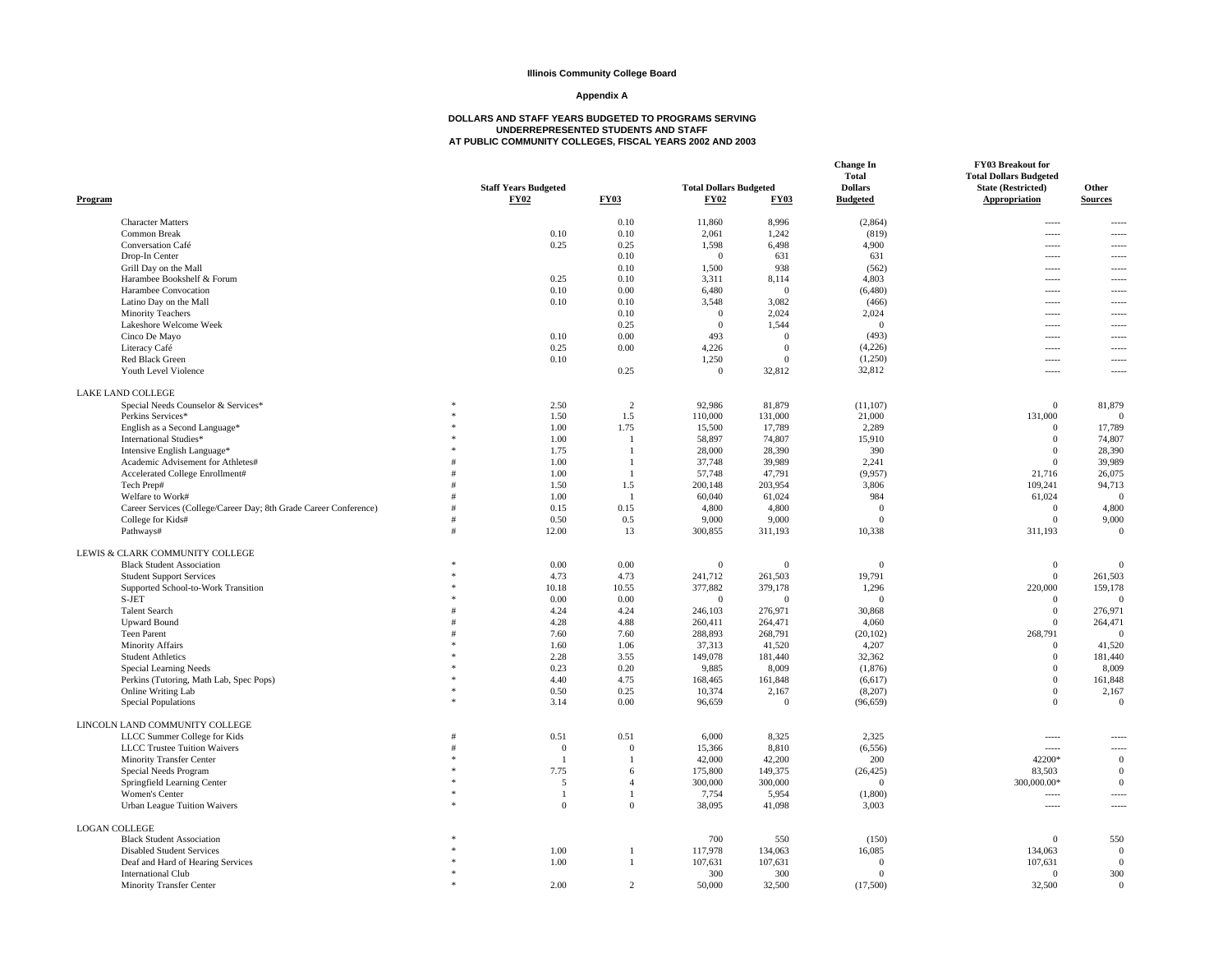#### **Appendix A**

| Program                                                             |              | <b>Staff Years Budgeted</b><br><b>FY02</b> | <b>FY03</b>     | <b>Total Dollars Budgeted</b><br><b>FY02</b> | <b>FY03</b>              | <b>Change In</b><br><b>Total</b><br><b>Dollars</b><br><b>Budgeted</b> | FY03 Breakout for<br><b>Total Dollars Budgeted</b><br><b>State (Restricted)</b><br><b>Appropriation</b> | Other<br><b>Sources</b>  |
|---------------------------------------------------------------------|--------------|--------------------------------------------|-----------------|----------------------------------------------|--------------------------|-----------------------------------------------------------------------|---------------------------------------------------------------------------------------------------------|--------------------------|
| McHENRY COUNTY COLLEGE                                              |              |                                            |                 |                                              |                          |                                                                       |                                                                                                         |                          |
| Multi cultural Services and Programs                                |              | 3.00                                       | $\overline{3}$  | 123,505                                      | 96,395                   | (27, 110)                                                             | 45,000                                                                                                  | 51,395                   |
| Special Needs                                                       |              | 14.00                                      | 14              | 283,388                                      | 283,908                  | 520                                                                   | 71,745                                                                                                  | 212,163                  |
| English as a Second Language                                        |              | 55.00                                      | 60              | 610,040                                      | 450,159                  | (159, 881)                                                            | 280,773                                                                                                 | 169,386                  |
| <b>Adult Basic Education</b>                                        |              | 9.00                                       | 13              | 66,256                                       | 81,278                   | 15,022                                                                | 50,695                                                                                                  | 30,583                   |
| <b>Adult Secondary Education</b>                                    |              | 13.00                                      | 13              | 89,890                                       | 93,785                   | 3,895                                                                 | 58,495                                                                                                  | 35,290                   |
| MORAINE VALLEY COMMUNITY COLLEGE                                    |              |                                            |                 |                                              |                          |                                                                       |                                                                                                         |                          |
| ABE/GED/ESL/Literacy                                                | $\, {\bf B}$ | 10.00                                      | 10              | 813,868                                      | 715,706                  | (98, 162)                                                             | -----                                                                                                   |                          |
| <b>Advancing Opportunities</b>                                      | A            |                                            |                 | $\overline{0}$                               | $\frac{1}{2}$            | $\overline{\phantom{a}}$                                              | -----                                                                                                   | -----                    |
| African American History Month                                      | А            |                                            |                 | 2,500                                        | $\frac{1}{2}$            | $\cdots$                                                              | -----                                                                                                   |                          |
| Alliance of African American Students                               | А            |                                            |                 | 800                                          | 500                      | (300)                                                                 | $---$                                                                                                   |                          |
| Alliance of Latin American Students                                 | A            |                                            |                 | 800                                          | 500                      | (300)                                                                 | -----                                                                                                   | -----                    |
| Arab Student Union                                                  | А            |                                            |                 | 800                                          | 500                      | (300)                                                                 | $\frac{1}{2}$                                                                                           |                          |
| College Prep Workshops at High Schools                              | B#           | 1.00                                       |                 | 2,500                                        | $\sim$                   | 1.111                                                                 | $---$                                                                                                   |                          |
| <b>Community Nights/Information Sessions</b>                        | B            | 0.50                                       |                 | 4.008                                        | $---$                    | $\overline{\phantom{a}}$                                              | -----                                                                                                   | $1 - 1 - 1$              |
| Cultural Diversity Programs: College Activities                     | А            | 0.50                                       |                 | 4,000                                        | $---$                    | $1 - 1 - 1 - 1 = 1$                                                   | $---$                                                                                                   |                          |
| <b>Cultural Diversity Center</b>                                    | А            | 1.00                                       |                 | $\Omega$                                     | $\overline{0}$           |                                                                       | $---$                                                                                                   | -----                    |
| Developmental Education/Academic Skills Center                      | B            | 16.00                                      | 16              | 1,158,142                                    | 1,354,336                | (196, 194)                                                            | -----                                                                                                   |                          |
| Family Literacy and Public Asst. Coor.(see next row)                | B            | 1.00                                       |                 | 119,605                                      | $\overline{\phantom{a}}$ | $1 - 1 - 1 = 1$                                                       | -----                                                                                                   |                          |
| Special Service Coordinator for WIA                                 |              | 7.00                                       | $\tau$          | 119,605                                      | 93,916                   | (25, 689)                                                             | -----                                                                                                   | $\sim$                   |
| Higher Education Issues for Latin American Students                 | A            |                                            |                 | $\mathbf{0}$                                 | $\Omega$                 | $\mathbf{0}$                                                          | -----                                                                                                   | -----                    |
| Displaced Homemaker                                                 | А            | 1.00                                       |                 | 65,000                                       | $\overline{\phantom{a}}$ | $\overline{\phantom{a}}$                                              | -----                                                                                                   |                          |
| Indian/Pakistani Student Union                                      | А            |                                            |                 | $\overline{0}$                               | $\mathbf{0}$             | $\mathbf{0}$                                                          | -----                                                                                                   | $\sim$                   |
| JTPA Title-3A (WIA Title 1D)                                        | B            | 2.60                                       | 1.9             | 125,000                                      | 100,000                  | (25,000)                                                              | -----                                                                                                   | -----                    |
| JTPA Title-3G                                                       | B            |                                            |                 | $\Omega$                                     | $\overline{0}$           | $\mathbf{0}$                                                          | 1.11                                                                                                    |                          |
| JTPA Title-2A (WIA Title 1A)                                        | B            | 0.73                                       | 1.5             | 50,000                                       | 80,000                   | 30,000                                                                | $\frac{1}{2}$                                                                                           | $\cdots$                 |
| Jump Start                                                          | B#           |                                            |                 | 68,080                                       | 58,287                   | 9.793                                                                 | -----                                                                                                   | -----                    |
| Latin Cultural Awareness Month                                      | А            |                                            |                 | $\mathbf{0}$                                 | 500                      | 500                                                                   | -----                                                                                                   |                          |
| LEAP                                                                | А            | 0.50                                       | -1              | 48,000                                       | 65,000                   | 17,000                                                                | $\sim$ $\sim$ $\sim$                                                                                    | $\cdots$                 |
| Learning Development Support System                                 | A            | 2.50                                       |                 | 99,976                                       | $100 - 100$              | $\cdots$                                                              | -----                                                                                                   | -----                    |
| Minority Student Achievement                                        | А            | 1.00                                       | 0.5             | 33,729                                       | 29,735                   | (3,994)                                                               | -----                                                                                                   | -----                    |
| Minority Student Transfer Center                                    | А            | 1.50                                       | <sup>1</sup>    | 71,000                                       | 16,365                   | (54, 635)                                                             | -----                                                                                                   | $\cdots$                 |
| Multicultural Student Affairs                                       | A            | 1.50                                       | 1.5             | 120,953                                      | 114,311                  | (6,642)                                                               | -----                                                                                                   |                          |
| Nursing (Mentoring Program/Tutoring)                                | B            | 1.00                                       | $\overline{1}$  | 22,000                                       | 22,000                   | $\mathbf{0}$                                                          | -----                                                                                                   |                          |
| Off-Campus, Eisenhower Center                                       | B            | 1.00                                       | $\overline{1}$  | 10,000                                       | 21,000                   | 11,000                                                                | -----                                                                                                   | -----                    |
| Physically Handicapped Support Services                             | А            | 1.00                                       | $\overline{c}$  | 89,565                                       | 89,565                   | $\mathbf{0}$                                                          | -----                                                                                                   | $\overline{\phantom{a}}$ |
| Returning Woman                                                     | А            |                                            |                 | 32,111                                       | 1,465                    | (30, 646)                                                             | -----                                                                                                   |                          |
| Sensitivity to Diversity Workshop                                   | A            |                                            |                 | $\Omega$                                     | $\Omega$                 | $\mathbf{0}$                                                          | -----                                                                                                   | -----                    |
| Student Support Services/Trio                                       | А            | 4.00                                       | $\overline{4}$  | 195,000                                      | 199,614                  | 4,614                                                                 | -----                                                                                                   | -----                    |
| Summer Youth Training program (see next row)                        | B#           | 2.00                                       |                 | 58,870                                       | $\sim$                   | $\frac{1}{2}$                                                         | 1.11                                                                                                    |                          |
| WIA Youth Training Program                                          |              | 7.00                                       | $7\phantom{.0}$ | $\sim$                                       | 116,390                  | 57,520                                                                | $\sim$ $\sim$ $\sim$                                                                                    | $\sim$                   |
| Welfare to Work                                                     | A            | 1.00                                       | 1               | 87,974                                       | 46,704                   | (41,270)                                                              | -----                                                                                                   |                          |
| Women's History Month Program                                       | А            |                                            |                 | 300                                          | 300                      | $1 - 1 - 1 = 1$                                                       | 1.11                                                                                                    |                          |
| A - programs whose primary purpose is to serve targeted populations |              |                                            |                 |                                              |                          |                                                                       |                                                                                                         |                          |
| B - programs that serve large numbers of targeted populations       |              |                                            |                 |                                              |                          |                                                                       |                                                                                                         |                          |
| <b>MORTON COLLEGE</b>                                               |              |                                            |                 |                                              |                          |                                                                       |                                                                                                         |                          |
| Hispanic American Leadership Organization                           |              | 0.00                                       | 0.25            | $\overline{0}$                               | 1,500                    | 1,500                                                                 | $\overline{0}$                                                                                          | 1,500                    |
| Hispanic Heritage Club                                              |              | 0.10                                       | $\mathbf{0}$    | 500                                          | $\overline{0}$           | (500)                                                                 | $\overline{0}$                                                                                          | $\Omega$                 |
| Lillian Baar Scholarship                                            |              |                                            |                 | 1,110                                        | 1,110                    | $\mathbf{0}$                                                          | $\overline{0}$                                                                                          | 1,110                    |
| Mid America Bank                                                    |              |                                            |                 | $\Omega$                                     | 961                      | 961                                                                   | $\Omega$                                                                                                | 961                      |
| SOS Volunteer Adult Literacy                                        |              | 0.50                                       | 0.5             | 40,000                                       | 44,000                   | 4,000                                                                 | 44,000                                                                                                  | $\Omega$                 |
| Pinnacle Bank Scholarship                                           |              |                                            | $\mathbf{0}$    | $\overline{0}$                               | $\overline{0}$           | $\overline{0}$                                                        | $\mathbf{0}$                                                                                            | $\mathbf{0}$             |
| Special Populations/LD Specialist                                   |              | 1.00                                       | $\mathbf{0}$    | 29,704                                       | $\overline{0}$           | (29,704)                                                              | $\bf{0}$                                                                                                | $\Omega$                 |
| Special Populations Coordinator                                     | s.           | 1.00                                       | -1              | 34,060                                       | 35,422                   | 1,362                                                                 | 35,422                                                                                                  | $\Omega$                 |
| Title V Student Support-Hispanic- Serving Institution               |              | 2.00                                       | 2               | 350,000                                      | 350,000                  | $\overline{0}$                                                        | 350,00                                                                                                  | $\Omega$                 |
| <b>LEP</b> Services                                                 |              | 1.00                                       | $\Omega$        | 28.212                                       | $\Omega$                 | (28.212)                                                              | $\Omega$                                                                                                | $\Omega$                 |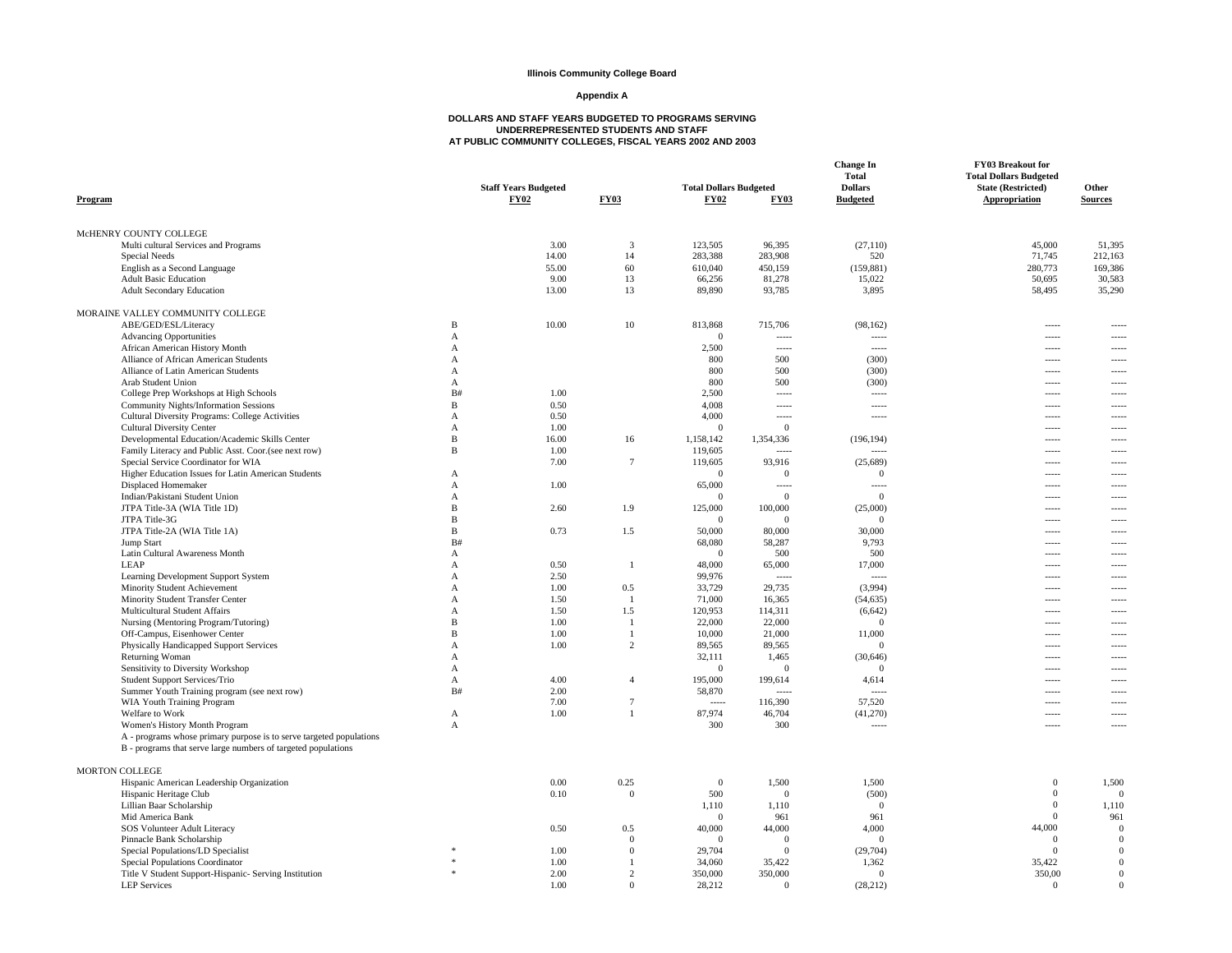#### **Appendix A**

| Program                                                                         |                | <b>Staff Years Budgeted</b><br><b>FY02</b> | <b>FY03</b>             | <b>Total Dollars Budgeted</b><br><b>FY02</b> | <b>FY03</b>    | <b>Change In</b><br><b>Total</b><br><b>Dollars</b><br><b>Budgeted</b> | FY03 Breakout for<br><b>Total Dollars Budgeted</b><br><b>State (Restricted)</b><br>Appropriation | Other<br><b>Sources</b> |
|---------------------------------------------------------------------------------|----------------|--------------------------------------------|-------------------------|----------------------------------------------|----------------|-----------------------------------------------------------------------|--------------------------------------------------------------------------------------------------|-------------------------|
| <b>ACS/ESL Specialist</b>                                                       |                | 1.00                                       | $\overline{1}$          | 19,916                                       | 20,712         | 796                                                                   | 21                                                                                               | $\Omega$                |
| Carl Perkins Bilingual Students Services                                        |                | 1.50                                       | $\mathbf{1}$            | 18,950                                       | 17.950         | (1,000)                                                               | 17,950                                                                                           | $\Omega$                |
| Peer Tutors/Math-Writing Lab Tutors                                             |                | 1.50                                       | 1.5                     | 66,538                                       | 69,199         | 2,661                                                                 | $\overline{0}$                                                                                   | 69,199                  |
| Public Assistance                                                               |                | 1.00                                       | $\overline{1}$          | 20,000                                       | 20,800         | 800                                                                   | 20,800                                                                                           | $\Omega$                |
| Special Needs Academic Advisor                                                  |                | 1.00                                       | $\overline{1}$          | 35,360                                       | 36,774         | 1.414                                                                 | 36,774                                                                                           | $\Omega$                |
| Special Needs Testing Specialist                                                |                | 1.00                                       | $\mathbf{1}$            | 35,022                                       | 36,422         | 1,400                                                                 | 36,422                                                                                           | $\Omega$                |
| <b>Adult Education Testing Specialist</b>                                       |                | 1.00                                       | $\overline{0}$          | 35,022                                       | $\overline{0}$ | (35,022)                                                              | 35,022                                                                                           | $\overline{0}$          |
| <b>Adult Education Program Specialist</b>                                       |                | 1.00                                       | $\mathbf{1}$            | 28,184                                       | 29,311         | 1,127                                                                 | 29                                                                                               | $\overline{0}$          |
| Women/Minority Scholarships                                                     |                |                                            |                         | 34,289                                       | 14,450         | (19, 839)                                                             | $\overline{0}$                                                                                   | 14,450                  |
| <b>OAKTON COLLEGE</b>                                                           |                |                                            |                         |                                              |                |                                                                       |                                                                                                  |                         |
| ASSIST Services for students with disabilities                                  |                | 2.00                                       | 2                       | 125,056                                      | 127,456        | 2,500                                                                 | $1 - 1 - 1 = 1$                                                                                  | -----                   |
| <b>Black Student Union</b>                                                      |                | 0.00                                       | $\overline{0}$          | $\Omega$                                     | $\Omega$       | $\overline{0}$                                                        | $\overline{\phantom{a}}$                                                                         | $- - - - -$             |
| BN/AT (Basic Nurse Assistant Training Program)                                  |                | 3.50                                       | 3.5                     | 110,000                                      | 110,000        | $\mathbf{0}$                                                          | $\overline{\phantom{a}}$                                                                         | -----                   |
| <b>Cultures Week</b>                                                            |                | 0.00                                       | $\overline{0}$          | 6,775                                        | 6,775          | $\mathbf{0}$                                                          | $\sim$                                                                                           | $\sim$                  |
| <b>Educational Programming</b>                                                  |                | 0.40                                       | 0.4                     | 21,500                                       | 22,360         | 860                                                                   | $\sim$                                                                                           | $\cdots$                |
| Family Literacy                                                                 |                | 0.25                                       | 0.25                    | 32,257                                       | 32             | $\overline{0}$                                                        | $\frac{1}{2}$                                                                                    | -----                   |
| Futures                                                                         |                | 0.15                                       | 0.15                    | 5,000                                        | 5,000          | $\mathbf{0}$                                                          | $\sim$                                                                                           | $\overline{a}$          |
| <b>High Risk Nursing Program</b>                                                |                | 1.50                                       | 1.5                     | 24,000                                       | 24,000         | $\mathbf{0}$                                                          | $\sim$                                                                                           | -----                   |
| HCOP (Health Career Opportunity Program)                                        |                | 3.00                                       | $\overline{\mathbf{3}}$ | 150,000                                      | 156,000        | 6,000                                                                 | $\frac{1}{2}$                                                                                    | -----                   |
| <b>JVS</b> Medical Billing                                                      |                | 0.00                                       | $\overline{0}$          | $\mathbf{0}$                                 | $\Omega$       | $\overline{0}$                                                        | $\sim$                                                                                           | $\sim$                  |
| Japanese Club                                                                   |                | 0.00                                       | $\overline{0}$          | 1,962                                        | 1,962          | $\mathbf{0}$                                                          | $\sim$                                                                                           | -----                   |
| SOS/Library Literacy                                                            |                | 1.30                                       | 1.3                     | 70,000                                       | 70,000         | $\mathbf{0}$                                                          | $\frac{1}{2}$                                                                                    | -----                   |
| STEPS (Services to Establish Patterns of Success)                               |                | 3.50                                       | 3.5                     | 206,665                                      | 206,665        | $\mathbf{0}$                                                          | $- - - -$                                                                                        | $---$                   |
| Transit                                                                         |                | 0.00                                       | $\overline{0}$          | $\mathbf{0}$                                 | $\Omega$       | $\mathbf{0}$                                                          | 1.111                                                                                            | $- - - - -$             |
| Middle Eastern Club                                                             |                | 0.00                                       | $\overline{0}$          | $\mathbf{0}$                                 | $\bf{0}$       | $\mathbf{0}$                                                          | $\overline{\phantom{a}}$                                                                         | -----                   |
| Minority Leadership Conference                                                  |                | 0.00                                       | $\Omega$                | $\Omega$                                     | $\theta$       | $\theta$                                                              | $---$                                                                                            | -----                   |
| <b>Minority Transfer Center</b>                                                 |                | 1.25                                       | 1.25                    | 55,000                                       | 57,200         | 2.200                                                                 | $- - - - -$                                                                                      | -----                   |
| Pnyozone (Filipino club)                                                        |                | 0.00                                       | $\mathbf{0}$            | $\overline{0}$                               | $\overline{0}$ | $\overline{0}$                                                        | -----                                                                                            | $\frac{1}{2}$           |
| South Asian Association                                                         |                | 0.00                                       | $\Omega$                | 2,692                                        | 2,692          | $\theta$                                                              | $---$                                                                                            | $- - - -$               |
| Spanish Club                                                                    |                | 0.00                                       | $\overline{0}$          | 628                                          | 680            | 52                                                                    | $- - - - -$                                                                                      | -----                   |
| <b>Transfer Club</b>                                                            |                | 0.00                                       | $\overline{0}$          | $\overline{0}$                               | $\overline{0}$ | $\overline{0}$                                                        |                                                                                                  | .                       |
| Women's Day                                                                     |                | 0.20                                       | 0.2                     | 9,500                                        | 9,900          | 400                                                                   | 1.111                                                                                            | 1.111                   |
| French Club                                                                     |                | 0.00                                       | $\overline{0}$          | 458                                          | 522            | 64                                                                    | $- - - - -$                                                                                      | $- - - - -$             |
| <b>International Students</b>                                                   |                | 0.00                                       | $\mathbf{0}$            | 475                                          | 525            | 50                                                                    | $\sim$                                                                                           | -----                   |
| Oakton Pride                                                                    |                | 0.00                                       | $\overline{0}$          | 100                                          | 100            | $\overline{0}$                                                        | 1.111                                                                                            | 1.111                   |
| <b>Todos Unidos</b>                                                             |                | 0.00                                       | $\mathbf{0}$            | 100                                          | 100            | $\overline{0}$                                                        | 1.1.1.1                                                                                          | -----                   |
| PARKLAND COLLEGE                                                                |                |                                            |                         |                                              |                |                                                                       |                                                                                                  |                         |
| Center for Excellence in Teaching and Learning (Classroom Assessment & Research |                |                                            |                         |                                              |                |                                                                       |                                                                                                  |                         |
| Initiative, Respectful Workplace Training, Inclusive Classroom Discussions      |                | 1.25                                       | $\overline{1}$          | 107,500                                      | 58,118         | 49,382                                                                | $\mathbf{0}$                                                                                     | 58,118                  |
| Disability Services (Student Support/Counseling)                                | $\ast$         | 2.50                                       | 2.5                     | 83,137                                       | 63,891         | 19,246                                                                | $\mathbf{0}$                                                                                     | 63,891                  |
| Diversity (Faculty Hiring Initiative)                                           |                | 4.00                                       | 4.0                     | 122,732                                      | 153,112        | (30, 380)                                                             | $\mathbf{0}$                                                                                     | 153,112                 |
| Special Populations (Preparedness/Transition)                                   |                | 3.50                                       | 0.0                     | 173,154                                      | $\mathbf{0}$   | 173,154                                                               | $\mathbf{0}$                                                                                     | $\mathbf{0}$            |
| Transfer Center (HECA)                                                          |                | 1.00                                       | 1.0                     | 63,000                                       | 40,900         | 22,100                                                                | $\mathbf{0}$                                                                                     | 40,900                  |
| Voc Ed - Perkins                                                                |                | 2.75                                       | 3.0                     | 434,873                                      | 464,077        | (29, 204)                                                             | $\overline{0}$                                                                                   | 464,077                 |
| Women's Program/Services                                                        |                | 0.50                                       | 0.5                     | 27,300                                       | 24,650         | 2,650                                                                 | $\overline{0}$                                                                                   | 24,650                  |
| Cooperative Learning Center (Learning Lab, Peer Tutoring, Writing Center)       |                | 8.50                                       | 12.8                    | 170,557                                      | 164,140        | 6,417                                                                 | $\overline{0}$                                                                                   | 164,140                 |
| Intensive English Program                                                       |                | 6.00                                       | 13.2                    | 289,416                                      | 251,739        | 37,677                                                                | $\mathbf{0}$                                                                                     | 251,739                 |
| TRIO/Student Support Services                                                   |                | 4.00                                       | 4.0                     | 216,454                                      | 222,948        | (6, 494)                                                              | $\mathbf{0}$                                                                                     | 222,948                 |
| College For Kids program                                                        |                | 2.98                                       | 2.8                     | 112,336                                      | 107,171        | 5,165                                                                 | $\overline{0}$                                                                                   | 107,171                 |
| TRIO/Educational Talent Search                                                  | $\overline{H}$ | 4.00                                       | 5.0                     | 212,428                                      | 245,354        | (32, 926)                                                             | $\boldsymbol{0}$                                                                                 | 245,354                 |
| Academic Development Center (new FY 02)                                         |                | 1.50                                       | 2.5                     | 37,040                                       | 101,304        | (64, 264)                                                             | $\boldsymbol{0}$                                                                                 | 101,304                 |
| Counseling-Special Populations Advisor                                          |                | 0.50                                       | 0.0                     | 16,367                                       | $\overline{0}$ | 16,367                                                                | $\overline{0}$                                                                                   | $\theta$                |
|                                                                                 |                |                                            |                         |                                              |                |                                                                       |                                                                                                  |                         |
| PRAIRIE STATE COLLEGE                                                           |                |                                            |                         |                                              |                |                                                                       |                                                                                                  |                         |
| <b>Affirmative Action/Equal Opportunity</b>                                     | $\ast$         | 0.10                                       | 0.1                     | 7,394                                        | 7.653          | (259)                                                                 | 1.1.1.1                                                                                          | $- - - - -$             |
| <b>Disabled Student Services</b>                                                | $\ast$         | 0.30                                       | 0.3                     | 21,679                                       | 65,037         | (43,358)                                                              | 1.111                                                                                            |                         |
| Academic Assistance and Assessment Center                                       |                | 4.00                                       | $\overline{4}$          | 200,137                                      | 349.132        | (148,995)                                                             | 349.132                                                                                          | $\Omega$                |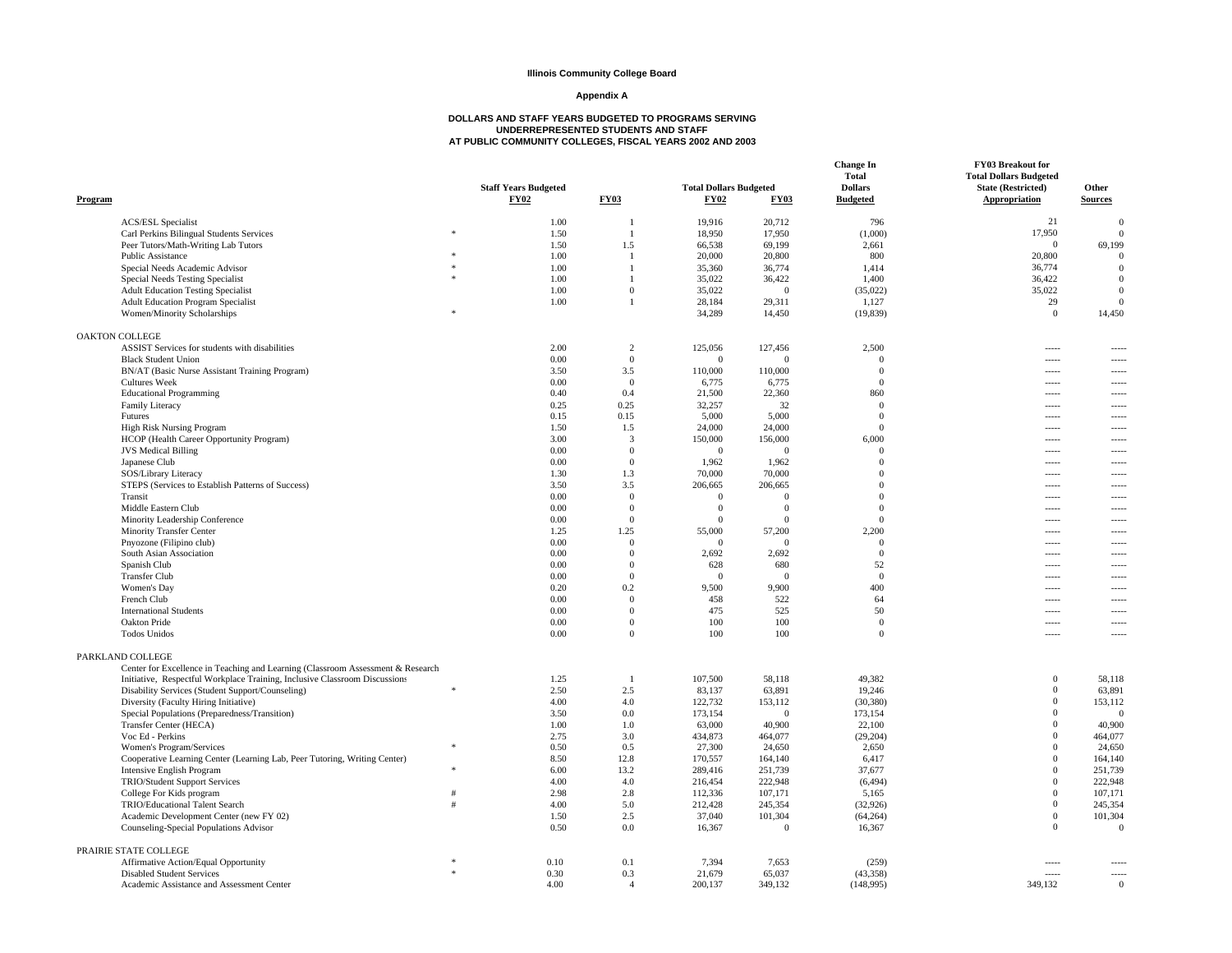#### **Appendix A**

| <b>HECA Transfer Center</b><br>$\frac{1}{2}$<br>2.00<br>2<br>72,000<br>46,800<br>25,200<br>$1 - 1 - 1 = 1$<br>-----<br>Office of Minority Student Affairs<br>$\pm$<br>1.00<br>62,105<br>24,279<br>37,826<br>$\overline{1}$<br>$\overline{\phantom{a}}$<br>$- - - - -$<br>2.00<br>$\overline{2}$<br>111,615<br>110,951<br>Project HOPE<br>664<br>111,615<br>$\Omega$<br>Returning Woman's Program<br>0.20<br>0.2<br>8,924<br>9,236<br>(312)<br>$\sim$<br>$\theta$<br>Workforce Training and Services (WIA)<br>6.00<br>325,000<br>283,345<br>41,655<br>283,345<br>6<br>Office of Student Life - Clubs<br>0.50<br>0.5<br>24,000<br>55,656<br>(31,656)<br>$\overline{\phantom{a}}$<br>Adult Literacy Institute<br>$\overline{3}$<br>72,042<br>$\overline{0}$<br>3.00<br>72,543<br>72,042<br>501<br>Learning In Context<br>$\ast$<br>0.25<br>0.25<br>40,000<br>40,000<br>$\Omega$<br>$\sim$<br>$\cdots$<br>0.25<br>(337)<br>Early Alert<br>0.25<br>9,625<br>9,962<br>$\overline{\phantom{a}}$<br>-----<br>0.5<br>22,550<br><b>Outcomes Assessment Initiative</b><br>0.50<br>23,500<br>(950)<br>$\cdots$<br>$\overline{\phantom{a}}$<br><b>ABE/GED Program</b><br>$\theta$<br>40.00<br>40<br>565,890<br>382,716<br>183,174<br>382,716<br><b>ESL Program</b><br>13.00<br>13<br>140,334<br>186,066<br>$\mathbf{0}$<br>186,066<br>(45, 732)<br>Diversity Learning Circle<br>0.1<br>4,608<br>0.10<br>4,769<br>(161)<br>$\overline{\phantom{a}}$<br>-----<br>42,300<br>Kids@ College<br>4.00<br>28,720<br>13,580<br>Ħ<br>$\overline{4}$<br>$\cdots$<br>5.5<br>200,000<br>Child Care Center<br>#<br>5.50<br>266,607<br>(66, 607)<br>$\sim$<br>$- - - - -$<br>$\mathbf{0}$<br>Displaced Homemakers Grant<br>61,170<br>61,170<br>$\mathbf{1}$<br>$\overline{\phantom{a}}$<br>$\cdots$<br>Developmental Studies Dean<br>72,120<br>$\overline{1}$<br>$1 - 1 - 1$<br>$\overline{\phantom{a}}$<br>$\overline{\phantom{a}}$<br>$- - - - -$<br><b>International Students</b><br>0.1<br>4,363<br>-----<br>$1 - 1 - 1 = 1$<br>-----<br><b>REND LAKE COLLEGE</b><br>0.10<br>6,632<br>(6,632)<br><b>Affirmative Action Office</b><br>$\overline{0}$<br>$\mathbf{0}$<br>$\Omega$<br>$\Omega$<br>4.00<br>1.5<br>241,575<br>88,525<br>(153,050)<br>$\mathbf{0}$<br>88,525<br>STARS (TRIO)<br><b>Teen Parent Services</b><br>2.75<br>2.75<br>181,000<br>181,000<br>$\mathbf{0}$<br>181,000<br>#<br>$\Omega$<br>$\mathbf{0}$<br>20,000<br>Vocational Special Pop/Tutoring<br>1.75<br>$\Omega$<br>130,721<br>20,000<br>(110, 721)<br>$\theta$<br>$\Omega$<br>$\theta$<br>Skills Center-Adult Ed<br>7.25<br>335,476<br>(335, 476)<br>$\overline{0}$<br>Even Start-Family Literacy<br>3.50<br>$\overline{c}$<br>103,000<br>110,000<br>7,000<br>110,000<br>$\mathbf{0}$<br>1.75<br>$\theta$<br>65,000<br>$\Omega$<br>SOS-Literacy<br>$\Omega$<br>(65,000)<br>$\Omega$<br>0.33<br>Welfare to Work<br>2.00<br>62,075<br>13,685<br>(48,390)<br>13,685<br>$\Omega$<br>0.1<br>13,062<br>$\Omega$<br>Counseling-Special Needs<br>0.25<br>5,650<br>5,650<br>(7, 412)<br><b>Alternative Education</b><br>1.75<br>$\overline{0}$<br>57,731<br>$\mathbf{0}$<br>(57, 731)<br>$\mathbf{0}$<br>$\Omega$<br>#<br>$\overline{2}$<br>$\mathbf{0}$<br><b>Future Focus</b><br>#<br>3.50<br>175,000<br>126,000<br>(49,000)<br>126,000<br>$\mathbf{0}$<br>$\overline{2}$<br>Upward Bound (TRIO)<br>#<br>3.00<br>215,365<br>(138, 879)<br>76,486<br>76,486<br>RICHLAND COMMUNITY COLLEGE<br>0.12<br>2,300<br>2,300<br>$\mathbf{0}$<br><b>Black Student Association</b><br>$1 - 1 - 1$<br>1.00<br>2,937<br>2,937<br>$\overline{0}$<br>$\theta$<br><b>College Futures</b><br>$\overline{0}$<br>68,000<br>68,000<br><b>Displaced Homemakers</b><br>1.50<br>$\Omega$<br>$1 - 1 - 1 = 1$<br>Families in Transition<br>0.00<br>$\mathbf{0}$<br>$\mathbf{0}$<br>$\overline{0}$<br>$\overline{0}$<br>$\Omega$<br>$\Omega$<br><b>Special Populations</b><br>0.00<br>$\Omega$<br>$\Omega$<br>$\Omega$<br>$\mathbf{0}$<br>2.50<br>69,000<br>68,000<br>1,000<br><b>Transfer Center</b><br>-----<br>Disability Accommodations Services<br>2.00<br>74,965<br>72,000<br>2,965<br>$\sim$<br>$\sim$<br><b>Students Unlimited</b><br>0.12<br>300<br>300<br>$\mathbf{0}$<br>$\overline{0}$<br>$\Omega$<br><b>NAACP</b> College Chapter<br>0.12<br>1,200<br>1,200<br>$\Omega$<br>$1 - 1 - 1 = 1$<br>-----<br>ROCK VALLEY COLLEGE<br>Adult Education Center (ABE/GED/ESL)<br>14.00<br>8.5<br>663,651<br>583,286<br>(80, 365)<br>248,149<br>335,138<br><b>Association for Asian Students</b><br>0.00<br>$\Omega$<br>725<br>(725)<br>$\overline{0}$<br>$\Omega$<br>$\Omega$<br>Association for Latin American Students<br>$0.00\,$<br>$\Omega$<br>5,693<br>7,300<br>1,607<br>$\mathbf{0}$<br>7,300<br>2,819<br>11,600<br>8,781<br>11,600<br><b>Black Student Alliance</b><br>0.00<br>$\overline{0}$<br>$\Omega$<br><b>Disability Support Services</b><br>0.25<br>63,000<br>105,911<br>42,911<br>$\mathbf{0}$<br>105,911<br>$\overline{1}$<br><b>High School Connections</b><br>6.00<br>$\mathbf{0}$<br>338,194<br>(338, 194)<br>$\mathbf{0}$<br>$\Omega$<br>$\mathbf{0}$<br><b>International Program</b><br>0.50<br>0.5<br>17,295<br>17,378<br>83<br>17,378<br>$\Omega$<br>Minority Transfer Center<br>1.50<br>65,000<br>50,000<br>(1,500)<br>$\Omega$<br>50,000<br>-1<br>2.25<br>231,812<br>251,129<br>251,129<br>Perkins Support Services<br>3.00<br>19,317<br>$\Omega$<br>Services to Women (Displaced Homemaker, Advancing Opps)<br>5.00<br>6<br>358,992<br>390,351<br>31,359<br>358,748<br>31,604<br>211,000<br><b>Upward Bound</b><br>#<br>3.00<br>3<br>234,600<br>23,600<br>$\Omega$<br>234,600<br>Refugee and Immigrant Services<br>7.00<br>10.5<br>404,900<br>401,552<br>(3,348)<br>$\Omega$<br>401,552<br>Multicultural Initiatives<br>0.00<br>46,327<br>$\theta$<br>46,327<br>46,327<br>-1<br>$\Omega$ | Program | <b>Staff Years Budgeted</b><br><b>FY02</b> | <b>FY03</b> | <b>Total Dollars Budgeted</b><br><b>FY02</b> | <b>FY03</b> | <b>Change In</b><br><b>Total</b><br><b>Dollars</b><br><b>Budgeted</b> | FY03 Breakout for<br><b>Total Dollars Budgeted</b><br><b>State (Restricted)</b><br>Appropriation | Other<br><b>Sources</b> |
|--------------------------------------------------------------------------------------------------------------------------------------------------------------------------------------------------------------------------------------------------------------------------------------------------------------------------------------------------------------------------------------------------------------------------------------------------------------------------------------------------------------------------------------------------------------------------------------------------------------------------------------------------------------------------------------------------------------------------------------------------------------------------------------------------------------------------------------------------------------------------------------------------------------------------------------------------------------------------------------------------------------------------------------------------------------------------------------------------------------------------------------------------------------------------------------------------------------------------------------------------------------------------------------------------------------------------------------------------------------------------------------------------------------------------------------------------------------------------------------------------------------------------------------------------------------------------------------------------------------------------------------------------------------------------------------------------------------------------------------------------------------------------------------------------------------------------------------------------------------------------------------------------------------------------------------------------------------------------------------------------------------------------------------------------------------------------------------------------------------------------------------------------------------------------------------------------------------------------------------------------------------------------------------------------------------------------------------------------------------------------------------------------------------------------------------------------------------------------------------------------------------------------------------------------------------------------------------------------------------------------------------------------------------------------------------------------------------------------------------------------------------------------------------------------------------------------------------------------------------------------------------------------------------------------------------------------------------------------------------------------------------------------------------------------------------------------------------------------------------------------------------------------------------------------------------------------------------------------------------------------------------------------------------------------------------------------------------------------------------------------------------------------------------------------------------------------------------------------------------------------------------------------------------------------------------------------------------------------------------------------------------------------------------------------------------------------------------------------------------------------------------------------------------------------------------------------------------------------------------------------------------------------------------------------------------------------------------------------------------------------------------------------------------------------------------------------------------------------------------------------------------------------------------------------------------------------------------------------------------------------------------------------------------------------------------------------------------------------------------------------------------------------------------------------------------------------------------------------------------------------------------------------------------------------------------------------------------------------------------------------------------------------------------------------------------------------------------------------------------------------------------------------------------------------------------------------------------------------------------------------------------------------------------------------------------------------------------------------------------------------------------------------------------------------------------------------------------------------------------------------------------------------------------------------------------------------------------------------------------------------------------------------------------------------------------------------------------------------------------------------------------------------------------------------------------------------------------------------------------------------------------------------------------------------------------------------------------------------------------------------------------------------------------------------------------------------------------------------------------------------------------------------------------------------------------------------------------|---------|--------------------------------------------|-------------|----------------------------------------------|-------------|-----------------------------------------------------------------------|--------------------------------------------------------------------------------------------------|-------------------------|
|                                                                                                                                                                                                                                                                                                                                                                                                                                                                                                                                                                                                                                                                                                                                                                                                                                                                                                                                                                                                                                                                                                                                                                                                                                                                                                                                                                                                                                                                                                                                                                                                                                                                                                                                                                                                                                                                                                                                                                                                                                                                                                                                                                                                                                                                                                                                                                                                                                                                                                                                                                                                                                                                                                                                                                                                                                                                                                                                                                                                                                                                                                                                                                                                                                                                                                                                                                                                                                                                                                                                                                                                                                                                                                                                                                                                                                                                                                                                                                                                                                                                                                                                                                                                                                                                                                                                                                                                                                                                                                                                                                                                                                                                                                                                                                                                                                                                                                                                                                                                                                                                                                                                                                                                                                                                                                                                                                                                                                                                                                                                                                                                                                                                                                                                                                                                                                      |         |                                            |             |                                              |             |                                                                       |                                                                                                  |                         |
|                                                                                                                                                                                                                                                                                                                                                                                                                                                                                                                                                                                                                                                                                                                                                                                                                                                                                                                                                                                                                                                                                                                                                                                                                                                                                                                                                                                                                                                                                                                                                                                                                                                                                                                                                                                                                                                                                                                                                                                                                                                                                                                                                                                                                                                                                                                                                                                                                                                                                                                                                                                                                                                                                                                                                                                                                                                                                                                                                                                                                                                                                                                                                                                                                                                                                                                                                                                                                                                                                                                                                                                                                                                                                                                                                                                                                                                                                                                                                                                                                                                                                                                                                                                                                                                                                                                                                                                                                                                                                                                                                                                                                                                                                                                                                                                                                                                                                                                                                                                                                                                                                                                                                                                                                                                                                                                                                                                                                                                                                                                                                                                                                                                                                                                                                                                                                                      |         |                                            |             |                                              |             |                                                                       |                                                                                                  |                         |
|                                                                                                                                                                                                                                                                                                                                                                                                                                                                                                                                                                                                                                                                                                                                                                                                                                                                                                                                                                                                                                                                                                                                                                                                                                                                                                                                                                                                                                                                                                                                                                                                                                                                                                                                                                                                                                                                                                                                                                                                                                                                                                                                                                                                                                                                                                                                                                                                                                                                                                                                                                                                                                                                                                                                                                                                                                                                                                                                                                                                                                                                                                                                                                                                                                                                                                                                                                                                                                                                                                                                                                                                                                                                                                                                                                                                                                                                                                                                                                                                                                                                                                                                                                                                                                                                                                                                                                                                                                                                                                                                                                                                                                                                                                                                                                                                                                                                                                                                                                                                                                                                                                                                                                                                                                                                                                                                                                                                                                                                                                                                                                                                                                                                                                                                                                                                                                      |         |                                            |             |                                              |             |                                                                       |                                                                                                  |                         |
|                                                                                                                                                                                                                                                                                                                                                                                                                                                                                                                                                                                                                                                                                                                                                                                                                                                                                                                                                                                                                                                                                                                                                                                                                                                                                                                                                                                                                                                                                                                                                                                                                                                                                                                                                                                                                                                                                                                                                                                                                                                                                                                                                                                                                                                                                                                                                                                                                                                                                                                                                                                                                                                                                                                                                                                                                                                                                                                                                                                                                                                                                                                                                                                                                                                                                                                                                                                                                                                                                                                                                                                                                                                                                                                                                                                                                                                                                                                                                                                                                                                                                                                                                                                                                                                                                                                                                                                                                                                                                                                                                                                                                                                                                                                                                                                                                                                                                                                                                                                                                                                                                                                                                                                                                                                                                                                                                                                                                                                                                                                                                                                                                                                                                                                                                                                                                                      |         |                                            |             |                                              |             |                                                                       |                                                                                                  |                         |
|                                                                                                                                                                                                                                                                                                                                                                                                                                                                                                                                                                                                                                                                                                                                                                                                                                                                                                                                                                                                                                                                                                                                                                                                                                                                                                                                                                                                                                                                                                                                                                                                                                                                                                                                                                                                                                                                                                                                                                                                                                                                                                                                                                                                                                                                                                                                                                                                                                                                                                                                                                                                                                                                                                                                                                                                                                                                                                                                                                                                                                                                                                                                                                                                                                                                                                                                                                                                                                                                                                                                                                                                                                                                                                                                                                                                                                                                                                                                                                                                                                                                                                                                                                                                                                                                                                                                                                                                                                                                                                                                                                                                                                                                                                                                                                                                                                                                                                                                                                                                                                                                                                                                                                                                                                                                                                                                                                                                                                                                                                                                                                                                                                                                                                                                                                                                                                      |         |                                            |             |                                              |             |                                                                       |                                                                                                  |                         |
|                                                                                                                                                                                                                                                                                                                                                                                                                                                                                                                                                                                                                                                                                                                                                                                                                                                                                                                                                                                                                                                                                                                                                                                                                                                                                                                                                                                                                                                                                                                                                                                                                                                                                                                                                                                                                                                                                                                                                                                                                                                                                                                                                                                                                                                                                                                                                                                                                                                                                                                                                                                                                                                                                                                                                                                                                                                                                                                                                                                                                                                                                                                                                                                                                                                                                                                                                                                                                                                                                                                                                                                                                                                                                                                                                                                                                                                                                                                                                                                                                                                                                                                                                                                                                                                                                                                                                                                                                                                                                                                                                                                                                                                                                                                                                                                                                                                                                                                                                                                                                                                                                                                                                                                                                                                                                                                                                                                                                                                                                                                                                                                                                                                                                                                                                                                                                                      |         |                                            |             |                                              |             |                                                                       |                                                                                                  |                         |
|                                                                                                                                                                                                                                                                                                                                                                                                                                                                                                                                                                                                                                                                                                                                                                                                                                                                                                                                                                                                                                                                                                                                                                                                                                                                                                                                                                                                                                                                                                                                                                                                                                                                                                                                                                                                                                                                                                                                                                                                                                                                                                                                                                                                                                                                                                                                                                                                                                                                                                                                                                                                                                                                                                                                                                                                                                                                                                                                                                                                                                                                                                                                                                                                                                                                                                                                                                                                                                                                                                                                                                                                                                                                                                                                                                                                                                                                                                                                                                                                                                                                                                                                                                                                                                                                                                                                                                                                                                                                                                                                                                                                                                                                                                                                                                                                                                                                                                                                                                                                                                                                                                                                                                                                                                                                                                                                                                                                                                                                                                                                                                                                                                                                                                                                                                                                                                      |         |                                            |             |                                              |             |                                                                       |                                                                                                  |                         |
|                                                                                                                                                                                                                                                                                                                                                                                                                                                                                                                                                                                                                                                                                                                                                                                                                                                                                                                                                                                                                                                                                                                                                                                                                                                                                                                                                                                                                                                                                                                                                                                                                                                                                                                                                                                                                                                                                                                                                                                                                                                                                                                                                                                                                                                                                                                                                                                                                                                                                                                                                                                                                                                                                                                                                                                                                                                                                                                                                                                                                                                                                                                                                                                                                                                                                                                                                                                                                                                                                                                                                                                                                                                                                                                                                                                                                                                                                                                                                                                                                                                                                                                                                                                                                                                                                                                                                                                                                                                                                                                                                                                                                                                                                                                                                                                                                                                                                                                                                                                                                                                                                                                                                                                                                                                                                                                                                                                                                                                                                                                                                                                                                                                                                                                                                                                                                                      |         |                                            |             |                                              |             |                                                                       |                                                                                                  |                         |
|                                                                                                                                                                                                                                                                                                                                                                                                                                                                                                                                                                                                                                                                                                                                                                                                                                                                                                                                                                                                                                                                                                                                                                                                                                                                                                                                                                                                                                                                                                                                                                                                                                                                                                                                                                                                                                                                                                                                                                                                                                                                                                                                                                                                                                                                                                                                                                                                                                                                                                                                                                                                                                                                                                                                                                                                                                                                                                                                                                                                                                                                                                                                                                                                                                                                                                                                                                                                                                                                                                                                                                                                                                                                                                                                                                                                                                                                                                                                                                                                                                                                                                                                                                                                                                                                                                                                                                                                                                                                                                                                                                                                                                                                                                                                                                                                                                                                                                                                                                                                                                                                                                                                                                                                                                                                                                                                                                                                                                                                                                                                                                                                                                                                                                                                                                                                                                      |         |                                            |             |                                              |             |                                                                       |                                                                                                  |                         |
|                                                                                                                                                                                                                                                                                                                                                                                                                                                                                                                                                                                                                                                                                                                                                                                                                                                                                                                                                                                                                                                                                                                                                                                                                                                                                                                                                                                                                                                                                                                                                                                                                                                                                                                                                                                                                                                                                                                                                                                                                                                                                                                                                                                                                                                                                                                                                                                                                                                                                                                                                                                                                                                                                                                                                                                                                                                                                                                                                                                                                                                                                                                                                                                                                                                                                                                                                                                                                                                                                                                                                                                                                                                                                                                                                                                                                                                                                                                                                                                                                                                                                                                                                                                                                                                                                                                                                                                                                                                                                                                                                                                                                                                                                                                                                                                                                                                                                                                                                                                                                                                                                                                                                                                                                                                                                                                                                                                                                                                                                                                                                                                                                                                                                                                                                                                                                                      |         |                                            |             |                                              |             |                                                                       |                                                                                                  |                         |
|                                                                                                                                                                                                                                                                                                                                                                                                                                                                                                                                                                                                                                                                                                                                                                                                                                                                                                                                                                                                                                                                                                                                                                                                                                                                                                                                                                                                                                                                                                                                                                                                                                                                                                                                                                                                                                                                                                                                                                                                                                                                                                                                                                                                                                                                                                                                                                                                                                                                                                                                                                                                                                                                                                                                                                                                                                                                                                                                                                                                                                                                                                                                                                                                                                                                                                                                                                                                                                                                                                                                                                                                                                                                                                                                                                                                                                                                                                                                                                                                                                                                                                                                                                                                                                                                                                                                                                                                                                                                                                                                                                                                                                                                                                                                                                                                                                                                                                                                                                                                                                                                                                                                                                                                                                                                                                                                                                                                                                                                                                                                                                                                                                                                                                                                                                                                                                      |         |                                            |             |                                              |             |                                                                       |                                                                                                  |                         |
|                                                                                                                                                                                                                                                                                                                                                                                                                                                                                                                                                                                                                                                                                                                                                                                                                                                                                                                                                                                                                                                                                                                                                                                                                                                                                                                                                                                                                                                                                                                                                                                                                                                                                                                                                                                                                                                                                                                                                                                                                                                                                                                                                                                                                                                                                                                                                                                                                                                                                                                                                                                                                                                                                                                                                                                                                                                                                                                                                                                                                                                                                                                                                                                                                                                                                                                                                                                                                                                                                                                                                                                                                                                                                                                                                                                                                                                                                                                                                                                                                                                                                                                                                                                                                                                                                                                                                                                                                                                                                                                                                                                                                                                                                                                                                                                                                                                                                                                                                                                                                                                                                                                                                                                                                                                                                                                                                                                                                                                                                                                                                                                                                                                                                                                                                                                                                                      |         |                                            |             |                                              |             |                                                                       |                                                                                                  |                         |
|                                                                                                                                                                                                                                                                                                                                                                                                                                                                                                                                                                                                                                                                                                                                                                                                                                                                                                                                                                                                                                                                                                                                                                                                                                                                                                                                                                                                                                                                                                                                                                                                                                                                                                                                                                                                                                                                                                                                                                                                                                                                                                                                                                                                                                                                                                                                                                                                                                                                                                                                                                                                                                                                                                                                                                                                                                                                                                                                                                                                                                                                                                                                                                                                                                                                                                                                                                                                                                                                                                                                                                                                                                                                                                                                                                                                                                                                                                                                                                                                                                                                                                                                                                                                                                                                                                                                                                                                                                                                                                                                                                                                                                                                                                                                                                                                                                                                                                                                                                                                                                                                                                                                                                                                                                                                                                                                                                                                                                                                                                                                                                                                                                                                                                                                                                                                                                      |         |                                            |             |                                              |             |                                                                       |                                                                                                  |                         |
|                                                                                                                                                                                                                                                                                                                                                                                                                                                                                                                                                                                                                                                                                                                                                                                                                                                                                                                                                                                                                                                                                                                                                                                                                                                                                                                                                                                                                                                                                                                                                                                                                                                                                                                                                                                                                                                                                                                                                                                                                                                                                                                                                                                                                                                                                                                                                                                                                                                                                                                                                                                                                                                                                                                                                                                                                                                                                                                                                                                                                                                                                                                                                                                                                                                                                                                                                                                                                                                                                                                                                                                                                                                                                                                                                                                                                                                                                                                                                                                                                                                                                                                                                                                                                                                                                                                                                                                                                                                                                                                                                                                                                                                                                                                                                                                                                                                                                                                                                                                                                                                                                                                                                                                                                                                                                                                                                                                                                                                                                                                                                                                                                                                                                                                                                                                                                                      |         |                                            |             |                                              |             |                                                                       |                                                                                                  |                         |
|                                                                                                                                                                                                                                                                                                                                                                                                                                                                                                                                                                                                                                                                                                                                                                                                                                                                                                                                                                                                                                                                                                                                                                                                                                                                                                                                                                                                                                                                                                                                                                                                                                                                                                                                                                                                                                                                                                                                                                                                                                                                                                                                                                                                                                                                                                                                                                                                                                                                                                                                                                                                                                                                                                                                                                                                                                                                                                                                                                                                                                                                                                                                                                                                                                                                                                                                                                                                                                                                                                                                                                                                                                                                                                                                                                                                                                                                                                                                                                                                                                                                                                                                                                                                                                                                                                                                                                                                                                                                                                                                                                                                                                                                                                                                                                                                                                                                                                                                                                                                                                                                                                                                                                                                                                                                                                                                                                                                                                                                                                                                                                                                                                                                                                                                                                                                                                      |         |                                            |             |                                              |             |                                                                       |                                                                                                  |                         |
|                                                                                                                                                                                                                                                                                                                                                                                                                                                                                                                                                                                                                                                                                                                                                                                                                                                                                                                                                                                                                                                                                                                                                                                                                                                                                                                                                                                                                                                                                                                                                                                                                                                                                                                                                                                                                                                                                                                                                                                                                                                                                                                                                                                                                                                                                                                                                                                                                                                                                                                                                                                                                                                                                                                                                                                                                                                                                                                                                                                                                                                                                                                                                                                                                                                                                                                                                                                                                                                                                                                                                                                                                                                                                                                                                                                                                                                                                                                                                                                                                                                                                                                                                                                                                                                                                                                                                                                                                                                                                                                                                                                                                                                                                                                                                                                                                                                                                                                                                                                                                                                                                                                                                                                                                                                                                                                                                                                                                                                                                                                                                                                                                                                                                                                                                                                                                                      |         |                                            |             |                                              |             |                                                                       |                                                                                                  |                         |
|                                                                                                                                                                                                                                                                                                                                                                                                                                                                                                                                                                                                                                                                                                                                                                                                                                                                                                                                                                                                                                                                                                                                                                                                                                                                                                                                                                                                                                                                                                                                                                                                                                                                                                                                                                                                                                                                                                                                                                                                                                                                                                                                                                                                                                                                                                                                                                                                                                                                                                                                                                                                                                                                                                                                                                                                                                                                                                                                                                                                                                                                                                                                                                                                                                                                                                                                                                                                                                                                                                                                                                                                                                                                                                                                                                                                                                                                                                                                                                                                                                                                                                                                                                                                                                                                                                                                                                                                                                                                                                                                                                                                                                                                                                                                                                                                                                                                                                                                                                                                                                                                                                                                                                                                                                                                                                                                                                                                                                                                                                                                                                                                                                                                                                                                                                                                                                      |         |                                            |             |                                              |             |                                                                       |                                                                                                  |                         |
|                                                                                                                                                                                                                                                                                                                                                                                                                                                                                                                                                                                                                                                                                                                                                                                                                                                                                                                                                                                                                                                                                                                                                                                                                                                                                                                                                                                                                                                                                                                                                                                                                                                                                                                                                                                                                                                                                                                                                                                                                                                                                                                                                                                                                                                                                                                                                                                                                                                                                                                                                                                                                                                                                                                                                                                                                                                                                                                                                                                                                                                                                                                                                                                                                                                                                                                                                                                                                                                                                                                                                                                                                                                                                                                                                                                                                                                                                                                                                                                                                                                                                                                                                                                                                                                                                                                                                                                                                                                                                                                                                                                                                                                                                                                                                                                                                                                                                                                                                                                                                                                                                                                                                                                                                                                                                                                                                                                                                                                                                                                                                                                                                                                                                                                                                                                                                                      |         |                                            |             |                                              |             |                                                                       |                                                                                                  |                         |
|                                                                                                                                                                                                                                                                                                                                                                                                                                                                                                                                                                                                                                                                                                                                                                                                                                                                                                                                                                                                                                                                                                                                                                                                                                                                                                                                                                                                                                                                                                                                                                                                                                                                                                                                                                                                                                                                                                                                                                                                                                                                                                                                                                                                                                                                                                                                                                                                                                                                                                                                                                                                                                                                                                                                                                                                                                                                                                                                                                                                                                                                                                                                                                                                                                                                                                                                                                                                                                                                                                                                                                                                                                                                                                                                                                                                                                                                                                                                                                                                                                                                                                                                                                                                                                                                                                                                                                                                                                                                                                                                                                                                                                                                                                                                                                                                                                                                                                                                                                                                                                                                                                                                                                                                                                                                                                                                                                                                                                                                                                                                                                                                                                                                                                                                                                                                                                      |         |                                            |             |                                              |             |                                                                       |                                                                                                  |                         |
|                                                                                                                                                                                                                                                                                                                                                                                                                                                                                                                                                                                                                                                                                                                                                                                                                                                                                                                                                                                                                                                                                                                                                                                                                                                                                                                                                                                                                                                                                                                                                                                                                                                                                                                                                                                                                                                                                                                                                                                                                                                                                                                                                                                                                                                                                                                                                                                                                                                                                                                                                                                                                                                                                                                                                                                                                                                                                                                                                                                                                                                                                                                                                                                                                                                                                                                                                                                                                                                                                                                                                                                                                                                                                                                                                                                                                                                                                                                                                                                                                                                                                                                                                                                                                                                                                                                                                                                                                                                                                                                                                                                                                                                                                                                                                                                                                                                                                                                                                                                                                                                                                                                                                                                                                                                                                                                                                                                                                                                                                                                                                                                                                                                                                                                                                                                                                                      |         |                                            |             |                                              |             |                                                                       |                                                                                                  |                         |
|                                                                                                                                                                                                                                                                                                                                                                                                                                                                                                                                                                                                                                                                                                                                                                                                                                                                                                                                                                                                                                                                                                                                                                                                                                                                                                                                                                                                                                                                                                                                                                                                                                                                                                                                                                                                                                                                                                                                                                                                                                                                                                                                                                                                                                                                                                                                                                                                                                                                                                                                                                                                                                                                                                                                                                                                                                                                                                                                                                                                                                                                                                                                                                                                                                                                                                                                                                                                                                                                                                                                                                                                                                                                                                                                                                                                                                                                                                                                                                                                                                                                                                                                                                                                                                                                                                                                                                                                                                                                                                                                                                                                                                                                                                                                                                                                                                                                                                                                                                                                                                                                                                                                                                                                                                                                                                                                                                                                                                                                                                                                                                                                                                                                                                                                                                                                                                      |         |                                            |             |                                              |             |                                                                       |                                                                                                  |                         |
|                                                                                                                                                                                                                                                                                                                                                                                                                                                                                                                                                                                                                                                                                                                                                                                                                                                                                                                                                                                                                                                                                                                                                                                                                                                                                                                                                                                                                                                                                                                                                                                                                                                                                                                                                                                                                                                                                                                                                                                                                                                                                                                                                                                                                                                                                                                                                                                                                                                                                                                                                                                                                                                                                                                                                                                                                                                                                                                                                                                                                                                                                                                                                                                                                                                                                                                                                                                                                                                                                                                                                                                                                                                                                                                                                                                                                                                                                                                                                                                                                                                                                                                                                                                                                                                                                                                                                                                                                                                                                                                                                                                                                                                                                                                                                                                                                                                                                                                                                                                                                                                                                                                                                                                                                                                                                                                                                                                                                                                                                                                                                                                                                                                                                                                                                                                                                                      |         |                                            |             |                                              |             |                                                                       |                                                                                                  |                         |
|                                                                                                                                                                                                                                                                                                                                                                                                                                                                                                                                                                                                                                                                                                                                                                                                                                                                                                                                                                                                                                                                                                                                                                                                                                                                                                                                                                                                                                                                                                                                                                                                                                                                                                                                                                                                                                                                                                                                                                                                                                                                                                                                                                                                                                                                                                                                                                                                                                                                                                                                                                                                                                                                                                                                                                                                                                                                                                                                                                                                                                                                                                                                                                                                                                                                                                                                                                                                                                                                                                                                                                                                                                                                                                                                                                                                                                                                                                                                                                                                                                                                                                                                                                                                                                                                                                                                                                                                                                                                                                                                                                                                                                                                                                                                                                                                                                                                                                                                                                                                                                                                                                                                                                                                                                                                                                                                                                                                                                                                                                                                                                                                                                                                                                                                                                                                                                      |         |                                            |             |                                              |             |                                                                       |                                                                                                  |                         |
|                                                                                                                                                                                                                                                                                                                                                                                                                                                                                                                                                                                                                                                                                                                                                                                                                                                                                                                                                                                                                                                                                                                                                                                                                                                                                                                                                                                                                                                                                                                                                                                                                                                                                                                                                                                                                                                                                                                                                                                                                                                                                                                                                                                                                                                                                                                                                                                                                                                                                                                                                                                                                                                                                                                                                                                                                                                                                                                                                                                                                                                                                                                                                                                                                                                                                                                                                                                                                                                                                                                                                                                                                                                                                                                                                                                                                                                                                                                                                                                                                                                                                                                                                                                                                                                                                                                                                                                                                                                                                                                                                                                                                                                                                                                                                                                                                                                                                                                                                                                                                                                                                                                                                                                                                                                                                                                                                                                                                                                                                                                                                                                                                                                                                                                                                                                                                                      |         |                                            |             |                                              |             |                                                                       |                                                                                                  |                         |
|                                                                                                                                                                                                                                                                                                                                                                                                                                                                                                                                                                                                                                                                                                                                                                                                                                                                                                                                                                                                                                                                                                                                                                                                                                                                                                                                                                                                                                                                                                                                                                                                                                                                                                                                                                                                                                                                                                                                                                                                                                                                                                                                                                                                                                                                                                                                                                                                                                                                                                                                                                                                                                                                                                                                                                                                                                                                                                                                                                                                                                                                                                                                                                                                                                                                                                                                                                                                                                                                                                                                                                                                                                                                                                                                                                                                                                                                                                                                                                                                                                                                                                                                                                                                                                                                                                                                                                                                                                                                                                                                                                                                                                                                                                                                                                                                                                                                                                                                                                                                                                                                                                                                                                                                                                                                                                                                                                                                                                                                                                                                                                                                                                                                                                                                                                                                                                      |         |                                            |             |                                              |             |                                                                       |                                                                                                  |                         |
|                                                                                                                                                                                                                                                                                                                                                                                                                                                                                                                                                                                                                                                                                                                                                                                                                                                                                                                                                                                                                                                                                                                                                                                                                                                                                                                                                                                                                                                                                                                                                                                                                                                                                                                                                                                                                                                                                                                                                                                                                                                                                                                                                                                                                                                                                                                                                                                                                                                                                                                                                                                                                                                                                                                                                                                                                                                                                                                                                                                                                                                                                                                                                                                                                                                                                                                                                                                                                                                                                                                                                                                                                                                                                                                                                                                                                                                                                                                                                                                                                                                                                                                                                                                                                                                                                                                                                                                                                                                                                                                                                                                                                                                                                                                                                                                                                                                                                                                                                                                                                                                                                                                                                                                                                                                                                                                                                                                                                                                                                                                                                                                                                                                                                                                                                                                                                                      |         |                                            |             |                                              |             |                                                                       |                                                                                                  |                         |
|                                                                                                                                                                                                                                                                                                                                                                                                                                                                                                                                                                                                                                                                                                                                                                                                                                                                                                                                                                                                                                                                                                                                                                                                                                                                                                                                                                                                                                                                                                                                                                                                                                                                                                                                                                                                                                                                                                                                                                                                                                                                                                                                                                                                                                                                                                                                                                                                                                                                                                                                                                                                                                                                                                                                                                                                                                                                                                                                                                                                                                                                                                                                                                                                                                                                                                                                                                                                                                                                                                                                                                                                                                                                                                                                                                                                                                                                                                                                                                                                                                                                                                                                                                                                                                                                                                                                                                                                                                                                                                                                                                                                                                                                                                                                                                                                                                                                                                                                                                                                                                                                                                                                                                                                                                                                                                                                                                                                                                                                                                                                                                                                                                                                                                                                                                                                                                      |         |                                            |             |                                              |             |                                                                       |                                                                                                  |                         |
|                                                                                                                                                                                                                                                                                                                                                                                                                                                                                                                                                                                                                                                                                                                                                                                                                                                                                                                                                                                                                                                                                                                                                                                                                                                                                                                                                                                                                                                                                                                                                                                                                                                                                                                                                                                                                                                                                                                                                                                                                                                                                                                                                                                                                                                                                                                                                                                                                                                                                                                                                                                                                                                                                                                                                                                                                                                                                                                                                                                                                                                                                                                                                                                                                                                                                                                                                                                                                                                                                                                                                                                                                                                                                                                                                                                                                                                                                                                                                                                                                                                                                                                                                                                                                                                                                                                                                                                                                                                                                                                                                                                                                                                                                                                                                                                                                                                                                                                                                                                                                                                                                                                                                                                                                                                                                                                                                                                                                                                                                                                                                                                                                                                                                                                                                                                                                                      |         |                                            |             |                                              |             |                                                                       |                                                                                                  |                         |
|                                                                                                                                                                                                                                                                                                                                                                                                                                                                                                                                                                                                                                                                                                                                                                                                                                                                                                                                                                                                                                                                                                                                                                                                                                                                                                                                                                                                                                                                                                                                                                                                                                                                                                                                                                                                                                                                                                                                                                                                                                                                                                                                                                                                                                                                                                                                                                                                                                                                                                                                                                                                                                                                                                                                                                                                                                                                                                                                                                                                                                                                                                                                                                                                                                                                                                                                                                                                                                                                                                                                                                                                                                                                                                                                                                                                                                                                                                                                                                                                                                                                                                                                                                                                                                                                                                                                                                                                                                                                                                                                                                                                                                                                                                                                                                                                                                                                                                                                                                                                                                                                                                                                                                                                                                                                                                                                                                                                                                                                                                                                                                                                                                                                                                                                                                                                                                      |         |                                            |             |                                              |             |                                                                       |                                                                                                  |                         |
|                                                                                                                                                                                                                                                                                                                                                                                                                                                                                                                                                                                                                                                                                                                                                                                                                                                                                                                                                                                                                                                                                                                                                                                                                                                                                                                                                                                                                                                                                                                                                                                                                                                                                                                                                                                                                                                                                                                                                                                                                                                                                                                                                                                                                                                                                                                                                                                                                                                                                                                                                                                                                                                                                                                                                                                                                                                                                                                                                                                                                                                                                                                                                                                                                                                                                                                                                                                                                                                                                                                                                                                                                                                                                                                                                                                                                                                                                                                                                                                                                                                                                                                                                                                                                                                                                                                                                                                                                                                                                                                                                                                                                                                                                                                                                                                                                                                                                                                                                                                                                                                                                                                                                                                                                                                                                                                                                                                                                                                                                                                                                                                                                                                                                                                                                                                                                                      |         |                                            |             |                                              |             |                                                                       |                                                                                                  |                         |
|                                                                                                                                                                                                                                                                                                                                                                                                                                                                                                                                                                                                                                                                                                                                                                                                                                                                                                                                                                                                                                                                                                                                                                                                                                                                                                                                                                                                                                                                                                                                                                                                                                                                                                                                                                                                                                                                                                                                                                                                                                                                                                                                                                                                                                                                                                                                                                                                                                                                                                                                                                                                                                                                                                                                                                                                                                                                                                                                                                                                                                                                                                                                                                                                                                                                                                                                                                                                                                                                                                                                                                                                                                                                                                                                                                                                                                                                                                                                                                                                                                                                                                                                                                                                                                                                                                                                                                                                                                                                                                                                                                                                                                                                                                                                                                                                                                                                                                                                                                                                                                                                                                                                                                                                                                                                                                                                                                                                                                                                                                                                                                                                                                                                                                                                                                                                                                      |         |                                            |             |                                              |             |                                                                       |                                                                                                  |                         |
|                                                                                                                                                                                                                                                                                                                                                                                                                                                                                                                                                                                                                                                                                                                                                                                                                                                                                                                                                                                                                                                                                                                                                                                                                                                                                                                                                                                                                                                                                                                                                                                                                                                                                                                                                                                                                                                                                                                                                                                                                                                                                                                                                                                                                                                                                                                                                                                                                                                                                                                                                                                                                                                                                                                                                                                                                                                                                                                                                                                                                                                                                                                                                                                                                                                                                                                                                                                                                                                                                                                                                                                                                                                                                                                                                                                                                                                                                                                                                                                                                                                                                                                                                                                                                                                                                                                                                                                                                                                                                                                                                                                                                                                                                                                                                                                                                                                                                                                                                                                                                                                                                                                                                                                                                                                                                                                                                                                                                                                                                                                                                                                                                                                                                                                                                                                                                                      |         |                                            |             |                                              |             |                                                                       |                                                                                                  |                         |
|                                                                                                                                                                                                                                                                                                                                                                                                                                                                                                                                                                                                                                                                                                                                                                                                                                                                                                                                                                                                                                                                                                                                                                                                                                                                                                                                                                                                                                                                                                                                                                                                                                                                                                                                                                                                                                                                                                                                                                                                                                                                                                                                                                                                                                                                                                                                                                                                                                                                                                                                                                                                                                                                                                                                                                                                                                                                                                                                                                                                                                                                                                                                                                                                                                                                                                                                                                                                                                                                                                                                                                                                                                                                                                                                                                                                                                                                                                                                                                                                                                                                                                                                                                                                                                                                                                                                                                                                                                                                                                                                                                                                                                                                                                                                                                                                                                                                                                                                                                                                                                                                                                                                                                                                                                                                                                                                                                                                                                                                                                                                                                                                                                                                                                                                                                                                                                      |         |                                            |             |                                              |             |                                                                       |                                                                                                  |                         |
|                                                                                                                                                                                                                                                                                                                                                                                                                                                                                                                                                                                                                                                                                                                                                                                                                                                                                                                                                                                                                                                                                                                                                                                                                                                                                                                                                                                                                                                                                                                                                                                                                                                                                                                                                                                                                                                                                                                                                                                                                                                                                                                                                                                                                                                                                                                                                                                                                                                                                                                                                                                                                                                                                                                                                                                                                                                                                                                                                                                                                                                                                                                                                                                                                                                                                                                                                                                                                                                                                                                                                                                                                                                                                                                                                                                                                                                                                                                                                                                                                                                                                                                                                                                                                                                                                                                                                                                                                                                                                                                                                                                                                                                                                                                                                                                                                                                                                                                                                                                                                                                                                                                                                                                                                                                                                                                                                                                                                                                                                                                                                                                                                                                                                                                                                                                                                                      |         |                                            |             |                                              |             |                                                                       |                                                                                                  |                         |
|                                                                                                                                                                                                                                                                                                                                                                                                                                                                                                                                                                                                                                                                                                                                                                                                                                                                                                                                                                                                                                                                                                                                                                                                                                                                                                                                                                                                                                                                                                                                                                                                                                                                                                                                                                                                                                                                                                                                                                                                                                                                                                                                                                                                                                                                                                                                                                                                                                                                                                                                                                                                                                                                                                                                                                                                                                                                                                                                                                                                                                                                                                                                                                                                                                                                                                                                                                                                                                                                                                                                                                                                                                                                                                                                                                                                                                                                                                                                                                                                                                                                                                                                                                                                                                                                                                                                                                                                                                                                                                                                                                                                                                                                                                                                                                                                                                                                                                                                                                                                                                                                                                                                                                                                                                                                                                                                                                                                                                                                                                                                                                                                                                                                                                                                                                                                                                      |         |                                            |             |                                              |             |                                                                       |                                                                                                  |                         |
|                                                                                                                                                                                                                                                                                                                                                                                                                                                                                                                                                                                                                                                                                                                                                                                                                                                                                                                                                                                                                                                                                                                                                                                                                                                                                                                                                                                                                                                                                                                                                                                                                                                                                                                                                                                                                                                                                                                                                                                                                                                                                                                                                                                                                                                                                                                                                                                                                                                                                                                                                                                                                                                                                                                                                                                                                                                                                                                                                                                                                                                                                                                                                                                                                                                                                                                                                                                                                                                                                                                                                                                                                                                                                                                                                                                                                                                                                                                                                                                                                                                                                                                                                                                                                                                                                                                                                                                                                                                                                                                                                                                                                                                                                                                                                                                                                                                                                                                                                                                                                                                                                                                                                                                                                                                                                                                                                                                                                                                                                                                                                                                                                                                                                                                                                                                                                                      |         |                                            |             |                                              |             |                                                                       |                                                                                                  |                         |
|                                                                                                                                                                                                                                                                                                                                                                                                                                                                                                                                                                                                                                                                                                                                                                                                                                                                                                                                                                                                                                                                                                                                                                                                                                                                                                                                                                                                                                                                                                                                                                                                                                                                                                                                                                                                                                                                                                                                                                                                                                                                                                                                                                                                                                                                                                                                                                                                                                                                                                                                                                                                                                                                                                                                                                                                                                                                                                                                                                                                                                                                                                                                                                                                                                                                                                                                                                                                                                                                                                                                                                                                                                                                                                                                                                                                                                                                                                                                                                                                                                                                                                                                                                                                                                                                                                                                                                                                                                                                                                                                                                                                                                                                                                                                                                                                                                                                                                                                                                                                                                                                                                                                                                                                                                                                                                                                                                                                                                                                                                                                                                                                                                                                                                                                                                                                                                      |         |                                            |             |                                              |             |                                                                       |                                                                                                  |                         |
|                                                                                                                                                                                                                                                                                                                                                                                                                                                                                                                                                                                                                                                                                                                                                                                                                                                                                                                                                                                                                                                                                                                                                                                                                                                                                                                                                                                                                                                                                                                                                                                                                                                                                                                                                                                                                                                                                                                                                                                                                                                                                                                                                                                                                                                                                                                                                                                                                                                                                                                                                                                                                                                                                                                                                                                                                                                                                                                                                                                                                                                                                                                                                                                                                                                                                                                                                                                                                                                                                                                                                                                                                                                                                                                                                                                                                                                                                                                                                                                                                                                                                                                                                                                                                                                                                                                                                                                                                                                                                                                                                                                                                                                                                                                                                                                                                                                                                                                                                                                                                                                                                                                                                                                                                                                                                                                                                                                                                                                                                                                                                                                                                                                                                                                                                                                                                                      |         |                                            |             |                                              |             |                                                                       |                                                                                                  |                         |
|                                                                                                                                                                                                                                                                                                                                                                                                                                                                                                                                                                                                                                                                                                                                                                                                                                                                                                                                                                                                                                                                                                                                                                                                                                                                                                                                                                                                                                                                                                                                                                                                                                                                                                                                                                                                                                                                                                                                                                                                                                                                                                                                                                                                                                                                                                                                                                                                                                                                                                                                                                                                                                                                                                                                                                                                                                                                                                                                                                                                                                                                                                                                                                                                                                                                                                                                                                                                                                                                                                                                                                                                                                                                                                                                                                                                                                                                                                                                                                                                                                                                                                                                                                                                                                                                                                                                                                                                                                                                                                                                                                                                                                                                                                                                                                                                                                                                                                                                                                                                                                                                                                                                                                                                                                                                                                                                                                                                                                                                                                                                                                                                                                                                                                                                                                                                                                      |         |                                            |             |                                              |             |                                                                       |                                                                                                  |                         |
|                                                                                                                                                                                                                                                                                                                                                                                                                                                                                                                                                                                                                                                                                                                                                                                                                                                                                                                                                                                                                                                                                                                                                                                                                                                                                                                                                                                                                                                                                                                                                                                                                                                                                                                                                                                                                                                                                                                                                                                                                                                                                                                                                                                                                                                                                                                                                                                                                                                                                                                                                                                                                                                                                                                                                                                                                                                                                                                                                                                                                                                                                                                                                                                                                                                                                                                                                                                                                                                                                                                                                                                                                                                                                                                                                                                                                                                                                                                                                                                                                                                                                                                                                                                                                                                                                                                                                                                                                                                                                                                                                                                                                                                                                                                                                                                                                                                                                                                                                                                                                                                                                                                                                                                                                                                                                                                                                                                                                                                                                                                                                                                                                                                                                                                                                                                                                                      |         |                                            |             |                                              |             |                                                                       |                                                                                                  |                         |
|                                                                                                                                                                                                                                                                                                                                                                                                                                                                                                                                                                                                                                                                                                                                                                                                                                                                                                                                                                                                                                                                                                                                                                                                                                                                                                                                                                                                                                                                                                                                                                                                                                                                                                                                                                                                                                                                                                                                                                                                                                                                                                                                                                                                                                                                                                                                                                                                                                                                                                                                                                                                                                                                                                                                                                                                                                                                                                                                                                                                                                                                                                                                                                                                                                                                                                                                                                                                                                                                                                                                                                                                                                                                                                                                                                                                                                                                                                                                                                                                                                                                                                                                                                                                                                                                                                                                                                                                                                                                                                                                                                                                                                                                                                                                                                                                                                                                                                                                                                                                                                                                                                                                                                                                                                                                                                                                                                                                                                                                                                                                                                                                                                                                                                                                                                                                                                      |         |                                            |             |                                              |             |                                                                       |                                                                                                  |                         |
|                                                                                                                                                                                                                                                                                                                                                                                                                                                                                                                                                                                                                                                                                                                                                                                                                                                                                                                                                                                                                                                                                                                                                                                                                                                                                                                                                                                                                                                                                                                                                                                                                                                                                                                                                                                                                                                                                                                                                                                                                                                                                                                                                                                                                                                                                                                                                                                                                                                                                                                                                                                                                                                                                                                                                                                                                                                                                                                                                                                                                                                                                                                                                                                                                                                                                                                                                                                                                                                                                                                                                                                                                                                                                                                                                                                                                                                                                                                                                                                                                                                                                                                                                                                                                                                                                                                                                                                                                                                                                                                                                                                                                                                                                                                                                                                                                                                                                                                                                                                                                                                                                                                                                                                                                                                                                                                                                                                                                                                                                                                                                                                                                                                                                                                                                                                                                                      |         |                                            |             |                                              |             |                                                                       |                                                                                                  |                         |
|                                                                                                                                                                                                                                                                                                                                                                                                                                                                                                                                                                                                                                                                                                                                                                                                                                                                                                                                                                                                                                                                                                                                                                                                                                                                                                                                                                                                                                                                                                                                                                                                                                                                                                                                                                                                                                                                                                                                                                                                                                                                                                                                                                                                                                                                                                                                                                                                                                                                                                                                                                                                                                                                                                                                                                                                                                                                                                                                                                                                                                                                                                                                                                                                                                                                                                                                                                                                                                                                                                                                                                                                                                                                                                                                                                                                                                                                                                                                                                                                                                                                                                                                                                                                                                                                                                                                                                                                                                                                                                                                                                                                                                                                                                                                                                                                                                                                                                                                                                                                                                                                                                                                                                                                                                                                                                                                                                                                                                                                                                                                                                                                                                                                                                                                                                                                                                      |         |                                            |             |                                              |             |                                                                       |                                                                                                  |                         |
|                                                                                                                                                                                                                                                                                                                                                                                                                                                                                                                                                                                                                                                                                                                                                                                                                                                                                                                                                                                                                                                                                                                                                                                                                                                                                                                                                                                                                                                                                                                                                                                                                                                                                                                                                                                                                                                                                                                                                                                                                                                                                                                                                                                                                                                                                                                                                                                                                                                                                                                                                                                                                                                                                                                                                                                                                                                                                                                                                                                                                                                                                                                                                                                                                                                                                                                                                                                                                                                                                                                                                                                                                                                                                                                                                                                                                                                                                                                                                                                                                                                                                                                                                                                                                                                                                                                                                                                                                                                                                                                                                                                                                                                                                                                                                                                                                                                                                                                                                                                                                                                                                                                                                                                                                                                                                                                                                                                                                                                                                                                                                                                                                                                                                                                                                                                                                                      |         |                                            |             |                                              |             |                                                                       |                                                                                                  |                         |
|                                                                                                                                                                                                                                                                                                                                                                                                                                                                                                                                                                                                                                                                                                                                                                                                                                                                                                                                                                                                                                                                                                                                                                                                                                                                                                                                                                                                                                                                                                                                                                                                                                                                                                                                                                                                                                                                                                                                                                                                                                                                                                                                                                                                                                                                                                                                                                                                                                                                                                                                                                                                                                                                                                                                                                                                                                                                                                                                                                                                                                                                                                                                                                                                                                                                                                                                                                                                                                                                                                                                                                                                                                                                                                                                                                                                                                                                                                                                                                                                                                                                                                                                                                                                                                                                                                                                                                                                                                                                                                                                                                                                                                                                                                                                                                                                                                                                                                                                                                                                                                                                                                                                                                                                                                                                                                                                                                                                                                                                                                                                                                                                                                                                                                                                                                                                                                      |         |                                            |             |                                              |             |                                                                       |                                                                                                  |                         |
|                                                                                                                                                                                                                                                                                                                                                                                                                                                                                                                                                                                                                                                                                                                                                                                                                                                                                                                                                                                                                                                                                                                                                                                                                                                                                                                                                                                                                                                                                                                                                                                                                                                                                                                                                                                                                                                                                                                                                                                                                                                                                                                                                                                                                                                                                                                                                                                                                                                                                                                                                                                                                                                                                                                                                                                                                                                                                                                                                                                                                                                                                                                                                                                                                                                                                                                                                                                                                                                                                                                                                                                                                                                                                                                                                                                                                                                                                                                                                                                                                                                                                                                                                                                                                                                                                                                                                                                                                                                                                                                                                                                                                                                                                                                                                                                                                                                                                                                                                                                                                                                                                                                                                                                                                                                                                                                                                                                                                                                                                                                                                                                                                                                                                                                                                                                                                                      |         |                                            |             |                                              |             |                                                                       |                                                                                                  |                         |
|                                                                                                                                                                                                                                                                                                                                                                                                                                                                                                                                                                                                                                                                                                                                                                                                                                                                                                                                                                                                                                                                                                                                                                                                                                                                                                                                                                                                                                                                                                                                                                                                                                                                                                                                                                                                                                                                                                                                                                                                                                                                                                                                                                                                                                                                                                                                                                                                                                                                                                                                                                                                                                                                                                                                                                                                                                                                                                                                                                                                                                                                                                                                                                                                                                                                                                                                                                                                                                                                                                                                                                                                                                                                                                                                                                                                                                                                                                                                                                                                                                                                                                                                                                                                                                                                                                                                                                                                                                                                                                                                                                                                                                                                                                                                                                                                                                                                                                                                                                                                                                                                                                                                                                                                                                                                                                                                                                                                                                                                                                                                                                                                                                                                                                                                                                                                                                      |         |                                            |             |                                              |             |                                                                       |                                                                                                  |                         |
|                                                                                                                                                                                                                                                                                                                                                                                                                                                                                                                                                                                                                                                                                                                                                                                                                                                                                                                                                                                                                                                                                                                                                                                                                                                                                                                                                                                                                                                                                                                                                                                                                                                                                                                                                                                                                                                                                                                                                                                                                                                                                                                                                                                                                                                                                                                                                                                                                                                                                                                                                                                                                                                                                                                                                                                                                                                                                                                                                                                                                                                                                                                                                                                                                                                                                                                                                                                                                                                                                                                                                                                                                                                                                                                                                                                                                                                                                                                                                                                                                                                                                                                                                                                                                                                                                                                                                                                                                                                                                                                                                                                                                                                                                                                                                                                                                                                                                                                                                                                                                                                                                                                                                                                                                                                                                                                                                                                                                                                                                                                                                                                                                                                                                                                                                                                                                                      |         |                                            |             |                                              |             |                                                                       |                                                                                                  |                         |
|                                                                                                                                                                                                                                                                                                                                                                                                                                                                                                                                                                                                                                                                                                                                                                                                                                                                                                                                                                                                                                                                                                                                                                                                                                                                                                                                                                                                                                                                                                                                                                                                                                                                                                                                                                                                                                                                                                                                                                                                                                                                                                                                                                                                                                                                                                                                                                                                                                                                                                                                                                                                                                                                                                                                                                                                                                                                                                                                                                                                                                                                                                                                                                                                                                                                                                                                                                                                                                                                                                                                                                                                                                                                                                                                                                                                                                                                                                                                                                                                                                                                                                                                                                                                                                                                                                                                                                                                                                                                                                                                                                                                                                                                                                                                                                                                                                                                                                                                                                                                                                                                                                                                                                                                                                                                                                                                                                                                                                                                                                                                                                                                                                                                                                                                                                                                                                      |         |                                            |             |                                              |             |                                                                       |                                                                                                  |                         |
|                                                                                                                                                                                                                                                                                                                                                                                                                                                                                                                                                                                                                                                                                                                                                                                                                                                                                                                                                                                                                                                                                                                                                                                                                                                                                                                                                                                                                                                                                                                                                                                                                                                                                                                                                                                                                                                                                                                                                                                                                                                                                                                                                                                                                                                                                                                                                                                                                                                                                                                                                                                                                                                                                                                                                                                                                                                                                                                                                                                                                                                                                                                                                                                                                                                                                                                                                                                                                                                                                                                                                                                                                                                                                                                                                                                                                                                                                                                                                                                                                                                                                                                                                                                                                                                                                                                                                                                                                                                                                                                                                                                                                                                                                                                                                                                                                                                                                                                                                                                                                                                                                                                                                                                                                                                                                                                                                                                                                                                                                                                                                                                                                                                                                                                                                                                                                                      |         |                                            |             |                                              |             |                                                                       |                                                                                                  |                         |
|                                                                                                                                                                                                                                                                                                                                                                                                                                                                                                                                                                                                                                                                                                                                                                                                                                                                                                                                                                                                                                                                                                                                                                                                                                                                                                                                                                                                                                                                                                                                                                                                                                                                                                                                                                                                                                                                                                                                                                                                                                                                                                                                                                                                                                                                                                                                                                                                                                                                                                                                                                                                                                                                                                                                                                                                                                                                                                                                                                                                                                                                                                                                                                                                                                                                                                                                                                                                                                                                                                                                                                                                                                                                                                                                                                                                                                                                                                                                                                                                                                                                                                                                                                                                                                                                                                                                                                                                                                                                                                                                                                                                                                                                                                                                                                                                                                                                                                                                                                                                                                                                                                                                                                                                                                                                                                                                                                                                                                                                                                                                                                                                                                                                                                                                                                                                                                      |         |                                            |             |                                              |             |                                                                       |                                                                                                  |                         |
|                                                                                                                                                                                                                                                                                                                                                                                                                                                                                                                                                                                                                                                                                                                                                                                                                                                                                                                                                                                                                                                                                                                                                                                                                                                                                                                                                                                                                                                                                                                                                                                                                                                                                                                                                                                                                                                                                                                                                                                                                                                                                                                                                                                                                                                                                                                                                                                                                                                                                                                                                                                                                                                                                                                                                                                                                                                                                                                                                                                                                                                                                                                                                                                                                                                                                                                                                                                                                                                                                                                                                                                                                                                                                                                                                                                                                                                                                                                                                                                                                                                                                                                                                                                                                                                                                                                                                                                                                                                                                                                                                                                                                                                                                                                                                                                                                                                                                                                                                                                                                                                                                                                                                                                                                                                                                                                                                                                                                                                                                                                                                                                                                                                                                                                                                                                                                                      |         |                                            |             |                                              |             |                                                                       |                                                                                                  |                         |
|                                                                                                                                                                                                                                                                                                                                                                                                                                                                                                                                                                                                                                                                                                                                                                                                                                                                                                                                                                                                                                                                                                                                                                                                                                                                                                                                                                                                                                                                                                                                                                                                                                                                                                                                                                                                                                                                                                                                                                                                                                                                                                                                                                                                                                                                                                                                                                                                                                                                                                                                                                                                                                                                                                                                                                                                                                                                                                                                                                                                                                                                                                                                                                                                                                                                                                                                                                                                                                                                                                                                                                                                                                                                                                                                                                                                                                                                                                                                                                                                                                                                                                                                                                                                                                                                                                                                                                                                                                                                                                                                                                                                                                                                                                                                                                                                                                                                                                                                                                                                                                                                                                                                                                                                                                                                                                                                                                                                                                                                                                                                                                                                                                                                                                                                                                                                                                      |         |                                            |             |                                              |             |                                                                       |                                                                                                  |                         |
|                                                                                                                                                                                                                                                                                                                                                                                                                                                                                                                                                                                                                                                                                                                                                                                                                                                                                                                                                                                                                                                                                                                                                                                                                                                                                                                                                                                                                                                                                                                                                                                                                                                                                                                                                                                                                                                                                                                                                                                                                                                                                                                                                                                                                                                                                                                                                                                                                                                                                                                                                                                                                                                                                                                                                                                                                                                                                                                                                                                                                                                                                                                                                                                                                                                                                                                                                                                                                                                                                                                                                                                                                                                                                                                                                                                                                                                                                                                                                                                                                                                                                                                                                                                                                                                                                                                                                                                                                                                                                                                                                                                                                                                                                                                                                                                                                                                                                                                                                                                                                                                                                                                                                                                                                                                                                                                                                                                                                                                                                                                                                                                                                                                                                                                                                                                                                                      |         |                                            |             |                                              |             |                                                                       |                                                                                                  |                         |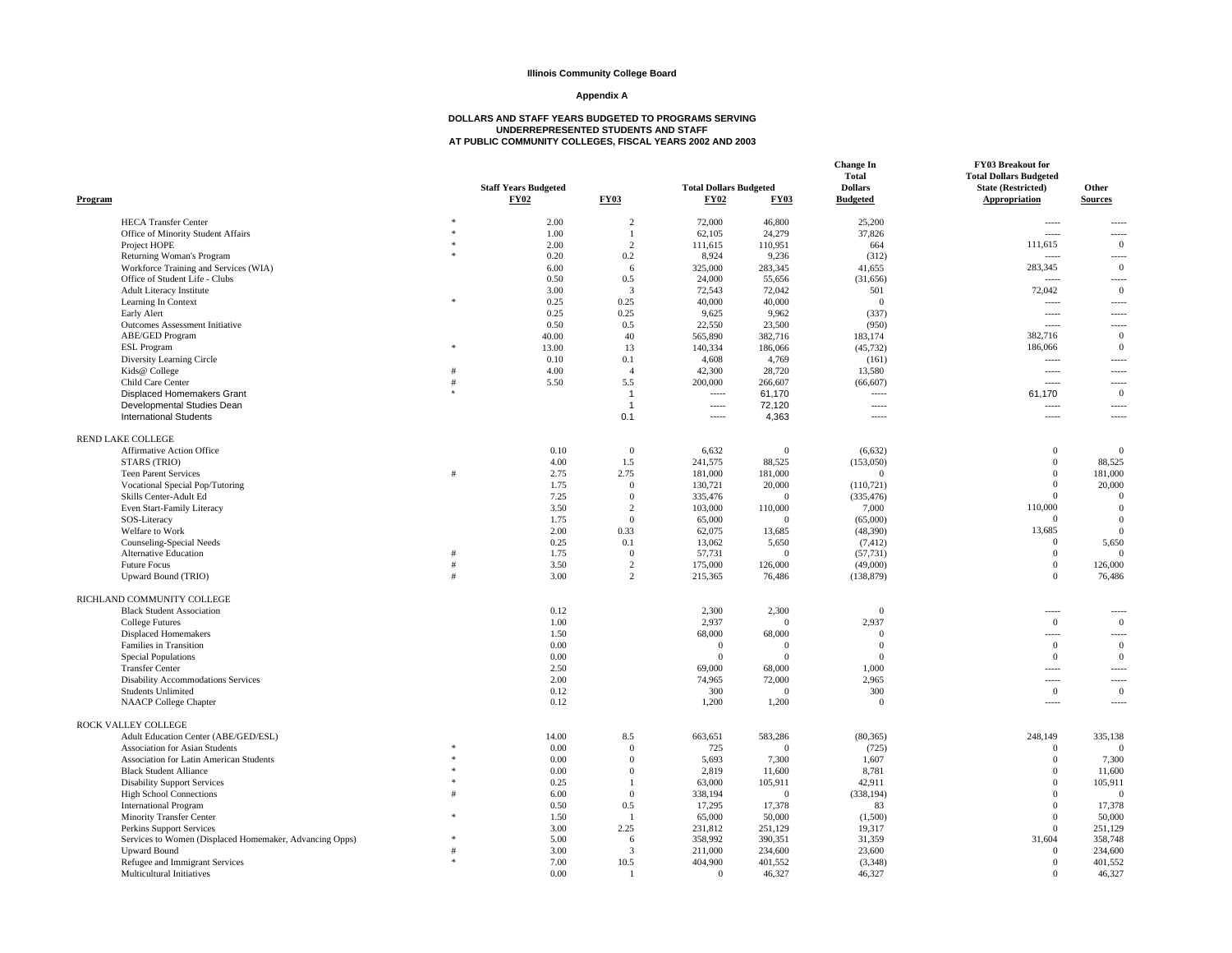#### **Appendix A**

| Program                                                                                                                                            | <b>Staff Years Budgeted</b><br>FY02 | <b>FY03</b>  |                                | <b>Total Dollars Budgeted</b><br><b>FY02</b> | <b>FY03</b>        | <b>Change In</b><br><b>Total</b><br><b>Dollars</b><br><b>Budgeted</b> |            | FY03 Breakout for<br><b>Total Dollars Budgeted</b><br><b>State (Restricted)</b><br>Appropriation | Other<br><b>Sources</b>    |
|----------------------------------------------------------------------------------------------------------------------------------------------------|-------------------------------------|--------------|--------------------------------|----------------------------------------------|--------------------|-----------------------------------------------------------------------|------------|--------------------------------------------------------------------------------------------------|----------------------------|
| SANDBURG COLLEGE, CARL                                                                                                                             |                                     |              |                                |                                              |                    |                                                                       |            |                                                                                                  |                            |
| Disabilities Support Services/Student Peer Tutor                                                                                                   |                                     | 1.50         |                                | 100,000                                      | 114,000            | (14,000)                                                              |            | $\frac{1}{2}$                                                                                    |                            |
| GED, ABE                                                                                                                                           |                                     | 1.20         |                                | 381,681                                      | 381,681            | $\Omega$                                                              |            | $\sim$                                                                                           | $- - - -$                  |
| <b>ESL</b>                                                                                                                                         |                                     | 0.40         |                                | 4,500                                        | 4,500              | $\Omega$                                                              |            | $1 - 1 - 1 = 1$                                                                                  | -----                      |
| Opportunities grant                                                                                                                                |                                     | 0.00         |                                | $\Omega$                                     | $\mathbf{0}$       | $\Omega$                                                              |            | $\mathbf{0}$                                                                                     | $\mathbf{0}$               |
| Gale Scholars Program (partnership with public schools)                                                                                            |                                     |              |                                | $\Omega$                                     | $\Omega$           | $\Omega$                                                              |            | $\mathbf{0}$                                                                                     | $\mathbf{0}$               |
| TRIO (Student Support Services)                                                                                                                    |                                     | 3.00         |                                | 137,134                                      | 164,354            | (27, 220)                                                             |            | $\sim$                                                                                           | $\cdots$                   |
| <b>Upward Bound</b>                                                                                                                                |                                     | 3.00         |                                | 211,562                                      | 234,624            | (23,062)                                                              |            | $\overline{\phantom{a}}$                                                                         |                            |
| SAUK VALLEY COMMUNITY COLLEGE                                                                                                                      |                                     |              |                                |                                              |                    |                                                                       |            |                                                                                                  |                            |
| Special Needs Coordinator                                                                                                                          |                                     | 1.00         | 1.00                           | 76,322                                       | 78,295             | (1,973)                                                               |            | -----                                                                                            | -----                      |
| Title IV, Student Support Services                                                                                                                 |                                     | 4.00         | 4.00                           | 223,982                                      | 240,262            | (16, 280)                                                             |            | $---$                                                                                            | $- - - -$                  |
| Peer Tutors (Sp. Pops & Perkins)                                                                                                                   |                                     |              |                                | 49,500                                       | 28,000             | 21,500                                                                |            | $1 - 1 - 1 = 1$                                                                                  | -----                      |
| SHAWNEE COMMUNITY COLLEGE                                                                                                                          |                                     |              |                                |                                              |                    |                                                                       |            |                                                                                                  |                            |
| Academic Enhancement                                                                                                                               |                                     | 6.00         | 6                              | 249,211                                      | 263,293            | (14,082)                                                              |            | $\sim$                                                                                           | 13,000                     |
| Carl Perkins Special Needs                                                                                                                         |                                     | 6.00         | 6                              | 194,773                                      | 219,197            | (24, 424)                                                             |            | -----                                                                                            | $\sim$                     |
| Minority Transfer Center                                                                                                                           |                                     | 1.00         | $\mathbf{1}$                   | 34,187                                       | 29,200             | 4,987                                                                 |            | $\sim$ $\sim$ $\sim$ $\sim$                                                                      | 12,400                     |
| Gear UP                                                                                                                                            |                                     | 5.00         | 5                              | 389,094                                      | 436,946            | (47, 852)                                                             |            | $---$                                                                                            | 46,119                     |
| <b>ETC</b>                                                                                                                                         |                                     | 3.00         | $\mathbf{3}$<br>$\overline{4}$ | 109,507                                      | 91,256             | 18,251                                                                | <b>ETC</b> | $\sim$                                                                                           | $\overline{\phantom{a}}$   |
| <b>Talent Search</b>                                                                                                                               |                                     | 4.00         |                                | $\sim$                                       | 200,000            | $\sim$                                                                |            | $\sim$ $\sim$ $\sim$ $\sim$                                                                      | 1.11                       |
| SOUTH SUBURBAN COLLEGE OF COOK COUNTY                                                                                                              |                                     |              |                                |                                              |                    |                                                                       |            |                                                                                                  |                            |
| Academic Assistance Center                                                                                                                         |                                     | 5.00         | 5.00                           | 418,912                                      | 427,599            | (8,687)                                                               |            | 42,935                                                                                           | 384,644                    |
| <b>LS-AMP</b> Grant                                                                                                                                |                                     | 2.00         | 2.00                           | 8,000                                        | 6,479              | 1,521                                                                 |            | 6,479                                                                                            | $\sqrt{ }$                 |
| <b>Cultural Diversity</b>                                                                                                                          |                                     | 0.50         | 0.50                           | 36,909                                       | 35,599             | 1,310                                                                 |            | $\Omega$                                                                                         | 35,599                     |
| <b>Disabled Student Services</b>                                                                                                                   |                                     | 2.00         | 2.00                           | 103,721                                      | 136,220            | (32, 499)                                                             |            | $\mathbf{0}$                                                                                     | 136,220                    |
| Opportunities                                                                                                                                      |                                     |              |                                | $^{\circ}$                                   | $\theta$           | $\overline{0}$                                                        |            | $\Omega$                                                                                         | $\Omega$                   |
| Returning Adult Programming                                                                                                                        |                                     | 1.20         | 1.20                           | 35,363                                       | 37,812             | (2, 449)                                                              |            | $\Omega$                                                                                         | 37,812                     |
| Special Needs                                                                                                                                      |                                     | 2.50         | 2.50                           | 141,298                                      | 147,411            | (6,113)                                                               |            | 147,411                                                                                          | $\Omega$                   |
| <b>Student Support Services</b>                                                                                                                    | ż.                                  | 5.25         | 5.25                           | 273,329                                      | 292,174            | (18, 845)                                                             |            | 292,174                                                                                          | $\Omega$                   |
| Minority Transfer Center                                                                                                                           |                                     | 2.00         | 2.00<br>8.00                   | 149,951                                      | 129,751            | 20,200                                                                |            | 42,900                                                                                           | 86,851<br>$\Omega$         |
| <b>Job Training</b>                                                                                                                                |                                     | 2.00         |                                | 97,100                                       | 526,663            | (429, 563)                                                            |            | 526,663<br>$\Omega$                                                                              |                            |
| New Student Center<br><b>Educational Talent Search</b>                                                                                             |                                     | 5.00<br>4.25 | 6.00<br>4.25                   | 266,591<br>243,972                           | 347,992<br>251,518 | (81, 401)                                                             |            |                                                                                                  | 347,992<br>$\Omega$        |
|                                                                                                                                                    |                                     |              |                                |                                              |                    | (7, 546)                                                              |            | 251,518                                                                                          |                            |
| SOUTHEASTERN ILLINOIS COLLEGE                                                                                                                      |                                     |              |                                |                                              |                    |                                                                       |            |                                                                                                  |                            |
| <b>Developmental Studies</b>                                                                                                                       |                                     | 1.50         | $\mathbf{0}$                   | 52,768                                       | 52,651             | (117)                                                                 |            | $\overline{0}$                                                                                   | 52,651                     |
| <b>Education</b> to Careers                                                                                                                        |                                     | 1.50         | 1.5                            | 59,826                                       | 90,740             | 30,914                                                                |            | 90.740                                                                                           | $\Omega$<br>$\Omega$       |
| Welfare to Work                                                                                                                                    |                                     | 1.50         | 1.5                            | 48,970<br>192,183                            | 60,350             | 11,380                                                                |            | 60,350                                                                                           | $\Omega$                   |
| Special Needs (Perkins)                                                                                                                            |                                     | 3.00<br>4.00 | 3<br>$\overline{4}$            | 253,423                                      | 190,632<br>295,514 | (1, 551)                                                              |            | 190,632                                                                                          | $\Omega$                   |
| <b>Student Support Services</b><br>ADA                                                                                                             |                                     | 0.00         | $\mathbf{0}$                   | 5,800                                        | 866                | 42,091<br>(4,934)                                                     |            | 295,514<br>$\Omega$                                                                              | 866                        |
| P-16 Initiative                                                                                                                                    |                                     | 0.00         | $\Omega$                       | $\Omega$                                     | 15,000             | 15,000                                                                |            | 15,000                                                                                           | $\overline{0}$             |
|                                                                                                                                                    |                                     |              |                                |                                              |                    |                                                                       |            |                                                                                                  |                            |
| SPOON RIVER COLLEGE                                                                                                                                |                                     |              |                                |                                              |                    |                                                                       |            |                                                                                                  |                            |
| Handicapped and Disadvantaged                                                                                                                      |                                     | 0.45         | $\mathbf{0}$                   | 29,323                                       | $\bf{0}$           | $---$                                                                 |            | $\Omega$                                                                                         | $\Omega$                   |
| Special Populations                                                                                                                                |                                     | 0.60         | $\mathbf{0}$                   | 41,263                                       | $\mathbf{0}$       | (41, 263)                                                             |            | $\Omega$                                                                                         | $\overline{0}$             |
| Welfare-to-Work                                                                                                                                    |                                     | 1.20         | 1.5                            | 60,743                                       | 61,967             | 1,224                                                                 |            | 61,967                                                                                           | $\Omega$                   |
| <b>Disability Support Services</b>                                                                                                                 |                                     |              | 0.7                            | 29,323                                       | 28,912             | (411)                                                                 |            | $\Omega$                                                                                         | 28,912                     |
| <b>Education</b> to Careers                                                                                                                        |                                     |              | 1.70                           | $\frac{1}{2}$                                | 90,147             | -----                                                                 |            | 90,147                                                                                           | $\overline{0}$<br>$\Omega$ |
| ABE/ASE/ESL                                                                                                                                        |                                     |              | 6.40                           | $\frac{1}{2}$                                | 317,707            | -----                                                                 |            | 317,707                                                                                          | $\Omega$                   |
| <b>Teen Services</b>                                                                                                                               |                                     |              | 0.6                            | $1 - 1 - 1 = 1$                              | 36,000             | -----                                                                 |            | 36,000                                                                                           | $\Omega$                   |
| <b>Literacy Program</b>                                                                                                                            |                                     |              | 2                              | $\frac{1}{2}$                                | 105,000            | -----                                                                 |            | 105,000                                                                                          |                            |
| ("Handicapped and Disadvantaged" is now listed as "Disability Support Services")<br>(The college no longer receives the Special Populations grant) |                                     |              |                                |                                              |                    |                                                                       |            |                                                                                                  |                            |
| <b>TRITON COLLEGE</b>                                                                                                                              |                                     |              |                                |                                              |                    |                                                                       |            |                                                                                                  |                            |
| <b>ABE Job Placement Services</b>                                                                                                                  |                                     | 1.00         | 1.00                           | 30,000                                       | 34.193             | 4.193                                                                 |            | 34.193                                                                                           | $\Omega$                   |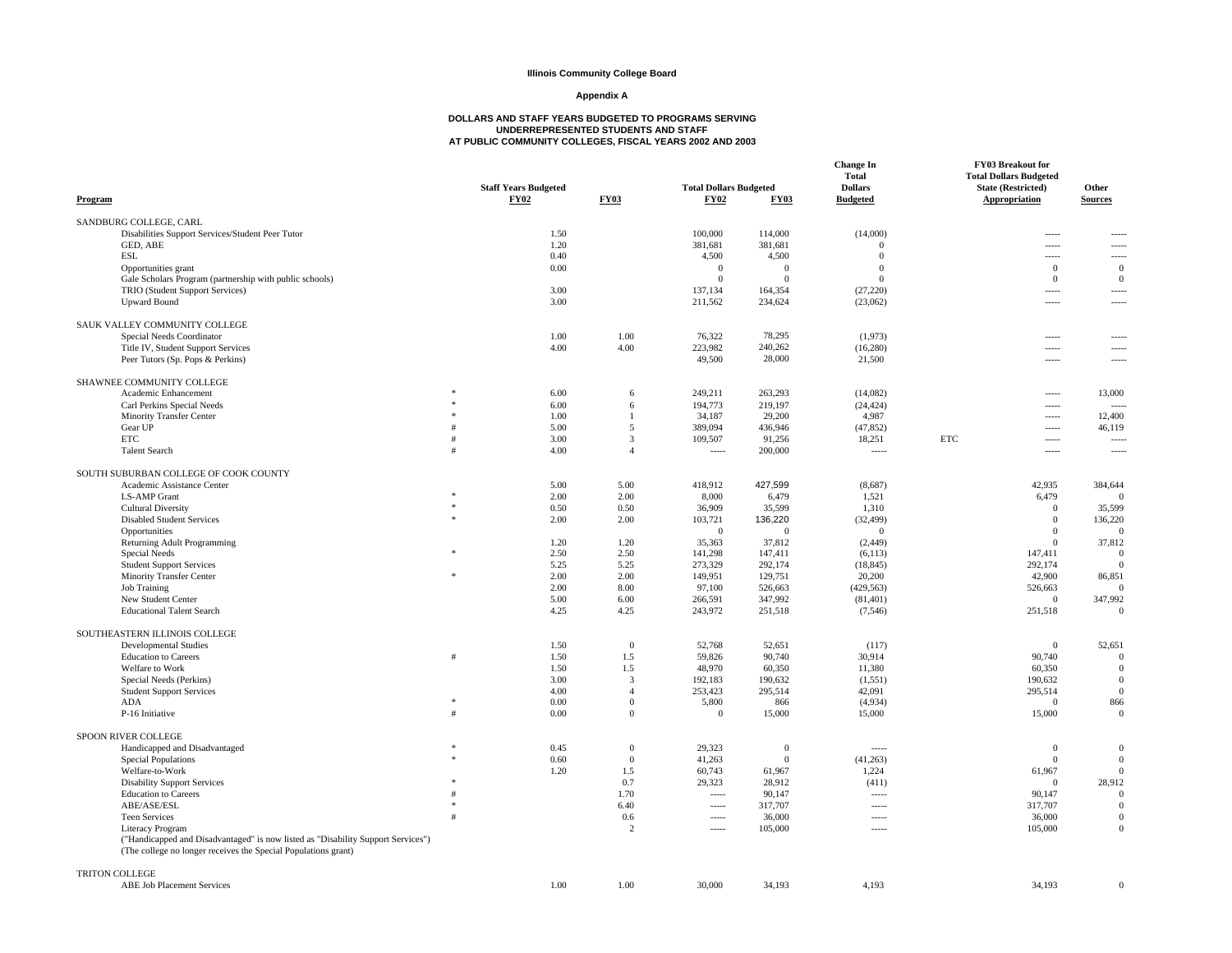#### **Appendix A**

## **DOLLARS AND STAFF YEARS BUDGETED TO PROGRAMS SERVING UNDERREPRESENTED STUDENTS AND STAFF AT PUBLIC COMMUNITY COLLEGES, FISCAL YEARS 2002 AND 2003**

|         |                                                       |               |                                     |                |                                              |              | <b>Change In</b><br><b>Total</b>  | <b>FY03 Breakout for</b><br><b>Total Dollars Budgeted</b> |                         |
|---------|-------------------------------------------------------|---------------|-------------------------------------|----------------|----------------------------------------------|--------------|-----------------------------------|-----------------------------------------------------------|-------------------------|
| Program |                                                       |               | <b>Staff Years Budgeted</b><br>FY02 | <b>FY03</b>    | <b>Total Dollars Budgeted</b><br><b>FY02</b> | <b>FY03</b>  | <b>Dollars</b><br><b>Budgeted</b> | <b>State (Restricted)</b><br>Appropriation                | Other<br><b>Sources</b> |
|         | <b>Access to Allied Health Careers</b>                |               | 1.00                                | 1.00           | 120,000                                      | 120,000      | $\overline{0}$                    | $\mathbf{0}$                                              | 120,000                 |
|         | <b>Black Academic Student Association</b>             | $\frac{1}{2}$ | 0.00                                | 0.00           | 500                                          | 500          | $\Omega$                          | $\overline{0}$                                            | 500                     |
|         | Center for Students with Disabilities                 | ż.            | 2.00                                | 2.00           | 193,290                                      | 226,534      | 33,244                            | $\Omega$                                                  | 226,534                 |
|         | English as a Second Language                          |               | 3.00                                | 2.00           | 825,000                                      | 1,025,190    | 200,190                           | 604,337                                                   | 420,853                 |
|         | Latin American Club                                   | sk.           | 0.00                                | 0.00           | 500                                          | 500          | $\mathbf{0}$                      | $\Omega$                                                  | 500                     |
|         | Learning Assistance Center                            |               | 9.00                                | 8.00           | 362,548                                      | 300,198      | (62, 350)                         | $\Omega$                                                  | 300,198                 |
|         | MathPower Headquarters                                |               | 3.00                                | 2.00           | 98,000                                       | 98,000       | $\mathbf{0}$                      | $\Omega$                                                  | 98,000                  |
|         | <b>Minority Transfer Center</b>                       |               | 4.00                                | 3.00           | 153,000                                      | 125,240      | (27,760)                          | $\Omega$                                                  | 125,240                 |
|         | Multi cultural Center                                 |               | 0.75                                | 1.00           | 13,870                                       | 13,395       | (475)                             | $\Omega$                                                  | 13,395                  |
|         | <b>Nuevos Horizontes</b>                              | ż.            | 6.00                                | 6.00           | 122,094                                      | 125,624      | 3,530                             | $\Omega$                                                  | 125,624                 |
|         | Pre-Nursing Learning Community                        |               | 0.00                                | 0.00           | 6,400                                        | 12,000       | 5,600                             | 12,000                                                    | $\overline{0}$          |
|         | <b>Project Student Success</b>                        |               | 0.50                                | 0.25           | 20,000                                       | 9,535        | (10, 465)                         | 9,535                                                     | $\Omega$                |
|         | Public Assistance Coordination Special Project        |               | 0.25                                | 1.00           | 11,000                                       | 59,010       | 48,010                            | 59,010                                                    | $\Omega$                |
|         | Spanish Literacy/ESL Preparation                      |               | 1.00                                | 0.75           | 22,000                                       | 18,551       | (3,449)                           | 13.371                                                    | 5,180                   |
|         | Summer Bridge/Tech-Prep Bridge Program                |               | 0.50                                | 0.00           | 138,000                                      | 119,534      | (18, 466)                         | 111,534                                                   | 8,000                   |
|         | Triton College/Westlake Hospital Scholarship Program. |               | 1.50                                | 1.50           | 103,546                                      | 140,678      | 37,132                            | $\Omega$                                                  | 140,678                 |
|         | <b>Upward Bound</b>                                   |               | 4.00                                | 4.00           | 282,000                                      | 287,705      | 5,705                             | $\mathbf{0}$                                              | 287,705                 |
|         | Workforce Development Center/Welfare to Work          |               | 1.50                                | 1.50           | 102,350                                      | 91,853       | (10, 497)                         | 91,853                                                    | $\theta$                |
|         | WAUBONSEE COMMUNITY COLLEGE                           |               |                                     |                |                                              |              |                                   |                                                           |                         |
|         | Learning Enhancement Center                           |               | 7.75                                | 8.73           | 245,637                                      | 435,378      | 189,741                           | $\Omega$                                                  | 435,378                 |
|         | <b>Access Center for Disabled Students</b>            |               | 11                                  | 10             | 351,203                                      | 354,501      | 3,298                             | 247,426                                                   | 107,075                 |
|         | <b>Adult Education</b>                                |               | 17                                  | 10             | 423,859                                      | 432,719      | 8,860                             | $\mathbf{0}$                                              | 432,719                 |
|         | <b>Advancing Opportunities</b>                        |               | $\overline{0}$                      | $\mathbf{0}$   | $\overline{0}$                               | $\Omega$     | $\mathbf{0}$                      | $\Omega$                                                  | $\overline{0}$          |
|         | <b>Career Services</b>                                |               | 2.5                                 | 1.5            | 106,509                                      | 99,275       | (7,234)                           | 99,275                                                    | $\Omega$                |
|         | Innovative Tech Design Center                         |               | 2                                   | 1.5            | 73,048                                       | 61,752       | (11,296)                          | 61,752                                                    | $\theta$                |
|         | <b>Student Support Services</b>                       |               | 12                                  | 12             | 274,695                                      | 263,858      | (10, 837)                         | 232,652                                                   | 31,206                  |
|         | <b>Transfer Center</b>                                |               | 1.5                                 | $\overline{1}$ | 62,277                                       | 47,941       | (14, 336)                         | 43,119                                                    | 4,822                   |
|         | <b>Transition Program</b>                             |               | 1.5                                 | 1.5            | 105,934                                      | 127,446      | 21,512                            | 127,446                                                   | $\overline{0}$          |
|         | <b>Interpreter Training Program</b>                   |               | $\overline{0}$                      | $\mathbf{0}$   | $\Omega$                                     | $\mathbf{0}$ | $\mathbf{0}$                      | $\Omega$                                                  | $\Omega$                |
|         | Youth Services Program                                |               | $\Omega$                            | $\overline{c}$ | $\Omega$                                     | 92,350       | 92,350                            | 92.350                                                    | $\theta$                |
|         | Literacy                                              |               | 2.5                                 | 2              | 72,646                                       | 70,000       | (2,646)                           | 70,000                                                    | $\theta$                |
|         | Mutual Learning                                       |               | 0.25                                | 0.25           | 15,000                                       | 10,000       | (5,000)                           | 10,000                                                    | $\Omega$                |
|         | Cultural Events/Student Organization                  |               | 1.5                                 | 1.5            | 72,651                                       | 116,922      | 44,271                            | $\Omega$                                                  | 116,922                 |
|         | WOOD COMMUNITY COLLEGE, JOHN                          |               |                                     |                |                                              |              |                                   |                                                           |                         |
|         | Perkins III                                           |               | 3.95                                | 3.95           | 255,444                                      | 261,346      | 5,902                             | -----                                                     | -----                   |
|         | <b>Talent Search</b>                                  |               | 5.50                                | 5.50           | 259,936                                      | 294,450      | 34,514                            | $- - - - -$                                               | -----                   |
|         | <b>Student Support Services</b>                       |               | 5.80                                | 5.80           | 283,842                                      | 291,314      | 7,472                             | $- - - -$                                                 | -----                   |
|         |                                                       |               |                                     |                | 65,524,066                                   | 69,485,505   | $(231,346)$ **                    | 21.132.687                                                | 21,799,720              |

\* Programs that are designed for or whose primary purpose is to serve a specific race/ethnic group with disabilities to further advance the goal of diversity.<br># Programs which are primarily serving secondary or younger stu

----- Data Not Available

\*\* Based on initiatives included in both years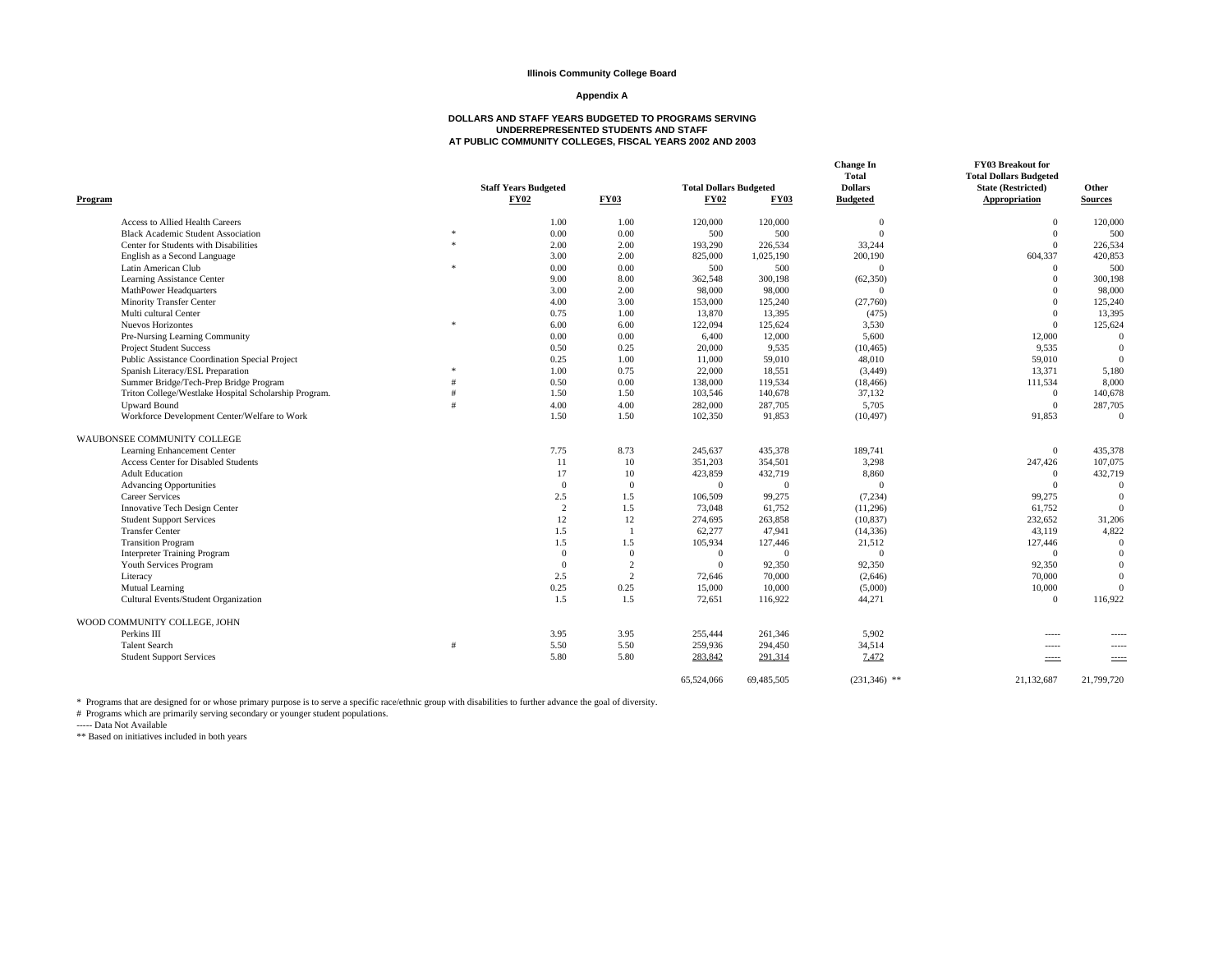APPENDIX B

<span id="page-40-0"></span>**ENROLLMENT OF STUDENTS WITH DISABILITIES**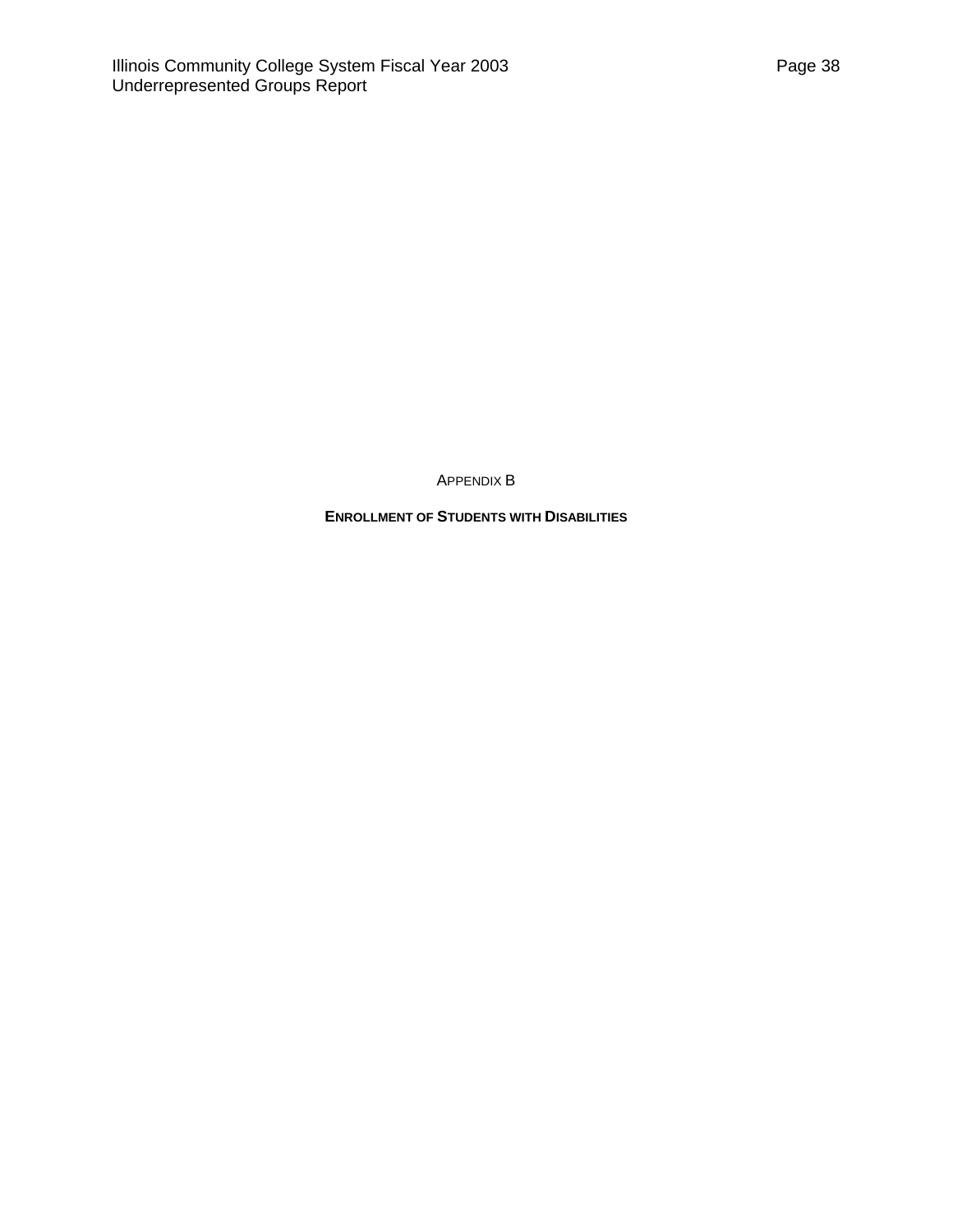#### Appendix B-1

#### **DUPLICATED COUNT OF STUDENTS WITH DISABILITIES BY TYPE OF DISABILITY IN ILLINOIS COMMUNITY COLLEGES - FY 2003**

<span id="page-41-0"></span>

|     |                        |                |           |                  |                         |                |                | Other             |                |
|-----|------------------------|----------------|-----------|------------------|-------------------------|----------------|----------------|-------------------|----------------|
|     |                        | Auditory       | Learning  | Medical          | Mental                  | Mobility       | Visual         | <b>Disability</b> | Total          |
|     |                        | Count          | Count     | Count            | Count                   | Count          | Count          | Count             | Population     |
| 503 | <b>Black Hawk</b>      | 15             | 164       | 4                | 12                      | 138            | 5              | 31                | 12,674         |
| 508 | Chicago                | (248)          | (519)     | (70)             | (134)                   | (204)          | (106)          | (671)             | (119, 675)     |
|     | Daley                  | 3              | 35        | 13               | 13                      | 11             | 2              | 6                 | 17,177         |
|     | Kennedy-King           | 18             | 52        | 0                | 53                      | 101            | 17             | 297               | 10,206         |
|     | Malcolm X <sup>*</sup> | 103            | 103       | 16               | 24                      | 16             | 0              | 8                 | 16,619         |
|     | Olive-Harvey           | 92             | 0         | 0                | 0                       | 12             | 28             | 136               | 9,965          |
|     | Truman                 | 14             | 180       | 21               | 12                      | 16             | 5              | 78                | 29,311         |
|     | Washington             | 9              | 49        | 9                | 5                       | 27             | 26             | 123               | 15,720         |
|     | Wilbur Wright          | 9              | 100       | 11               | 27                      | 21             | 28             | 23                | 20,677         |
| 507 | Danville               | 5              | 34        | $\overline{7}$   | 8                       | $\overline{7}$ | $\overline{2}$ | 12                | 5,780          |
| 502 | <b>DuPage</b>          | 50             | 700       | 100              | 40                      | 100            | 40             | 223               | 54,501         |
| 509 | Elgin                  | 15             | 188       | 23               | 59                      | 23             | 11             | 40                | 18,172         |
| 512 | Harper                 | 54             | 202       | 30               | 45                      | 34             | 12             | 129               | 24,954         |
| 540 | Heartland              | 10             | 91        | 18               | 22                      | 15             | 7              | 18                | 7,700          |
| 519 | Highland               | $\overline{2}$ | 28        | 6                | 1                       | 5              | 6              | 32                | 6,134          |
| 514 | Illinois Central       | 16             | 118       | 15               | 0                       | 17             | $\overline{7}$ | 173               | 19,393         |
| 529 | Illinois Eastern       | (14)           | (148)     | (11)             | (9)                     | (21)           | (6)            | (16)              | (27, 689)      |
|     | Frontier               | 2              | 10        | 0                | 0                       | 3              | 1              | 0                 | 7,397          |
|     | Lincoln Trail          | 3              | 10        | $\mathbf 0$      | 3                       | 5              | 2              | 7                 | 2,373          |
|     | <b>Olney Central</b>   | 9              | 116       | 10               | 6                       | 11             | 3              | 6                 | 2,829          |
|     | Wabash                 | 0              | 12        | 1                | 0                       | $\overline{2}$ | $\mathbf 0$    | 3                 | 15,090         |
| 513 | <b>Illinois Valley</b> | $\overline{2}$ | 33        | $\mathbf{1}$     | $\overline{7}$          | 6              | 8              | 83                | 7,476          |
| 525 | Joliet                 | 18             | 201       | 71               | 66                      | 25             | 12             | 119               | 22,558         |
| 520 | Kankakee               | 16             | 67        | 0                | 14                      | 11             | 34             | 42                | 9,106          |
| 501 | Kaskaskia              | $\overline{4}$ | 9         | $\overline{7}$   | 0                       | 7              | $\overline{2}$ | 32                | 7,498          |
| 523 | Kishwaukee             | 6              | 50        | 4                | 10                      | 4              | 9              | 28                | 7,145          |
| 532 | Lake County            | 24             | 246       | 24               | 42                      | 21             | 31             | 41                | 26,402         |
| 517 | Lake Land              | 6              | 138       | 14               | 25                      | 9              | 5              | $\overline{7}$    | 14,321         |
| 536 | Lewis & Clark          | 12             | 169       | 13               | 29                      | 21             | 8              | 66                | 11,620         |
| 526 | Lincoln Land           | 25             | 70        | $\overline{2}$   | 22                      | 23             | 11             | 16                | 16,048         |
| 530 | Logan                  | 31             | 95        | 48               | 16                      | 9              | 13             | 6                 | 11,713         |
| 528 | McHenry                | 7              | 159       | 30               | 44                      | 4              | 13             | 58                | 11,748         |
| 524 | Moraine Valley         | 22             | 196       | 18               | 38                      | 32             | 16             | 62                | 27,051         |
| 527 | Morton                 | 5              | 42        | $\overline{7}$   | 1                       | 13             | $\overline{2}$ | 76                | 7,830          |
| 535 | Oakton                 | 8              | 348       | 58               | 55                      | 8              | 8              | 40                | 36,195         |
| 505 | Parkland               | 12             | 247       | 33               | 22                      | 19             | 18             | 94                | 16,396         |
| 515 | <b>Prairie State</b>   | 5              | 14        | 9                | 2                       | 1              | 1              | 34                | 11,273         |
| 521 | Rend Lake              | 2              | 26        | 3                | 2                       | 5              | 0              | 4                 | 10,443         |
| 537 | Richland               | $\overline{7}$ | 93        | 6                | 59                      | 38             | 8              | 35                | 7,331          |
| 511 | <b>Rock Valley</b>     | 48             | 139       | 69               | 12                      | 41             | 10             | 0                 | 15,559         |
| 518 | Sandburg               | 3              | 45        | $\overline{2}$   | 8                       | 9              | 6              | 7                 | 6.640          |
| 506 | Sauk Valley            | 3              | 26        | $\boldsymbol{2}$ | 3                       | 26             | 3              | 6                 | 5,087          |
| 531 | Shawnee                | $\pmb{0}$      | 23        | $\mathbf 1$      | $\pmb{0}$               | $\mathbf{1}$   | $\pmb{0}$      | 1                 | 6,542          |
| 510 | South Suburban         | 16             | 61        | 55               | 26                      | 35             | 6              | 87                | 16,282         |
| 533 | Southeastern           | $\mathbf 0$    | 0         | $\pmb{0}$        | 0                       | $\mathbf 0$    | 0              | 51                | $***$<br>7,560 |
| 522 | Southwestern*          | 24             | 140       | 52               | 28                      | 44             | 11             | 161               | 24,704         |
| 534 | Spoon River            | 5              | 18        | $\sqrt{2}$       | $\overline{\mathbf{c}}$ | 1              | 1              | $\mathbf 0$       | 4,427          |
| 504 | Triton                 | 14             | 57        | 17               | 16                      | 18             | 9              | 47                | 25,777         |
| 516 | Waubonsee              | 32             | 202       | 61               | 106                     | 28             | 17             | 70                | 17,484         |
| 539 | Wood                   | $\overline{2}$ | <u>16</u> | $\mathbf{Z}$     | Z                       | 11             | $\overline{2}$ | $\overline{4}$    | 4,397          |
|     | <b>TOTALS</b>          | 788            | 5,122     | 900              | 992                     | 1,034          | 466            | 2,622             | 693,285        |

\* Calculated

\*\*Corrected

SOURCE OF DATA: Postsecondary Transition Planning and Services for Students with Disabilities Survey and Annual Enrollment and Completion (A1) submission.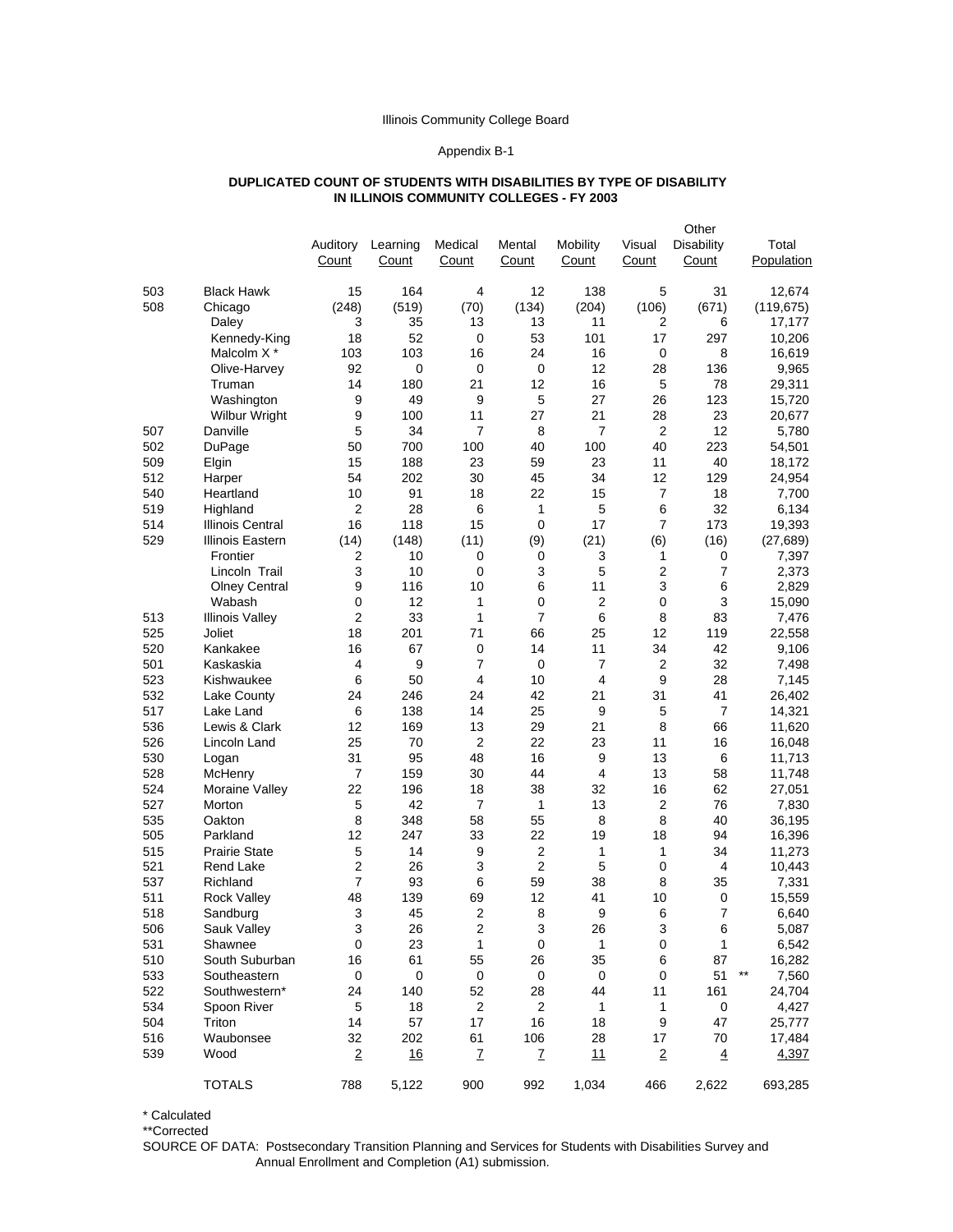#### Appendix B-2

#### **UNDUPLICATED COUNT OF STUDENTS WITH DISABILITIES IN ILLINOIS COMMUNITY COLLEGES - FY 2002 AND FY 2003**

|              |                                  | FY 2002<br>Students<br>With<br><b>Disabilities</b> | FY 2003<br>Students<br>With<br><b>Disabilities</b> |
|--------------|----------------------------------|----------------------------------------------------|----------------------------------------------------|
| 503          | <b>Black Hawk</b>                | 99                                                 | 369                                                |
| 50800        | Chicago                          | (1, 830)                                           | (1,952)                                            |
| 50806        | Daley                            | 275                                                | 83                                                 |
| 50801        | Kennedy-King                     | 290                                                | 538                                                |
| 50803        | Malcolm X*                       | 168                                                | 270                                                |
| 50805        | Olive-Harvey                     | 165                                                | 268                                                |
| 50804        | Truman                           | 336                                                | 326                                                |
| 50802        | Washington                       | 290                                                | 248                                                |
| 50807        | <b>Wilbur Wright</b>             | 306                                                | 219                                                |
| 507          | Danville                         | 66                                                 | 75                                                 |
| 502          | DuPage                           | 1,241                                              | 1,253                                              |
| 509          | Elgin                            | 204                                                | 209                                                |
| 512          | Harper                           | 471                                                | 506                                                |
| 540          | Heartland*                       | 154                                                | 181                                                |
| 519          | Highland                         | 75                                                 | 80                                                 |
| 514          | Illinois Central                 | 301                                                | 346                                                |
| 52900        | Illinois Eastern                 | (134)                                              | (204)                                              |
| 52904        | Frontier                         | 8                                                  | 16                                                 |
| 52901        | Lincoln Trail                    | $\overline{2}$                                     | 30                                                 |
| 52902        | <b>Olney Central</b>             | 99                                                 | 140                                                |
| 52903<br>513 | Wabash                           | 25                                                 | 18                                                 |
| 525          | <b>Illinois Valley</b><br>Joliet | 47<br>370                                          | 44<br>404                                          |
| 520          | Kankakee                         | 294                                                | 149                                                |
| 501          | Kaskaskia                        | 30                                                 | 61                                                 |
| 523          | Kishwaukee                       | 76                                                 | 87                                                 |
| 532          | Lake County                      | 199                                                | 315                                                |
| 517          | Lake Land                        | 175                                                | 182                                                |
| 536          | Lewis & Clark                    | 316                                                | 318                                                |
| 526          | Lincoln Land                     | 217                                                | 169                                                |
| 530          | Logan                            | 47                                                 | 157                                                |
| 528          | McHenry                          | 313                                                | 284                                                |
| 524          | Moraine Valley                   | 390                                                | 384                                                |
| 527          | Morton*                          | 102                                                | 146                                                |
| 535          | Oakton                           | 308                                                | 525                                                |
| 505          | Parkland                         | 435                                                | 445                                                |
| 515          | <b>Prairie State</b>             | 74                                                 | 66                                                 |
| 521          | Rend Lake                        | 15                                                 | 40                                                 |
| 537          | Richland                         | 198                                                | 231                                                |
| 511          | Rock Valley                      | 158                                                | 153                                                |
| 518          | Sandburg                         | 63                                                 | 80                                                 |
| 506          | Sauk Valley                      | 136                                                | 66                                                 |
| 531          | Shawnee **                       | 14                                                 | 14                                                 |
| 510          | South Suburban                   | 293                                                | 286                                                |
| 533          | Southeastern                     | 26                                                 | 35                                                 |
| 522          | Southwestern*                    | 699                                                | 460                                                |
| 534          | Spoon River                      | 23                                                 | 29                                                 |
| 504          | Triton*                          | 167                                                | 178                                                |
| 516<br>539   | Waubonsee<br>Wood                | 259<br>54                                          | 400<br>49                                          |
|              |                                  |                                                    |                                                    |
|              |                                  | 10,073                                             | 10,683                                             |

\*calculated

SOURCE OF DATA: Postsecondary Transition Planning and Services for Students with Disabilities Survey 2003 or A1Submission 2003 \*\* A1 Submission 2002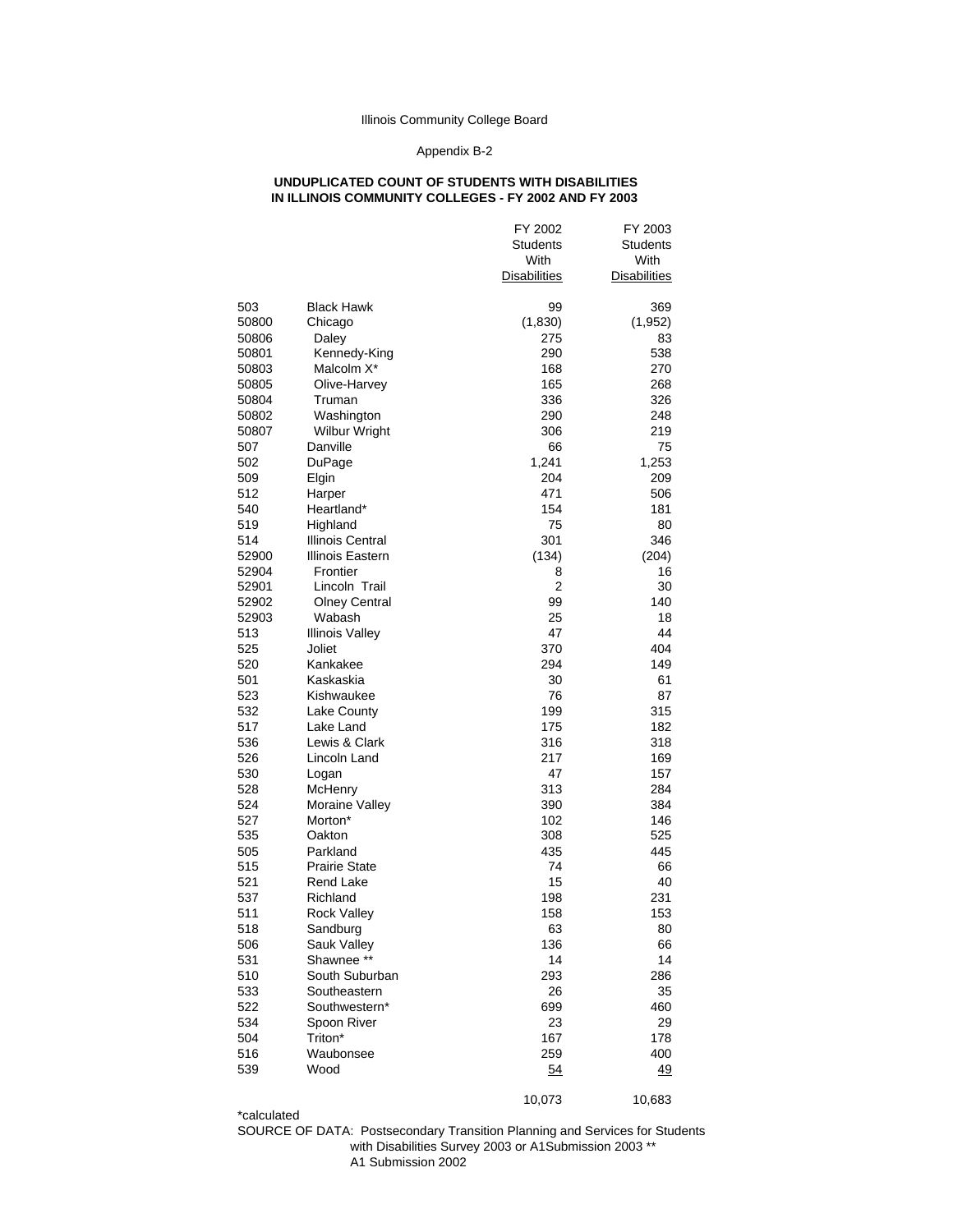## **APPENDIX C**

## Definitions for the Annual Report on Underrepresented Groups in Higher Education and Students Transitions Survey

<span id="page-43-0"></span>**Staff-Year**: A staff year is defined as a 12-month contract providing for at least one month of vacation.

**White (not of Hispanic origin)**: A person having origins in any of the original peoples of Europe, North Africa, or the Middle East.

**Black (not of Hispanic origin)**: A person having origins in any of the Black racial groups of Africa. African American.

**Hispanic**: A person of Mexican, Puerto Rican, Cuban, Central or South American or other Spanish culture or origin regardless of race.

**Asian or Pacific Islander** : A person having origins in any of the original peoples of the Far East, Southeast Asia, the Indian subcontinent, or the Pacific Islands. The area includes, for example, China, Japan, Korea, the Philippine Islands, and Samoa.

**American Indian or Alaskan Native:** A person having origins in any of the original peoples of North America, and who maintains cultural identification through tribal affiliation or community recognition.

**Attention Deficit Disorder**: A neurological disorder or syndrome of disordered learning that is not caused by any serious underlying physical or mental disorder and that has several subtypes characterized primarily by inattentiveness or primarily by hyperactivity and impulsive behavior or by the significant expression of both; ADD may produce symptoms such as destructibility, forgetfulness, inability to concentrate, and poor attention span; students with ADD (without hyperactivity) can be shy, withdrawn, overly quiet and obedient.

**Attention Deficit Hyperactive Disorder:** A subtype of ADD usually characterized by impulsiveness and hyperactivity; ADHD.

**Blind:** Sightless, having less than 1/10 of normal vision in the more effective eye when refractive defects are fully corrected by lenses; included under visual impairment; eligible for Social Security Income or Social Security Disability Insurance as determined by the Social Security Administration.

**Deaf:** A hearing impairment so severe or profound that the individual experiences difficulty in processing speech through hearing, with or without amplification, that affects a student's educational performance; eligible for Social Security Income or Social Security Disability Insurance as determined by the Social Security Administration

**Deaf-blindness:** Concomitant hearing and visual impairments, the combination of which causes such severe communication and other developmental and educational needs that cannot be accommodated in programs solely for students with deafness or students with blindness.

**Department of Human Services:** An Illinois state agency established to oversee and administer (in partnership with community agencies and others) human services programs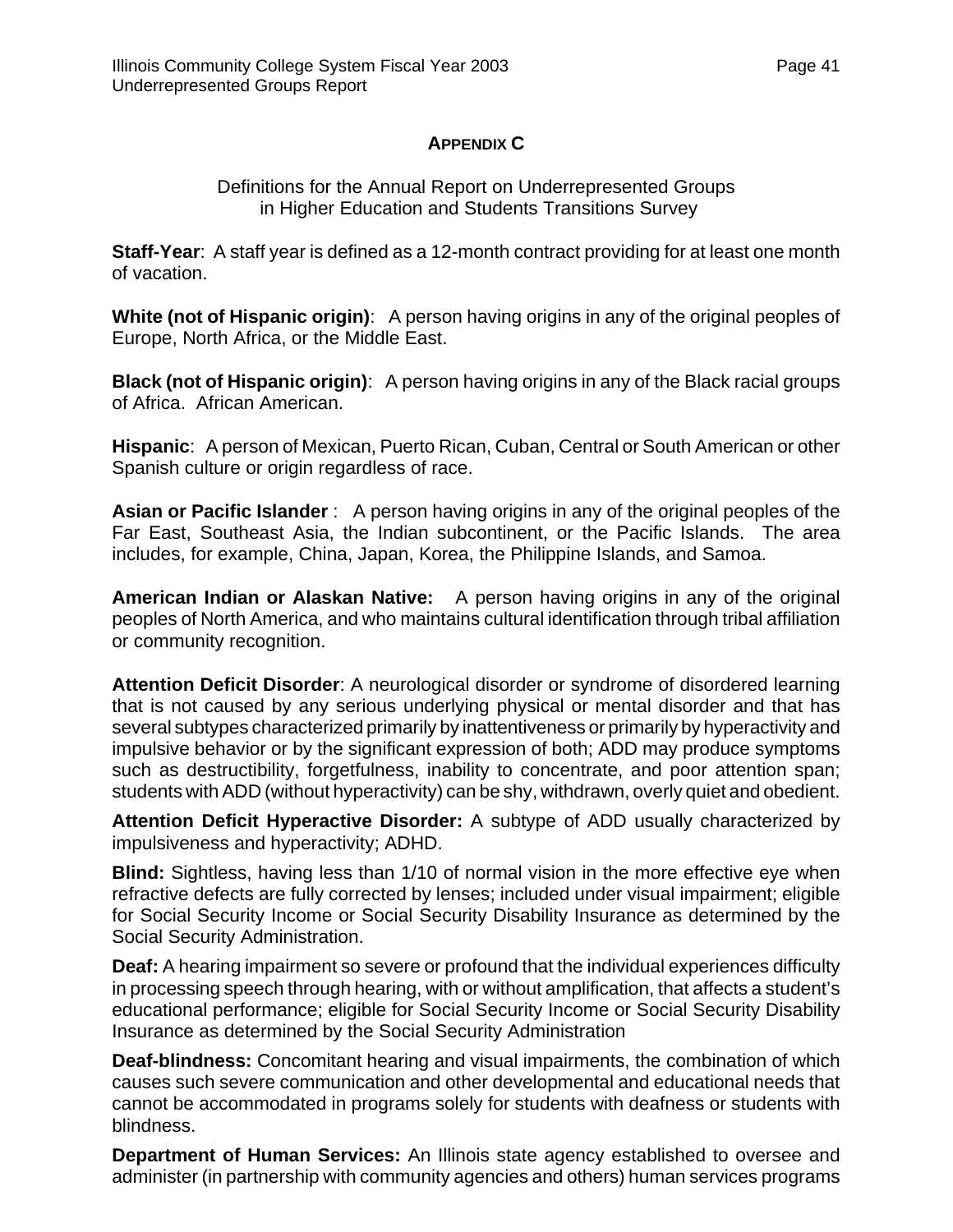<span id="page-44-0"></span>for persons meeting established eligibility criteria through a family-focused, integrated approach; DHS.

**Developmental Disability:** Mental retardation or a related condition.

**Duplicated Count:** Total number of students with disabilities, who may have multiple disabilities, requiring more than one type of service.

**Hard of Hearing:** A hearing impairment which falls in the mild to moderately severe range and may prevent development of full awareness of environmental sounds and spoken language, with or without a hearing aid. Normal language acquisition and reading achievement may be limited; eligible for Social Security Income or Social Security Disability Insurance as determined by the Social Security Administration.

**Individual Education Program:** A written plan developed by parents and school's special education team that specifies a student's academic goals and methods to obtain these goals.

**Learning Disabilities:** Difficulty in learning a basic scholastic skill because of a disorder (i.e., dyslexia) that interferes with the learning process.

**Medical Disabilities:** A medical disability means having limited strength, vitality or alertness due to chronic or acute health problems, such as asthma, diabetes, epilepsy, hemophilia, lead poisoning or sicke cell anemia.

**Mental Illness:** A mental or emotional disorder that substantially impairs a person's thought, perception of reality, emotional process, judgment, behavior or ability to cope with the ordinary demands of life, but does not include a developmental disability, dementia or Alzheimer's disease absent psychosis, a substance abuse disorder, or an abnormality manifested only by repeated criminal or otherwise antisocial conduct.

**Mental Retardation:** Significantly sub-average general intellectual functioning existing concurrently with deficits in adaptive behavior and manifested before the age of 18 years. Significantly sub-average is defined as an intelligence quotient of 70 or below on standardized measures of intelligence. This upper limit could be extended upward, depending upon the reliability of the intelligence test used.

**Multiple Disabilities:** Concomitant impairments (such as mental retardation-blindness, mental retardation-orthopedic impairments, etc.) the combination of which causes such severe educational needs that they cannot be accommodated in programs or services solely designed for one of the impairments. The term does not include deaf-blindness.

**Office of Rehabilitation Services:** One of the divisions of the Department of Human Services responsible for overseeing and administering programs for persons with disabilities, including but not limited to, programs under the federal Vocational Rehabilitation Act; DHS-ORS.

**One-Stop Career Center:** Employment and training centers established by private and public sector partners as per the requirements of the federal Workforce Investment Act to improve access to education, training, career and labor market information, job development and job placement, and other workforce development activities.

**Other** : A disability due to a factor not identified among the listed items which requires support to fully participate in major life activities (e.g., domestic, leisure, community use, vocational).